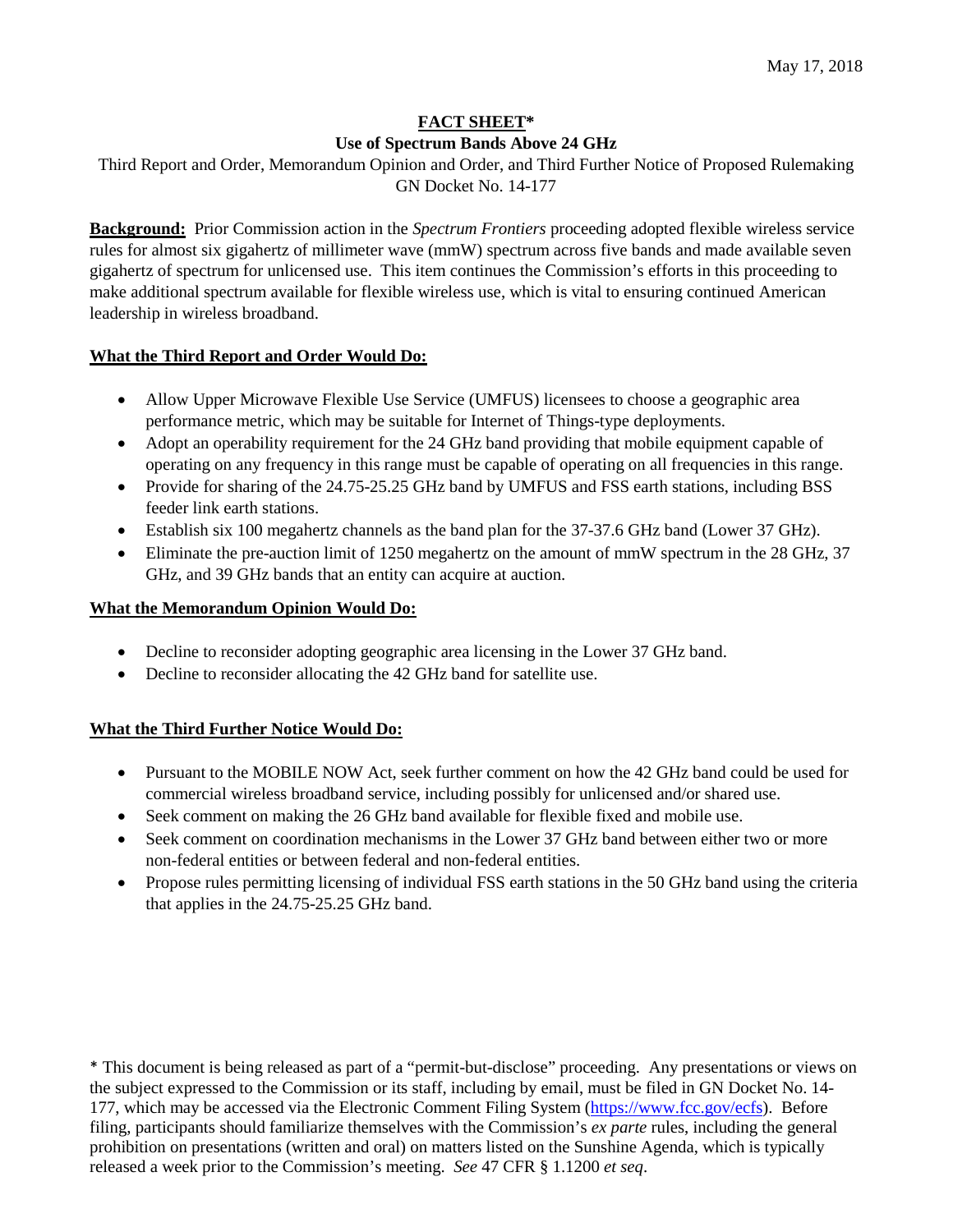#### **Before the Federal Communications Commission Washington, D.C. 20554**

| In the Matter of                                  |                             |
|---------------------------------------------------|-----------------------------|
|                                                   |                             |
| Use of Spectrum Bands Above 24 GHz For            | <b>GN Docket No. 14-177</b> |
| Mobile Radio Services                             |                             |
|                                                   |                             |
| Amendment of Parts 1, 22, 24, 27, 74, 80, 90, 95, | WT Docket No. 10-112        |
| and 101 To Establish Uniform License Renewal,     |                             |
| Discontinuance of Operation, and Geographic       |                             |
| Partitioning and Spectrum Disaggregation Rules    |                             |
| and Policies for Certain Wireless Radio Services  |                             |
|                                                   |                             |

#### **THIRD REPORT AND ORDER, MEMORANDUM OPINION AND ORDER, AND THIRD FURTHER NOTICE OF PROPOSED RULEMAKING\***

**Adopted: [] Released: []**

#### **Comment Date: September 10, 2018 Reply Comment Date: September 28, 2018**

By the Commission:

# **TABLE OF CONTENTS**

# Heading Paragraph #

| $\mathbf{I}$ |  |
|--------------|--|
|              |  |
|              |  |
|              |  |
|              |  |
|              |  |
|              |  |
|              |  |
|              |  |
|              |  |
|              |  |
|              |  |
|              |  |
|              |  |

\*This document is being released as part of a "permit-but-disclose" proceeding. Any presentations or views on the subject expressed to the Commission or its staff, including by email, must be filed in GN Docket No. 14-177, which may be accessed via the Electronic Comment Filing System (https://www.fcc.gov/ecfs/). Before filing, participants should familiarize themselves with the Commission's ex parte rules, including the general prohibition on presentations (written and oral) on matters listed on the Sunshine Agenda, which is typically released a week prior to the Commission's meeting. *See* 47 CFR § 1.1200 *et seq.*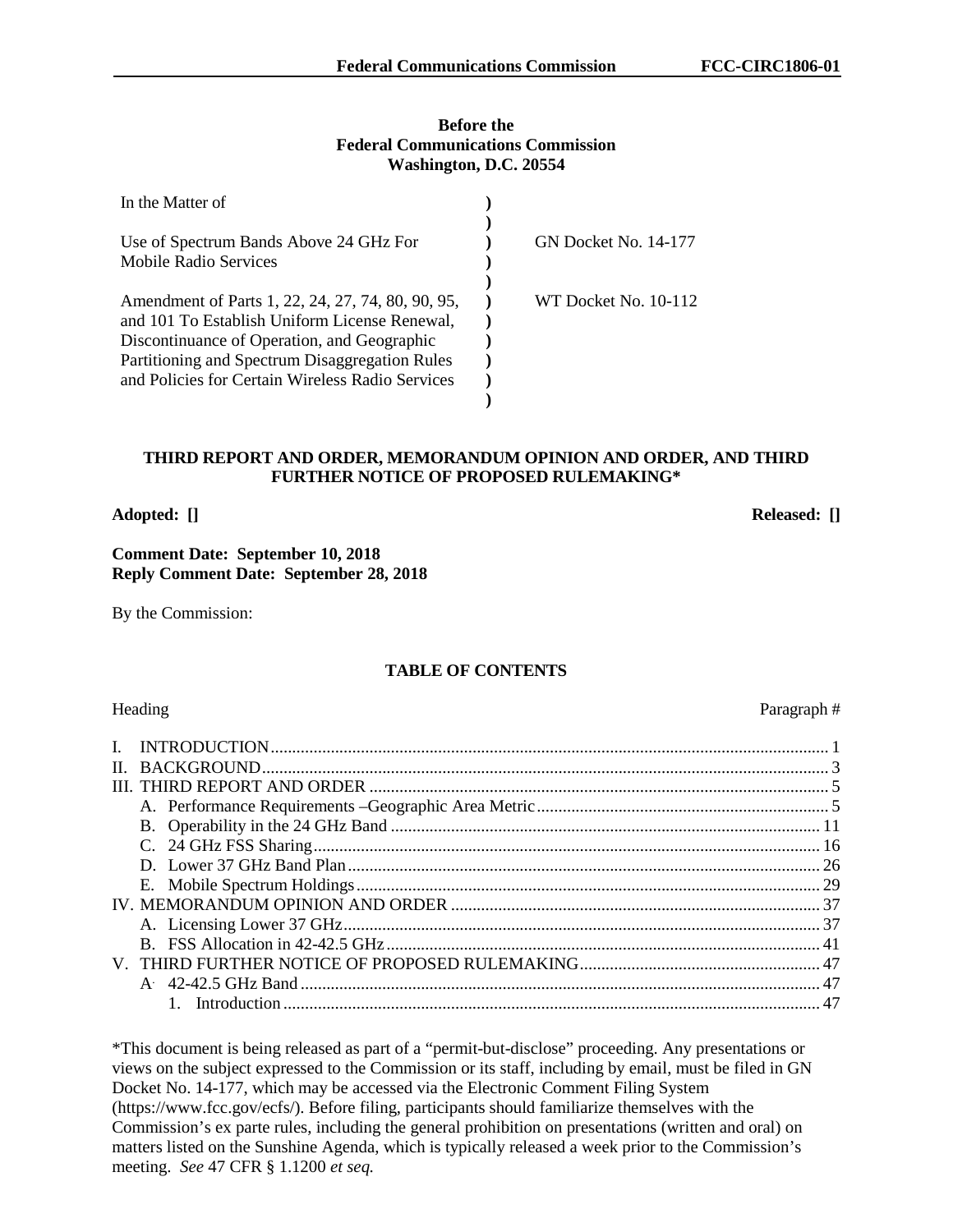| 2.                                                            |  |
|---------------------------------------------------------------|--|
|                                                               |  |
|                                                               |  |
|                                                               |  |
|                                                               |  |
| $1_{-}$                                                       |  |
| 2.                                                            |  |
|                                                               |  |
|                                                               |  |
| 3.                                                            |  |
| $\overline{4}$                                                |  |
|                                                               |  |
|                                                               |  |
|                                                               |  |
|                                                               |  |
|                                                               |  |
|                                                               |  |
|                                                               |  |
|                                                               |  |
| <b>APPENDIX A</b> – Final Rules                               |  |
| <b>APPENDIX B – Final Regulatory Flexibility Act Analysis</b> |  |
| <b>APPENDIX C - Proposed Rules</b>                            |  |
| <b>APPENDIX D-Initial Regulatory Flexibility Act Analysis</b> |  |
| APPENDIX $E - List$ of Commenters to $2nd$ FNPRM              |  |

APPENDIX F –Petitions for Reconsideration of *Spectrum Frontiers Report and Order* addressed herein

# **I. INTRODUCTION**

1. Today, we continue our efforts to make available millimeter wave (mmW) spectrum, at or above 24 GHz, for fifth-generation (5G) wireless, Internet of Things, and other advanced spectrumbased services. In the *Third Report and Order* (*3rd R&O*), we address pending issues regarding FSS sharing and operability in the 24 GHz band, as well as pending issues regarding performance requirements and mobile spectrum holdings policies for the mmW bands authorized for flexible use. With respect to the 37-37.6 GHz band (Lower 37 GHz band), we resolve pending petitions for reconsideration, establish a band plan, and in the *Third Further Notice of Proposed Rulemaking* (*3rd FNPRM*), we seek comment on a more detailed framework to facilitate Federal and non-Federal use. In addition, we propose to make additional spectrum in the 42-42.5 GHz (42 GHz band) and 25.25-27.5 GHz band (26 GHz band) available for flexible wireless use, while recognizing the need to protect and provide continued opportunities for Federal use of this band. We note that we will consider other bands and issues raised in this proceeding in future Commission items.

2. Our efforts in this proceeding to make mmW spectrum available for wireless uses is vital to ensuring continued American leadership in wireless broadband. That leadership represents a critical component of economic growth, job creation, public safety, and global competitiveness. We will continue to take steps to facilitate access to additional low-band, mid-band, and high-band spectrum for the benefit of American consumers, including holding an auction of the 28 GHz band starting in November followed by an auction of the 24 GHz band.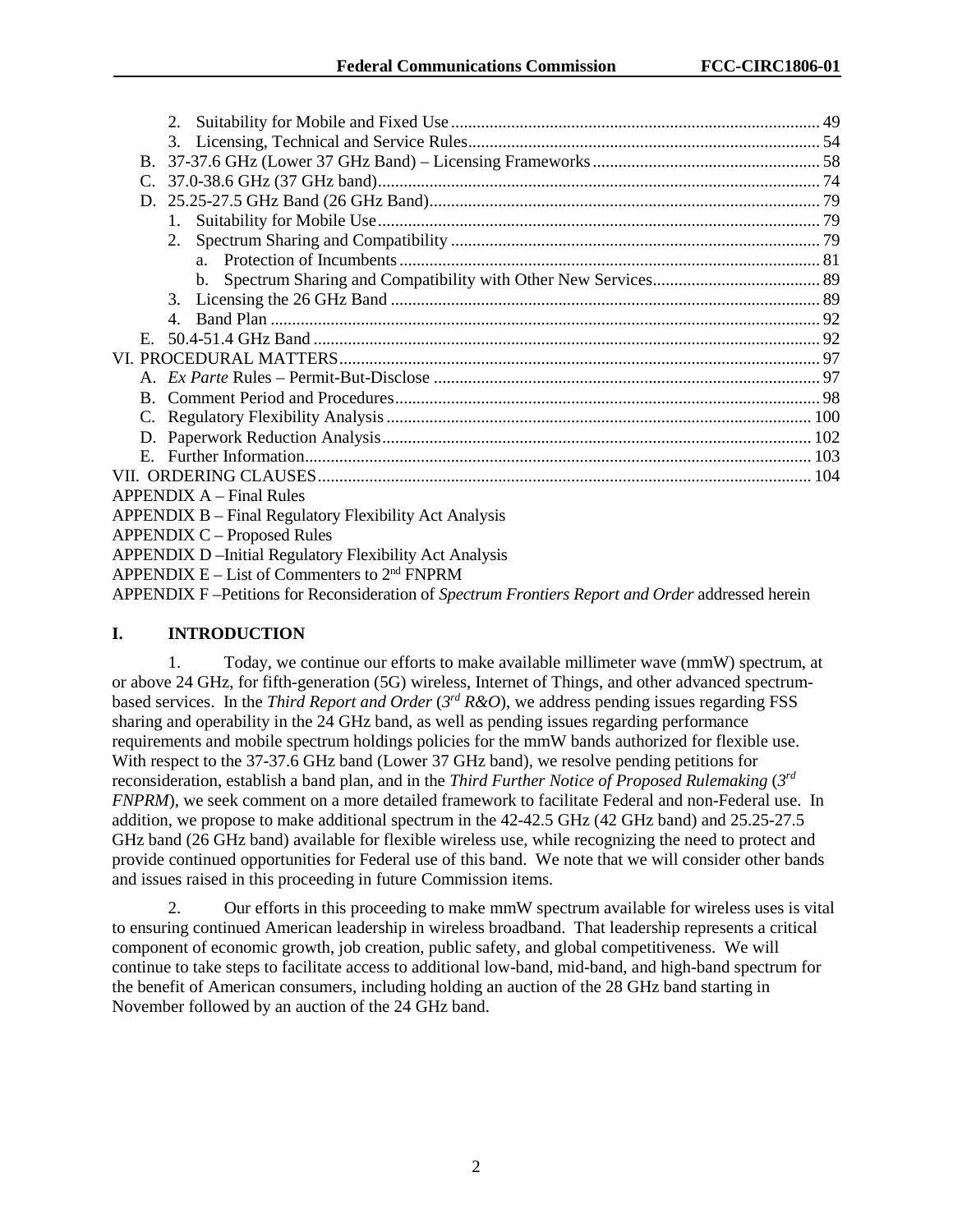#### **II. BACKGROUND**

3. On November 22, 2017, the Commission released the *2nd R&O, 2nd FNPRM, Order on Recon, and MO&O* in this proceeding.<sup>[1](#page-3-0)</sup> In relevant parts, the  $2^{nd} R&O$  authorized the 24 GHz band and the 47.2-48.2 GHz band (47 GHz band) for flexible wireless use; [2](#page-3-1) it declined to set pre-auction limits on the amount of spectrum an entity may acquire at auction in the 24 GHz and 47 GHz bands; [3](#page-3-2) and it revised the mmW spectrum threshold for reviewing proposed secondary market transactions to 1850 megahertz by including the 2[4](#page-3-3) GHz and 47 GHz bands.<sup>4</sup> The 2<sup>nd</sup> *FNPRM* sought comment on five issues. First, we proposed to license Fixed-Satellite Service (FSS) earth stations in the 24.75-25.25 GHz band on a co-primary basis under the provisions in Section 2[5](#page-3-4).136(d) applicable to the 47 GHz band.<sup>5</sup> Second, we sought comment on adopting additional performance metrics tailored to Internet of Things-type deployments or other innovative services for which traditional metrics do not appear appropriate.<sup>[6](#page-3-5)</sup> Third, we proposed to eliminate the pre-auction limit of 1250 megahertz that the *R&O* had adopted for the 28 GHz, 3[7](#page-3-6) GHz and 39 GHz bands.<sup>7</sup> Fourth, we proposed to require that any equipment capable of operating anywhere within the 24 GHz band must be capable of operating across the entire 24 GHz band, on all frequencies in both band segments.<sup>[8](#page-3-7)</sup> Finally, we invited commenters to submit new studies or data on bands under consideration by the Commission, as well as comments on additional bands the Commission should consider.[9](#page-3-8)

4. We received 15 comments and 12 reply comments. A list of commenters, reply commenters, and *ex parte* filings is contained in Appendix E. [10](#page-3-9) No petitions for reconsideration of the *2nd R&O* were filed.[11](#page-3-10)

<span id="page-3-1"></span><sup>2</sup> *2nd R&O*, 32 FCC Rcd at 10996-97, 11003, paras. 22, 47.

(continued…)

<span id="page-3-0"></span> <sup>1</sup> *Use of Spectrum Bands Above 24 GHz For Mobile Radio Services, et al., Second Report and Order, Second Further Notice of Proposed Rulemaking, Order on Reconsideration, and Memorandum Opinion and Order*, 32 FCC Rcd 10988 (2017). *See also Use of Spectrum Bands Above 24 GHz For Mobile Radio Services, et al*., Report and Order and Further Notice of Proposed Rulemaking, 31 FCC Rcd 8014 (2016). When citing to the *Second Report and Order* portion of the 2017 document, we will refer to the *2nd R&O*. When citing to the *Second Further Notice of Proposed Rulemaking* portion of the 2017 document, we will refer to the *2nd FNPRM*. When citing to the *Order on Reconsideration* portion of the 2017 document, we will refer to the *Order on Recon*. When citing to the *Memorandum Opinion and Order* portion of the 2017 document, we will refer to the *MO&O*. When citing to the *Report and Order* portion of the 2016 document, we will refer to the *R&O*. When citing to the *Further Notice of Proposed Rulemaking* portion of the 2016 document, we will refer to the *FNPRM*.

<span id="page-3-2"></span><sup>3</sup> *2nd R&O*, 32 FCC Rcd at 11010-11, para. 73.

<span id="page-3-3"></span><sup>4</sup> *2nd R&O*, 32 FCC Rcd at 11011, para. 74.

<span id="page-3-4"></span><sup>5</sup> *2nd FNPRM*, 32 FCC Rcd at 11019-20, paras. 94-97.

<span id="page-3-5"></span><sup>6</sup> *2nd FNPRM*, 32 FCC Rcd at 11020-22, paras. 98-104.

<span id="page-3-6"></span><sup>7</sup> *2nd FNPRM*, 32 FCC Rcd at 11022, paras. 105-106.

<span id="page-3-7"></span><sup>8</sup> *2nd FNPRM*, 32 FCC Rcd at 11022-23, paras. 107-108.

<span id="page-3-8"></span><sup>9</sup> *2nd FNPRM*, 32 FCC Rcd at 11023, para. 109.

<span id="page-3-9"></span><sup>&</sup>lt;sup>10</sup> When citing comments, we will use the short name of the commenter contained in Appendix E, followed by the words "Comments" or "Reply Comments." Similarly, for *ex parte* filings, we will use the name of the commenter along with the date the *ex parte* was filed as listed in ECFS (this date may be different from the date on the actual *ex parte* letter).

<span id="page-3-10"></span><sup>&</sup>lt;sup>11</sup> SOM1101, LLC filed a comment addressing the issue of allowing satellite user equipment in the 37.5-40 GHz band. Comment of SOM1101 LLC (filed Jan. 23, 2018). In the *MO&O*, we declined to authorize satellite user equipment in the 37.5-40 GHz band. *MO&O*, 32 FCC Rcd at 11061, paras. 219-220. Because SOM1101's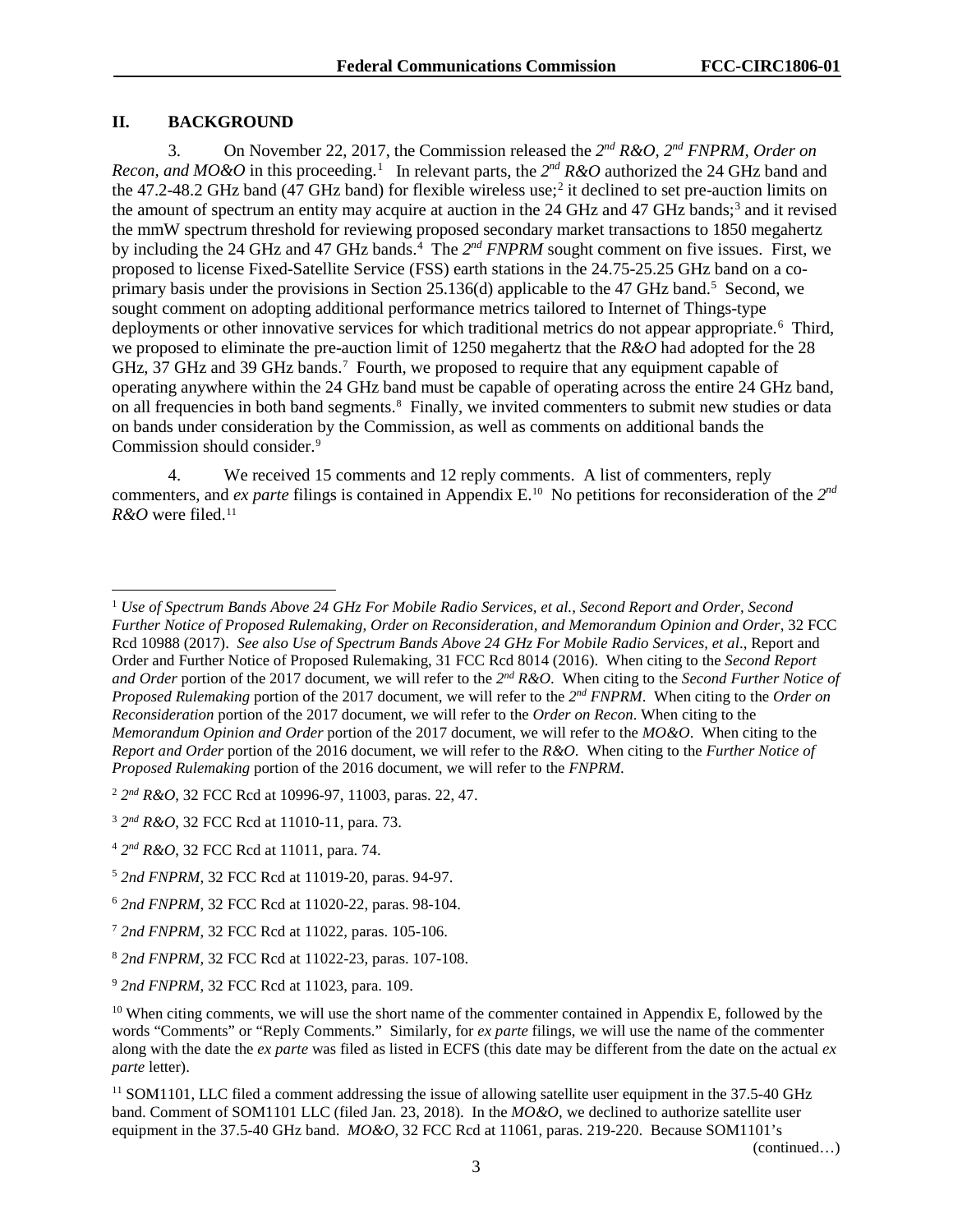### **III. THIRD REPORT AND ORDER**

#### **A. Performance Requirements –Geographic Area Metric**

5. *Background*.In the *R&O*, the Commission moved away from a substantial service regime in the mmW bands by adopting a defined set of metrics for performance requirements for UMFUS.[12](#page-4-0) This reliance on fixed metrics was a change from the buildout rules formerly applicable to 28 GHz and 39 GHz licensees, which used a substantial service standard.[13](#page-4-1) In the *FNPRM*, the Commission sought comment on expanding this list of metrics by adopting a performance metric designed to accommodate Internet of Things-type deployments or other innovative services that may not readily fit with the traditional metrics adopted in the *Report and Order*.<sup>[14](#page-4-2)</sup> In the 2<sup>nd</sup> *FNPRM*, the Commission sought comment more specifically on a geographic area metric that might accommodate IoT or other services deployed along non-traditional lines, while still measuring a meaningful level of service in a proven way.[15](#page-4-3)

6. The record on this issue was mixed. Verizon supports the idea of a geographic area metric with 25% area coverage, on the grounds that it would increase flexibility and reduce uncertainty for licensees, "thereby encouraging the continuing introduction of new services."[16](#page-4-4) CTIA, opposing the proposal, argues that a geographic area metric would "stifle experimentation and innovation of 5G use cases."[17](#page-4-5) CCA agrees "that a geographic performance metric is preferable" at this time, but argues it is too soon to adopt "further supplemental requirements."[18](#page-4-6) T-Mobile believes it is too soon to adopt a performance metric for IoT or innovative services,<sup>[19](#page-4-7)</sup> and it also opposes any "supplemental" metrics.<sup>[20](#page-4-8)</sup>

7. Other commenters suggest a wholesale change in our established performance requirements regime. CTIA suggests a "representative, non-exhaustive list of flexible options," reminiscent of the substantial service standard we abandoned in the 2016 *Report and Order*. [21](#page-4-9) AT&T supports a substantial service regime, with case-by-case review for all licenses,<sup>[22](#page-4-10)</sup> and T-Mobile also

 $\overline{a}$ comment neither acknowledges nor seeks reconsideration of the *MO&O*'s decision, we will not give further consideration to this issue.

<span id="page-4-0"></span><sup>&</sup>lt;sup>12</sup> *R&O*, 31 FCC Rcd at 8088, para. 203. UMFUS licensees relying on mobile or point-to-multipoint service must show that they are providing reliable signal coverage and service to at least 40 percent of the population within the service area of the licensee, and that they are using facilities to provide service in that area either to customers or for internal use. Licensees relying on point-to-point service must demonstrate that they have four links operating and providing service, either to customers or for internal use, if the population within the license area is equal to or less than 268,000. If the population within the license area is greater than 268,000, a licensee relying on point-to-point service must demonstrate it has at least one link in operation and is providing service for each 67,000 population within the license area. 47 CFR § 30.104(a). Showings that rely on a combination of multiple types of service will be evaluated on a case-by-case basis. 47 CFR § 30.104(b).

<span id="page-4-1"></span><sup>13 47</sup> CFR §§ 101.17, 101.1011 (2015).

<span id="page-4-2"></span><sup>14</sup> *FNPRM*, 31 FCC Rcd at 8174-75, paras. 467-69.

<span id="page-4-3"></span><sup>15</sup> *2nd FNPRM*, 32 FCC Rcd at 11020-22, paras. 98-104.

<span id="page-4-4"></span><sup>16</sup> Verizon Comments at 2-4.

<span id="page-4-5"></span><sup>&</sup>lt;sup>17</sup> CTIA Comments at 11.

<span id="page-4-6"></span><sup>18</sup> CCA Comments at 3-4.

<span id="page-4-7"></span><sup>19</sup> T-Mobile Comments at 7-9.

<span id="page-4-8"></span><sup>&</sup>lt;sup>20</sup> T-Mobile Reply Comments at 10-11.

<span id="page-4-9"></span><sup>21</sup> CTIA Comments at 11.

<span id="page-4-10"></span><sup>22</sup> AT&T Comments at 8.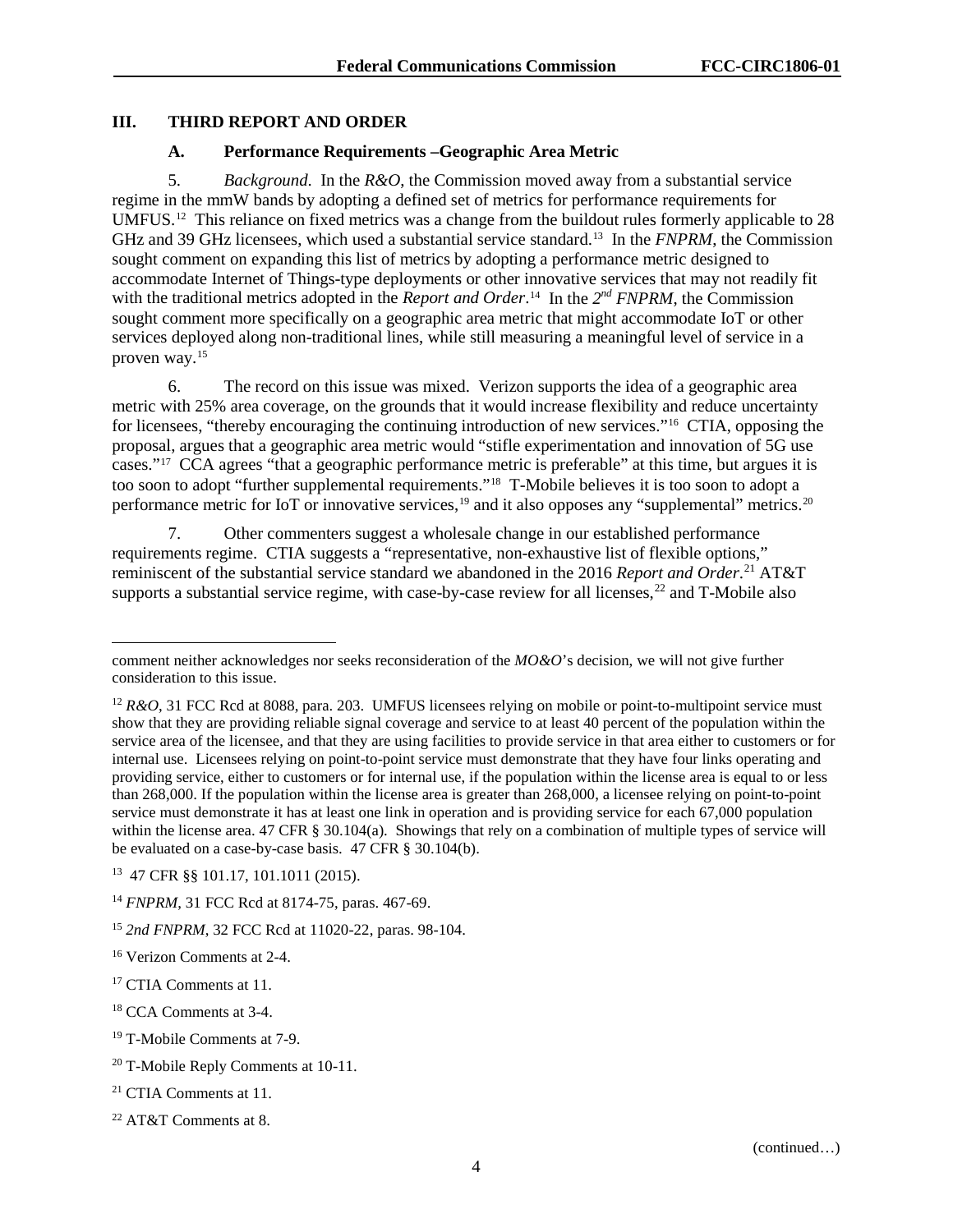argues for universal case-by-case review.[23](#page-5-0) Another commenter suggests that "the existing area and population based performance requirements for UMFUS licenses would preclude deployment of many new IoT-type applications and services," and it offers site-based licensing as the most appropriate alternative.<sup>24</sup> CTA suggests that "[o]ne way to provide flexibility [would be] to recognize multiple safe harbor benchmarks,"<sup>[25](#page-5-2)</sup> which is in fact our current regime.<sup>[26](#page-5-3)</sup>

8. *Discussion.* We adopt a geographic area metric for UMFUS licenses, to be included in the existing list of performance metrics from which licensees may choose, as an additional alternative to meeting the Commission's performance requirements.<sup>27</sup> Consistent with the option on which we sought comment in the *2nd FNPRM*, licensees may fulfill the requirements of this metric either by demonstrating mobile or point-to-multipoint coverage of at least 25% of their license's geographic area, or by showing the presence of equipment transmitting or receiving on the licensed spectrum in at least 25% of census tracts within the license area.[28](#page-5-5) We believe the 25% level would maintain parity with the 40% population coverage metric. As with our previously-adopted metrics, equipment must be in use and actually providing service, either for private, internal use or to unaffiliated customers, in order to be counted.[29](#page-5-6) This metric, like our previously-adopted metrics, may be used by any UMFUS licensee, regardless of the type of service deployed.<sup>[30](#page-5-7)</sup>

9. We emphasize that this geographic area metric is an additional alternative for licensees, not a supplemental requirement. If a licensee deploying IoT systems finds that our existing mobile or fixed metrics better fit their needs, it is welcome to use either of those metrics instead. As the Commission has emphasized since the *R&O*, all licensees may choose the particular metric they wish to satisfy,<sup>[31](#page-5-8)</sup> and the adoption of this metric merely expands their list of choices. Without the adoption of this additional choice of metric, licensees would have only the mobile or fixed options through which to demonstrate their compliance with our performance requirements.<sup>32</sup> While we continue to support the Commission's previous conclusion that it is too soon to design a *usage-based* metric that will be technology- and use case-neutral,  $33$  we believe it is important to provide some additional option for UMFUS licensees whose deployments may not track residential population, or that may not involve traditional higher-power fixed links, as will likely be the case for some IoT-type services.[34](#page-5-11) Our adoption of a geographic area metric is responsive to the calls from commenters for greater flexibility. In the interest of providing licensees with as much flexibility and certainty as possible in advance of our contemplated auctions of UMFUS spectrum, we do not believe it is appropriate to delay the adoption of

<span id="page-5-2"></span><sup>25</sup> CTA Comments at 6.

<span id="page-5-4"></span><sup>27</sup> *See* 47 CFR §§ 30.104(a), (c).

<span id="page-5-5"></span><sup>28</sup> *See 2nd FNPRM*, 32 FCC Rcd at 11021, paras. 100-01.

<span id="page-5-6"></span><sup>29</sup> *See R&O*, 31 FCC Rcd at 8089, para. 208; 47 CFR § 30.104(a).

<span id="page-5-7"></span><sup>30</sup> *See R&O*, 31 FCC Rcd at 8088, para. 203; *2nd R&O*, 32 FCC Rcd at 11007-08, paras. 61, 65.

<span id="page-5-8"></span><sup>31</sup> *See R&O*, 31 FCC Rcd at 8088, para. 203; *2nd FNPRM*, 32 FCC Rcd at 11021, para. 103.

<span id="page-5-9"></span><sup>32</sup> *See* 47 CFR § 30.104(a). Licensees may also demonstrate compliance through an operational satellite earth station, but this option is presumably unattractive to providers of terrestrial services. *See* 47 CFR § 30.104(c).

<span id="page-5-10"></span><sup>33</sup> *See 2nd R&O*, 32 FCC Rcd at 11007-08, paras. 62-64.

<span id="page-5-11"></span><sup>34</sup> *See, e.g.*, Verizon Comments at 2-4.

<span id="page-5-0"></span> <sup>23</sup> T-Mobile Comments at 9.

<span id="page-5-1"></span><sup>24</sup> Huawei Comments at 4.

<span id="page-5-3"></span><sup>26</sup> *See* 47 CFR § 30.104. Although the Commission has avoided referring to these metrics as "safe harbors," in order to reduce confusion between our current regime and substantial service, the current rules do contain a list of multiple benchmarks from which licensees may choose.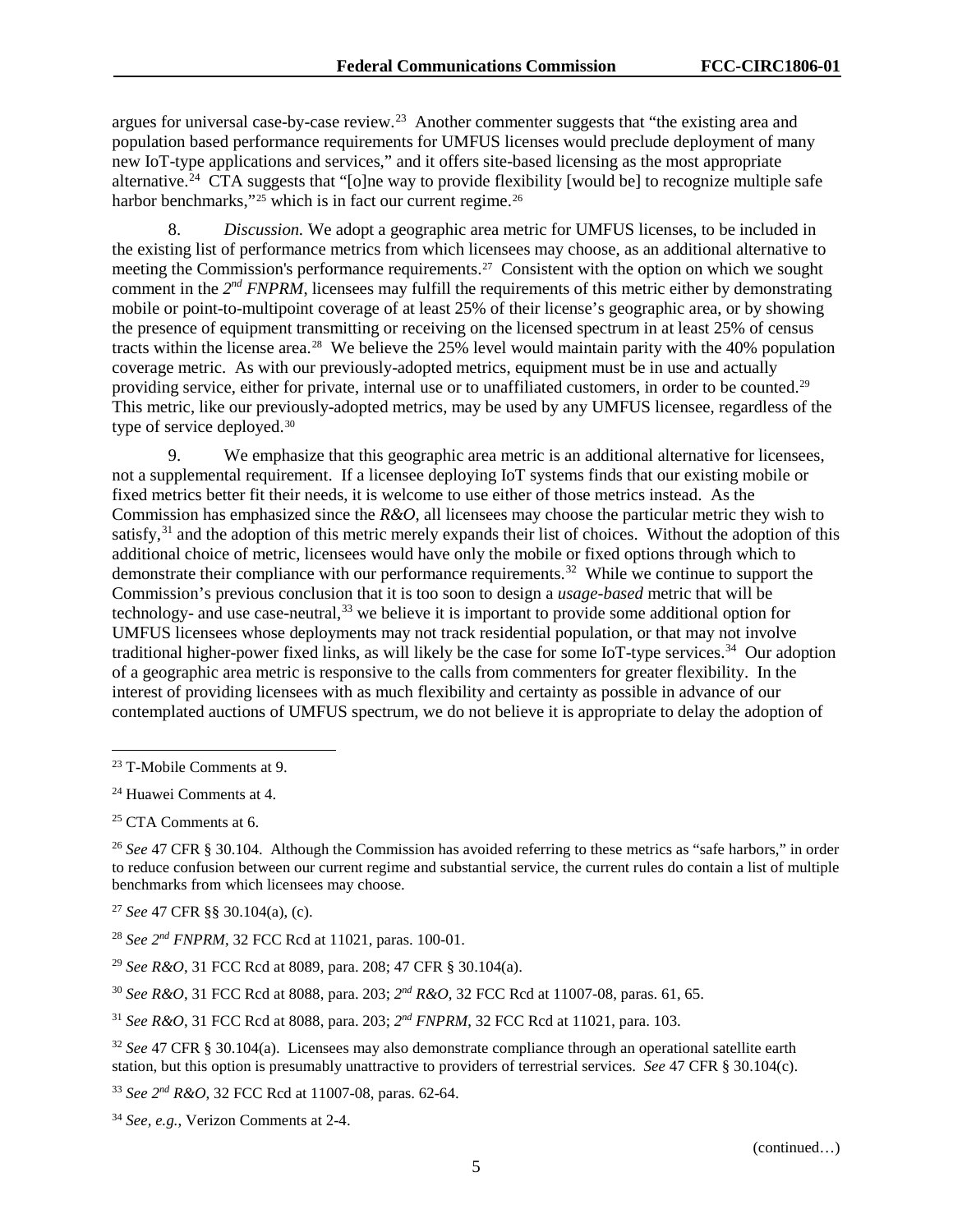an additional choice of metric to future rounds of this proceeding.

10. The objections raised by, and alternative suggestions offered by commenters, are not persuasive. With respect to calls for entirely different regimes, such as substantial service or site-based licensing, the Commission has already determined that geographic area licensing with the performance requirements that the Commission adopted in the *Report and Order* strikes the best balance between flexibility for licensees and accountability in ensuring efficient use of mmW spectrum.[35](#page-6-0) We note that the Commission has also designated a total of fourteen gigahertz of unlicensed spectrum in the mmW bands, and that we seek further comment today on the sharing regime we have adopted for the lower 37 GHz band.<sup>[36](#page-6-1)</sup>

#### **B. Operability in the 24 GHz Band**

11. *Background*.The 24 GHz band consists of two band segments: the lower segment, from 24.25-24.45 GHz, and the upper segment, from 24.75-25.25 GHz. In the *2nd R&O*, the Commission adopted UMFUS licensing and technical rules for the 24 GHz band.<sup>[37](#page-6-2)</sup> The Commission also proposed to adopt an operability requirement for the 24 GHz band.<sup>38</sup> Under this requirement, any mobile or transportable equipment capable of operating in any portion of the 24 GHz band must be capable of operating at all frequencies within the 24 GHz band, in both band segments.[39](#page-6-4)

12. Most commenters support an operability requirement for this band;<sup>[40](#page-6-5)</sup> they argue that operability would increase competitive access to the band by smaller carriers<sup>[41](#page-6-6)</sup> and increase efficient use of the spectrum by ensuring that no band segment is left without a device ecosystem.[42](#page-6-7) CTIA and T-Mobile do not object to an operability requirement, so long as its adoption does not delay an auction of the 24 GHz band.<sup>43</sup> One commenter supports the requirement, but also asserts that the filtering signals from the intervening portion of the band (*i.e.*, in 24.45-24.75 GHz) could degrade quality of service in 24 GHz UMFUS band if services in 24.45-24.75 GHz are too different or operate at too high a power level.<sup>[44](#page-6-9)</sup> No commenters oppose our proposal.

13. *Discussion*. We adopt our proposal to require operability throughout the 24 GHz band. Any mobile or transportable equipment capable of operating on any frequency between 24.24-24.45 GHz or 24.75-25.25 GHz must be capable of operating on all frequencies in those ranges. This requirement will support competition by ensuring a robust device ecosystem throughout the band. Given the separation of the 24 GHz band into two different segments, we believe an operability requirement is important to supporting development of the lower portion of the band.

14. We reiterate that this operability requirement in no way dictates the use of any particular technology or air interface. We also emphasize that this operability requirement is specific to the 24 GHz band, and does not extend to other UMFUS bands. The 28 GHz band and the 37 and 39 GHz bands also

<span id="page-6-9"></span><sup>44</sup> Huawei Comments at 6-8.

<span id="page-6-0"></span> <sup>35</sup> *See MO&O*, 31 FCC Rcd at 11064, para. 231.

<span id="page-6-1"></span><sup>36</sup> *See R&O*, 31 FCC Rcd at 8062-66, paras. 125-31; Section [V.B,](#page-26-0) *infra*.

<span id="page-6-2"></span><sup>37</sup> *2nd R&O*, 32 FCC Rcd at 10994-11002, paras. 15-42.

<span id="page-6-3"></span><sup>38</sup> *2nd FNPRM*, 32 FCC Rcd at 11022-23, paras. 107-108.

<span id="page-6-4"></span><sup>39</sup> *2nd FNPRM*, 32 FCC Rcd at 11023, para. 108.

<span id="page-6-5"></span><sup>40</sup> *See, e.g.*, AT&T Comments at 10-11; CTA Comments at 6.

<span id="page-6-6"></span><sup>41</sup> *See* CCA Comments at 8-9; Starry Comments at 5; T-Mobile Comments at 10; GeoLinks Reply at 3-4; WISPA Reply at 4-5.

<span id="page-6-7"></span><sup>42</sup> *See* Nokia Comments at 4; T-Mobile Comments at 10; U.S. Cellular Comments at 2-5.

<span id="page-6-8"></span><sup>43</sup> *See* CTIA Comments at 15-16; T-Mobile Reply at 9.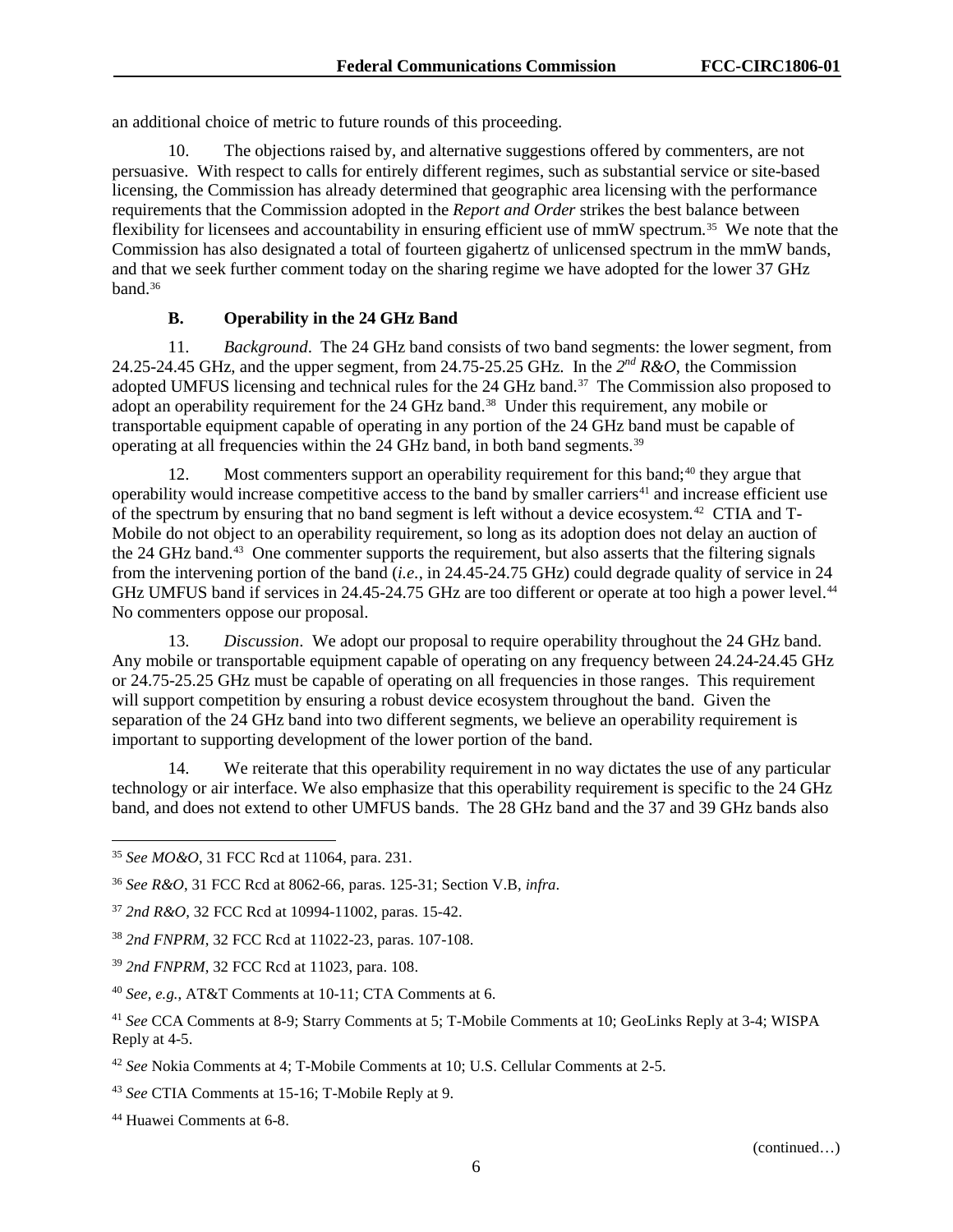have operability requirements,<sup>[45](#page-7-0)</sup> but those are separate and independent from the one we adopt today for the 24 GHz band. Devices are not required to operate across all UMFUS bands. While one commenter expresses concern about the ability to filter signals from the 24.45-24.75 GHz band, it ultimately supports the operability requirement, and it does not provide any technical analysis in support of its concern.

<span id="page-7-9"></span>15. In addition, as the Commission noted in the *2nd R&O*, ongoing international studies include analyses to determine IMT-2020 out-of-band (OOB) emission limits necessary to protect passive sensors onboard weather satellites in the 23.6-24.0 GHz band.<sup>46</sup> The Commission recognizes the need to protect these passive satellite operations that provide important data necessary for weather predictions and warnings. Given that this is a matter of interest to multiple stakeholders internationally and that we cannot predict the outcome, we find it inappropriate to adopt U.S.-only limits that may need to be modified at a later time. Once interference protection standards are agreed upon internationally we will, if necessary, consider through notice and comment whether any modification of our current OOB limits may be needed. We encourage non-Federal operators in the 24 GHz band to monitor these studies and to plan their systems, to the extent possible, to take into account the potential for additional future protection of passive sensors in the 23.6-24.0 GHz band.

# **C. 24 GHz FSS Sharing**

16. *Background.* The U.S. Table of Frequency Allocations (U.S. Table) currently includes primary, non-Federal, Fixed, Mobile and Fixed-Satellite Service (FSS) (Earth-to-space) allocations in the 24.75-25.25 GHz band.<sup>47</sup> Footnote NG535 to the U.S. Table provides feeder links in the Broadcasting-Satellite Service (BSS) priority over other FSS uses in the 24.75-25.05 GHz band segment, and restricts FSS use of the 25.05-25.25 GHz band segment to feeder links for the BSS.[48](#page-7-3) In the *2nd R&O* the Commission adopted a primary Fixed Service allocation in the 24.75-25.05 GHz band segment, added a primary Mobile Service allocation in the 24.75-25.25 GHz band segment, and authorized both mobile and fixed operations in those bands under the Part 30 UMFUS rules.[49](#page-7-4) The Commission did not make changes to its current rules at that time, but decided instead to seek comment in the *2nd FNPRM* in conjunction with a proposal to allow more flexible use of the band for FSS earth stations.<sup>50</sup>

17. In the *2nd FNPRM*, the Commission proposed to license FSS earth stations in 24.75- 25.25 GHz band on a co-primary basis under the provisions contained in Section 25.136(d), which currently applies to the 47 GHz band, by adding the  $24.75$ -25.25 GHz band to this rule section.<sup>51</sup> This change would limit availability of the 24.75-25.25 GHz band for FSS to individually-licensed FSS earth stations that meet the same specific licensing requirements applicable to earth stations in the 47 GHz band.<sup>[52](#page-7-7)</sup> We also sought comment on adding a U.S. Table footnote specifying the relative interference protection obligations of FSS and UMFUS stations in this band.<sup>53</sup> In addition, we proposed various

<span id="page-7-3"></span><sup>48</sup> *See* 47 CFR. § 2.106, n. NG535.

<span id="page-7-0"></span> <sup>45</sup> 47 CFR § 30.208.

<span id="page-7-1"></span><sup>46</sup> *2nd R&O*, 32 FCC Rcd at 10997, para. 22.

<span id="page-7-2"></span><sup>47</sup> *See* 47 CFR. § 2.106.

<span id="page-7-4"></span><sup>49</sup> *2nd R&O,* 32 FCC Rcd at 10994-11000, paras. 15-35.

<span id="page-7-5"></span><sup>50</sup> *Id.* at 11000-11001, paras. 37-38.

<span id="page-7-6"></span><sup>51</sup> *2nd FNPRM* 32 FCC Rcd at 11019, para. 94.

<span id="page-7-7"></span> $52$  These include limitations on population covered, number of earth station locations in a PEA, and a prohibition on earth stations in places where they would preclude terrestrial service to people or equipment that are in transit or are present at mass gatherings. *2nd FNPRM* 32 FCC Rcd at 11019, para. 94.

<span id="page-7-8"></span><sup>53</sup> *2nd FNPRM* 32 FCC Rcd at 11019, para. 94.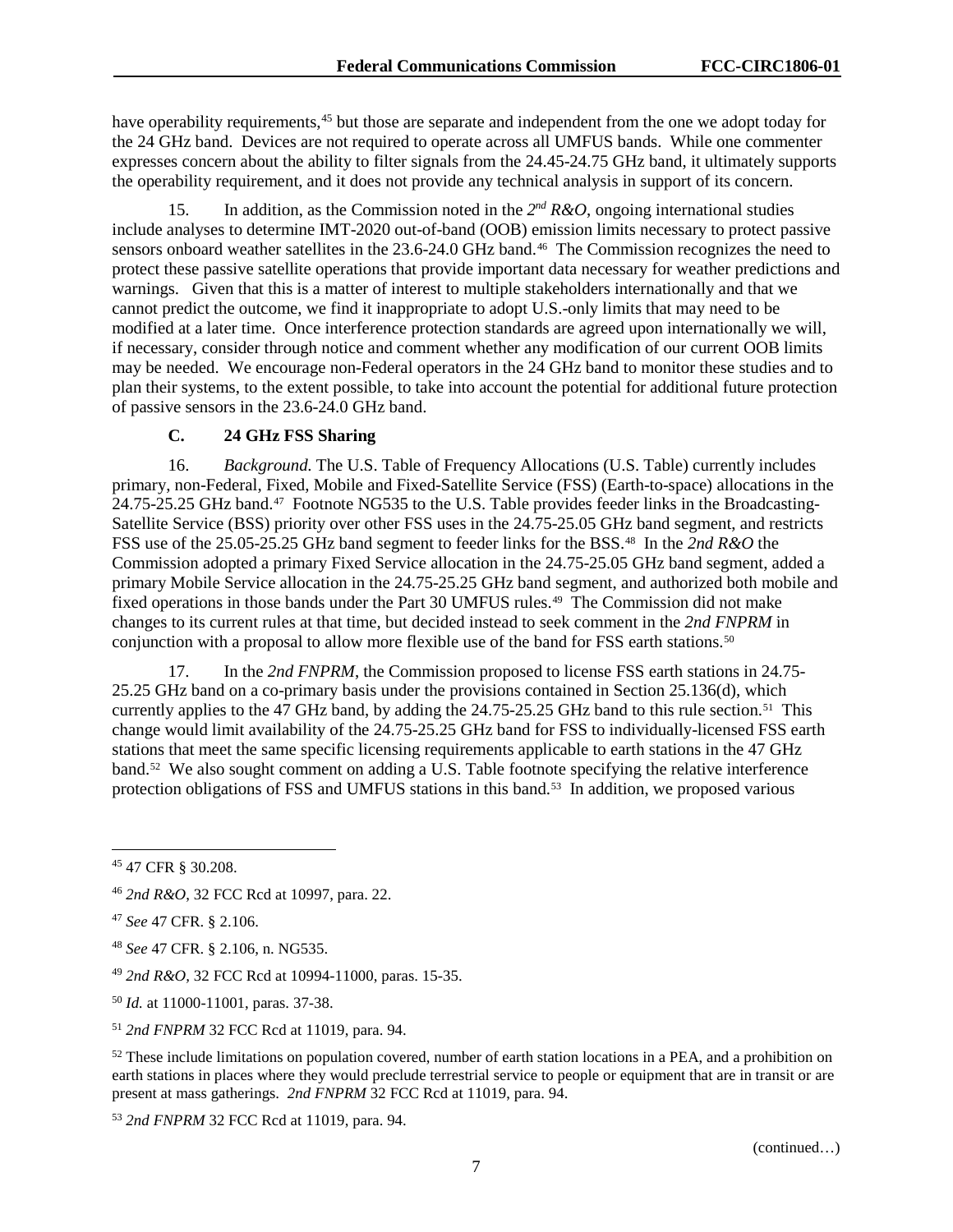conforming modifications to certain earth station application requirements.<sup>54</sup> The Commission sought comment on these proposals and on possible actions needed to address the potential for aggregate interference from terrestrial users into satellite systems in the band.<sup>[55](#page-8-1)</sup>

18. Commenters generally support licensing FSS earth stations in the 24.75-25.25 GHz band under the provisions of Section 25.136, but express varying opinions regarding the specific conditions under which such earth stations should be authorized.<sup>56</sup> SIA, EchoStar and Hughes support the Commission's proposal based on the rule applicable to the 47 GHz band as an appropriate balance between the spectrum needs of FSS and terrestrial services.<sup>[57](#page-8-3)</sup> By contrast, CTIA and AT&T recommend adopting FSS earth station licensing rules consistent with those governing the 27.5-28.35 GHz band where FSS is secondary to UMFUS, except for FSS operations associated with earth stations authorized pursuant to 47 CFR Section 25.136, and earth station licensing requirements are based upon a county-wide UMFUS license area.<sup>[58](#page-8-4)</sup> CTIA argues that the 47 GHz band sharing criteria are "inferior" to those in the 27.5-28.35 GHz band, citing the underlying area size for which the criteria are applied, and it further argues that because FSS use is not widespread, satellite operators should be expected to undertake more extensive coordination.[59](#page-8-5) CCA advocates generally for clear guidelines to protect UMFUS use of the band.<sup>[60](#page-8-6)</sup>

19. Commenters also disagree on our proposal to add a footnote to the Table of Allocations setting out the relative interference protection obligations among services in the band. SIA supports the proposal and suggests that the Commission extend applicability of footnote NG65, [61](#page-8-7) which is currently applied to the 47 GHz band, by adding the  $24.75-25.25$  GHz band.<sup>[62](#page-8-8)</sup> CTIA counters that there is no evidence demonstrating that such a footnote is appropriate or necessary.<sup>[63](#page-8-9)</sup> CTIA proposes instead a new footnote that would identify a number of shared frequency bands available "predominantly for terrestrial

<span id="page-8-4"></span><sup>58</sup> CTIA Comments at 14; CTIA Reply Comments at 9-10; AT&T Comments at 7; T-Mobile Reply Comments at 12. Rules addressing earth station licensing in the 27.5-28.35 GHz band are contained in Section 25.136(a) of the Commission's rules. 47 CFR § 25.136(a).

<span id="page-8-5"></span><sup>59</sup> CTIA Reply Comments at 14.

<span id="page-8-6"></span><sup>60</sup> These guidelines would include limitations on population covered and earth station numbers within a PEA as well as earth station locations in places where they would preclude terrestrial service to people that are in transit or assembled at mass gatherings. CCA Comments at 9-10.

<span id="page-8-7"></span><sup>61</sup> NG65 currently applies to the 47.2-48.2 GHz band and states that "[i]n the band 47.2-48.2 GHz, stations in the fixed and mobile services may not claim protection from individually licensed earth stations authorized pursuant to 47 C.F.R. 25.136. However, nothing in this footnote shall limit the right of UMFUS licensees to operate in conformance with the technical rules contained in 47 C.F.R. Part 30. The Commission reserves the right to monitor developments and to undertake further action concerning interference between UMFUS and FSS, including aggregate interference to satellite receivers, if appropriate." 47 CFR § 2.106, n. NG65.

<span id="page-8-8"></span><sup>62</sup> SIA Comments at 8.

<span id="page-8-0"></span> $54$  Specifically, we proposed changes to Sections 25.115(e) and 25.130(b), and to delete as obsolete the licensing requirements for the 25.05-25.25 GHz band specified in Section 25.203(l). 47 CFR §§ 25.115(e), 25.130(b), 25.203(l).

<span id="page-8-1"></span><sup>55</sup> *2nd FNPRM* 32 FCC Rcd at 11019, paras. 94-95.

<span id="page-8-2"></span><sup>56</sup> CTIA Comments at 12-13; SIA Comments at 7-9; Comments of AT&T at 6-7.

<span id="page-8-3"></span><sup>57</sup> SIA Comments at 6-8; SIA Reply Comments at 1; EchoStar-Hughes Reply Comments at 2-3. Both SIA and Hughes expressed particular support for grandfathering of protections for currently licensed, or pending applications for, BSS feeder link earth stations as would be afforded in the proposed rule.

<span id="page-8-9"></span><sup>63</sup> CTIA Reply Comments at 8.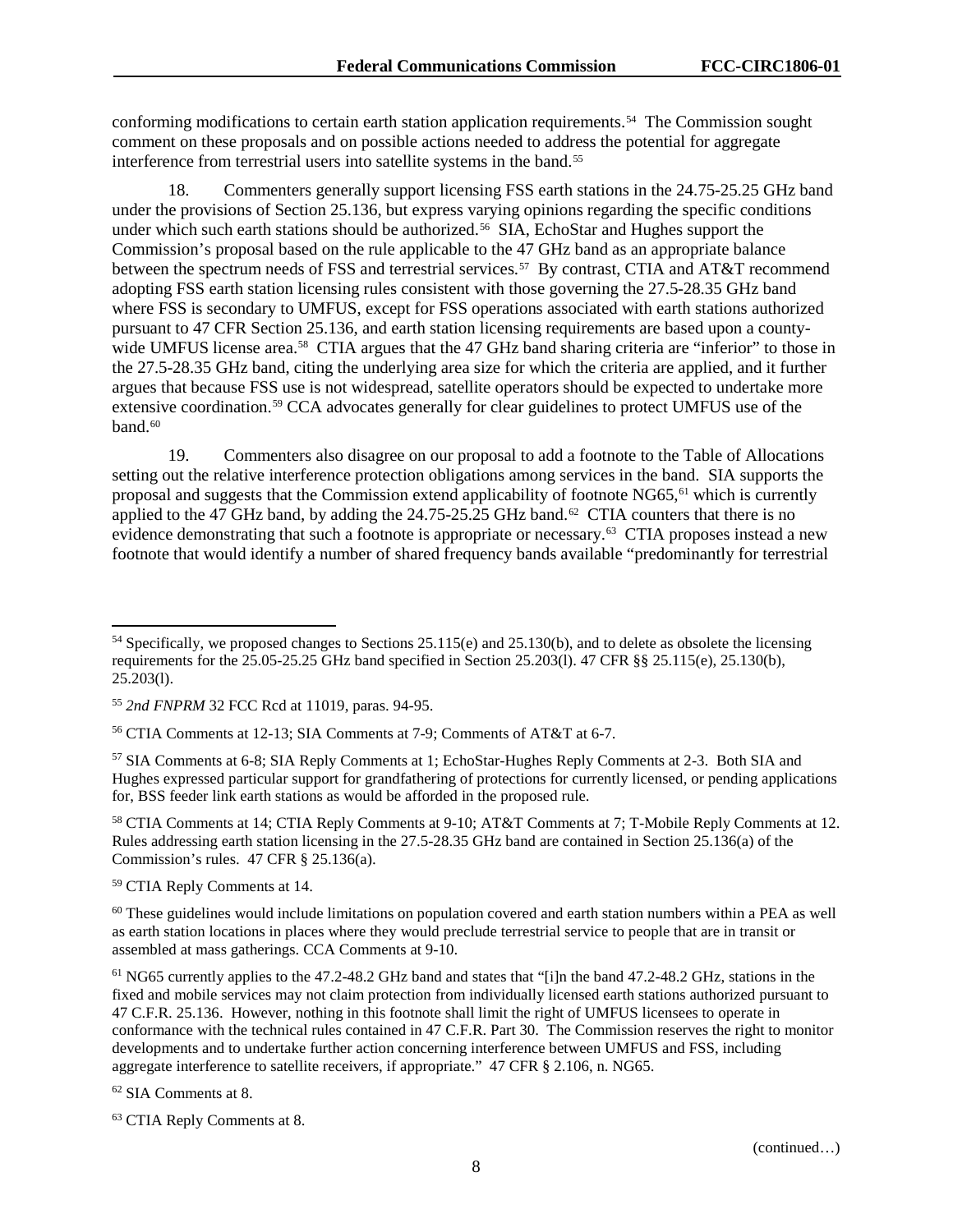mobile and fixed services on a primary basis."[64](#page-9-0) CTIA argues that this footnote would provide regulatory certainty that the identified bands are intended primarily for terrestrial services implementation.<sup>[65](#page-9-1)</sup> Finally, CTIA, Nokia and T-Mobile all argue that there is no basis for the Commission to revisit its earlier decision concerning the establishment of an aggregate interference limit.<sup>66</sup> SIA, in contrast, asks the Commission to ensure that UMFUS operating parameters adequately protect spacecraft operating in the 24.75-25.25 GHz band from aggregate interference.<sup>[67](#page-9-3)</sup>

20. To provide for more flexible FSS use of the 24.75-25.25 GHz band, the Commission proposed to eliminate footnote NG535, thereby making this band available for general FSS uplink operations without restricting these operations to, or affording priority for, the provision of feeder links for 17/24 GHz BSS space stations.<sup>68</sup> To further increase flexibility for all FSS uses in this new sharing regime, we also proposed to eliminate the Appendix F<sup>[69](#page-9-5)</sup> orbital-location restrictions for 17/24 GHz BSS space stations specified in Section 25.262(a), thus providing more flexibility to these BSS operations.<sup>70</sup> Consistent with these proposals, we proposed several other rule changes to part 25 of our rules to harmonize the treatment of BSS feeder links with other FSS transmissions.<sup>[71](#page-9-7)</sup>

<span id="page-9-2"></span><sup>66</sup> Nokia comments at 3-4; CTIA Comments at 13-14; T-Mobile Comments at 7; T-Mobile Reply Comments at 14.

<span id="page-9-3"></span><sup>67</sup> SIA Comments at 7.

<span id="page-9-4"></span><sup>68</sup> *2nd FNPRM* 32 FCC Rcd at 11019, para. 94.

<span id="page-9-5"></span>69 *Establishment of Policies and Service Rules for the Broadcasting-Satellite Service at the 17.3-17.7 GHz Frequency Band and at the 17.7-17.8 GHz Frequency Band Internationally, and at the 24.75-25.25 GHz Frequency Band for Fixed-Satellite Services Providing Feeder Links to the Broadcasting-Satellite Service and for the Satellite Services Operating Bi-directionally in the 17.3-17.8 GHz Frequency Band,* Report and Order, 22 FCC Rcd 8842 (2007) (*17/24 GHz BSS Report and Order*), on reconsideration, 22 FCC Rcd 17951 at 17972, Appendix F. *See also*, *17/24 GHz BSS Report and Order*, at 8869-70, para. 66. We will maintain the four-degree spacing framework for the 17.3-17.8 GHz (space-to-Earth) operations outlined in the *17/24 GHz BSS Report and Order*.

<span id="page-9-6"></span><sup>70</sup> *2nd FNPRM*, 32 FCC Rcd at 11019, para. 94.

<span id="page-9-7"></span><sup>71</sup> Specifically, we proposed the following rule changes: (1) modify Section 25.138 to extend applicability of the Ka-band off-axis EIRP density limits in paragraph (a) to the 24.75-25.25 GHz band, and then to eliminate the nearly identical BSS feeder link-specific earth station off-axis EIRP density limits for the 24.75-25.25 GHz band in Section 25.223(b); (2) add the 24.75-25.25 GHz band to the list of frequency bands in our general FSS earth station coordination rules in Section 25.220(a), thereby permitting us to eliminate the coordination provisions contained in Sections 25.223(c) and (d); (3) remove and reserve Section 25.223, because there would be no need for these provisions, which provide an alternative means of licensing BSS feeder links, and also eliminate cross references to Section 25.223 contained in Section 25.209(f); (4) eliminate Section 25.204(e)(4), which contains rain fade specifications specific to 17/24 GHz BSS feeder link transmissions, and instead include the 24.75-25.25 GHz band in paragraph (e)(3), which contains nearly identical Ka-band FSS rain fade specifications; (5) modify the interference-showing requirements for FSS applicants in Section 25.140(a) to make clear its applicability to FSS (Earth-to-space) transmissions to 17/24 GHz BSS space stations; (6) add a new subparagraph (iv) to Section 25.140(a) requiring applicants for space stations receiving uplinks in the 24.75-25.25 GHz band to certify, among other things, that the earth stations transmitting to such space stations will not exceed the off-axis EIRP density limits in Section 25.138(a); (7) modify the definitions of "routine processing or licensing" and "two-degree compliant space station" contained in Section 25.103; (8) eliminate the operational requirements associated with the Appendix F orbital-location constraints in Section 25.262 by deleting paragraphs (a) and (d), and modifying paragraphs (b) and (e); (9) modify Sections 25.140(b), (c) and (d) to reflect changes in the interference showing required by 17/24 GHz BSS applicants, which is currently defined in part by the applicant's orbital position relative to Appendix F locations; (10) delete Section 25.262(b) to eliminate an operational requirement made moot; (11) delete Appendix F specific requirements contained in Section 25.114(d)(17); (12) eliminate a reference in Section 25.114(d)(7) to a deleted subparagraph in Section 25.140(b); and (13) modify the cross-polarization isolation (continued…)

<span id="page-9-8"></span><span id="page-9-0"></span> <sup>64</sup> CTIA Comments at 12-13; CTIA Reply Comments at 8. In addition to the 24.74-25.25 GHz band, CTIA's proposed footnote would also specify the 24.25-24.45 GHz, 27.5-28.35 GHz, 37-40 GHz and 47.2-48.2 GHz bands.

<span id="page-9-1"></span><sup>65</sup> CTIA Reply Comments at 8.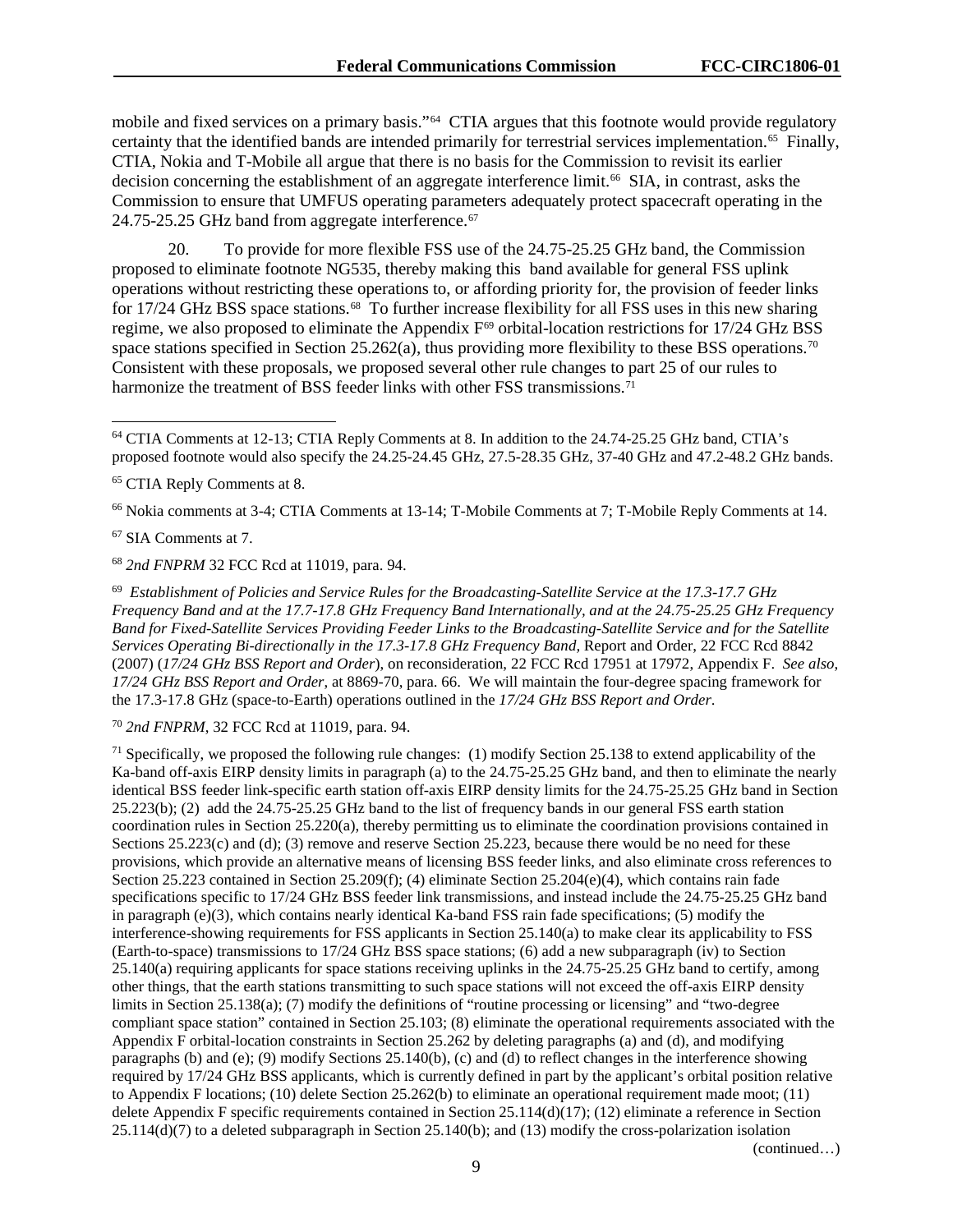21. The majority of commenters support our proposals to increase FSS flexibility in the 24.75-25.25 GHz band by eliminating footnote NG535 and removing the Appendix F orbital-location restrictions.<sup>72</sup> Although generally supporting increased FSS flexibility,  $AT&TT$  argues that the same flexibility could be achieved by retaining the BSS feeder link priority relative to other FSS operations in the 24.75-25.05 GHz portion of the band, and it proposes deleting only subsection (b) of footnote NG535.[73](#page-10-1) T-Mobile and CTIA oppose the Commission's proposal to afford additional flexibility for FSS operations. They argue that we should not create additional opportunities for FSS operations in millimeter wave bands, that satellite has failed to justify a need for broader FSS use in the band, and that we should limit FSS sharing with UMFUS in the 24.75-25.25 GHz band to earth stations that exist today.[74](#page-10-2)

22. *Discussion.* After review of the record, we modify the FSS earth station licensing proposal set out in the *2nd FNPRM* so as to better provide FSS with additional capacity for satellite services while permitting substantial terrestrial use of the band. As with the 28 GHz and 47 GHz bands, we find generally that allowing a limited number of FSS earth stations in the 24.75-25.25 GHz band would further the public interest, and therefore provide for sharing of the 24.75-25.25 GHz band by UMFUS and FSS earth stations, including BSS feeder link earth stations. Based on the record, we adopt rules that incorporate certain sharing criteria applicable in the 27.5-28.35 GHz and 47.2-48.2 GHz bands. Specifically, we apply the permitted aggregate population limits within the specified earth station PFD contour on a per-county basis, similar to the requirement in the 27.5-28.35 GHz band,<sup>[75](#page-10-3)</sup> rather than the per-PEA limits applicable to the 47.2-48.2 GHz band. Additionally, as in the 47.2-48.2 GHz band, we adopt constraints on the number of permitted earth stations not only in the county but also in the UMFUS licensing area (PEA) in which the earth station is located.<sup>76</sup> To reflect these requirements, we adopt a new rule section 25.136(e), which we find includes sufficient defined restrictions on earth station operations consistent with CCA's request.

23. We will not adopt any operational requirements addressing limits on aggregate interference into satellite receivers at this time, as we do not believe such limits are justified by the current record, and we received no specific proposals for such a rule.<sup>[77](#page-10-5)</sup> We will amend footnote NG65 to the U.S. Table to include the 24.75-25.25 GHz band to make clear the relative interference protection obligations between the co-primary services. We reject CTIA's argument that we should adopt a new footnote stating that certain shared frequency bands are identified predominantly for terrestrial mobile and fixed services on a primary basis. We do not believe that this proposed footnote fulfills our intent to

<span id="page-10-2"></span><sup>74</sup> T-Mobile Comments at 4-5; T-Mobile Reply Comments at 12; CTIA Reply Comments at 8.

<span id="page-10-3"></span><sup>75</sup> 47 CFR § 25.136(a)(4)(ii).

 $\overline{a}$ 

<span id="page-10-4"></span><sup>76</sup> 47 CFR § 25.136(d)(4)(i). These limits are no more than two other earth stations in the same county and no more than 14 other earth stations within the same PEA. There are no limits on the number of earth stations in each PEA in the rule applicable to the 28 GHz band.

requirement in Section 25.210(i) to making clear that it applies only to 17/24 GHz BSS space-to-Earth transmissions, to provide for consistent treatment of 17/24 GHz feeder uplinks with other FSS transmissions in the 24.75-25.25 GHz band. *2nd FNPRM*, 32 FCC Rcd at 11019-20, paras. 96-97.

<span id="page-10-0"></span><sup>72</sup> AT&T Comments at 6-7; CCA Comments at 9-10; SIA Comments at 8-10; SIA Reply Comments at 1; EchoStar-Hughes Reply Comments at 4; SES Reply Comments at 3-5.

<span id="page-10-1"></span><sup>&</sup>lt;sup>73</sup> AT&T Comments at 6-7. AT&T's proposal would retain subsection (a) of NG535 which states that in the band 24.75-25.05 GHz, feeder links to stations of the broadcasting-satellite service have priority over other uses. Such other uses must protect and may not claim protection from existing and future operating feeder-link networks to such broadcasting satellite stations. 47 CFR § 2.106, n. NG535.

<span id="page-10-5"></span><sup>&</sup>lt;sup>77</sup> We note however, that the Commission retains the authority to monitor developments and intervene to prevent unacceptable interference to satellites if that becomes necessary, but we find no evidence to date that suggests that any such intervention will be necessary.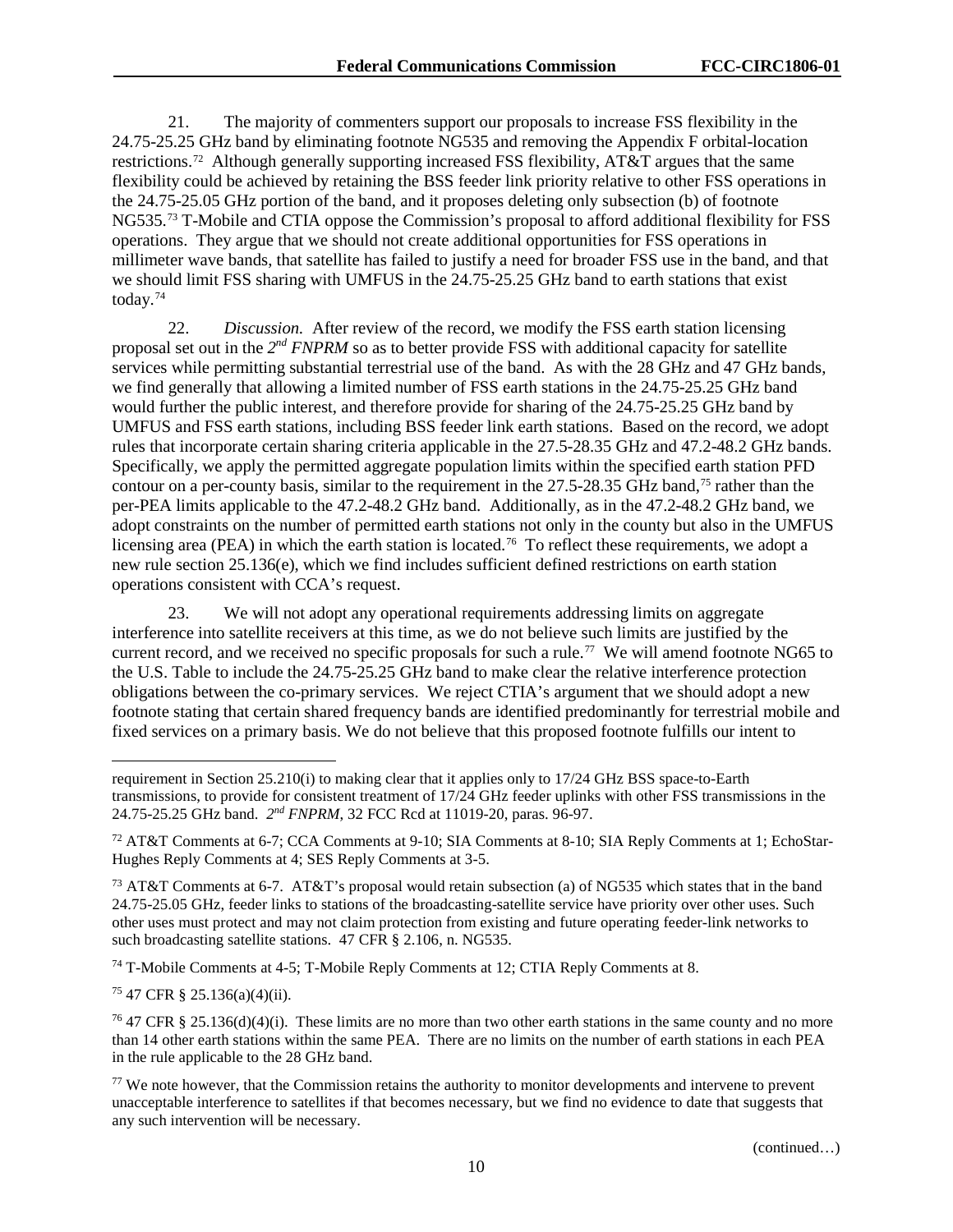specify accurately the relative interference protection obligations of FSS and UMFUS stations in this band, and further, it would go beyond the scope of this rulemaking by including frequency bands apart from the 24.75-25.25 GHz band (*i.e.*, the 28 GHz, 37 GHz, 39 GHz, and 47 GHz bands). We also adopt the proposed conforming modifications to Sections 25.115(e) and 25.130(b), and delete the obsolete licensing requirements for the 25.05-25.25 GHz band specified in Section 25.203(l).

24. We adopt our proposals to remove footnote NG535. In doing so, we remove the restriction on FSS operations apart from BSS feeder links, in the 25.05-25.25 GHz band segment, and eliminate the priority of BSS feeder links relative to other FSS operations in the 24.75-25.05 GHz band. We also eliminate the Appendix F orbital-location restrictions contained in Section 25.262(a), which should give 17/24 GHz BSS feeder link operators the same flexibility as other FSS operators in the band. FSS use beyond the provision of BSS feeder links is already permitted in the lower portion of the band, and we believe that it will further spectrum efficiency to extend this same flexibility to other types of individually licensed FSS earth stations in the upper band segment. We reject T-Mobile's argument that the Commission should constrain satellite operators' use of the 24.75-25.25 GHz band beyond limits placed on satellite operators in comparable UMFUS bands. Such a position is at variance with the Commission's stated objectives in the *Spectrum Frontiers* proceeding to make available millimeter wave (mmW) bands for flexible wireless deployment while simultaneously adopting rules that will allow the mmW bands to be shared with other uses, including satellite, in bands where there are existing FSS allocations. [78](#page-11-0) We also disagree with AT&T that retention of subsection (a) in footnote NG535 is warranted, as we believe it would only serve to undermine our goals of increasing flexibility of use and spectrum efficiency.<sup>79</sup> AT&T acknowledges that the Commission's two-degree spacing requirements are sufficient to protect BSS feeder links from other FSS operations,<sup>[80](#page-11-2)</sup> and it provides no justification for retaining BSS feeder link priority in the 24.75-25.05 GHz portion of the band.

25. We received no opposition to our proposed rule changes to harmonize the treatment of FSS and BSS feeder link transmissions under our rules, nor any opposition on the associated conforming amendments. Accordingly, we adopt these rule changes as elaborated above, for the reasons set forth in the *2nd FNPRM*. [81](#page-11-3) Once the rules become effective, these rule changes will ensure that all FSS transmissions in the 24.75-25.25 GHz band, including BSS feeder link transmissions, are subject to our two-degree spacing requirements. The four-degree spacing regimen applicable to 17/24 GHz BSS downlink transmissions<sup>[82](#page-11-4)</sup> however, will be unaltered, which SIA notes is an important predicate for its support of proposed changes to our rules governing uplink band operations.<sup>[83](#page-11-5)</sup>

#### **D. Lower 37 GHz Band Plan**

26. *Background*: In the *R&O*, the Commission adopted rules to permit fixed and mobile

<span id="page-11-0"></span> <sup>78</sup> *2nd R&O*, 32 FCC Rcd at 10990, paras. 1-2.

<span id="page-11-1"></span> $79$  We note that AT&T's proposal would not establish BSS feeder link priority relative to other operations in the 25.05-25.25 GHz segment of the 24.75-25.25 GHz band.

<span id="page-11-2"></span><sup>80</sup> AT&T Comments at 6.

<span id="page-11-3"></span><sup>81</sup> *See* n[.7171,](#page-9-8) *supra*. We will not however, include in the amended definition of "routine processing or licensing" in § 25.103 an exclusion for earth stations in the 24.75-25.25 GHz band as originally proposed in the *FNPRM*. Upon further consideration, we do not believe this to be necessary to accurately reflect our licensing procedures. In addition, as a consequence of eliminating the Appendix F orbital-location requirement in § 25.262(a), we also delete § 25.262(c)(2). This provision, which addresses cancelled or surrendered licenses relative specifically to Appendix F orbital locations, is moot.

<span id="page-11-4"></span><sup>&</sup>lt;sup>82</sup> The 17/24 GHz broadcasting-satellite service operates in the 17.3-17.7 GHz (space-to-Earth) (domestic allocation), 17.3-17.8 GHz (space-to-Earth) (international allocation) and 24.75-25.25 GHz (Earth-to-space) bands. 47 CFR § 25.103.

<span id="page-11-5"></span><sup>83</sup> SIA Comments at 10.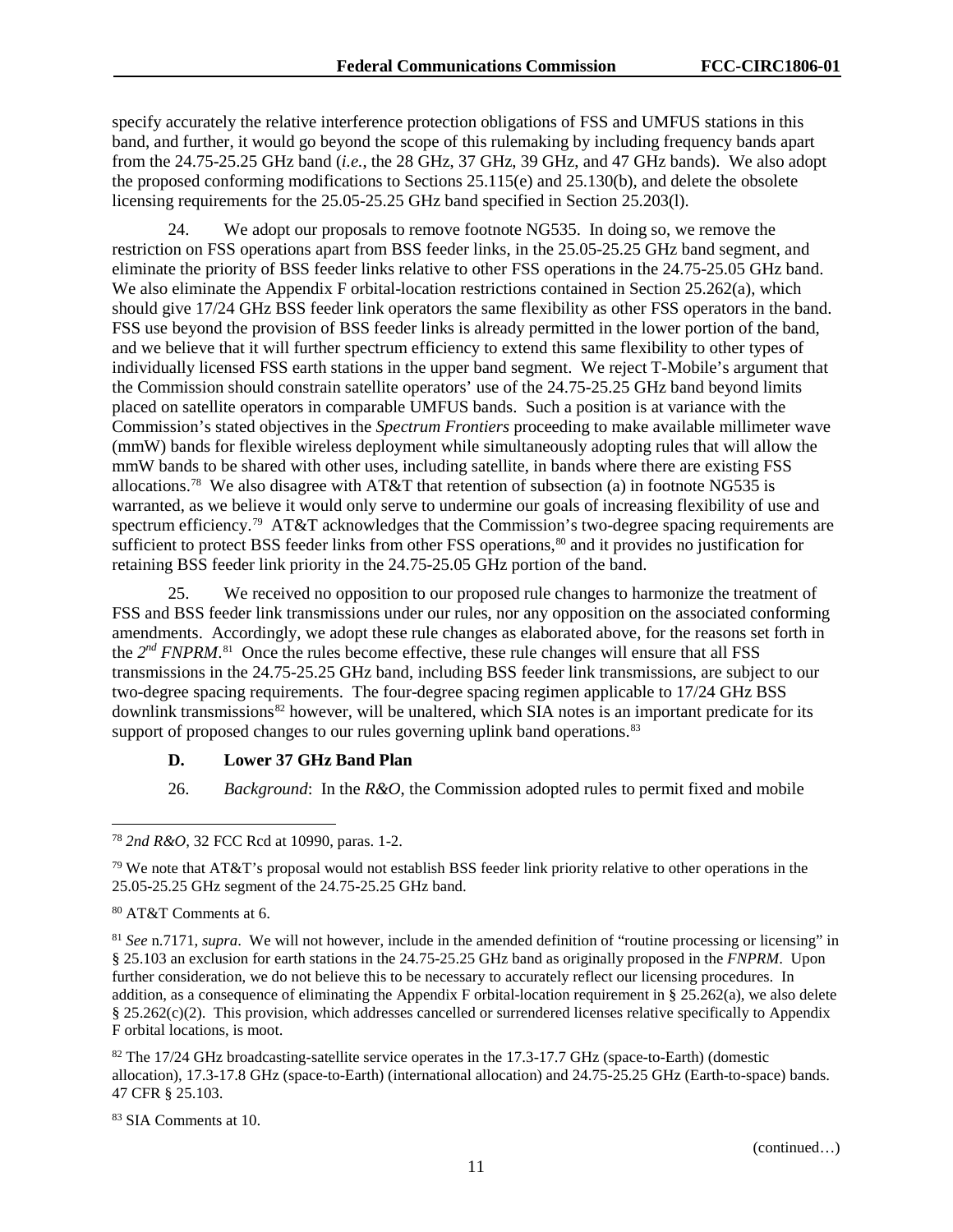terrestrial operation in the 37 GHz band.<sup>[84](#page-12-0)</sup> The Commission also adopted a licensing regime for the 37.6-38.6 GHz portion of the band (Upper 37 GHz Band), which would be licensed in five 200 megahertz blocks on a geographic area basis. Rather than adopting a particular licensing regime for the Lower 37 GHz Band, the Commission made it available for coordinated co-primary sharing between Federal and non-Federal users.<sup>[85](#page-12-1)</sup> The Commission explained that Federal and non-Federal users would access the Lower 37 GHz Band through a coordination mechanism, which it would more fully develop through government/industry collaboration.[86](#page-12-2)

27. In the *FNPRM*, the Commission sought comment, among other things, on the appropriate band plan for the Lower 37 GHz. The Commission proposed to establish a 100 megahertz minimum channel size. It also proposed to allow users to aggregate 100 megahertz channels into larger channel sizes up to the maximum of 600 megahertz where available.<sup>87</sup> Starry and T-Mobile support the proposal to license 100 megahertz channels in the Lower 37 GHz band.<sup>88</sup> No party opposed the proposal.

28. *Discussion*: As discussed in Sections [IV.A](#page-17-0) an[d V.B](#page-26-0) *infra*, we affirm the Commission's decision to adopt a co-primary sharing approach for the Lower 37 GHz band and we seek additional comment on the details of that approach. Here, we adopt the Commission's proposal to license the Lower 37 GHz Band as six 100 megahertz channels. This channelization will allow for a sufficient acquisition of spectrum by smaller users while still allowing for aggregation by larger entities. We believe that 100 megahertz channels will be sufficient for a licensee to provide the type of high rate data services, and other innovative uses and applications, contemplated for this spectrum. These smaller channels offer an opportunity to provide low-barrier access to spectrum for new technologies and providers while also enhancing shared access methods and technologies between commercial and federal users.<sup>[89](#page-12-5)</sup>

#### **E. Mobile Spectrum Holdings**

29. *Background.* The *R&O* established a pre-auction, bright-line limit of 1250 megahertz on the amount of mmW spectrum in the 28 GHz, 37 GHz, and 39 GHz bands (*R&O* bands) that an entity could acquire at auction.<sup>[90](#page-12-6)</sup> In the  $2^{nd} R\&O$ , we declined to adopt a similar pre-auction limit on the 24 GHz and 47 GHz bands,<sup>[91](#page-12-7)</sup> primarily because preemptive limits on the amount of spectrum an entity might acquire could unnecessarily inhibit participation at auction and discourage the development of spectrumintensive services.<sup>92</sup> Moreover, we found that mmW technology currently is at a nascent stage of development and that there was insufficient information to predict the amount of spectrum needed for future still-to-be-developed services.<sup>93</sup> No petitions for reconsideration were filed in response to the Commission's decisions in the  $2^{nd} R & O$ . In the 2nd FNPRM, we proposed to eliminate the pre-auction limit of 1250 megahertz that the *R&O* had adopted for the *R&O* bands.<sup>[94](#page-12-10)</sup> Further, in the absence of any

<span id="page-12-0"></span> <sup>84</sup> *R&O*, 31 FCC Rcd at 8057, para. 105.

<span id="page-12-1"></span><sup>85</sup> *R&O*, 31 FCC Rcd at 8059, para. 111.

<span id="page-12-2"></span><sup>86</sup> *R&O*, 31 FCC Rcd at 8060, para. 113.

<span id="page-12-3"></span><sup>87</sup> *FNPRM*, 31 FCC Rcd at 8171, para. 454.

<span id="page-12-4"></span><sup>88</sup> T-Mobile FNPRM Reply Comments at 29-30; Starry, Inc. *ex parte*, filed Jul. 14, 2017, at 3.

<span id="page-12-5"></span><sup>89</sup> Reply Comments of WISPA at 6.

<span id="page-12-6"></span><sup>90</sup> *R&O*, 31 FCC Rcd at 8082, paras. 185-86.

<span id="page-12-7"></span><sup>91</sup> *2nd R&O*, 32 FCC Rcd at 11010-11, paras. 73-74.

<span id="page-12-8"></span><sup>92</sup> *2nd R&O*, 32 FCC Rcd at 11010-11, para. 73.

<span id="page-12-9"></span><sup>93</sup> *2nd R&O*, 32 FCC Rcd at 11010-11, para. 73.

<span id="page-12-10"></span><sup>94</sup> *2nd FNPRM*, 32 FCC Rcd at 11022, para. 105.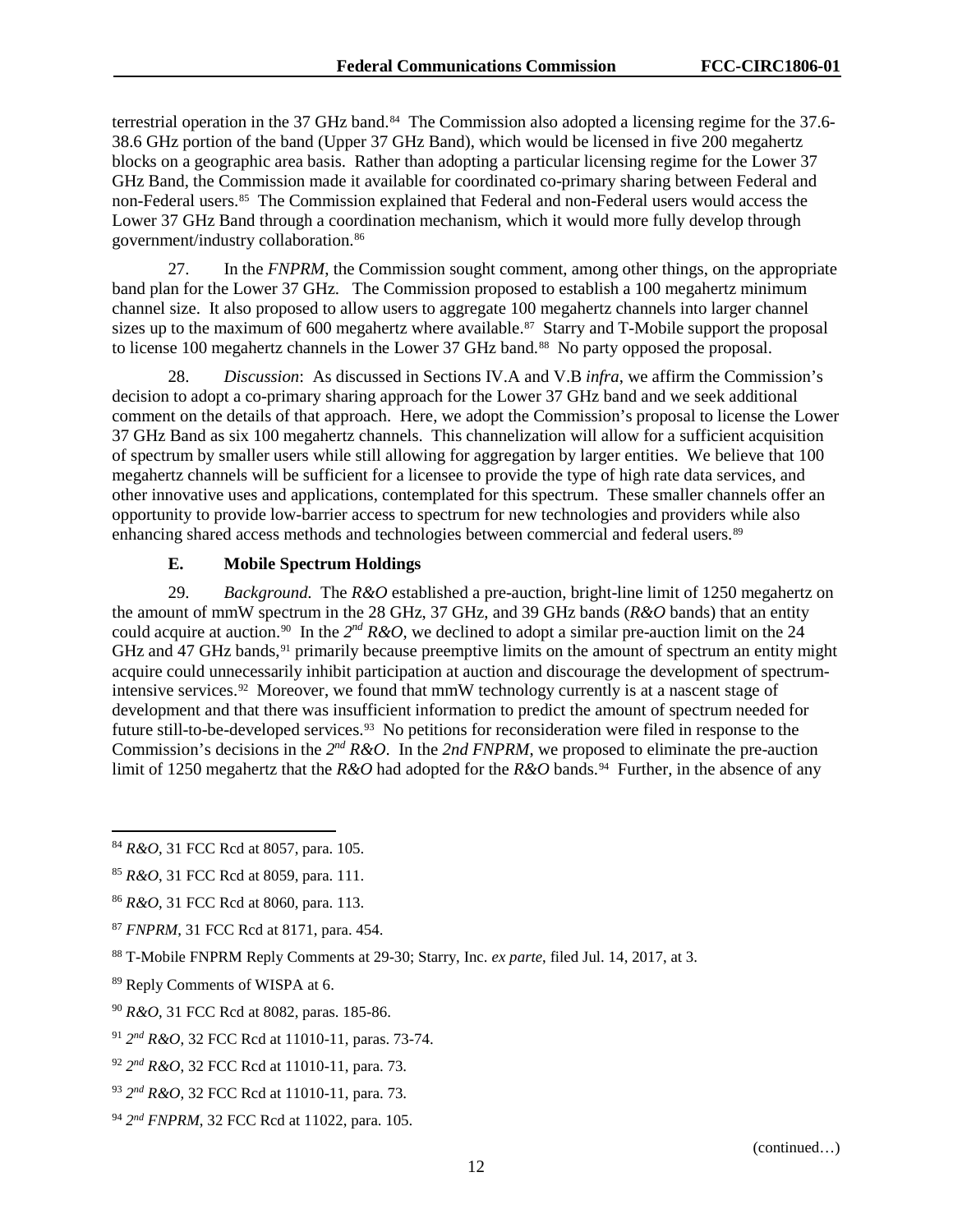pre-auction limits, we sought comment regarding whether we should apply a post-auction case-by-case review on all mmW spectrum available at auction.<sup>[95](#page-13-0)</sup>

30. Verizon and AT&T support the Commission's proposal to eliminate the pre-auction limit for the *R&O* bands*.* [96](#page-13-1) Verizon points to the Commission's finding that bright-line pre-auction limits may restrict unnecessarily the ability of entities to participate in and acquire spectrum in an auction when it declined to adopt a pre-auction limit for the 24 GHz and 47 GHz bands.<sup>97</sup> Verizon and AT&T contend that eliminating the pre-auction limit would facilitate innovation and investment and promote the efficient use of spectrum.<sup>[98](#page-13-3)</sup> Verizon also argues that with such large amounts of mmW spectrum becoming available, no firm could reasonably exclude a competitor by acquiring too much mmW spectrum in certain bands at auction,<sup>99</sup> and that it is too early to know how much bandwidth operators will need to provide customers with innovative 5G services.<sup>100</sup> AT&T maintains that spectrum holding limits potentially prevent a licensee of one mmW band from acquiring needed spectrum in another mmW band, thereby restricting the utility of the bands.[101](#page-13-6) Commenters opposing the Commission's proposal argue that pre-auction limits will assist in curbing anti-competitive spectrum aggregation.[102](#page-13-7) U.S. Cellular and CCA assert that, absent limits, the largest service providers would have the means and motivation to prevent smaller and regional service providers from acquiring the mmW spectrum they need to serve as a competitive balance, and to ensure that those living in rural and other underserved areas also have an opportunity to benefit from innovative 5G services.[103](#page-13-8) CCA contends that because standards for 5G have not yet been established, wireless service providers with unlimited resources have the ability to emerge as dominant players at the outset.[104](#page-13-9) Starry maintains that establishing individual bidders' limits in advance of an auction promotes transparency in an auction and provides all bidders with valuable information that facilitates rational bidding.[105](#page-13-10)

31. Regarding whether to apply a case-by-case review of post-auction mmW spectrum holdings, Verizon and AT&T contend that such a review is unnecessary and would create uncertainty and complexity resulting in less competitive auctions.[106](#page-13-11) AT&T maintains that "the auction mechanism itself inherently ensures that spectrum is put to its highest value use and has resulted in spectrum being

<span id="page-13-2"></span><sup>97</sup> Verizon Comments at 4-5; Verizon Reply Comments at 4.

<span id="page-13-3"></span><sup>98</sup> AT&T Comments at 9; Verizon Comments at 5; AT&T Reply Comments at 4-5; Verizon Reply Comments at 1.

<span id="page-13-4"></span><sup>99</sup> Verizon Comments at 5; Verizon Reply Comments at 5.

<span id="page-13-5"></span><sup>100</sup> Verizon Comments at 5.

<span id="page-13-6"></span><sup>101</sup> AT&T Comments at 9.

<span id="page-13-8"></span><sup>103</sup> CCA Comments at 7-8; U.S. Cellular Comments at 6; *see also* GeoLinks Reply Comments at 3; Starry Reply Comments at 4; WISPA Reply Comments at 3.

<span id="page-13-10"></span><sup>105</sup> Starry Comments at 3.

(continued…)

<span id="page-13-0"></span> <sup>95</sup> *2nd FNPRM*, 32 FCC Rcd at 11022, para. 106; *see also Policies Regarding Mobile Spectrum Holdings Expanding the Economic and Innovation Opportunities of Spectrum Through Incentive Auctions*, Report and Order, 29 FCC Rcd 6133, 6190-91, para. 136 (2014) (*Mobile Spectrum Holdings Order*).

<span id="page-13-1"></span><sup>96</sup> AT&T Comments at 8-9; Verizon Comments at 4-5; AT&T Reply Comments at 4-5; Verizon Reply Comments at 1-2, 4.

<span id="page-13-7"></span><sup>102</sup> CCA Comments at 5-6; Starry Comments at 3-4; T-Mobile Comments at 15-16; U.S. Cellular Comments at 6-7; GeoLinks Reply Comments at 2-3; Starry Reply Comments at 4-5; T-Mobile Reply Comments at 4-6; WISPA Reply Comments at 2-3.

<span id="page-13-9"></span><sup>104</sup> CCA Comments at 6; *see also* Starry Reply Comments at 5; WISPA Reply Comments at 3.

<span id="page-13-11"></span><sup>106</sup> AT&T Comments at 9; Verizon Comments at 7; AT&T Reply Comments at 7; Verizon Reply Comments at 5-6.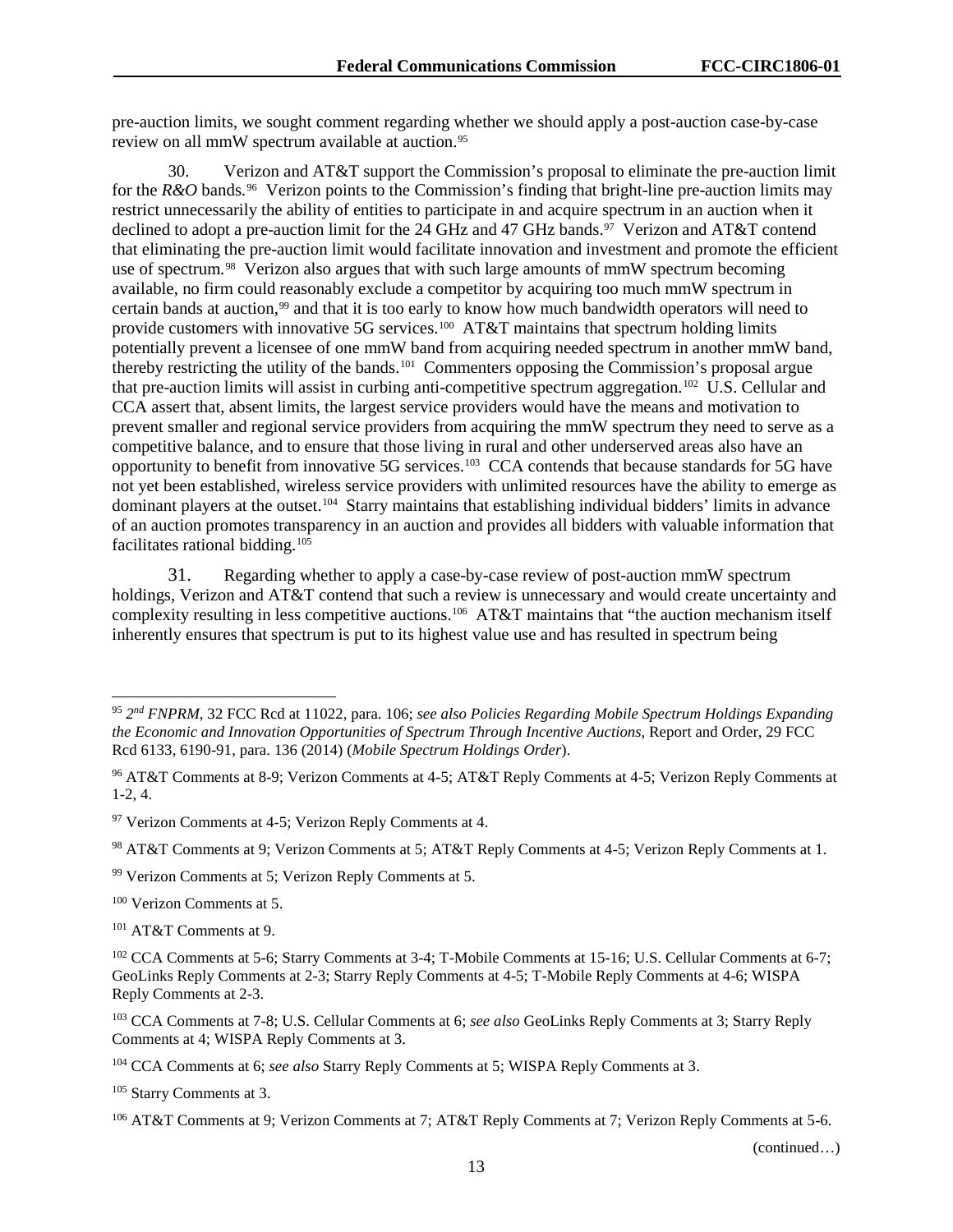acquired by multiple licensees of all sizes.["107](#page-14-0) Verizon and AT&T argue that such post-auction analysis is contrary to Section 309 of the Communications Act, which emphasizes the need for clear upfront bidding rules.<sup>108</sup> Verizon points to the language in that Act that states that clear bidding rules are necessary to ensure that parities have sufficient time to develop business plans, assess market conditions, and evaluate the availability of equipment for the relevant services.<sup>109</sup> CCA and U.S. Cellular disagree.<sup>110</sup> CCA asserts that such a case-by-case review would allow for divestitures to address potential competitive harms associated with excessive spectrum aggregation and provide a mechanism by which the Commission can promote competition.<sup>[111](#page-14-4)</sup> U.S. Cellular supports case-by-case review, and proposes a two-tiered framework for determining when the public interest requires the divestiture of licenses in order to address any competitive harms identified in the Commission's review.[112](#page-14-5)

32. *Discussion*. We adopt our proposal in the *2nd FNPRM* to eliminate the pre-auction limit of 1250 megahertz for the 28 GHz, 37 GHz, and 39 GHz bands. In the *R&O*, the Commission indicated that its consideration of whether to adopt a mobile spectrum holdings limit for the licensing of spectrum through competitive bidding – and, if so, what type of limit – would take into account several objectives, including: the promotion of competition in relevant markets; the acceleration of private sector deployment of advanced services; and generally managing the spectrum in the public interest.<sup>113</sup> In reaching its decision to adopt a pre-auction spectrum aggregation limit for the 28 GHz, 37 GHz, and 39 GHz bands, the Commission observed, among other things, that mmW spectrum is likely to be a critical component in the development of 5G and that pre-auction limits could encourage the development of innovative services to the benefit of the American consumer.[114](#page-14-7) We continue to recognize that mmW spectrum is an important resource for the deployment of 5G and other advanced wireless services, as evidenced by the steps we take in this  $3^{rd} R\&O, MO\&O, and 3^{rd} FNPRM$  to further promote this deployment. We also note that in addition to mmW spectrum, various providers have announced plans to develop 5G in other bands, such as 600 MHz, 700 MHz, AWS-4, and 2.5 GHz.<sup>[115](#page-14-8)</sup> Overall, we observe that there are a variety of spectral paths to 5G deployment in the United States, and that accelerating this deployment, including through the use of mmW spectrum, is an increasingly important objective given

<span id="page-14-2"></span><sup>109</sup> Verizon Comments at 7.

<span id="page-14-3"></span><sup>110</sup> CCA Comments at 6; U.S. Cellular Comments at 9; *see also* Starry Comments at 3-4.

<span id="page-14-4"></span><sup>111</sup> CCA Comments at 6; *see also* Starry Comments at 4.

<span id="page-14-5"></span><sup>112</sup> U.S. Cellular Comments at 9. Specifically, U.S. Cellular urges the Commission to adopt a rebuttable presumption that total mmW spectrum band holdings in excess of 1850 megahertz or holdings in excess of one-half of the spectrum in a particular band are not in the public interest, and thus, require divestiture. *Id.*

<span id="page-14-6"></span><sup>113</sup> *R&O*, 31 FCC Rcd at 8081, para. 183. *See also* 47 U.S.C. § 309(j)(3).

<span id="page-14-7"></span><sup>114</sup> *R&O*, 31 FCC Rcd at 8082, 8085 paras. 184, 185.

<span id="page-14-8"></span><sup>115</sup> *See e.g*., Press Release, T-Mobile, T-Mobile Building Out 5G in 30 Cities This Year …and That's Just the Start (Feb. 27, 2018), https://newsroom.t-mobile.com/news-and-blogs/mwc-2018-5g.htm; Press Release, Sprint, Sprint Unveils Six 5G-Ready Cities: Significant Milestone Toward Launching First 5G Mobile Network in the U.S. (Feb. 27, 2018), [http://newsroom.sprint.com/sprint-unveils-5g-ready-massive-mimo-markets.htm;](http://newsroom.sprint.com/sprint-unveils-5g-ready-massive-mimo-markets.htm) Dan Meyer, RCR Wireless News, "Dish raises \$1B as it looks to build NB-IoT network by 2020," (Mar. 13, 2017), [https://www.rcrwireless.com/20170313/carriers/dish-raises-1b-as-it-looks-to-build-nb-iot-network-by-2020-tag2.](https://www.rcrwireless.com/20170313/carriers/dish-raises-1b-as-it-looks-to-build-nb-iot-network-by-2020-tag2) Dish also indicated its intention to deploy a 5G-capable network using spectrum in the AWS-4 Band and the Lower 700 MHz E Block Band in a recent interim construction notification filed with the Commission, [https://wireless2.fcc.gov/UlsEntry/attachments/attachmentViewRD.jsp;ATTACHMENTS=lQrJY1mNcncxwSLGD](https://wireless2.fcc.gov/UlsEntry/attachments/attachmentViewRD.jsp;ATTACHMENTS=lQrJY1mNcncxwSLGDkYZy2m1zsrQgL0G62cp3zQyGt8TK2Qjcdnw!1126769176!453907773?applType=search&fileKey=1957567040&attachmentKey=20103055&attachmentInd=applAttach) [kYZy2m1zsrQgL0G62cp3zQyGt8TK2Qjcdnw!1126769176!453907773?applType=search&fileKey=1957567040&](https://wireless2.fcc.gov/UlsEntry/attachments/attachmentViewRD.jsp;ATTACHMENTS=lQrJY1mNcncxwSLGDkYZy2m1zsrQgL0G62cp3zQyGt8TK2Qjcdnw!1126769176!453907773?applType=search&fileKey=1957567040&attachmentKey=20103055&attachmentInd=applAttach) [attachmentKey=20103055&attachmentInd=applAttach](https://wireless2.fcc.gov/UlsEntry/attachments/attachmentViewRD.jsp;ATTACHMENTS=lQrJY1mNcncxwSLGDkYZy2m1zsrQgL0G62cp3zQyGt8TK2Qjcdnw!1126769176!453907773?applType=search&fileKey=1957567040&attachmentKey=20103055&attachmentInd=applAttach)

(continued…)

<span id="page-14-0"></span> <sup>107</sup> AT&T Comments at 9; AT&T Reply Comments 8.

<span id="page-14-1"></span><sup>108</sup> AT&T Comments at 9-10; Verizon Comments at 7; AT&T Reply Comments at 7; Verizon Reply Comments at 5-6.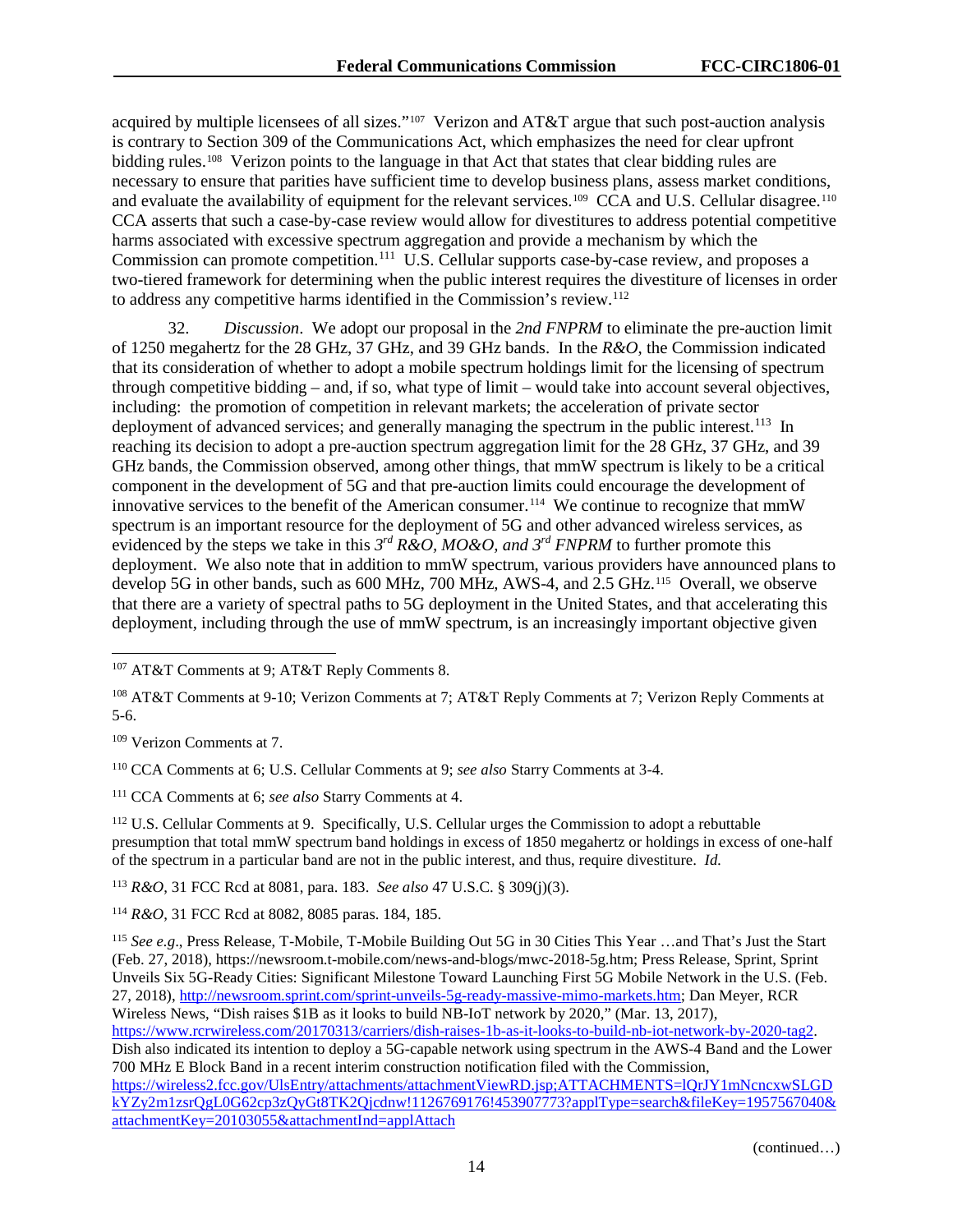the potential economic benefits.<sup>[116](#page-15-0)</sup>

33. Thus, while technological development in the mmW bands remains in a nascent stage, our balancing of objectives shifts towards facilitating rapid 5G deployment in the United States. In that context, and given our balancing of various statutory objectives, we weigh more heavily the risk that bright-line, pre-auction limits may restrict unnecessarily the ability of entities to participate and acquire spectrum in a mmW band auction. This could, in turn, unnecessarily constrain providers in their paths towards 5G deployment on mmW bands, limit their incentives to invest in these new services, and delay the realization of related economic benefits. We are not inclined to adopt such limits on auction participation absent a clear indication that they are necessary to address a specific competitive concern.<sup>[117](#page-15-1)</sup> In the case of the 28 GHz, 37 GHz, and 39 GHz bands, we are not persuaded by commenters' generalized assertions that a bright-line, pre-auction limit in these bands is necessary to protect competition in the provision of wireless services, particularly in light of our decision below to adopt a post-auction case-bycase review of spectrum in the UMFUS bands.<sup>118</sup> We emphasize that the Commission has adopted rules to facilitate flexible terrestrial wireless use of 4950 megahertz of mmW spectrum across five bands, which will be licensed in multiple blocks of different sizes and geographic areas, providing many spectrum opportunities for various types of auction bidders. In addition, given the similar technical characteristics and potential uses of the mmW spectrum for the *First R&O* bands – relative to the 24 GHz and 47 GHz bands – we see no reason to reach a different conclusion regarding a pre-auction limit for the *First R&O* bands than we reached for the 24 GHz and 47 GHz bands. Moreover, treating certain UMFUS bands differently from others for purposes of a pre-auction limit would be inconsistent with our policy of treating *all* five UMFUS bands the same for purposes of secondary market transactions.[119](#page-15-3) We therefore conclude that entities bidding for licenses in the 24 GHz, 28 GHz, 37 GHz, 39 GHz, and 47 GHz bands should not be subject to bright-line, pre-auction limits on the amount of spectrum they may acquire at an auction of these bands. Consistent with our rationale in the  $2^{nd} R\&O$ , we conclude that this approach will maximize the opportunities in these bands for putting this mmW spectrum to efficient use.

34. Although we will not apply an *ex ante* bright-line limit to the acquisition of spectrum in the five UMFUS bands through auction, we will conduct an *ex post* case-by-case review to the acquisition through auction of spectrum in the UMFUS bands. In particular, we find that it is in the public interest to review applications for initial licenses filed post-auction on a case-by-case basis using the same 1850 megahertz threshold we use for reviewing applications for secondary market transactions. As noted above, we continue to recognize that mmW spectrum is an important resource for the deployment of 5G and other advanced wireless services, as we acknowledged in retaining the mmW spectrum threshold for secondary markets.<sup>[120](#page-15-4)</sup> Applying a post-auction case-by-case review will provide an opportunity to evaluate whether an applicant's post-auction spectrum holdings would result in excessive concertation of licenses, in a manner consistent with our obligations under Section 309(j)(3)(B). Moreover, we find that

<span id="page-15-2"></span><sup>118</sup> *See, e.g.*, CCA Comments at 5-6; T-Mobile Comments at 15-16; U.S. Cellular Comments at 6-7.

<span id="page-15-0"></span> <sup>116</sup> *See e.g.*, 47 U.S.C. § 309(j)(3) (requiring Commission to promote various objectives as part of its competitive bidding spectrum policies, including "the development and rapid deployment of new technologies, products, and services for the benefit of the public, including those residing in rural areas, without administrative or judicial delays"). *See also*, *e.g.*, Letter from Scott K. Bergmann, CTIA, to Marlene H. Dortch, FCC, GN Docket No. 14- 177, Attach. "The Global Race to 5G" at 2 (filed April 17, 2018) (noting that, according to Accenture, "American's wireless industry is ready to invest \$275 billion to deploy next generation 5G networks" and "adding \$500 billion to our economy.").

<span id="page-15-1"></span><sup>117</sup> *See 2nd R&O*, 32 FCC Rcd at 11010, para. 73.

<span id="page-15-3"></span><sup>119</sup> *Cf. 2nd R&O*, 32 FCC Rcd at 11011, para. 74 (stating "Given that the 24 GHz and 47 GHz bands share similar technical characteristics and potential uses with the 28 GHz, 37 GHz, and 39 GHz bands already included in the mmW spectrum threshold, we will group all five bands together for purposes of applying the mmW spectrum threshold to review secondary market transactions.").

<span id="page-15-4"></span><sup>120</sup> *2nd R&O*, 32 FCC Rcd at 11011, para. 74.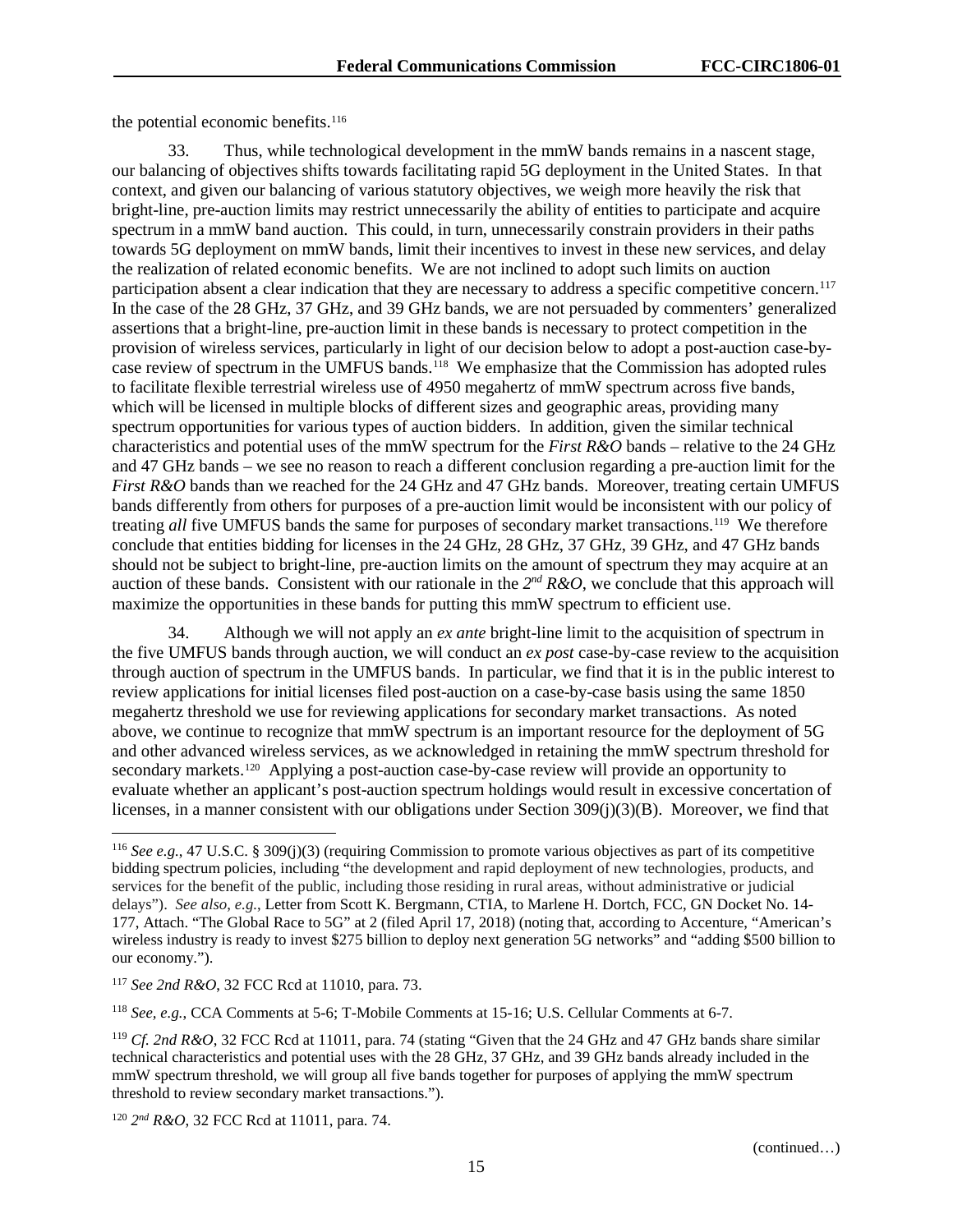applying a case-by-case review to initial applications for spectrum won at auction is necessary to ensure that the public interest benefits of having a mmW spectrum threshold for reviewing proposed secondary market transactions are not rendered ineffective. In addition, unlike a bright-line pre-auction limit, a postauction case-by-case review will provide flexibility to bidders and facilitate the assignment of licenses to those who value them the most. As is the case for the mmW spectrum threshold applied to secondary market transactions, the threshold we will apply to review initial applications for spectrum won at auction merely identifies those markets that may warrant further competitive analysis.

35. We intend to conduct the same type of case-by-case review that the Commission anticipated in 2001 when it eliminated the CMRS spectrum cap,<sup>[121](#page-16-0)</sup> and that it articulated in 2008 in the context of the 700 MHz auction (Auction 73),<sup>[122](#page-16-1)</sup> but which it discontinued in the 2014 *Mobile Spectrum Holdings Order*. [123](#page-16-2) Case-by-case review permits bidders to participate fully in a mmW spectrum auction, while still allowing the Commission to assess the impact on competition from the assignment of initial mmW spectrum licenses, and to take appropriate action to preserve or protect competition only where necessary. Thus, for example, the Commission may allow a winning auction bidder to exceed the threshold if it finds that this would not foreclose other competitors from acquiring similar mmW spectrum. Further, as was the case under the Commission's post-auction case-by-case review that previously was applied, in the event that a divestiture is required before issuing any new licenses, the winning bidder likely would have greater flexibility to choose which spectrum to divest among its existing mmW spectrum holdings or winning bids, in a manner that nevertheless would address competitive concerns.

36. In supporting such a case-by-case review, U.S. Cellular proposed a two-tiered public interest framework that relied on band-specific spectrum concentration limits.[124](#page-16-3) We reject their proposal for specific in-band limits for similar reasons as we articulated in the *R&O* and *2nd R&O*, where we stated that, either at auction or in the secondary market, separate band-specific limits are not necessary.[125](#page-16-4)  Further, we disagree with commenters that allege that a post-auction case-by-case review creates uncertainty that is inconsistent with Section  $309(j)$ .<sup>126</sup> The post-auction case-by-case review will be based on the standard articulated in the 2008 *Union Telephone Order*, [127](#page-16-6) and we will apply this review to

<span id="page-16-0"></span><sup>&</sup>lt;sup>121</sup> In eliminating the CMRS spectrum cap in 2001 for secondary market transactions, the Commission noted that "to the extent that the initial distribution of spectrum through auction is an issue in the future, that is also amenable to case-by-case review." *2000 Biennial Regulatory Review Spectrum Aggregation Limits for Commercial Radio Services*, Report and Order, 16 FCC Rcd 22668, 22696, para. 54. (2001) (*CMRS Cap Sunset Order*).

<span id="page-16-1"></span><sup>122</sup> *Union Tel. Co. Cellco P'ship d/b/a Verizon Wireless, Applications for 700 MHz Band Licenses, Auction No. 73,* Memorandum Opinion and Order, 23 FCC Rcd 16787, 16791–92, 16796, paras. 9, 18 (2008) (*Union Telephone Order*) ("Although we do not apply this standard competitive analysis to the instant auction applications of Verizon Wireless and Union Telephone, we note that we intend to apply prospectively our standard competitive analysis to spectrum acquired via auction as well as via transactions.").

<span id="page-16-2"></span><sup>123</sup> *Mobile Spectrum Holdings Order*, 29 FCC Rcd at 6190–92, paras. 136-42.

<span id="page-16-3"></span><sup>124</sup> U.S. Cellular Comments at 9; *see supra* para. 30.

<span id="page-16-4"></span><sup>125</sup> *R&O*, 31 FCC Rcd at 8082, para. 186; *2nd R&O*, 32 FCC Rcd at 11041, para. 162.

<span id="page-16-5"></span><sup>&</sup>lt;sup>126</sup> Verizon Comments at 7 (stating that Section 309(j)(3)(E) of the Communications Act emphasizes the need for clear upfront bidding rules); AT&T Reply at 7 (arguing that post-auction review would create uncertainty and complexity and runs counter to a statutory requirement for clear, upfront bidding rules).

<span id="page-16-6"></span> $127$  The Commission indicated that such a case-by-case review would identify the relevant product and geographic markets, evaluate the market participants and input market for spectrum, apply an initial screen to identify specific markets of concern, and use a number of factors to evaluate each market, including: (1) the total spectrum available for mobile telephony use; (2) the particular applicant's portion of available spectrum; (3) licensees in the market and their spectrum holdings; (4) licensees currently providing service in the market; (5) whether current service providers, who may be capacity constrained in the near-term, can access additional spectrum in the market either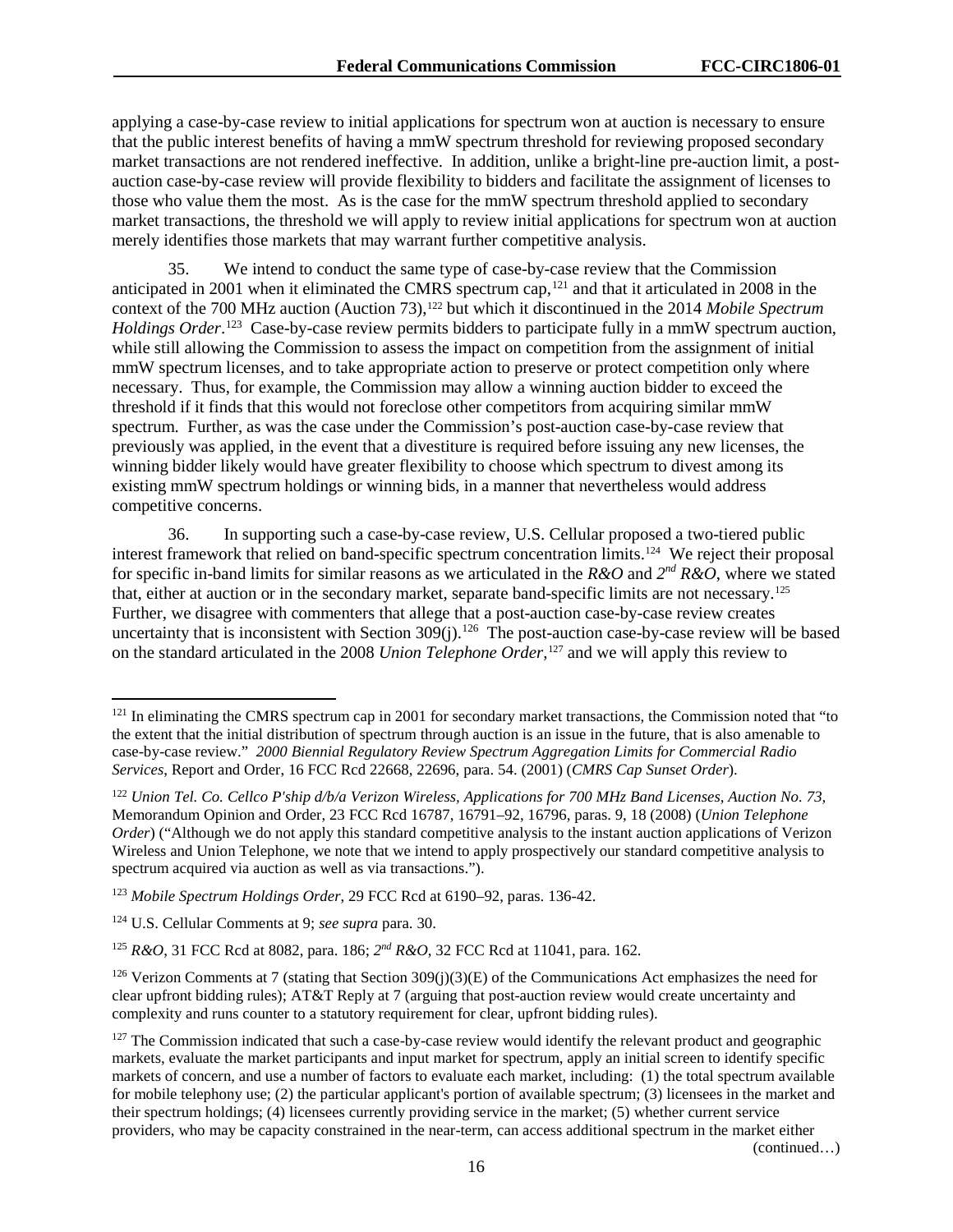auctions of mmW bands going forward.[128](#page-17-1) Spectrum auctions were subject to this kind of review for a number of years before 2014, and we find that it is similarly appropriate with respect to the mmW spectrum. We find that such a case-by-case review provides parties with a clear and familiar standard that the Commission and Bureau have used, and continue to use, in reviewing proposed secondary market transactions currently.[129](#page-17-2) In that regard, we find that post-auction case-by-case review is likely to create sufficient bidder certainty consistent with Section  $309(i)(3)(E)$  of the Communications Act, which emphasizes the need for clear bidding rules "to ensure that interested parties have a sufficient time to develop business plans, assess marketplace conditions, and evaluate the availability of equipment for the relevant services."<sup>[130](#page-17-3)</sup> In addition, for the reasons discussed above, we find that the adoption of a postauction case-by-case review for mmW spectrum is the best way to satisfy our obligation under another part of Section 309 to guard against the excessive concentration of licenses.

#### <span id="page-17-0"></span>**IV. MEMORANDUM OPINION AND ORDER**

#### **A. Licensing Lower 37 GHz**

37. *Petitions for Reconsideration*. CTIA,[131](#page-17-4) CCA,[132](#page-17-5) 5G Americas,[133](#page-17-6) TIA,[134](#page-17-7) and T-Mobile[135](#page-17-8) (Petitioners) filed Petitions for Reconsideration (Petitions) of the *R&O* asking the Commission to reconsider decisions it made regarding the 37 GHz band. First, CTIA, CCA, 5G Americas, and T-Mobile ask the Commission to reconsider its decision to adopt a Shared Access Licensing scheme for the lower band segment in which non-Federal users would be licensed by rule. CTIA, 5G Americas, CCA, and T-Mobile recommend that the Commission instead adopt exclusive area licensing in the 37-37.6 GHz band.[136](#page-17-9) Second, 5G Americas and TIA ask the Commission to reconsider its decision that Federal operations should have expansion rights in the Lower 37 GHz band.

38. *Discussion:* We deny the petitions of CTIA, CCA, 5G Americas, TIA, and T-Mobile under Section 1.429(b) of the Commission's rules because the Commission has already considered and rejected the arguments raised by the petitioners in favor of exclusive area licensing.<sup>[137](#page-17-10)</sup> In their comments and reply comments to the *NPRM*, the petitioners urged the Commission to adopt an exclusive area licensing scheme for the 37-37.6 GHz band. <sup>[138](#page-17-11)</sup> In their petitions for reconsideration, they raise no new facts or arguments here. In the *R&O*, the Commission concluded that "[a]lthough there is support in the record to license the entire 37 GHz band by geographic area, we find that it is in the public interest to

<span id="page-17-3"></span> $130$  47 U.S.C. § 309(j)(3)(E).

<span id="page-17-4"></span><sup>131</sup> CTIA Petition.

 $\overline{a}$ 

<span id="page-17-5"></span><sup>132</sup> CCA Petition.

<span id="page-17-6"></span><sup>133</sup> 5G Americas Petition.

<span id="page-17-7"></span><sup>134</sup> TIA Petition.

<span id="page-17-8"></span><sup>135</sup> T-Mobile Petition.

<span id="page-17-9"></span><sup>136</sup> 47 CFR § 2.106 n.US151.

<span id="page-17-10"></span><sup>137</sup> 4G Americas Comments to the NPRM at 14. CTIA Comments to the NPRM at 17. T-Mobile Comments to the NPRM at 13. CCA Reply Comments to the NPRM at 5-6.

<span id="page-17-11"></span><sup>138</sup> 4G Americas Comments to the NPRM at 14. CTIA Comments to the NPRM at 17. T-Mobile Comments to the NPRM at 13. CCA Reply Comments to the NPRM at 5-6.

(continued…)

through auction or on the secondary market; and (6) licensees currently holding spectrum that could enter the market to provide service. *Union Telephone Order,* 23 FCC Rcd at 6793–96, paras. 9-18.

<span id="page-17-1"></span><sup>128</sup> *Union Telephone Order,* 23 FCC Rcd at 16793–96, paras. 9-18 (2008).

<span id="page-17-2"></span><sup>129</sup> *Union Telephone Order,* 23 FCC Rcd at 16791-92, 16796, paras. 9, 18 (stating that "we intend to apply prospectively our *standard competitive analysis* to spectrum acquired via auction as well as via transactions") (emphasis added).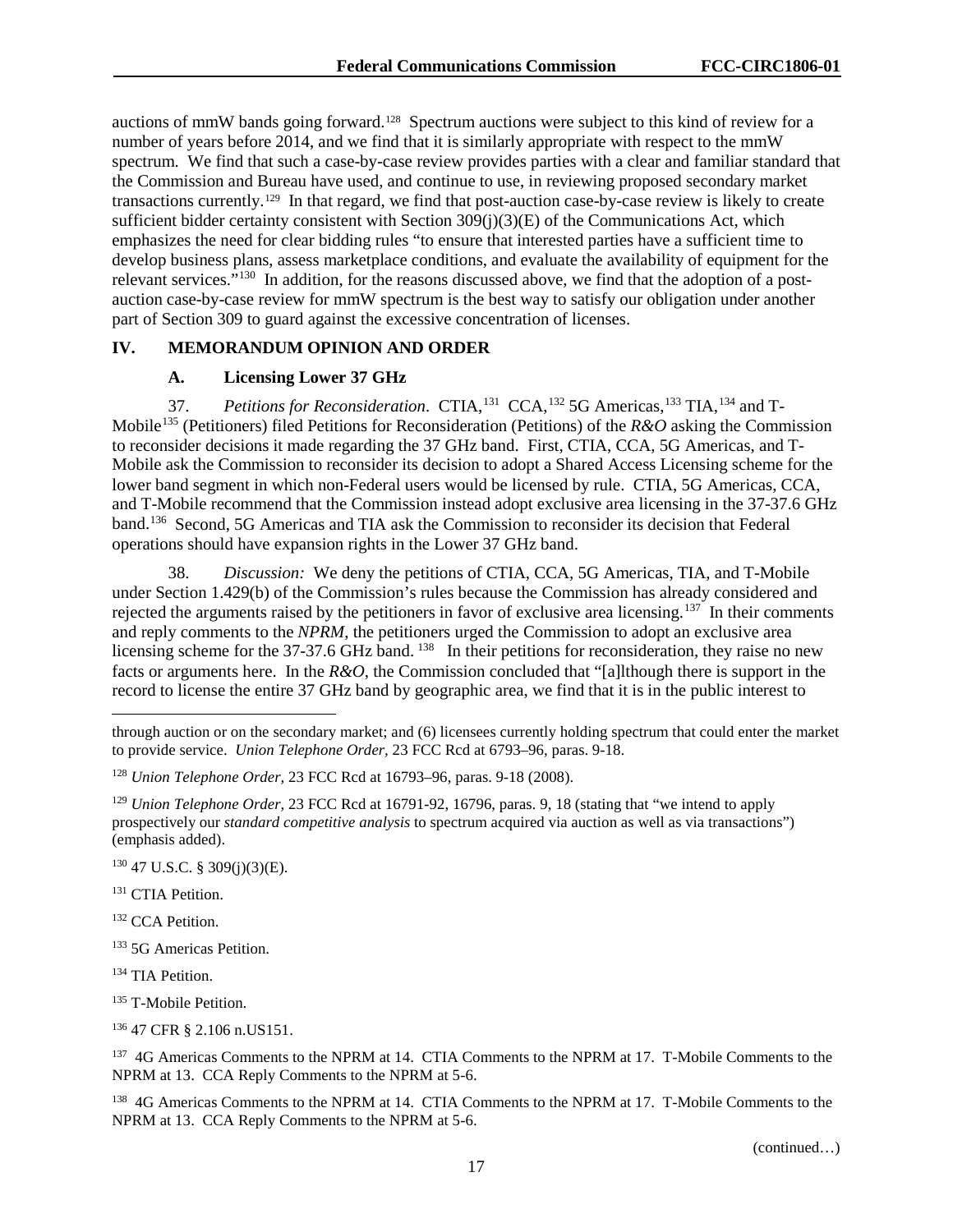license a portion of this band on a non-exclusive shared basis, and to license the remainder of the band by geographic area to give potential licensees additional opportunity to access large blocks of spectrum or to use 37 GHz spectrum in combination with, and similarly to, 39 GHz spectrum."<sup>139</sup> The Commission explained that "[a]llowing part of the band to be made available on a non-exclusive, shared basis will promote access to spectrum by a wide variety of entities, support innovative uses of the band, and help ensure that spectrum is widely utilized."[140](#page-18-1) The Commission further explained that "[a]dopting geographic area licensing for the other portion of the band will expeditiously make spectrum available and allow common development of the 37 GHz and 39 GHz bands."<sup>[141](#page-18-2)</sup> Thus, we will not reconsider the Commission's decision to adopt a co-primary sharing scheme for the 37-37.6 GHz band and we reaffirm the Commission's decision in the *Report and Order*.

39. We reject CTIA's argument that the Commission's action was arbitrary and capricious because the Commission did not "provide reasoning for adopting an untested sharing model that requires licensees to coordinate with federal parties, the latter of which has proven to be highly successful for the AWS-1 and AWS-3 bands."[142](#page-18-3) In the *R&O*, the Commission explained that the sharing approach it adopted best enables "the band to be used for new commercial uses while simultaneously allowing fixed and mobile Federal use to expand."[143](#page-18-4) The Commission added that "[a]llowing part of the band to be made available on a non-exclusive, shared basis will promote access to spectrum by a wide variety of entities, support innovative uses of the band, and help ensure that spectrum is widely utilized."<sup>[144](#page-18-5)</sup> The Commission further stated that the approach it adopted provided "satellite operators the certainty they need to be able to expand their operations into the 37 GHz band in the future.<sup>[145](#page-18-6)</sup> Nothing in the petitions supports the change in direction suggested by petitioners.

40. In the *R&O*, the Commission directed the Wireless Bureau and Office of Engineering and Technology to collaborate with NTIA and Federal stakeholders, as well as industry stakeholders and other interested parties to further define the sharing framework."[146](#page-18-7) Initial collaboration has identified the issues raised in the  $3^{rd}$  *FNPRM* adopted today. The  $3^{rd}$  *FNPRM* presents another opportunity to open a dialogue about how sharing can best be implemented and achieved in the Lower 37 GHz band prior to the adoption of final sharing rules.<sup>[147](#page-18-8)</sup> We look forward to continuing to work with NTIA, Federal stakeholders, and industry to complete development of the sharing mechanism.

#### **B. FSS Allocation in 42-42.5 GHz**

<span id="page-18-10"></span>41. *Background.* In the *R&O*, the Commission declined to allocate the 42 GHz band for fixed satellite service (FSS) downlink operations.<sup>[148](#page-18-9)</sup> It concluded there was less reason to expand FSS operations into the 42 GHz band given that it was already granting FSS enhanced access to the 37.5-40

<span id="page-18-0"></span><sup>&</sup>lt;sup>139</sup> Spectrum Frontiers *R&O* and Further Notice of Proposed Rulemaking, WT Docket N0, 10-112, 31 FCC Rcd at 8059 para. 112.

<span id="page-18-1"></span><sup>140</sup> *R&O*, 31 FCC Rcd at 8059, para. 112.

<span id="page-18-2"></span><sup>141</sup> *R&O*, 31 FCC Rcd at 8059, para. 112.

<span id="page-18-3"></span><sup>142</sup> CTIA Reply at 8-9. *See also* T-Mobile's Petition at 6-7 (there are already established and successful mechanisms for federal users to share with non-federal licensees in the AWS-1 and AWS-3 bands).

<span id="page-18-4"></span><sup>143</sup> *R&O*, 31 FCC Rcd at 8059, para. 112.

<span id="page-18-5"></span><sup>144</sup> *R&O*, 31 FCC Rcd at 8059, para. 112.

<span id="page-18-6"></span><sup>145</sup> *R&O*, 31 FCC Rcd at 8059, para. 112.

<span id="page-18-7"></span><sup>146</sup> *R&O*, 31 FCC Rcd at 8060, para. 115.

<span id="page-18-8"></span><sup>147</sup> *R&O*, 31 FCC Rcd at 8060, para. 115.

<span id="page-18-9"></span><sup>148</sup> *R&O*, 31 FCC Rcd at 8144, para. 368.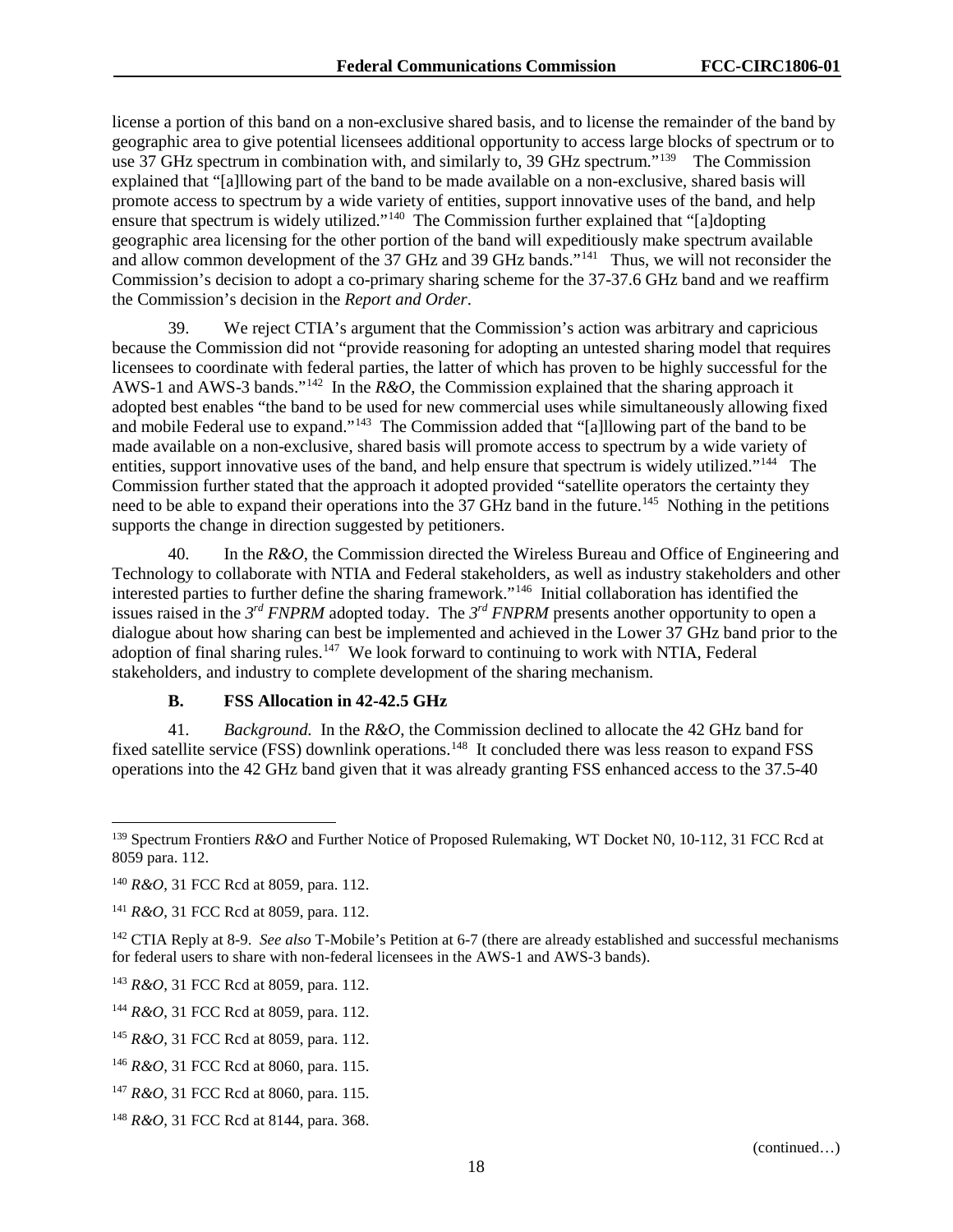GHz band and because FSS has exclusive access to the 40.5-42 GHz band.<sup>[149](#page-19-0)</sup> Rather, the Commission saw greater value in making the band available exclusively for terrestrial use.<sup>[150](#page-19-1)</sup>

42. Various satellite interests sought reconsideration of that decision.<sup>[151](#page-19-2)</sup> ViaSat asserts that "the 42-42.5 GHz band segment could be used in connection with the downlink spectrum that currently is available for satellite use in the adjacent 37.5-42 GHz band segment to achieve increased satellite broadband network capabilities that will be needed to meet this exponentially expanding consumer demand."[152](#page-19-3) ViaSat, SES, and O3b argue that providing satellite access to the 42 GHz band also comes with an established public interest benefit - helping to bridge the digital divide in rural America.<sup>153</sup>

43. O3b asserts that allocating the band to FSS use would be consistent both with the record, which demonstrates a need for 5 gigahertz of uplink and downlink spectrum for FSS use in the V-Band and with the band's international primary allocation for FSS use in the band[.154](#page-19-5) Boeing, ViaSat, Inmarsat, Lockheed Martin, O3b, and SIA argue for satellite access to the 42-42.5 GHz on the ground that FSS access to the 42 GHz band will be necessary to meet the broadband data demands of customers.<sup>[155](#page-19-6)</sup> Others argue the Commission wrongly justified its decision not to grant an FSS allocation in the 42 GHz band on the ground that FSS had enhanced or sufficient access to spectrum at the 37.5-40 GHz and the 40.5-42 GHz bands, and that there was therefore no need for a further satellite allocation.<sup>156</sup>

44. CTIA and T-Mobile respond that the Commission sought general comment at the *NPRM* stage on "the relative merits of using [the 42-42.5 GHz] band for FSS, fixed, or mobile use, or the ability to share among these different uses" as well as "the extent to which different services could share in this band, and what sharing mechanisms, if any, would be appropriate."[157](#page-19-8) According to these respondents, the Commission did not fail to seek comment on all the various services to which the band could have been allocated nor did it act without regard to the record in reaching its decision since some satellite petitioners themselves commented in response to the Commission's invitation.[158](#page-19-9) T-Mobile concludes the Commission made no legal or factual error in declining to allocate the band for FSS.<sup>159</sup> T-Mobile also disputes the assertion that FSS access to the 37.6-40 GHz band was not enhanced pursuant to the *R&O*, when prior to its issuance FSS deployments at these frequencies had been dependent on obtaining licenses

<span id="page-19-2"></span><sup>151</sup> *See, e.g.* ViaSat Dec. 14, 2016 Petition for Partial Reconsideration at 1-2; Boeing Dec. 14, 2016 Petition for Reconsideration at 21-22; SES and O3b Jan. 31, 2017 Opposition to Petitions for Reconsideration at 14.

<span id="page-19-3"></span><sup>152</sup> ViaSat R&O Recon. Pet. at 8.

<span id="page-19-4"></span><sup>153</sup> ViaSat R&O Recon. Pet. at 3-4; SES and O3b Recon. Opp. at 13-14.

<span id="page-19-5"></span><sup>154</sup> O3b FNPRM Reply Comments at 12 (citing Boeing FNPRM Comments at iii, 9, 11; *see also* ViaSat FNPRM Comments at i, 5, 6).

<span id="page-19-6"></span><sup>155</sup> *See* Boeing FNPRM Comments at 9, 42-43; ViaSat FNPRM Comments at 15-16; Inmarsat FNPRM Comments at 16; Lockheed Martin FNPRM Comments at 3; O3b FNPRM Reply at 12-13; SIA FNPRM Comments at 12; *See also* ViaSat Feb. 24, 2017 Reply to Oppositions to Petitions for Reconsideration at 5. Inmarsat and the Global VSAT Forum both have argued that FSS user terminals should be permitted to receive signals in the 37, 39 and 40- 42 GHz bands. Global VSAT Forum Sept. 30, 2014 FNPRM Comments at 4; Inmarsat Oct. 31, 2016 FNPRM Reply Comments at 16.

<span id="page-19-7"></span><sup>156</sup> Boeing R&O Recon. Pet. at 21; ViaSat R&O Recon. Pet. at 5-6.

<span id="page-19-8"></span><sup>157</sup> CTIA Jan. 31, 2017 Opposition to Petitions for Reconsideration at 13 & n.54 (citing *NPRM*, 30 FCC Rcd. at 11904, para. 80); T-Mobile Jan. 31, 2017 Opposition to Petitions for Reconsideration at 19.

<span id="page-19-9"></span><sup>158</sup> CTIA *R&O* Recon. Opp. at 12 & n.51 (citing *R&O*, 31 FCC Rcd. At 8144, para. 366; SIA Feb. 26, 2016 NPRM Reply Comments at 14; Boeing Jan. 28, 2016 NPRM Comments at 9); *see also* T-Mobile R&O Recon. Opp. at 19.

<span id="page-19-10"></span><sup>159</sup> T-Mobile R&O Recon. Opp. at 19.

<span id="page-19-0"></span> <sup>149</sup> *R&O*, 31 FCC Rcd at 8144, para. 368.

<span id="page-19-1"></span><sup>150</sup> *R&O*, 31 FCC Rcd at 8144, para. 368.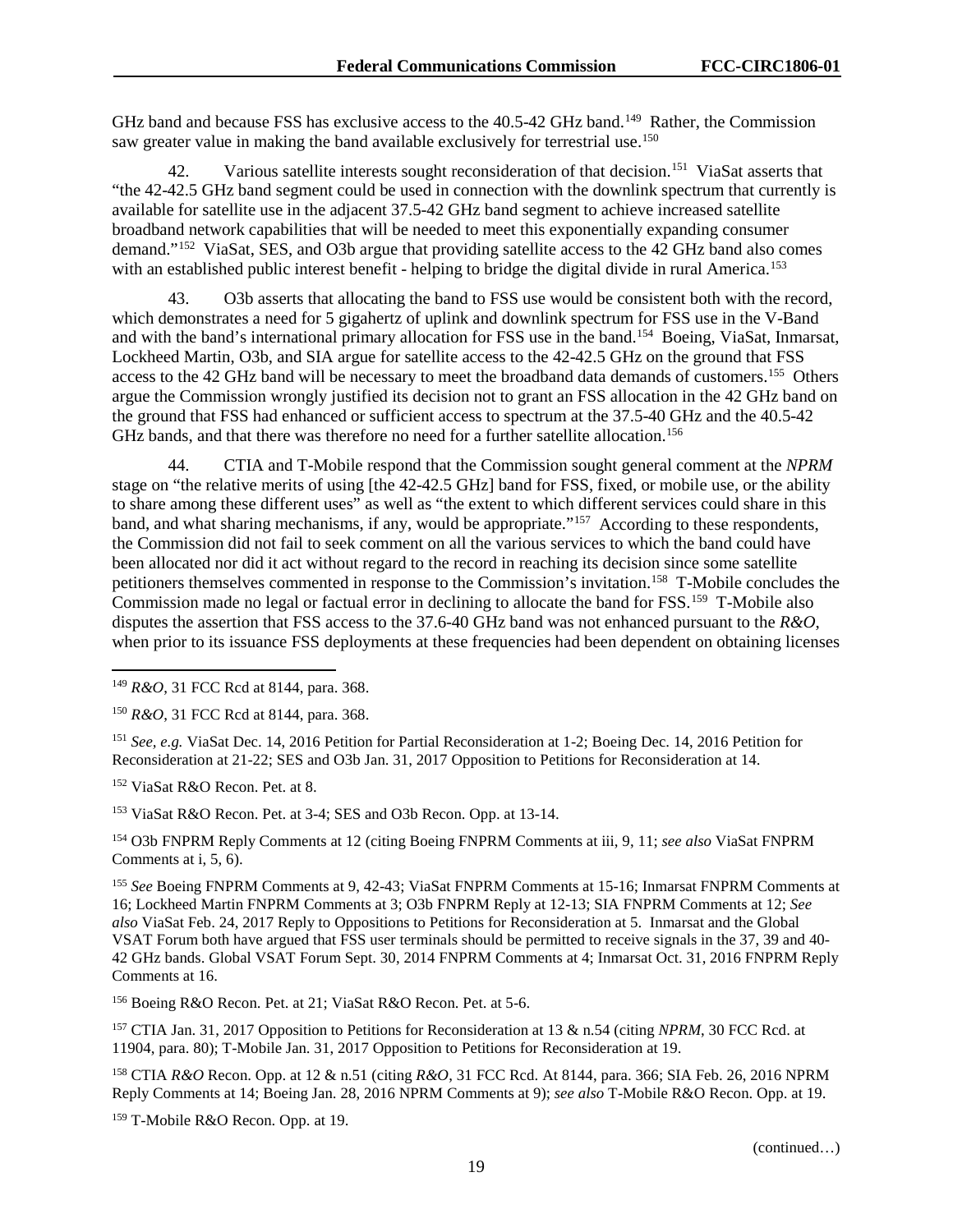themselves or reaching agreements with license holders.<sup>160</sup> T-Mobile argues that satellite interests have failed to demonstrate that this enhanced access to 37.5-40 GHz band, combined with their priority access to the 40.5-42 GHz band, is insufficient to meet their needs.<sup>161</sup>

45. *Discussion.* We decline to reconsider our decision to not allocate the 42 GHz band for FSS use. Our decision was part of an overall goal to have a balanced strategy for sharing between terrestrial and satellite services in V-band. Given our prior decisions to provide FSS with exclusive access to the 40-42 GHz and 48.2-50.2 GHz bands -- plus shared access to the 37.5-40 GHz and 28 GHz bands, we see nothing arbitrary in reserving 500 megahertz of spectrum for exclusive terrestrial use.<sup>162</sup> Moreover, we note that in the  $3^{rd}$  *R&O* above, we provide for shared FSS use of the 24 GHz band. Satellite interests raise no new facts and merely reassert arguments they made previously regarding the need for the 42 GHz band to deploy broadband.<sup>163</sup> They also have not demonstrated that we have committed any error.

46. The MOBILE NOW Act does not require us to give further consideration to adding an FSS allocation in the 42 GHz band. While the Act asks that we consider how this band may be used to provide "commercial wireless broadband service," including licensed and/or unlicensed service, it also asks that the Commission include technical characteristics under which the band may be employed for "mobile or fixed terrestrial wireless operations, including any appropriate coexistence requirements."<sup>[164](#page-20-5)</sup> By its express language limiting any proposed licensed or unlicensed services in the band to "mobile and fixed terrestrial operations," we find that Congress excluded the alternative of permitting licensed satellite service in the band. Legislative history also indicates that Congress intended such millimeter wave spectrum for "mobile or fixed *terrestrial* wireless operations, including for broadband" without any concomitant discussion of satellite service.<sup>[165](#page-20-6)</sup> Accordingly, we do not believe the MOBILE NOW Act requires that we reconsider permitting satellite service in the 42 GHz band or to consider how this nonterrestrial service could share with any possible licensed and unlicensed terrestrial services on whose coexistence we now seek comment.<sup>[166](#page-20-7)</sup>

#### <span id="page-20-0"></span>**V. THIRD FURTHER NOTICE OF PROPOSED RULEMAKING**

# **A. 42-42.5 GHz Band**

#### **1. Introduction**

47. The 42-42.5 GHz band (42 GHz band) consists of 500 megahertz, allocated to non-Federal fixed and mobile services on a primary basis, and it contains no current Federal allocation or service rules.<sup>[167](#page-20-8)</sup> The adjacent 42.5-43.5 GHz band is allocated to RAS on a primary basis for Federal and non-Federal use and to the Federal fixed, fixed-satellite (Earth-to-space), and mobile except aeronautical

<span id="page-20-8"></span><sup>167</sup> 47 CFR § 2.106.

<span id="page-20-1"></span> <sup>160</sup> T-Mobile R&O Recon. Opp. at 19-20 (citing ViaSat R&O Recon. Pet. at 8 ("In fact, the Spectrum Frontiers Order significantly diminished satellite access to the 37.5- 40 GHz band segment.").

<span id="page-20-2"></span><sup>161</sup> T-Mobile R&O Recon. Opp. at 20.

<span id="page-20-3"></span><sup>162</sup> T-Mobile is correct that the *R&O* enhanced FSS access to the 37.5-40 GHz band.

<span id="page-20-4"></span><sup>163</sup> *See* 47 C.F.R. § 1.429(l)(3).

<span id="page-20-5"></span><sup>164</sup> MOBILE NOW Act, § 604(b)(2).

<span id="page-20-6"></span><sup>&</sup>lt;sup>165</sup> See Making Opportunities for Broadband Investment and Limiting Excessive and Needless Obstacles to Wireless Act, S. Rep. No. 115-4 at 16 (2017).

<span id="page-20-7"></span><sup>&</sup>lt;sup>166</sup> We note that in the 3<sup>rd</sup> *FNPRM*, we are seeking further comment, consistent with the MOBILE NOW Act, on commercial wireless broadband use of the 42 GHz band, including sharing in the 42 GHz band. *See* Section [V.A,](#page-20-0) *infra*.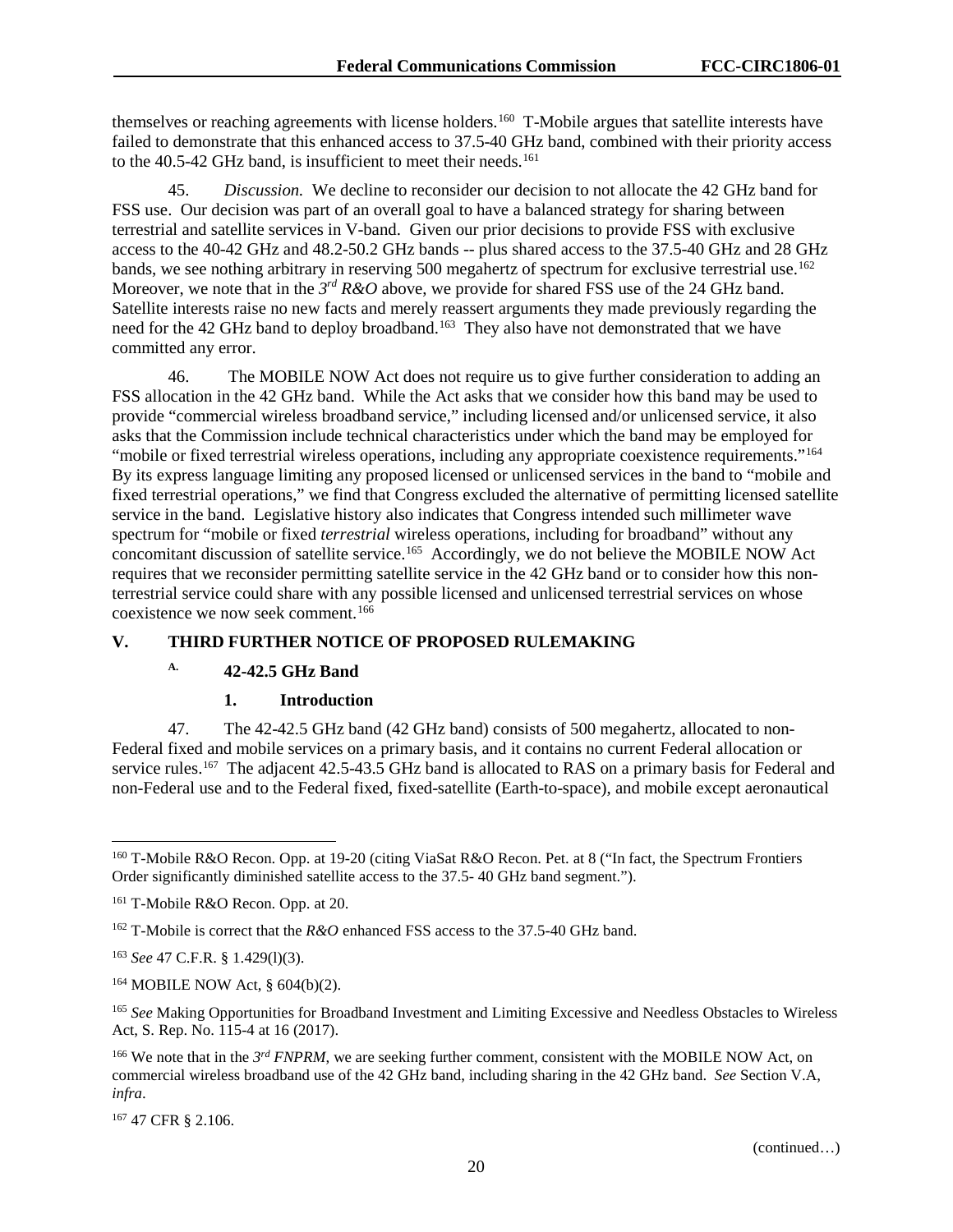mobile services on a primary basis.<sup>[168](#page-21-0)</sup> The allocations footnote corresponding to the 42.5-43.5 GHz band also requires that any assignments to the stations of other services also allocated to the band take all practicable steps to protect the RAS from harmful interference.[169](#page-21-1) Out-of-band signals into allocated radio astronomy bands can cause interference to radio astronomy observations.[170](#page-21-2)In its 2016 *FNPRM*, the Commission sought comment on a proposal to authorize flexible fixed and mobile operations in the band under the new Part 30 UMFUS rules, but only on the condition that adjacent channel radio astronomy services (RAS) at 42.5-43.5 GHz could be protected.[171](#page-21-3) The *FNPRM* also sought specific comment and detailed study on what protections should be established for this adjacent band – for example, whether out-of-band emission limits into the 42.5-43.5 GHz band should be established or whether it was necessary or appropriate to create a guard band below 42.5 GHz.<sup>[172](#page-21-4)</sup> In addition to the appropriate licensing and technical rules, the Commission also sought comment on the appropriate band plan for the 42 GHz band – including whether the band should be licensed as a single channel, split into two channels, or split into multiple 100 megahertz channels, [173](#page-21-5) – and whether to license the band geographically using Partial Economic Areas (PEAs).<sup>[174](#page-21-6)</sup> Although the Commission received comment on these various issues, in our *3rd FNPRM*, we seek further comment on several of these proposals and issues, in light of recently enacted legislation that addresses the 42 GHz band.

48. The MOBILE NOW Act, passed as part of the RAY BAUM'S Act of 2018<sup>[175](#page-21-7)</sup> provides that, within two years of its enactment, the Commission shall publish an NPRM "to consider service rules to authorize mobile or fixed terrestrial wireless operations, including for advanced mobile service operations," in the 42 GHz band.[176](#page-21-8) Section 604(b) of the MOBILE NOW Act provides that, in conducting this rulemaking, the Commission shall: "(1) consider how the band described in subsection (a) may be used to provide commercial wireless broadband service, including whether  $-$  (A) such spectrum may be best used for licensed or unlicensed services, or some combination thereof; and (B) to permit additional licensed operations in such band on a shared basis; and (2) include technical characteristics under which the band described in subsection (a) may be employed for mobile or fixed terrestrial wireless operations, including any appropriate coexistence requirements." [177](#page-21-9) Consistent with the MOBILE NOW Act, and out of an abundance of caution, we issue this 3<sup>rd</sup> *FNPRM* to seek further comment on how the 42 GHz band could be used to provide commercial wireless broadband service including possible opportunities for unlicensed and/or shared use of the 42 GHz band.

<span id="page-21-0"></span> <sup>168</sup> 47 CFR § 2.106. Footnote US211 urges applicants for airborne or space stations assignments in the 40.5-42.5 GHz band to take all practicable steps to protect radio astronomy observations in the 42.5-43.5 GHz band from harmful interference. 47 CFR § 2.106 n.US211.

<span id="page-21-1"></span><sup>169</sup> 47 CFR § 2.106 n.US342.

<span id="page-21-2"></span><sup>&</sup>lt;sup>170</sup> We also note that radio astronomy as a service frequently makes use of observations (passive) in bands not allocated to the radio astronomy service. This practice is a result of scientifically valuable signals being subject to the Doppler Effect and shifted in frequency outside radio astronomy-allocated bands.

<span id="page-21-3"></span><sup>171</sup> *FNPRM*, 31 FCC Rcd at 8154, para. 403.

<span id="page-21-4"></span><sup>172</sup> *FNPRM*, 31 FCC Rcd at 8154, para. 405.

<span id="page-21-5"></span><sup>173</sup> *FNPRM*, 31 FCC Rcd at 8154, para. 406.

<span id="page-21-6"></span><sup>174</sup> *FNPRM*, 31 FCC Rcd at 8154, para. 403.

<span id="page-21-7"></span><sup>175</sup> Consolidated Appropriations Act of 2018, Pub. L. No. 115-141, 132 Stat. 348, DIVISION P – Repack Airwaves Yielding Better Access for Users of Modern Services (RAY BAUM's) Act of 2018, Title VI Making Opportunities for Broadband Investment and Limiting Excessive and Needless Obstacles for Wireless (MOBILE NOW) Act, § 601, e*t seq.* (2018).

<span id="page-21-8"></span><sup>176</sup> MOBILE NOW Act, § 604(a).

<span id="page-21-9"></span><sup>&</sup>lt;sup>177</sup> MOBILE NOW Act, §  $604(b)(1)$ ,  $(2)$ .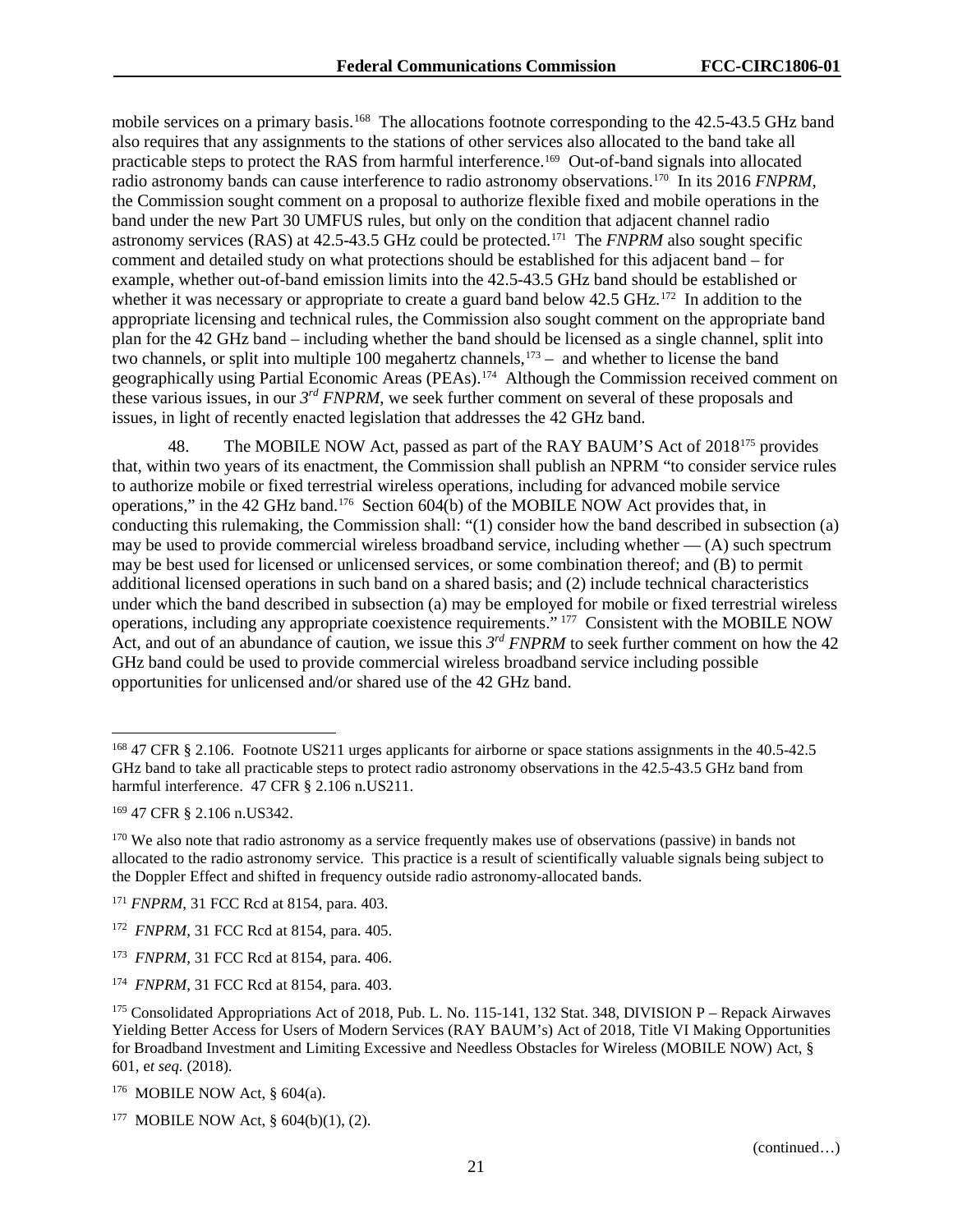### **2. Suitability for Mobile and Fixed Use**

49. *Background*. We previously proposed to authorize fixed and mobile service operations in the 42 GHz band under the Part 30 UMFUS rules. In response to our *FNPRM*, most commenters generally supported establishing service rules that would allow the band to be flexibly licensed for fixed and mobile operations under Part 30.<sup>178</sup> Qualcomm and T-Mobile argue that flexible use will allow individual licensees to shape the nature of the services they provide.<sup>179</sup> Intel and Samsung argue that authorizing UMFUS expansion in the 42 GHz band would place it within the 'tuning range' of radio equipment designed for the 37-40 GHz bands, accelerating the deployment of technology capable of serving these bands.<sup>180</sup> CTIA, Ericsson, Intel, and Samsung, among others, point to the ITU's WRC-19 identification of the entire 37-42.5 GHz band as a candidate to study for mobile services, and they argue for similar treatment domestically.<sup>[181](#page-22-3)</sup> Commenters supporting geographic area licensing explained why they believe the alternatives or unlicensed or shared licensed use were not appropriate[.182](#page-22-4)

50. Various commenters view the global harmonization of this band, and 5G spectrum generally, as an important step towards greater manufacturing efficiencies and more rapid development and deployment of services.<sup>[183](#page-22-5)</sup> For example, Samsung notes that the Commission has frequently highlighted international harmonization of spectrum as a key policy goal and endorsed its benefits.<sup>184</sup> Commenters present different views, however, on the timing of US action on the band relative to ITU

<span id="page-22-1"></span><sup>179</sup> Qualcomm FNPRM Comments at 6; *see also* T-Mobile FNPRM Comments at 15.

<span id="page-22-2"></span><sup>180</sup> *See* Intel Oct. 31, 2016 FNPRM Reply Comments at 6; Samsung FNPRM Comments at 5.

<span id="page-22-3"></span><sup>181</sup> CTIA FNPRM Comments at 12-13, n.34 (See World Radiocommunication Conference 2015 (WRC-15): Presentation to the FCC Open Meeting, Report, at 6-7 (Int'l Bur. Dec. 17, 2015), http://transition.fcc.gov/Daily\_Releases/Daily\_Business/2015/db1217/DOC-336915A1.pdf.); Ericsson FNPRM Comments at 11; Samsung FNPRM Comments at 4; Intel FNPRM Reply Comments at 6.

<span id="page-22-4"></span><sup>182</sup> *See* CTIA FNPRM Comments at 10 ("With substantial millimeter wave spectrum already available for unlicensed and shared purposes, deploying exclusive-use licensing policies in the bands discussed in the *FNPRM* is all the more important."); AT&T FNPRM Comments at 11 ("In this proceeding, the Commission should prioritize exclusively licensed spectrum. In particular, the Commission should not assume that higher bands will never work for exclusively licensed services and, in a haste to promote experimentation, rush to designate the bands for unlicensed operation."); Verizon FNPRM Comments at 3 ("To the extent the Commission decides to experiment with a novel 'use it or share it' model in mmW bands, it should not permit such sharing in the 28 GHz and 37-40 GHz licensed bands or the nearby 24 GHz, 32 GHz, and 42 GHz bands. 'Use it or share it' experiments will take time to put in place and will subject licensees to substantial uncertainty.")

<span id="page-22-5"></span><sup>183</sup> *See* AT&T FNPRM Comments at 8; Samsung FNPRM Comments at 4-5; TIA FNPRM Comments at 4; Intel Oct. 31, 2016 FNPRM Reply Comments at 6; Samsung FNPRM Reply Comments at 5-6. *Compare* CCA Sept. 30, 2016 FNPRM Comments at 9-10 (indicating in 2016 that the Commission should refrain from implementing any licensing regimes until carriers test various shared uses of the band – or in the alternative, that the Commission should adopt as flexible a regime as possible).

<span id="page-22-6"></span><sup>184</sup> Samsung FNPRM Reply Comments at 5  $\&$  n.15 (citing Amendment of the Commission's Rules With Regard to Commercial Operations in the 1695-1710 MHz, 1755-1780 MHz, and 2155-2180 MHz Bands, Report and Order, 29 FCC Rcd 4610, at  $\P$  42 (2014) ("International harmonization will enhance international roaming, create economies of scale that lowers device costs, speed deployment, and reduce interference potential near international borders.").

(continued…)

<span id="page-22-0"></span> <sup>178</sup> *See* AT&T Sept. 30, 2016 FNPRM Comments at 9; CTIA Sept. 30, 2016 FNPRM Comments at 8-9, 10, 13; CTA Sept. 30, 2016 FNPRM Comments at 4-5; Ericsson Sept. 30, 2016 FNPRM Comments at 2; Facebook Sept. 30, 2016 FNPRM Comments at 4; Nokia Sept. 30, 2016 FNPRM Comments at 5-6; Qualcomm Sept. 30, 2016 FNPRM Comments at 5-6; Samsung Sept. 30, 2016 FNPRM Comments at 3, 5; Straight Path Sept. 30, 2016 FNPRM Comments at 3, 5; TIA Sept. 30, 2016 FNPRM Comments at 3, 11; T-Mobile Sept. 30, 2016 FNPRM Comments at 3, 7 & 13; Verizon Sept. 30, 2016 FNPRM Comments at 3; AT&T Oct. 31, 2016 FNPRM Reply Comments at 3, 7; CTIA Oct. 31, 2016 FNPRM Reply Comments at 5; Qualcomm Oct. 31, 2016 FNPRM Reply Comments at 2-3; Samsung Oct. 31, 2016 FNPRM Reply Comments at 4.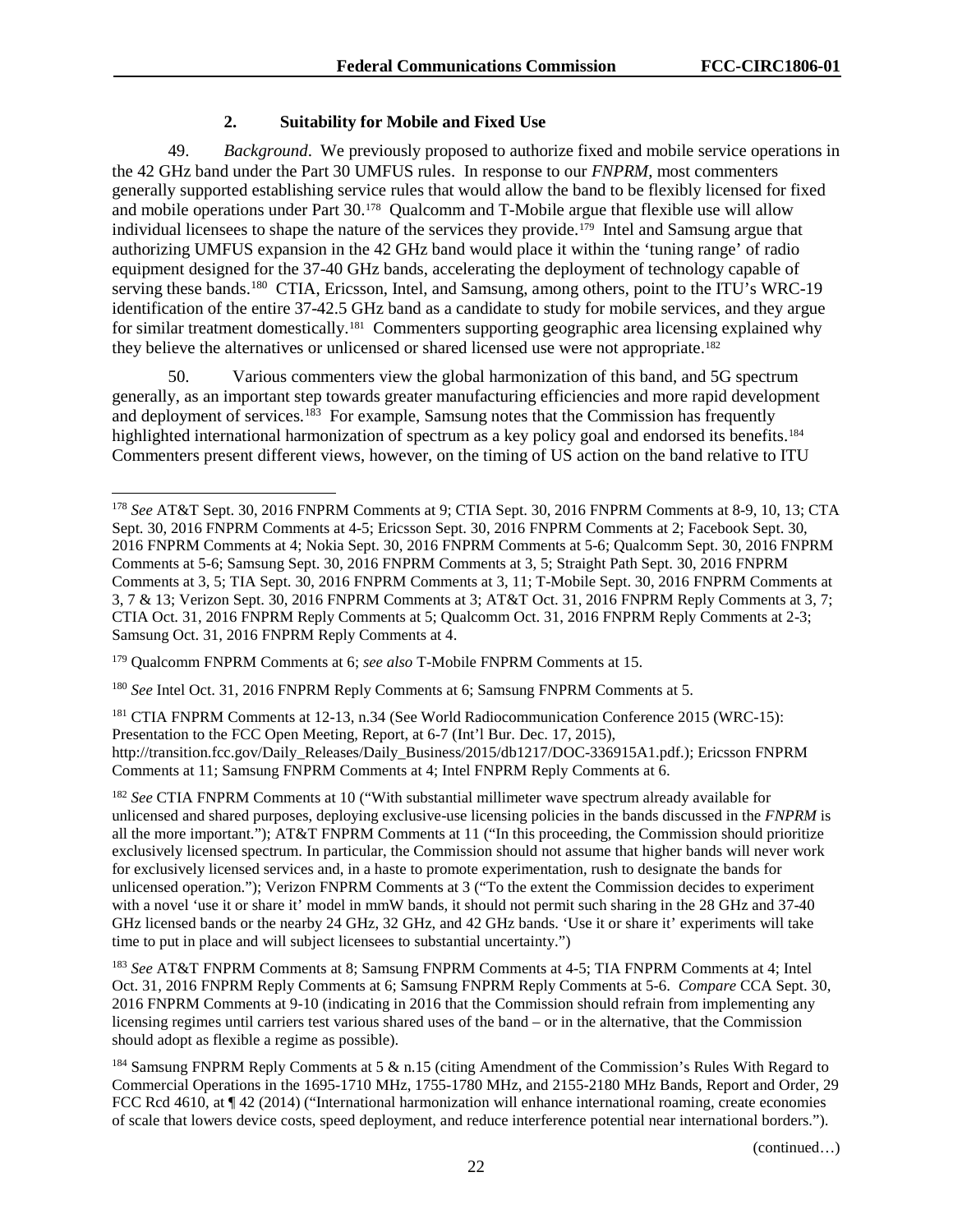action. One commenter argues the FCC's studying bands like 42 GHz will supplement and advance the study efforts of ITU study groups.<sup>185</sup> Lockheed Martin, however, opposes taking action in bands currently subject to ITU study because the Commission allegedly has provided no evidence it will protect incumbent services in these bands or respect the outcome of these studies.<sup>186</sup> Alternatively, T-Mobile argues the Commission must address domestic wireless capacity requirements and should not await input from the ITU given that the international process can be manipulated to delay the designation of spectrum for terrestrial use.<sup>[187](#page-23-2)</sup>

51. Certain FSS operators argue that the band should be licensed for satellite uses,<sup>188</sup> and they raise arguments similar to those raised in petitions for reconsideration of the Commission's decision not to allocate the 42 GHz band for FSS.[189](#page-23-4) FWCC argues the band by itself is too narrow for fixed duplex operations and that, accordingly, the 42 GHz band should be combined with the adjacent 42.5-43.5 GHz band to create a single band with rules for fixed operations.[190](#page-23-5) We note that although in its *First R&O*, the Commission deleted the broadcasting and broadcasting-satellite service allocations from the 42-42.5 GHz band (42 GHz band) and declined to allocate the band to the fixed-satellite service (space-to-Earth),<sup>[191](#page-23-6)</sup> we again decline to reverse those decisions. We also decline to revisit our decision to deny FWCC's prior request that we establish service rules to enable fixed service at 42 GHz under Part 101 of our Rules.[192](#page-23-7)

52. *Discussion.* We tentatively conclude that our Part 30 UMFUS Rules provide the best opportunity to provide commercial wireless broadband service to the public in this band.<sup>[193](#page-23-8)</sup> The ability to use this band together with the existing 37 GHz and 39 GHz bands, the international consideration of this band for mobile use, and the availability of 500 megahertz of unassigned spectrum all support our conclusion that this band is suitable for flexible use. In view of the extensive support in the record, we propose to authorize fixed and mobile licensed operations in this band under Part 30, and we seek comment on this tentative conclusion and on alternate proposals. In particular, consistent with the MOBILE NOW Act, we seek comment on whether unlicensed services should be permitted in the band under Part 30, or whether licensed services, unlicensed services, or other types of sharing besides unlicensed and licensed should be permitted under other rule parts as well. Proponents of unlicensed uses or sharing in the band between various types of operations should provide technical studies describing how such operations should coexist and share this band.

53. We also seek to refresh the record on the previous proposal in the 2016 FNPRM to add federal fixed and mobile allocations in this band and a framework under which both federal and nonfederal operations could share[.194](#page-23-9) Under this proposal, we would add a federal allocation to the fixed and mobile services on a primary basis for federal use in addition to the current non-Federal allocation.

#### **3. Licensing, Technical and Service Rules**

54. *Introduction.* In the *FNPRM*, the Commission previously sought comment on licensing

<span id="page-23-0"></span> <sup>185</sup> Huawei FNPRM Comments at 5.

<span id="page-23-1"></span><sup>186</sup> Lockheed Martin Sept. 30, 2016 FNPRM Comments at 10-11.

<span id="page-23-2"></span><sup>187</sup> T-Mobile Oct. 31, 2016 FNPRM Reply Comments at 9-10.

<span id="page-23-3"></span><sup>&</sup>lt;sup>188</sup> Inmarsat Martin Sept. 30, 2016 FNPRM Comments at 16; ESOA Oct. 31, 2016 FNPRM Reply Comments at 4.

<span id="page-23-4"></span><sup>189</sup> *See* Section [IV.B,](#page-18-10) *supra*.

<span id="page-23-5"></span><sup>190</sup> FWCC FNRPM Comments at 2, 5.

<span id="page-23-6"></span><sup>191</sup> *R&O*, 31 FCC Rcd at 8144, paras. 367-68.

<span id="page-23-7"></span><sup>192</sup> *FNPRM*, 31 FCC Rcd at 8154, para. 404.

<span id="page-23-8"></span><sup>193</sup> MOBILE NOW Act, § 604(b)(1).

<span id="page-23-9"></span><sup>194</sup> *FNPRM*, 31 FCC Rcd at 8155, para. 407.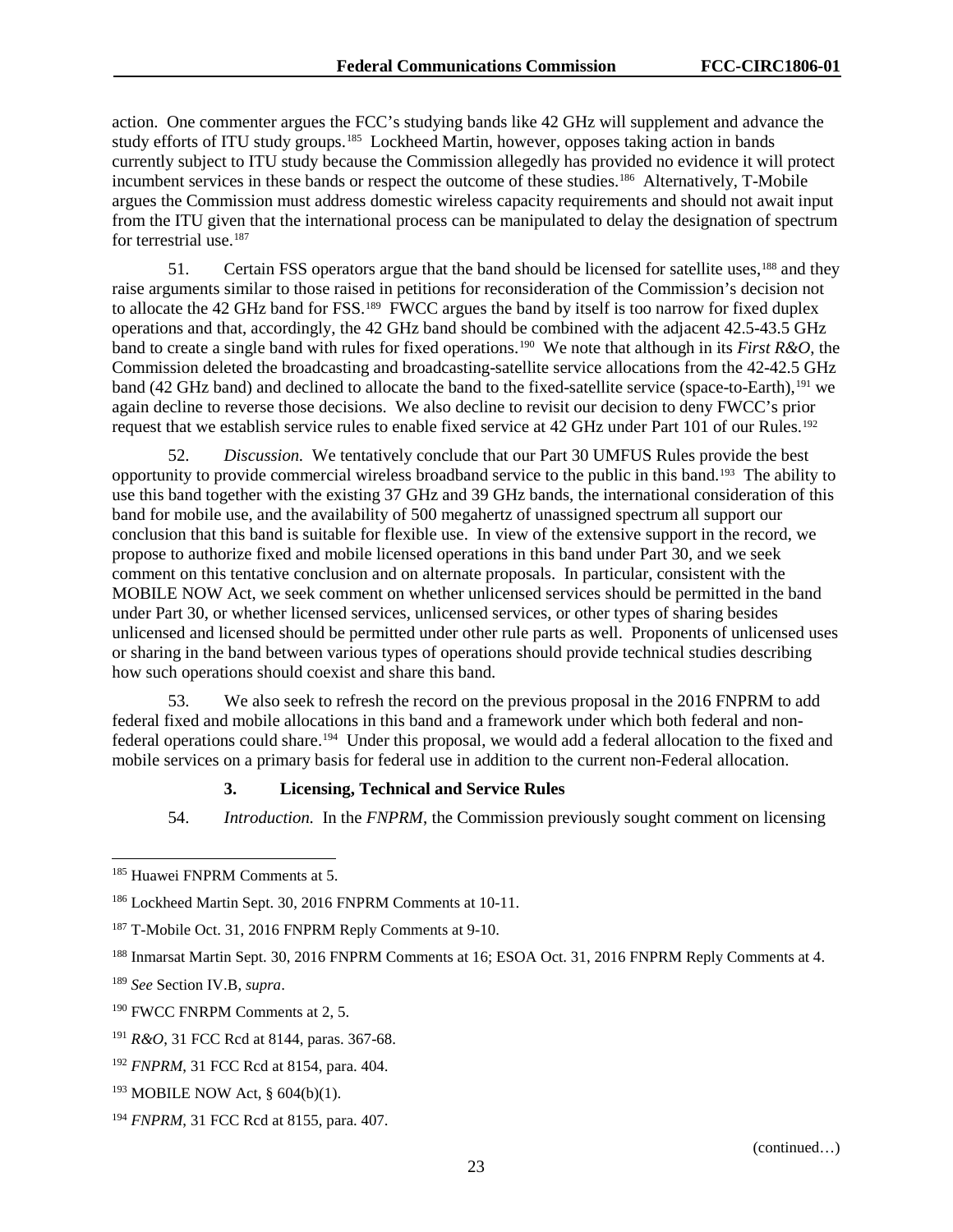the 42 GHz band under the Part 30 UMFUS licensing and technical rules.<sup>[195](#page-24-0)</sup> The Commission sought comment on whether the 42 GHz band should be licensed for exclusive use by PEAs,<sup>[196](#page-24-1)</sup> and commenters have generally supported this proposal.<sup>197</sup> The *FNPRM's* proposal contemplated that licensing and operations in the 42 GHz band would be subject to the Part 30 rules concerning permissible communications, initial authorizations, license term, construction requirements, partitioning and disaggregation, discontinuance of service, equipment authorization, power limits, emission limits, field strength limits, international coordination, RF safety, flexible duplexing, and competitive bidding procedures.<sup>198</sup> Commenters have thus far generally supported applying the existing licensing and technical rules to the 42 GHz band.<sup>[199](#page-24-4)</sup> We will consider those comments in resolving those issues, as well as additional comments.[200](#page-24-5) Further, as described below, we seek comment on additional considerations regarding protection of radio astronomy at 42.5-43.5 GHz, and the band plan for the 42 GHz band.

55. *Protecting RAS Services at 42.5-43.5 GHz.* As noted above, the Commission previously proposed to authorize flexible mobile and fixed operations in the 42 GHz band, as long as radio astronomy (RAS) services could be protected in the adjacent 42.5-43.5 GHz band, and it sought comment on and invited detailed study of the forms that such protection should take given the location of RAS observatories.[201](#page-24-6)In response, The National Academy of Sciences' Committee on Radio Frequencies (CORF) informed the Commission that RAS observations are currently made at a limited set observatories around the U.S. These sites are the GBT in Green Bank, WV, the VLA at Soccoro, NM, the Haystack Observatory in Westford, MA, and ten sites of the Very Long Baseline Array (VLBA), noted in the Table of Allocations footnote US 131.<sup>[202](#page-24-7)</sup> CORF asserted that frequency lines at 42.519, 42.821, 43.122, and 43.424 GHz are of the greatest importance for the detection of strong silicon monoxide maser emissions from stars and star forming regions – important for measuring stellar temperature, density, wind velocity and other parameters.<sup>[203](#page-24-8)</sup> The 42 GHz band also is one of the preferred bands for measuring continuum observations.[204](#page-24-9) Because of the very low signal levels being measured, RAS telescopes are particularly vulnerable to in-band emissions, spurious out-of-band emissions, and emissions producing harmonics, making protection all the more important.<sup>[205](#page-24-10)</sup> CORF

<span id="page-24-2"></span><sup>197</sup> *See* AT&T FNPRM Comments at 13; Samsung FNPRM Comments at 6; T-Mobile FNPRM Comments at 7; Verizon FNPRM Comments at 3; AT&T Reply Comments at 11-12; Qualcomm FNPRM Reply Comments at 4; Samsung FNPRM Reply Comments at 6; U.S. Cellular Oct. 31, 2016 FNPRM Reply Comments at 3.

<span id="page-24-3"></span><sup>198</sup> *See* 47 C.F.R. §§ 30.6, 30.101, 30.103, 30.104, 30.105, 10.106, 30.202, 30.203, 30.204, 30.205, 30.206, 30.207, 30.209, 30.301, 30.302.

<span id="page-24-4"></span><sup>199</sup> *See* CTIA FNPRM Comments at 10-11; Ericsson FNPRM Comments at 10-12; Huawei FNPRM Comments at 6- 7; Mobile Future FNPRM Comments at 4; T-Mobile FNPRM Comments at 7; Verizon FNPRM Comments at 3; Intel FNPRM Reply Comments at 6; Samsung FNPRM Reply Comments at 4.

<span id="page-24-5"></span><sup>200</sup> Accordingly, commenters whose positions remain consistent with what was filed in their *FNPRM* comments are not obliged to refile.

<span id="page-24-6"></span><sup>201</sup> *FNPRM*, 31 FCC Rcd at 8154, at para. 405. The adjacent band, 42.5-43.5 GHz, is allocated for federal and nonfederal RAS operations and federal fixed, earth-to-space satellite and mobile services.

<span id="page-24-7"></span><sup>202</sup> RAS observations in this band are currently made at various U.S. observatories: Green Bank Telescope (GBT), WV; VLA Socorro, NM; Westford, MA (Haystack); Brewster, WA; Fort Davis, TX; Hancock, NH; Kitt Peak, AZ; Los Alamos, NM; Mauna Kea, HI; North Liberty, IA; Owens Valley, CA; Pie Town, NM; St. Croix, VI. CORF FNPRM Comments at 9 & n.7 (citing 47 C.F.R. § 2.106. Footnote U.S. 131).

<span id="page-24-8"></span><sup>203</sup> CORF Sept. 29, 2016 FNPRM Comments at 8 n.6; CORF Mar. 14, 2016 NPRM Reply Comments at 8-9.

<span id="page-24-9"></span><sup>204</sup> CORF FNPRM Comments at 8.

<span id="page-24-10"></span><sup>205</sup> CORF FNPRM Comments at 3.

<span id="page-24-0"></span> <sup>195</sup> *FNPRM*, 31 FCC Rcd at 8154, para. 403.

<span id="page-24-1"></span><sup>196</sup> *FNPRM,* 31 FCC Rcd at 8154, para. 403.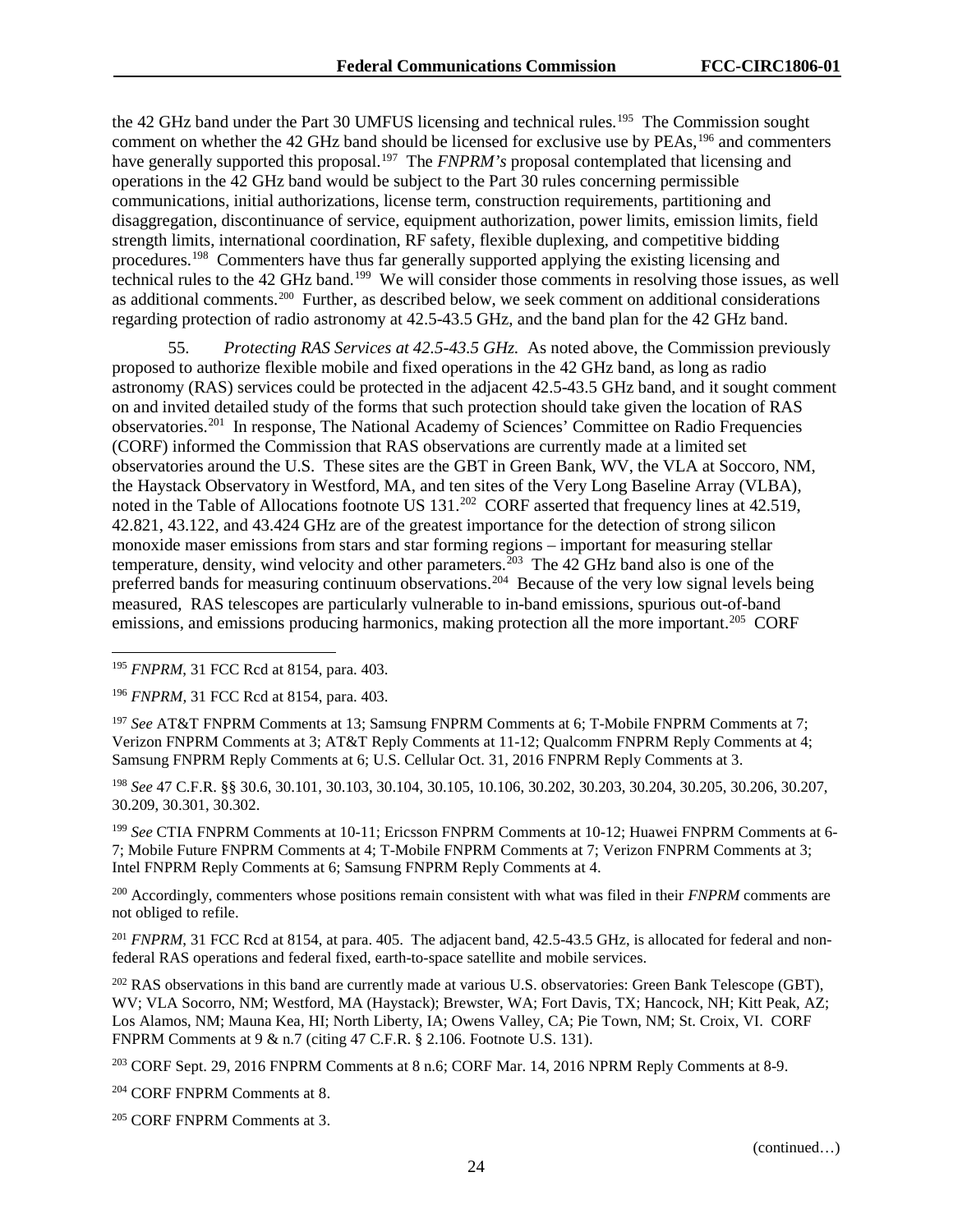stated that the detrimental levels for continuum and spectral line radio astronomy observations for single dishes are -227  $\text{dBW/m}^2/\text{Hz}$  and -210  $\text{dBW/m}^2/\text{Hz}$ , respectively, for the average across the full 1 gigahertz of the 42.5-43.5 GHz band and the peak level in any single 500 kHz channel, as based upon ITU-R RA.769, Tables 1 and 2, respectively.<sup>206</sup> For observations using the entire VLBA, the corresponding limit is  $-175$  dBW/m<sup>2</sup>/Hz).<sup>[207](#page-25-1)</sup>

56. Proponents of using the 42 GHz band for flexible terrestrial wireless use generally agree that there are various effective means to protect RAS, including use of exclusion zones, coordination zones, and aggregate emissions limits – particularly since RAS sites are generally in remote locations. No commenter, however, provided studies or examples showing how these proposed methods would work in practice in this particular band.[208](#page-25-2) T-Mobile suggested that coordination with RAS should be required within a defined coordination distance.<sup>[209](#page-25-3)</sup> We note that CORF and T-Mobile agree that the relevant received power spectrum density at the RAS receiver should be the parameters established by ITU-R RA.769. We agree with CORF and T-Mobile that RAS bands can be protected by limiting UMFUS operations near a RAS. However, because no one has submitted technical studies regarding protection of RAS in this band, we do not currently have sufficient information to propose specific rules to protect RAS facilities. We seek comment on how we can protect RAS facilities in the 42.5-43.5 GHz band from UMFUS operations in 42-42.5 GHz. <sup>210</sup> Should our rules be based on the ITUR RA.769 parameters or are there alternative protection criteria? We also seek comment on establishing coordination zones around the relevant RAS facilities, and on the appropriate distance at which coordination with RAS should be required. [211](#page-25-5) Interested parties should provide detailed technical analysis of the coexistence of RAS with terrestrial mobile operations that fully supports any proposed distance or methodology. We also seek comment on other proposals for ensuring protection of RAS facilities in the 42.5-43.5 GHz band.

57. *Band Plan.* In the *FNPRM*, the Commission sought comment on whether the band's 500 megahertz of spectrum should be licensed as a single channel, split in two, or broken into various multiple sizes.<sup>[212](#page-25-6)</sup> In response, several commenters noted the value of 100 megahertz channels as an acceptable outcome, particularly in a band such as 42 GHz where less spectrum is available.<sup>[213](#page-25-7)</sup> We propose to license the 42 GHz band as 100 megahertz channels because this size would be consistent with developing industry standards that maximize spectral efficiency, all the while permitting interested parties to aggregate these channels should they desire larger bands. We seek comment on this proposal. Commenters seeking alternative band plans should justify why they believe other channel sizes would better serve future services they envision for this band.

<span id="page-25-3"></span><sup>209</sup> T-Mobile FNPRM Comments at 14.

<span id="page-25-4"></span><sup>210</sup> *See* footnote US342.

<span id="page-25-5"></span><sup>211</sup> The National Radio Quiet Zone (NRQZ) has special protections afforded outside the allocated bands requiring coordination. The NRQZ does work with mobile radio providers, but coordination is required for operation of any mobile radio service above 24 GHz in the NRQZ. See Section 8.3.9 of the NTIA Manual and 47 CFR § 1.924. Also, as with the existing coordination requirements for the 37-38 GHz band, we contemplate that any coordination requirement would require licensees to coordinate all operations. *See* 47 CFR § 30.205(a).

<span id="page-25-6"></span><sup>212</sup> *FNPRM,* 31 FCC Rcd at 8154, para. 406.

<span id="page-25-7"></span><sup>213</sup> *See* Samsung FNPRM Comments at 5-6; T-Mobile FNPRM Comments at 15; U.S. Cellular FNPRM Reply Comments at 8.

<span id="page-25-0"></span> <sup>206</sup>CORF FNPRM Comments at 9; *see also FNPRM* at para. 405 (citing CORF NPRM Reply Comments at 8-9).

<span id="page-25-1"></span><sup>207</sup> CORF FNPRM Comments at 9; *see also FNPRM* at para. 405 (citing CORF NPRM Reply Comments at 9).

<span id="page-25-2"></span><sup>208</sup> T-Mobile FNPRM Comments at 13-14; TIA FNPRM Comments at 7; AT&T FNPRM Reply Comments at 7, CTIA FNPRM Reply Comments at 16; Qualcomm FNRPM Reply Comments at 4; T-Mobile FNPRM Reply Comments at 25.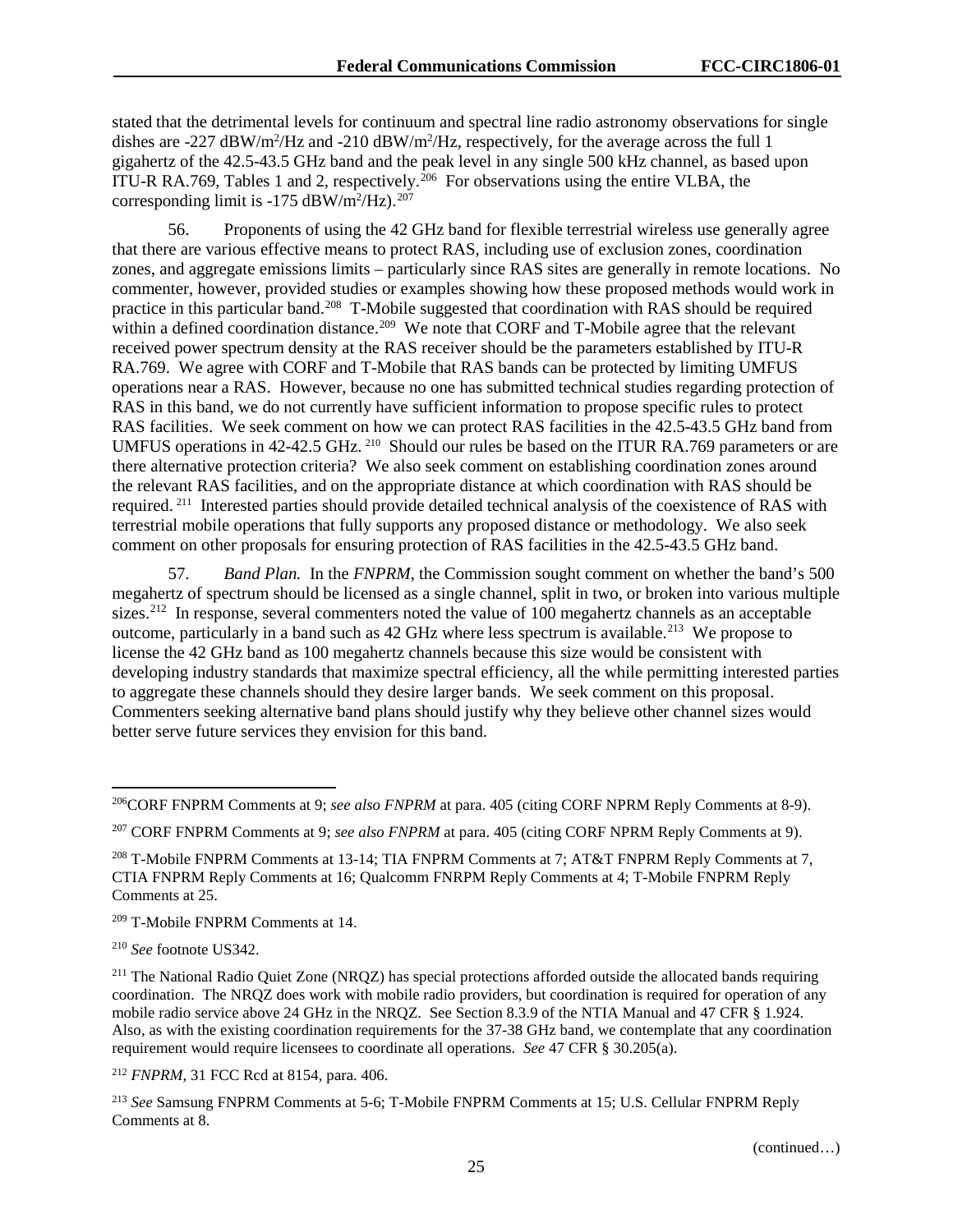### **B. 37-37.6 GHz (Lower 37 GHz Band) – Licensing Frameworks**

<span id="page-26-0"></span>58. *Background*. The Federal and non-Federal allocations of the 37-38.6 GHz Band (37 GHz Band) are as follows: The entire 37 GHz band (37 – 38.6 GHz) is allocated to the fixed and mobile services on a primary basis for Federal and non-Federal use.<sup>[214](#page-26-1)</sup> Portions of the 37 GHz band are also allocated to the Space Research Service (SRS) (space-to-Earth) on a primary basis for Federal use (37-38 GHz) and to the Fixed-Satellite Service (FSS) (space-to-Earth) on a primary basis for non-Federal use  $(37.5-38.6 \text{ GHz})$ .<sup>215</sup> The use of this FSS downlink allocation is limited to individually licensed earth stations and is also subject to other limitations.<sup>216</sup> In addition, the 37 GHz band is adjacent to the 36-37 GHz band, where passive sensors in the Earth exploration satellite service (EESS) and SRS are located.<sup>[217](#page-26-4)</sup>

59. In the *R&O*, the Commission adopted rules to permit fixed and mobile terrestrial operation in the 37 GHz band.[218](#page-26-5) The Commission also adopted a licensing regime for the 37.6-38.6 GHz portion of the band (Upper 37 GHz Band), which would be licensed in five 200 megahertz blocks on a geographical area basis, and made the Lower 37 GHz band available for coordinated co-primary sharing between Federal and non-Federal users. [219](#page-26-6) The Commission identified non-Federal users as Shared Access Licensees (SAL) and decided that such users would be licensed by rule.<sup>220</sup> The Commission explained that Federal and non-Federal users will access the Lower 37 GHz Band through a coordination mechanism, which it would develop more fully through government/industry collaboration.<sup>221</sup> The Commission adopted the same technical rules for the Lower 37 GHz Band and the Upper 37 GHz Band.<sup>[222](#page-26-9)</sup>

60. In the *FNPRM*, the Commission stated that Federal and non-Federal fixed and mobile users would access the Lower 37 GHz Band by registering individual sites through a coordination mechanism.[223](#page-26-10) The Commission explained that the coordination mechanism is the regulatory, technical, or procedural tool necessary to actually facilitate coordinated access, will authorize a particular user to use a particular bandwidth of spectrum at a particular location.<sup>224</sup> The Commission stated that the coordination mechanism must; (1) be able to obtain information about the type of equipment used, the signal contour from the coordinated location, and the bandwidth requested compared with the bandwidth available; (2) be capable of regularly updating the status of a coordinated location (on/off or authorized/unauthorized); and (3) be able to incorporate this type of information for both Federal and

<span id="page-26-1"></span><sup>&</sup>lt;sup>214</sup> The Commission has modified the mobile service allocation in the 37-38 GHz band to exclude the aeronautical mobile service, i.e., the 37-38 GHz band is allocated to the mobile except aeronautical mobile service. *See Amendment of Parts 2, 15, 80, 90, 97, and 101 of the Commission's Rules Regarding Implementation of the Final Acts of the World Radiocommunication Conference (Geneva, 2012) (WRC-12), Other Allocation Issues, and Related Rule Updates*, Report and Order, 32 FCC Rcd 2703, 2722 para. 57 (2017).

<span id="page-26-2"></span><sup>&</sup>lt;sup>215</sup> The existing rules limit the FSS use of the 37.5-40 GHz band to gateway earth stations. See 47 CFR §  $25.202(a)(1)$  n.3

<span id="page-26-3"></span><sup>216</sup> *See also* 47 CFR § 25.136(b), (c) (limitations include limits on how much population can be affected by earth stations and limits on the number of earth stations in a given area).

<span id="page-26-4"></span><sup>217</sup> *NPRM*, 30 FCC Rcd at 11897-11898, paras. 52-53. See U.S. Table of Frequency Allocations, 47 CFR § 2.106.

<span id="page-26-5"></span><sup>218</sup> *R&O*, 31 FCC Rcd at 8057, para. 105.

<span id="page-26-6"></span><sup>219</sup> *R&O*, 31 FCC Rcd at 8059, para. 111.

<span id="page-26-7"></span><sup>220</sup> *R&O*, 31 FCC Rcd at 8060, para. 113.

<span id="page-26-8"></span><sup>221</sup> *R&O*, 31 FCC Rcd at 8060, para. 113.

<span id="page-26-9"></span><sup>222</sup> *R&O*, 31 FCC Rcd at 8060, para. 113.

<span id="page-26-10"></span><sup>223</sup> *FNPRM*, 31 FCC Rcd at 8170, para. 448.

<span id="page-26-11"></span><sup>224</sup> *FNPRM*, 31 FCC Rcd at 8170, paras. 448, 449.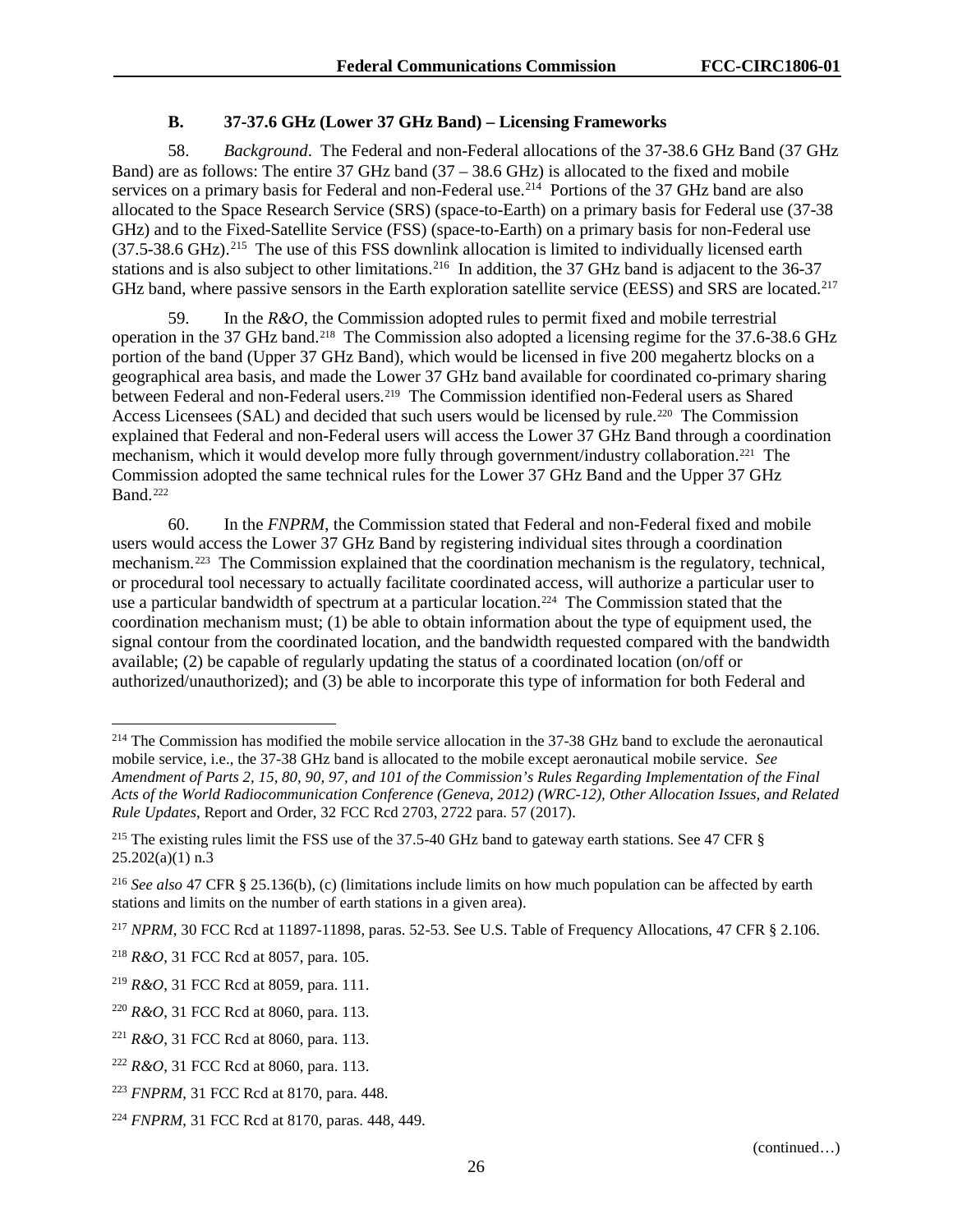non-Federal fixed and mobile uses.<sup>225</sup> The Commission sought comment on the coordination mechanism and the functions that it should be able to perform. The Commission also proposed that registered non-Federal sites must be put into service within seven days of coordination and that registered and coordinated sites must reassert their registration every seven days.<sup>[226](#page-27-1)</sup> The Commission sought comment on: whether a portion of the lower band segment should be made available for priority access by Federal users, whether an enforcement mechanism in the lower band segment is necessary to help identify and rectify interference events, and whether and how to apply secondary market rules to the lower band segment.<sup>[227](#page-27-2)</sup>

61. Only one commenter, Starry, offered recommendations on the specific regulatory, technical, or procedural tool necessary to facilitate coordinated access in the Lower 37 GHz band. Starry proposes site-based registration through a third-party coordinator. Under its proposal, licensees would file "specific information about each site sufficient for a third-party coordinator to conduct an interference analysis," including its location, height above ground level, EIRP, transmitter azimuth, and channel size.<sup>[228](#page-27-3)</sup> In addition, "end points operating under the control of a registered transmitter" would not be registered individually, and would instead fall under the authorization of the transmitter."[229](#page-27-4) The thirdparty coordinator would conduct an interference analysis under which previously registered sites would be protected at a modeled receive signal strength of -79 dBm/10 MHz assuming a test antenna at the end points with a gain of 25 dBi, at a height of 10 meters above ground.<sup>230</sup> Also, under this proposal, licensees would be able to negotiate alternative sharing arrangements and sites would be required to be constructed and in operation within 120 days after the registration is accepted. Under Starry's proposal, there would be clear penalties for registering unused sites.<sup>231</sup> Starry also offers additional ideas for an enhanced sharing framework that could be implemented over time.<sup>[232](#page-27-7)</sup> No party responded to Starry's proposal.

62. *Discussion.* We conclude that it is appropriate to further develop the record regarding the coordination mechanism that we would expect to use, as between either two or more non-federal entities or between federal and non-federal entities. In order to facilitate shared use of the Lower 37 GHz band between Federal and non-Federal users, as well as among non-Federal users, we seek comment on a proposed coordination mechanism and alternatives, as set forth below.<sup>233</sup> In doing so, we recognize the importance of the Lower 37 GHz band to future Federal operations, and we will work in partnership with NTIA, DoD, and other Federal agencies to develop a sharing approach that allows for robust Federal and non-Federal use in this band.

63. In designing a licensing mechanism for the Lower 37 GHz Band, we seek to accommodate a variety of use cases that may develop for this band – in essence, we envision Lower 37 GHz as an innovation band in the mmW spectrum. In particular, we anticipate that there will be at least four types of non-Federal deployments in the Lower 37 GHz Band: point-to-point links (for example

<span id="page-27-8"></span><sup>233</sup> In the *MO&O*, we deny petitions for reconsideration asking that the Commission reject a shared licensing regime and instead adopt an exclusive licensing scheme for the Lower 37 GHz Band, *See* Section [IV.A,](#page-17-0) *supra*. In the *3rd R&O*, we adopt 100 megahertz channels for licensees in the Lower 37 GHz band. *See* Section III.D, *supra*.

(continued…)

<span id="page-27-0"></span> <sup>225</sup> *FNPRM*, 31 FCC Rcd at 8170, para. 449.

<span id="page-27-1"></span><sup>226</sup> *FNPRM*, 31 FCC Rcd at 8172, para. 456.

<span id="page-27-2"></span><sup>227</sup> *FNPRM*, 31 FCC Rcd at 8172, paras. 457-459.

<span id="page-27-3"></span><sup>228</sup> Starry July 14, 2017 *Ex Parte* at 2.

<span id="page-27-4"></span><sup>229</sup> Starry July 14, 2017 *Ex Parte* at 3.

<span id="page-27-5"></span><sup>230</sup> Starry July 14, 2017 *Ex Parte* at 4.

<span id="page-27-6"></span><sup>231</sup> Starry July 14, 2017 *Ex Parte* at 5.

<span id="page-27-7"></span><sup>232</sup> Starry July 14, 2017 *Ex Parte* at 6-8.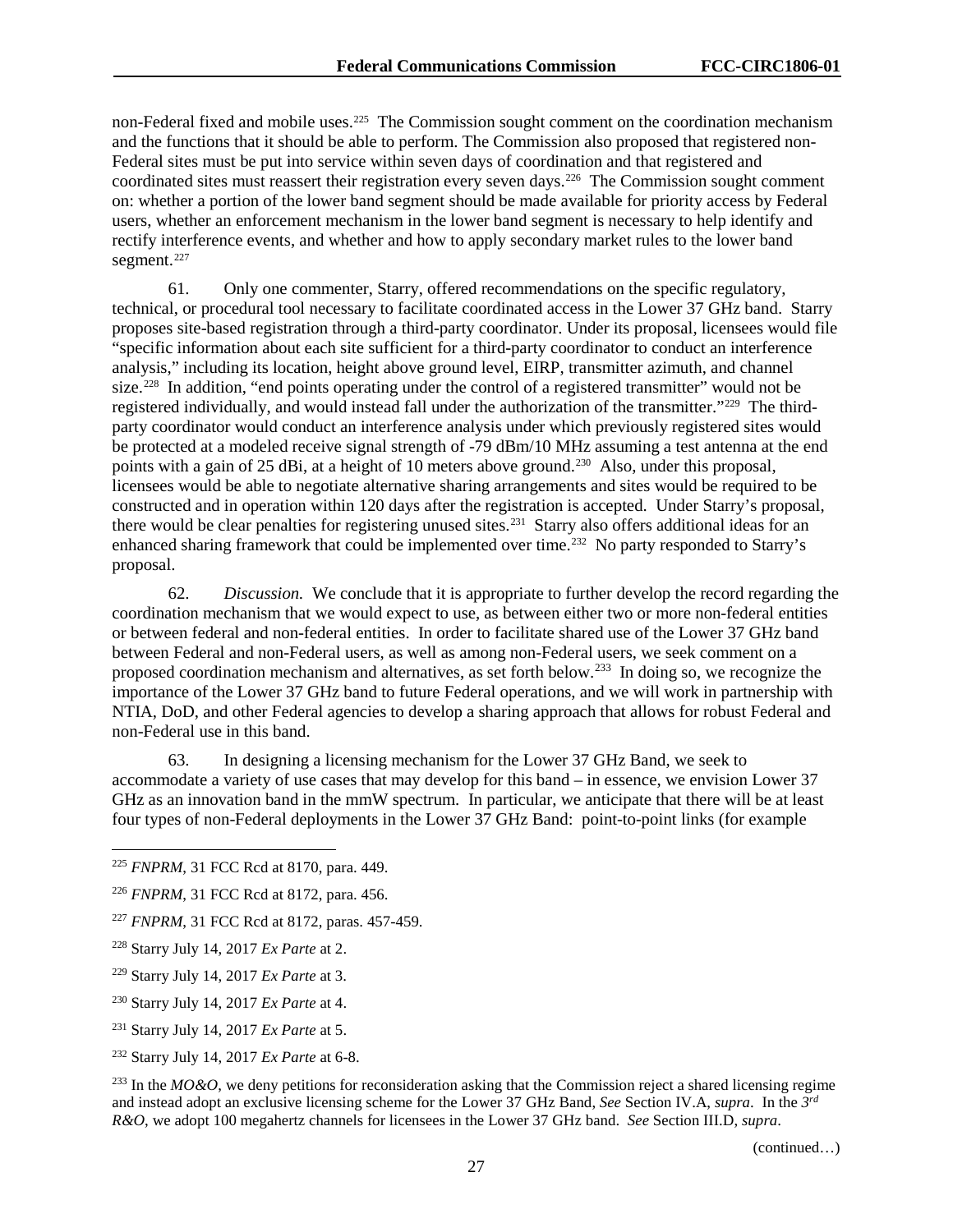backhaul and backbone links); fixed wireless broadband systems (generally consisting of a fixed access point and fixed subscriber units); single base station IoT-type systems (for example, in a factory); and carrier-based deployments of mobile systems using the Lower 37 GHz Band as supplemental capacity tied to other bands that are licensed on a geographic area basis. We seek comment on whether there are additional types of deployments contemplated for this band. If so, what would those additional uses be, and how would they affect the licensing of the Lower 37 GHz Band?

64. As detailed above, Starry proposes a model in which proposed facilities would be registered with a third-party coordinator. Another possible model, under which the Commission would issue licenses authorizing operations, would be the coordination model used in Part 101 point-to-point bands. In order to complete frequency coordination, an applicant must give prior notice to nearby licensees and other applicants for licenses of the proposed applicant's operations, make reasonable efforts to avoid interference and resolve conflicts, and certify to the Commission that the proposed operation has been coordinated.<sup>[234](#page-28-0)</sup> Once the applicant has completed frequency coordination, the applicant must file an application for authorization with the Commission, specifying the latitude and longitude of the transmitter to be used to an accuracy of one second.<sup>235</sup> The applicant must coordinate each operation,<sup>[236](#page-28-2)</sup> including any change in the location of the transmitter of more than five seconds in latitude or longitude or both, and must apply for a modification of their license. [237](#page-28-3) Similarly, if the applicant later seeks to deploy additional transmitters, the Commission's Part 101 rules require coordination of those facilities and the applicant must apply for modification of the license.<sup>238</sup> We seek comment on the relative merits of using these coordination models in the Lower 37 GHz band. If actual harmful interference occurs after successful coordination, how should the interference be resolved? How will future Federal operations be accommodated in the sharing framework and what parameters will be used to develop a trigger for required coordination? Given that we are proposing construction requirements for non-Federal licensees in this band, as discussed below, we seek comment on how best to enforce those requirements in an environment where registrations are not filed with the Commission.

65. For the four types of deployments, we seek comment on a first-come-first-served licensing or registration scheme, in which actual users have a right to interference protection, but no right to exclude other users. We seek comment on subsequent users being required to coordinate with previously registered non-Federal and Federal sites through Part 101 notice and response rules or on the alternative of registering facilities with a third-party coordinator.

66. With regard to Federal sites, we propose to require non-Federal users to work with Federal users in good faith to coordinate any new system Federal users may seek to deploy. We anticipate that non-Federal users would not be required to agree to coordination requests that would carry a significant risk of harmful interference. We seek comment on the criteria we should use to determine whether interference is harmful. Is the coordination trigger that Starry proposes appropriate, or should we use an alternative set of criteria? We seek comment on the best means of coordinating with Federal operations. We intend to adopt as part of the rules a coordination methodology that will facilitate coordination for the kinds of cases that we anticipate may be typical. This will allow us to test the assumption that any coordination zone typically "can be measured in meters rather than kilometers." [239](#page-28-5) To do so, we will work with NTIA, on behalf of federal users, and with industry to identify those cases. DoD has expressed an interest in a possible aeronautical allocation in the Lower 37 GHz band, so we

<span id="page-28-0"></span> <sup>234</sup> *See* 47 C.F.R. § 101.21(f).

<span id="page-28-1"></span><sup>235</sup> 47 C.F.R. § 101.103(d)(2)(ii).

<span id="page-28-2"></span><sup>236</sup> *Id*.

<span id="page-28-3"></span> $237$  47 C.F.R. § 1.929(d)(1)(i).

<span id="page-28-4"></span><sup>238</sup> 47 C.F.R. §§ 1.929(d)(1)(i), 1.947(a).

<span id="page-28-5"></span><sup>239</sup> *NPRM*, 31 FCC Rcd at 11912, para. 111.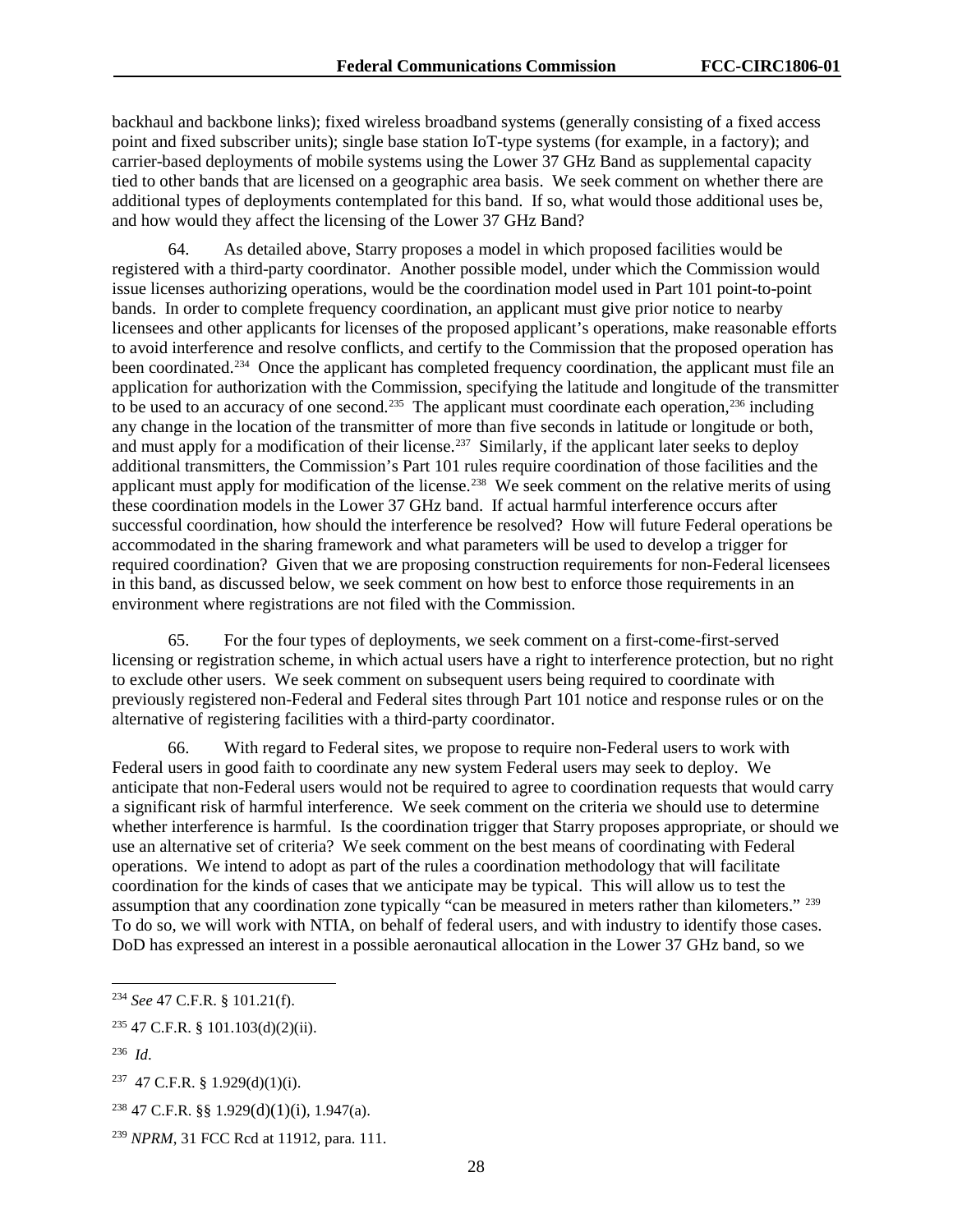anticipate including aeronautical cases in our consideration of coordination methodologies.

67. We expect the identification and analysis of these cases to be a critical component to our understanding of the extent that the band can be shared dynamically. Commenters should address how to prevent "warehousing," whereby a licensee preserves its rights without providing actual service. Should licensees receive any protection before they have completed construction and begun operations? How should "operation" be defined and how can we plan to monitor compliance, including whether operations have been discontinued? Should we put limits on the aggregate area, or amount of spectrum, that any one licensee or its affiliates can protect? These issues are critical to establishing the co-primary sharing rights that we envision for this band.

68. To the extent that the solution to preserving federal entity's options may be to reserve a part of the band for their priority use, we seek comment on how to define such priority rights. Are there geographic areas where such priority rights would have little or no adverse impact on non-Federal operations and, if so, what should be the process for identifying those areas? We seek comment on alternative approaches that can be used to ensure Federal and non-Federal users will have access to the band to meet their needs.

69. Below, we seek comment on whether offering three types of non-Federal licenses - point-to-point licenses; base stations licenses; and site-cluster licenses -- would facilitate deployment in the Lower 37 GHz band.

70. *Point-to-point licenses*. We seek comment on requiring individual point-to-point links to be coordinated with previously licensed or registered sites using Part 101 notice and response rules. If it is determined that the proposed link would not interfere or could be modified not to interfere with previously licensed or registered sites, then a license would be issued for the specific point-to-point link in the Commission's Universal Licensing System (ULS) to establish future interference protection rights. A point-to-point licensee would be required to construct its sites within 18 months from the date the site was registered. If the licensee fails to construct these sites within the 18 months, the licensee might be prohibited from reapplying for that specific link for 12 months. We seek comment on this approach, as well as alternatives. Are there other methods that would facilitate licensing of point-to-point links? We also seek comment on whether we should require licensees to file individual construction notices in order to facilitate enforcement of construction obligations. We seek comment on the relative costs and benefits of this licensing mechanism.

71. *Base station licenses.* We seek comment on permitting an applicant to select a point around which it would get a license for a specific site with either a 360 degree radius or a defined sector of a 360 degree radius. The licensee would receive interference protection for a certain specified distance, for example one kilometer, that would then be a protection zone. We propose to require that individual base stations be coordinated with previously licensed or registered sites using Part 101 notice and response rules. If it is determined that the proposed base station license would not interfere or could be modified to not interfere with a previously licensed or registered site, then a license would be issued in ULS to establish future interference protection rights. Under this licensing scheme, a subsequent licensee would not be precluded from licensing either a point-to-point link or a base station, or from registering a facility under a site-cluster license (discussed below) within a previously established protection zone, as long as it can be coordinated successfully with any previously licensed or registered facilities. We propose to require that a base station licensee must construct its site within 18 months from the date the site was licensed. If the licensee fails to construct its site within the 18 months, we propose that the licensee be prohibited from reapplying for a base station license covering any portion of the same area for 12 months. We seek comment on this approach, as well as alternatives commenters might propose. Are there other means or requirements that would facilitate licensing of these types of deployments? We seek comment on whether we should require licensees to file individual construction notices. If so, should these construction notices be filed with the Commission or with a third-party database administrator? We seek comment on the relative costs and benefits of this licensing mechanism.

72. *Site-cluster licenses.* We recognize that operators proposing 5G deployments may have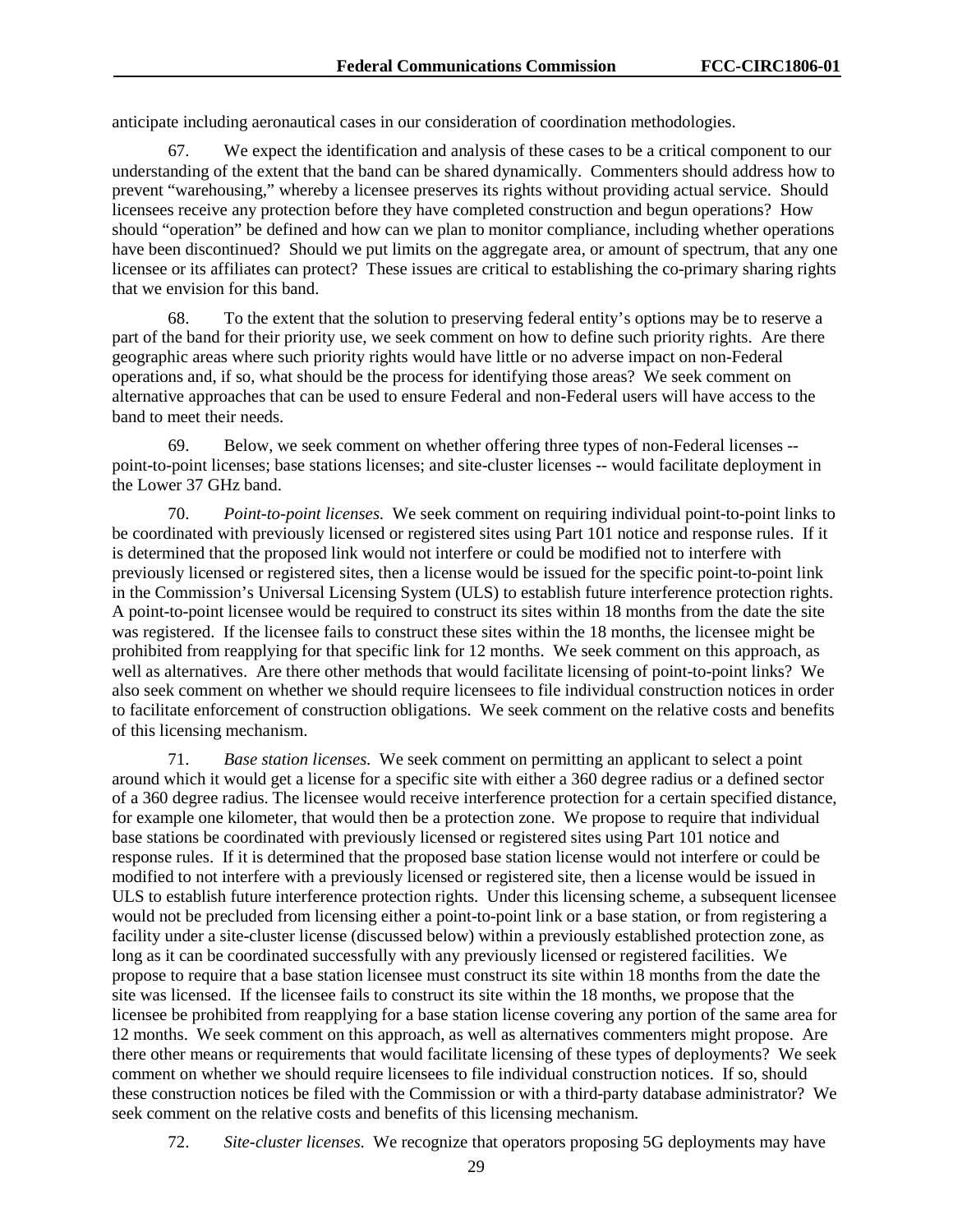difficulties determining the precise locations of their facilities, particularly in instances where they are deploying a large number of facilities. Requiring licensees to identify specific locations, file applications for each individual facility, and then wait 30 days for each application to undergo the mandatory public notice period may not promote efficient deployment of 5G services. Accordingly, we seek comment on the use of a novel concept to address this issue: the site-cluster license. Under a site-cluster license, instead of licensing individual base stations or point-to-point links, the applicant would license a larger (*e.g.*, 5 km) non-exclusive point-radius license within which it could register individual base stations and/or point-to-point links. Much like the licensing paradigm for the 70-80 GHz band, a non-exclusive point and radius license would not authorize operation, but rather would authorize the licensee to register individual base stations and/or point-to-point links within its non-exclusive site cluster area.<sup>240</sup> A sitecluster licensee would not have the right to preclude facilities proposed by other licensees. To receive interference protection for specific facilities within the site-cluster, the applicant would have to coordinate those facilities with other Federal and non-Federal Lower 37 GHz licensees (point-to-point, base station, or site-cluster) within the radius of its site cluster area, and register each specific facility. First-in-time rights would be triggered only for those facilities that are successfully registered. We propose that applicants for site-cluster licenses would file in ULS and would be issued a non-exclusive site-cluster license for a specific radius. Should individual base stations or point-to-point links registered under the umbrella of the site cluster license be registered either in ULS or, alternatively in a third-party database? We seek comment on the relative costs and benefits of either approach. Is this concept an effective means of facilitating large deployments?

73. We seek comment on two buildout requirements for site-cluster licenses. First, a buildout period by which an applicant with a site-cluster license must register and construct a minimum of one specific facility within its site cluster area. Second, a buildout period for each specific site that the applicant registers, which would require the applicant to build that site within a specified period after registration. We seek comment on what those buildout periods should be. We propose that failure to meet its buildout requirement would preclude the applicant from reapplying for a non-exclusive license in that area for a certain period. We seek comment on what that period of time should be. We also seek comment on whether we should require licensees to file individual construction notices. If so, should these construction notices be filed with the Commission or with a third-party database administrator? We also seek comment on alternative means of enforcing construction requirements. As mentioned above, we seek comment on what rights a registrant should have before it actually constructs its facility and begins operations.

#### **C. 37.0-38.6 GHz (37 GHz band)**

74. With regard to Federal co-primary access to the 37 GHz band, the *R&O* adopted rules that establish the coordination zones for the 14 military sites and three scientific sites identified by NTIA, and noted the ability for Federal agencies to add future sites on a coordinated basis.<sup>[241](#page-30-1)</sup> We seek comment on how best to accommodate coordination zones for future Federal operations at a limited number of additional sites. For instance, should we supplement Section 30.205 to add more specific sites for Federal operations, or should we establish a process that would permit Federal entities in the future to identify a limited number of additional sites on an as-needed basis? We also seek comment on whether the coordination zones previously established in Section 30.205 might be reduced to better accommodate nearby non-Federal operations without adversely impacting Federal operations at those sites.

<span id="page-30-0"></span> <sup>240</sup> *See Wireless Telecommunications Bureau Announces Permanent Process for Registering Links in the 71-76 GHz, 81-86 GHz, and 92-95 GHz Bands*, Public Notice, 20 FCC Rcd 2261 (WTB BD 2005).

<span id="page-30-1"></span><sup>241</sup> *See* R&O, para. 149; Section 30.205 of the Rules.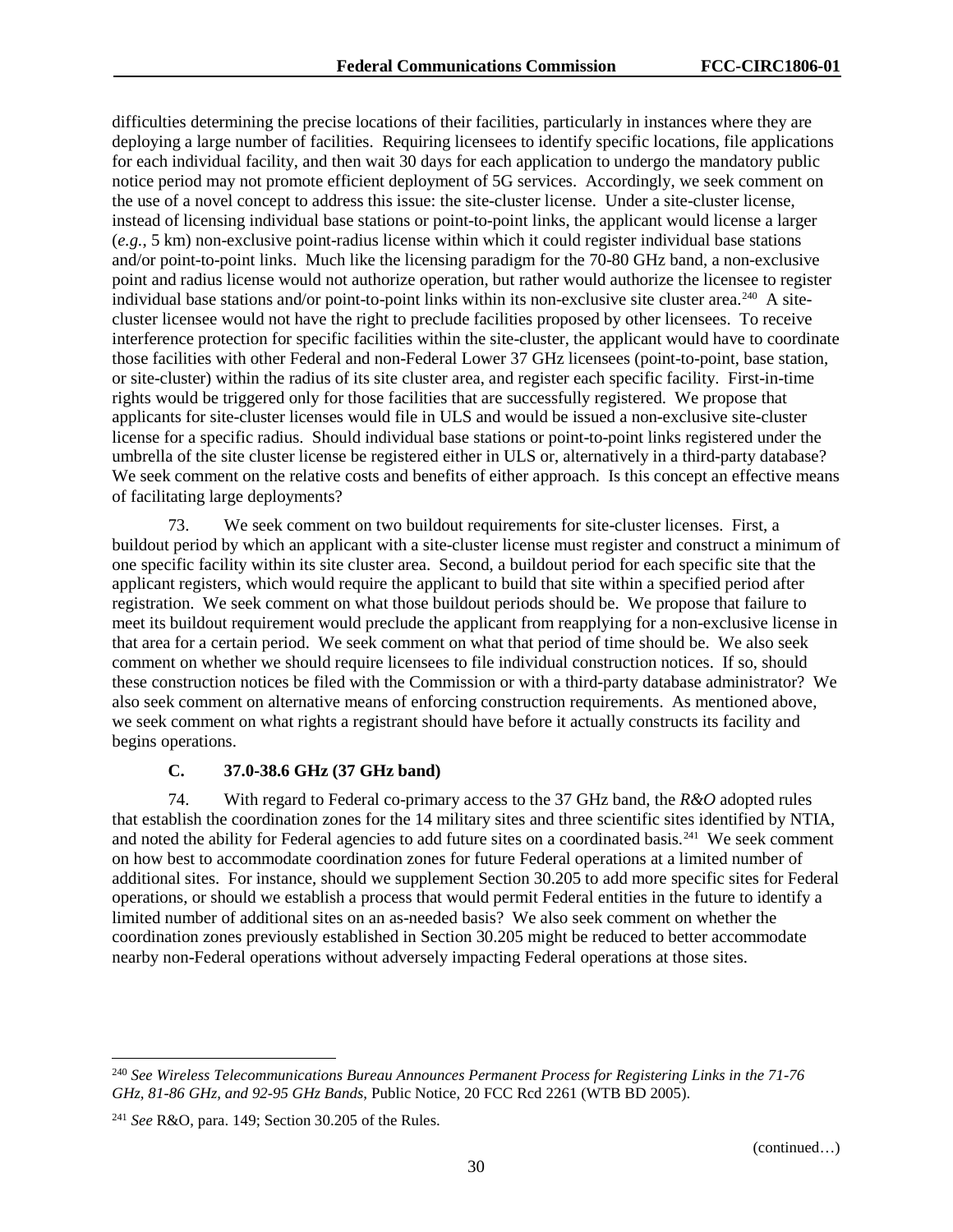### **D. 25.25-27.5 GHz Band (26 GHz Band)**

### **1. Suitability for Mobile Use**

75. *Background.* In this proceeding, the Commission has authorized mobile services in the 700 megahertz of spectrum in the 24 GHz band<sup>242</sup> and 850 megahertz of spectrum in the 28 GHz band).<sup>[243](#page-31-1)</sup> In the U.S., the 25.25-27.5 GHz ("26 GHz") band is allocated primarily for Federal government services,[244](#page-31-2) but Commenters in this proceeding note that there is a growing international consensus that terrestrial mobile services should be authorized in the broader 24.25-27.5 GHz band.[245](#page-31-3) This year the European Conference of Postal and Telecommunications Administrations (CEPT) has adopted a preliminary determination to make the 24.25-27.5 GHz band a "clear priority" for harmonization of 5G services throughout Europe and to promote it for worldwide harmonization at WRC-19.<sup>[246](#page-31-4)</sup> In addition, at least eight countries in other parts of the world are also preparing to authorize terrestrial mobile services in that range. [247](#page-31-5) In February, 2018, ITU-R Task Group 5/1 issued a set of preliminary technical analyses concluding that the band can be shared among terrestrial mobile and incumbent services.<sup>248</sup> Most of the contributors represented national governments, including the U.S.

76. *Discussion.* As noted above, in regional and international forums leading to the World Radiocommunication Conference 2019 (WRC-19), the frequency range from 24.25-27.5 GHz has emerged as the leading candidate for 5G services, referred to in ITU parlance as "International Mobile Telecommunication 2020" (IMT-2020). The international momentum presents us with an opportunity to consider whether the 26 GHz band would be suitable for flexible fixed and mobile use. Equipment manufacturers indicate that they can readily integrate the 26 GHz band into a tuning range that includes the 24 GHz band and the 28 GHz band.<sup>[249](#page-31-7)</sup> We note that in the U.S., the 25.25-27.5 GHz ("26 GHz") band is allocated primarily for Federal government services.<sup>250</sup>

77. Equipment manufacturers indicate that they can readily integrate the 26 GHz band into a tuning range that includes two bands that the United States has already authorized for mobile services, the

<span id="page-31-4"></span><sup>246</sup> Draft CEPT Brief on WRC-19 Agenda Item 1.13, Budapest, Hungary, Jan. 11, 2018 (Doc. TEMP04 – CPG(18)017 Annex IV-13) at 2. "CEPT intends to harmonise the 24.25-27.5 GHz band for Europe for 5G before WRC-19 through the adoption of a harmonisation decision and to promote it for worldwide harmonisation by an IMT identification. Hence the 24.25-27.5 GHz is a clear priority for immediate study within CEPT and these studies are assuming an individual authorisation regime. Studies need to take into account the compatibility with and protection of all existing services, including their future deployments, in the same and adjacent frequency bands; in particular the protection of current and future EESS/SRS earth stations should be addressed." *Id*.

<span id="page-31-5"></span><sup>247</sup> *See* Global Mobile Suppliers Assn., Spectrum for 5G: Plans, Licences and Trials, Jan. 2018, at 5-8 (https://gsacom.com/paper/spectrum-for-5g/). According to the report, Australia, China, Hong Kong, New Zealand, Singapore, Thailand, Vietnam, and Russia are targeting the band.

<span id="page-31-8"></span><sup>250</sup> *See* Table of Allocations, 47 C.F.R. § 2.106.

<span id="page-31-0"></span> <sup>242</sup> *See 2nd R&O,* 32 FCC Rcd at 10994-11002, paras. 15-42.

<span id="page-31-1"></span><sup>243</sup> *See R&O,* 31 FCC Rcd 8014 at 8026, para. 25.

<span id="page-31-2"></span><sup>244</sup> *See* Table of Allocations, 47 C.F.R. § 2.106.

<span id="page-31-3"></span><sup>245</sup> *See* Comments of AT&T at 5; CTIA at 2 and 8-10; Nokia at 6-7; Starry at 5-6; T-Mobile at 3 and 11; Reply Comments of CTIA at 6-7; and Elefante at 5-6; and T-Mobile Ex Parte Notice, Jan. 9, 2018, at 3.

<span id="page-31-6"></span><sup>248</sup> *See* ITU-R Task Group 5/1 Chairman's Report, Sharing and Compatibility Studies of IMT Systems in the 24.25- 27.5 GHz Frequency Range, Document 5-1/287-E, Annex 3, 1 February 2018.

<span id="page-31-7"></span><sup>249</sup> *See* Nokia Comments responding to *Spectrum Frontiers R&O and FNPRM*, filed Oct. 3, 2016, at 6-7; Intel Reply Comments responding to *Spectrum Frontiers R&O and FNPRM* filed Nov. 1, 2016, at 4.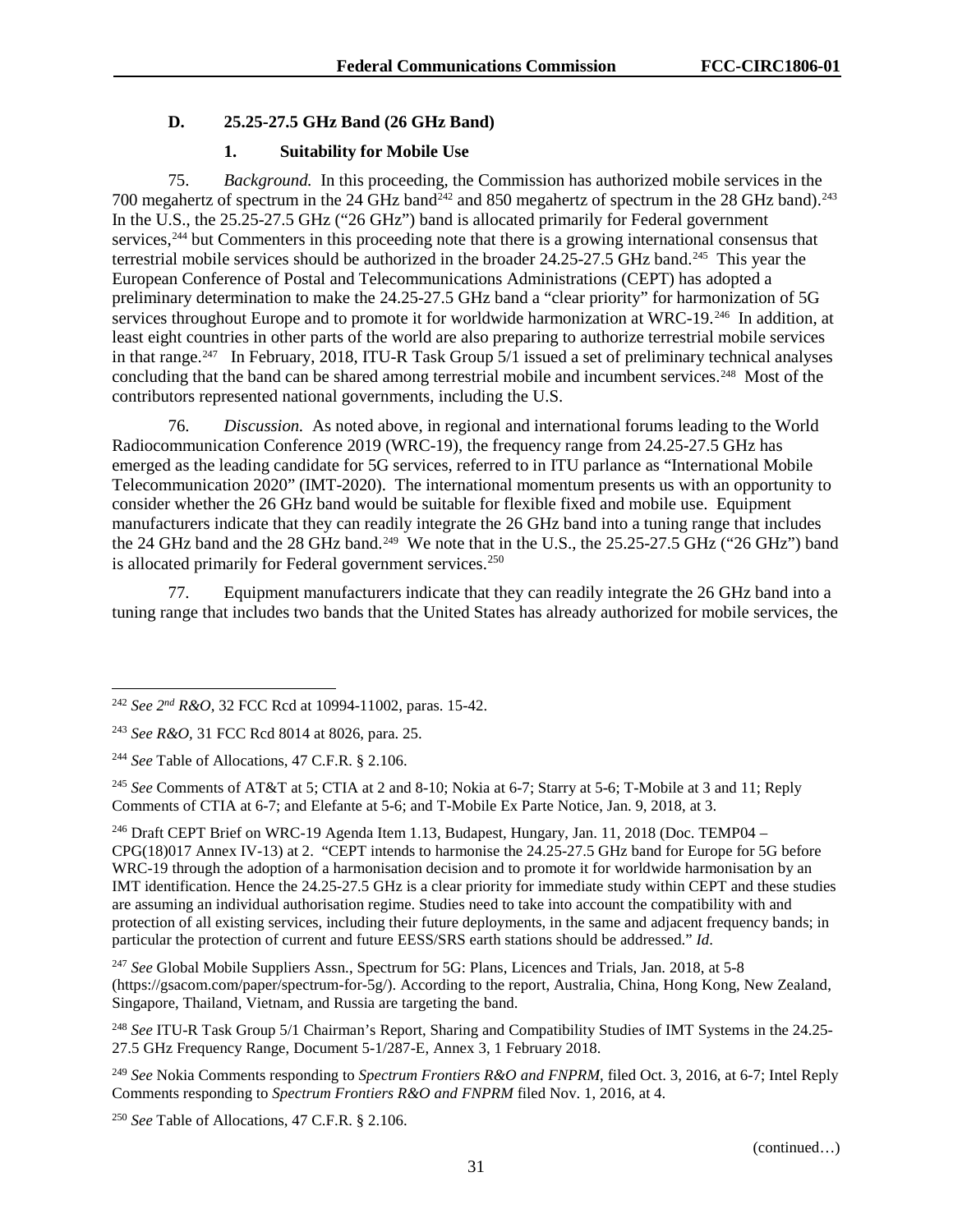24 GHz band (24.25-24.45 GHz and 24.75-25.25 GHz) and the 28 GHz band (27.5-28.35 GHz).[251](#page-32-0) That presents three opportunities – first, to achieve manufacturing economies by covering several bands with a single radio; second, to provide international roaming capability in affordable user devices, and third, to accelerate the availability of equipment in newly authorized bands that share a tuning range with earlydeployed bands.<sup>252</sup> Some commenters also contend that the 26 GHz band has better coverage characteristics than other bands that might potentially be available at higher frequencies.<sup>[253](#page-32-2)</sup>

78. We will continue to actively support the 24 GHz and 28 GHz bands. At the same time, we believe the 26 GHz band could be suitable for flexible fixed and mobile use. It is relatively near to the 24 GHz and 28 GHz bands, which we have already found suitable for fixed and mobile use. The amount of spectrum potentially available (over two gigahertz) could make this band a useful addition to UMFUS. We recognize that we would need to work out suitable sharing or protection arrangements with Federal incumbents in the band. Accordingly, we seek comment on whether the 26 GHz band could be made available for non-Federal fixed and mobile use.

## **2. Spectrum Sharing and Compatibility**

79. Existing allocations for the 26 GHz band in this country are mostly Federal.<sup>254</sup> While Federal use of the 26 GHz band to this point has been fairly limited, we recognize that Federal agencies may aspire to make heavier use of that band in the future. Any exploration of private sector opportunities in the band must therefore address the potential for spectrum sharing and compatibility among diverse participants.

#### **a. Protection of Incumbents**

80. *Background*. The Federal allocations for the 25.25-27.5 GHz bands in this country generally follow the ITU's international allocations.<sup>[255](#page-32-4)</sup> In the Federal column of the U.S. Table of Allocations, the entire 25.25-27.5 GHz band has primary allocations for Fixed (FS), Mobile (MS), and Inter-Satellite (ISS) services, with Inter-Satellite limited to space research and Earth exploration-satellite applications, along with transmissions of data originating from industrial and medical activities in space.[256](#page-32-5) The 25.5-27 GHz band has a primary allocation for both Federal and non-Federal Space Research service (SRS) (space-to-Earth), with non-Federal Earth exploration-satellite service (EESS) subject to case-by-case electromagnetic compatibility analysis.<sup>257</sup>

81. Consistent with the international community's focus on making the 24.25-27.5 GHz band available for terrestrial mobile services, a.k.a. IMT, ITU-R's Study Group 5 Task Group 5/1 (TG 5/1) has been conducting extensive studies to evaluate the potential for sharing and compatibility in that range

<span id="page-32-0"></span> <sup>251</sup> *See* Nokia Comments responding to *Spectrum Frontiers R&O and FNPRM*, filed Oct. 3, 2016, at 6-7; Intel Reply Comments responding to *Spectrum Frontiers R&O and FNPRM* filed Nov. 1, 2016, at 4.

<span id="page-32-1"></span><sup>252</sup> *See* Intel Reply Comments responding to *Spectrum Frontiers R&O and FNPRM*, filed Nov. 1, 2016, at 4 15.

<span id="page-32-2"></span><sup>253</sup> *See, e.g.,* CTIA Comments at 9, *citing* Ericsson Comment, filed Sept. 30, 2016, at 10.

<span id="page-32-3"></span><sup>254</sup> *See* Table of Allocations, 47 C.F.R. § 2.106. One apparent exception is an international Region 2 primary allocation for Fixed-Satellite (Earth-to-space) in the 27-27.5 GHz band, which is not mirrored in the U.S. Table.

<span id="page-32-4"></span><sup>255</sup> *See* Table of Allocations, 47 C.F.R. § 2.106. One apparent exception is an international Region 2 primary allocation for Fixed-Satellite (Earth-to-space) in the 27-27.5 GHz band, which is not mirrored in the U.S. Table.

<span id="page-32-5"></span><sup>256</sup> *See* 47 C.F.R. 2.106 n. 5.536.

<span id="page-32-6"></span><sup>&</sup>lt;sup>257</sup> The Table of Allocations also includes secondary allocations for Federal and non-Federal standard frequency and time signal-satellite (earth-to-space) in the 25.5-27 GHz band, and a secondary non-Federal allocation for intersatellite services in the 25.5-27.5 GHz band. 47 C.F.R. 2.106.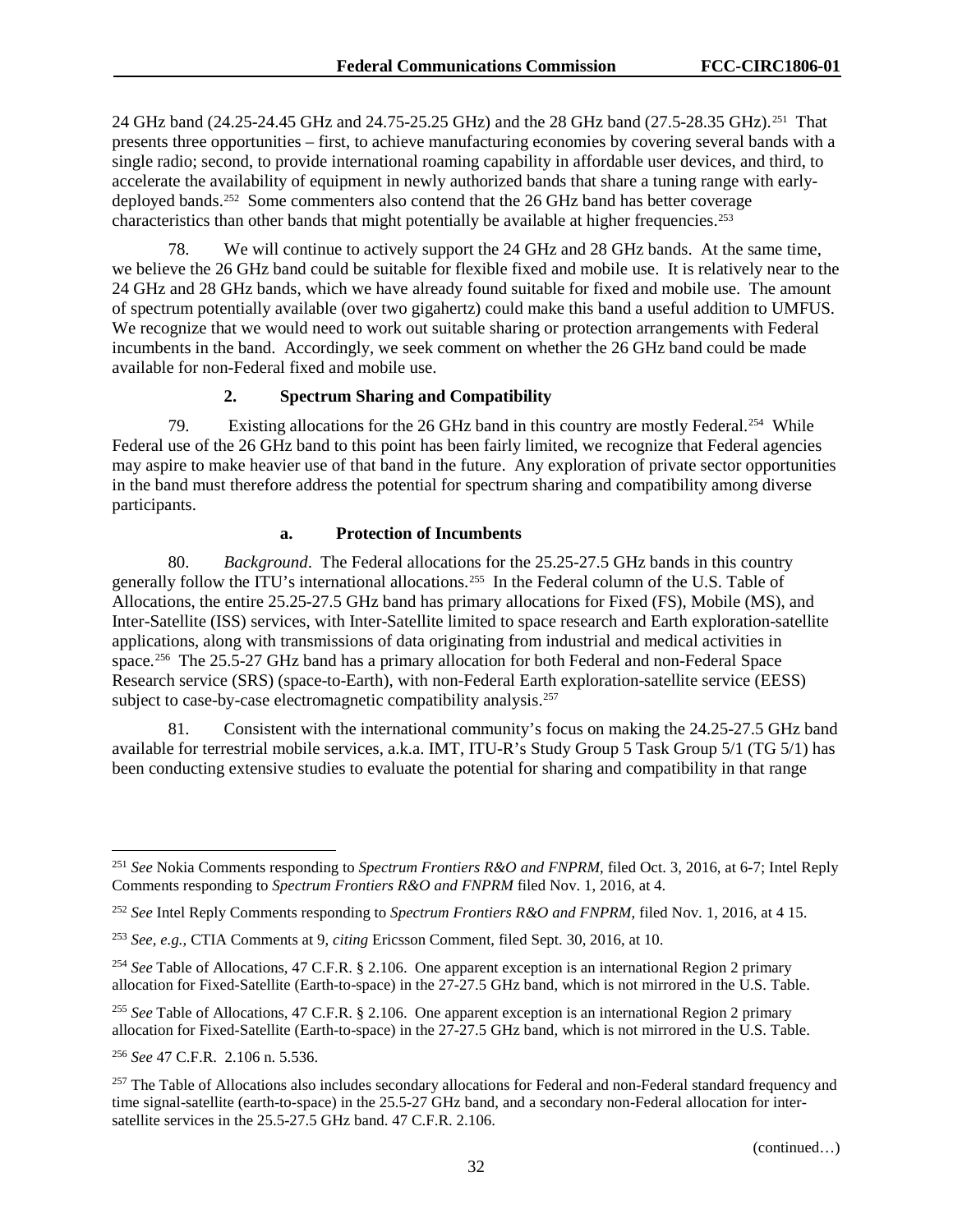between mobile and EESS, SRS, FS, FSS, and ISS.<sup>258</sup> As directed by WRC-15 Resolution 238, TG 5/1 has focused on ensuring the protection of EESS and SRS earth stations operating in the 25.5-27 GHz band segment.[259](#page-33-1) The U.S. contribution to the EESS/SRS Study found that the coordination distances necessary to prevent IMT from causing interference is 52 km for SRS and 7 km for EESS.<sup>[260](#page-33-2)</sup>

82. *Discussion*. We seek comment on the best ways to protect existing incumbent operations and systems that Federal agencies might choose to deploy in the future, including identifying appropriate separation distances. We invite comment on steps we could take to facilitate sharing now and in the future. For example, should we give priority to Federal operations at certain locations such as at military bases and test ranges? Alternatively, can we strike an appropriate balance by ensuring deployment of federal operations provided they do not affect more than a certain number of pops? Or might we provide priority to non-Federal operations in a certain number of markets, with priority to federal operations elsewhere? To what extent would it be possible to develop coordination mechanisms between licensees and federal operations?

83. We note that the United States and other governments have submitted detailed sharing and compatibility studies for a frequency range that includes the 26 GHz band, which are being evaluated by that group. In general, it appears that protection zones around existing EESS and SRS earth stations would affect only small percentages of the overall U.S. population, though their impact on specific localities could be significant for the affected populations. The protection radiuses being considered by TG 5/1 are generally intended to serve only as triggers to begin a coordination process. The final definitions of exclusion zones around particular earth stations will need to take into account a variety of local factors, including terrain, clutter, and network design features that could mitigate the effect of IMT deployment inside coordination zones. We also seek comment on the best means of protecting existing fixed links in the band. We note that there are well-established protocols for coordinating Federal and non-Federal point-to-point services.<sup>261</sup>

84. The 26 GHz band currently has federal fixed and mobile allocations in addition to the EESS, ISS, and SRS allocations. While Federal use of the 26 GHz band appears to be fairly limited to this point, we recognize that Federal agencies may be considering various potential uses for this spectrum in the future. It is difficult to predict what those services might be, their characteristics, and where they may be deployed. Nevertheless, we believe that the nature of the technology apt to be used in this region of the spectrum is likely to enable sharing using such techniques as geographic separation, highly directional antennas, and taking advantage of the relatively high path losses to enable operation in close proximity. This should make sharing between federal and non-federal systems easier than it has been at lower frequencies. Nevertheless, sharing the 26 GHz band between federal and non-federal systems will still require a carefully developed framework. We intend to work closely with NTIA to enable UMFUS use of the 26 GHz band while preserving the ability of federal users to develop and deploy new technologies and services in the 26 GHz band. We intend to explore a number of different approaches for sharing the band. For example, this may involve sharing the band using a framework similar to what we

<span id="page-33-0"></span> <sup>258</sup> Sharing and Compatibility of ISS and IMT Operating in the 24.25-27.5 GHz Frequency Range, Attachment 4 to Annex 3 to Task Group 5/1 Chairman's Report, ITU-R Document 5-1/287-E, 7 February 2018.

<span id="page-33-1"></span><sup>259</sup> *See* WRC-15 Resolution 238, Studies on frequency-related matters for International Mobile Telecommunications identification including possible additional allocations to the mobile services on a primary basis in portion(s) of the frequency range between 24.25 and 86 GHz for the future development of International Mobile Telecommunications for 2020 and beyond, at 3 n.2. As noted in paragraph [15,](#page-7-9) *supra*, there are also ongoing international studies to determine IMT-2020 out-of-band (OOB) emission limits necessary to protect passive sensors onboard weather satellites in the 23.6-24.0 GHz band.

<span id="page-33-2"></span><sup>260</sup> EESS/SRS Study, Table 1.

<span id="page-33-3"></span><sup>261</sup> *See, e.g., Allocations and Service Rules for the 71-76 GHz, 81-86 GHz, and 92-95 GHz Bands*, Report and Order, 18 FCC Rcd 23318, 23322-23331, paras. 6-26 (2003) (*70-80-90 GHz Report and Order*).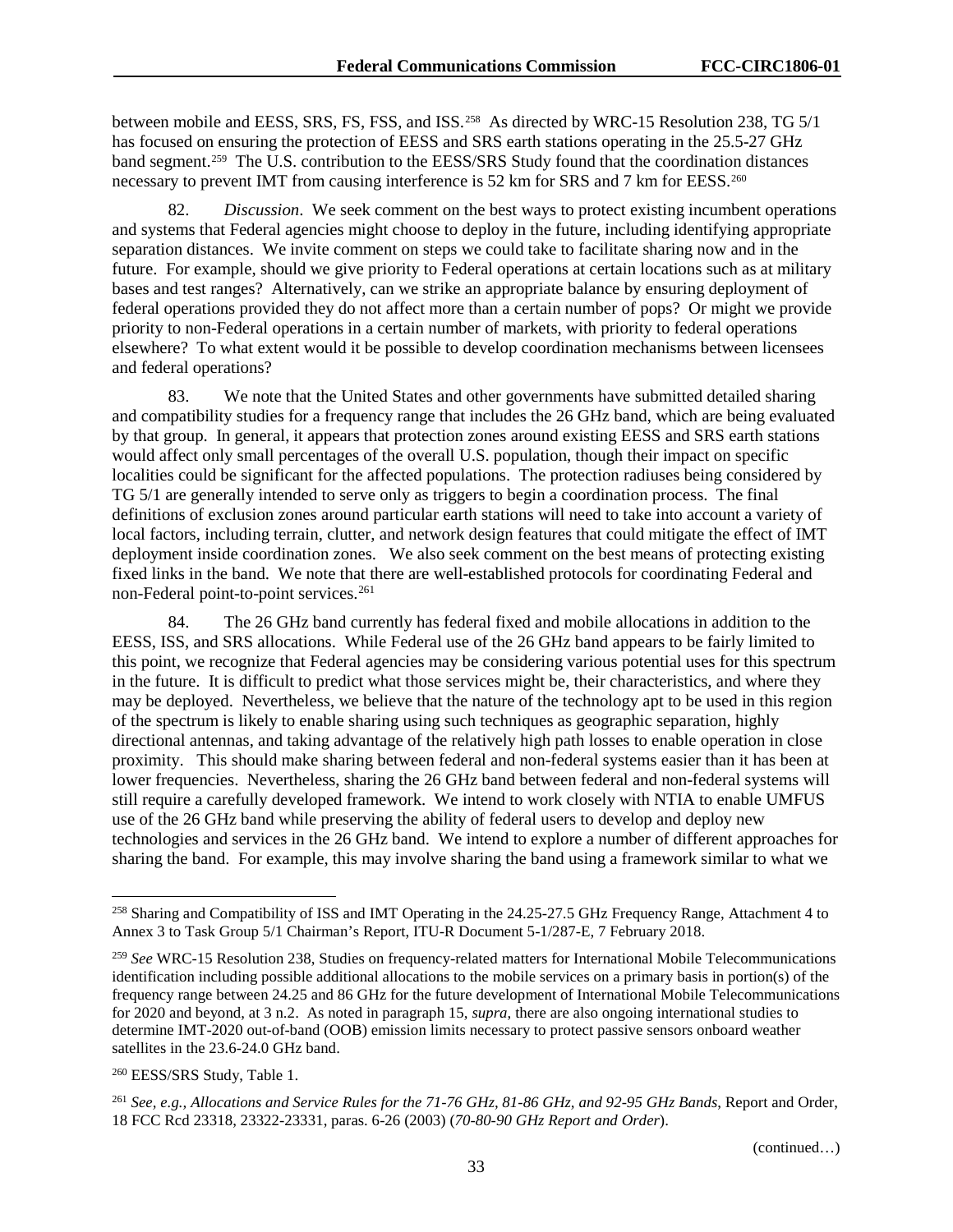are proposing for the lower 37 GHz band. Alternately, we may set aside portions of the 26 GHz band for exclusively federal use while making other portions available exclusively for non-federal use. We may limit non-federal use of the band to certain geographic areas while reserving use of the band in other areas for federal use. We request comment on various approaches to sharing the 26 GHz band between UMFUS licensees and both existing and future federal operations.

## **b. Spectrum Sharing and Compatibility with Other New Services**

85. *Background.* Elefante proposes to deploy what it calls "persistent stratospheric-based communications infrastructure" at altitudes below 20 km in the 26 GHz band, and it says that ITU study groups are conducting studies for stations that would operate at altitudes between 20 and 50 km.<sup>262</sup> Having analyzed the band with Lockheed Martin, Elefante concludes that spectrum sharing between unaffiliated mobile deployments and persistent stratospheric communications systems may not be possible absent an extremely high degree of dynamic coordination and information sharing.[263](#page-34-1) On that basis, Elefante recommends that UMFUS not be authorized in the 26 GHz band.<sup>[264](#page-34-2)</sup>

86. *Discussion.* Where a HAPS or Elefante-style platform is deployed above the center of an urban area, ground stations in the urban core would presumably communicate with the airborne station at relatively high elevation angles, which would allow shorter separation distances from terrestrial mobile equipment. By contrast, ground stations in the periphery of the urban area would likely require lower elevation angles to communicate with the airborne platform and would therefore require larger separation distances. A HAPS operator or Elefante might also choose to deploy some of their airborne platforms away from urban cores, which would enable some ground stations in exurban or rural areas to communicate at high elevation angles and with limited separation from terrestrial systems.

87. In light of the above, we invite comment on Elefante's conclusion that spectrum sharing between airborne platform services (*i.e.*, both HAPS and systems such as Elefante's that would operate at lower altitudes) and unaffiliated UMFUS operators would be infeasible, and that UMFUS should therefore not be authorized in the 26 GHz band. Alternatively, we inquire whether we should prohibit airborne platform systems in the band, or authorize airborne platform services only if they are affiliated with UMFUS licensees. We also invite comment on any additional spectrum-sharing techniques that might reduce the required separation distances between UMFUS equipment and ground stations communicating with airborne platforms. Finally, we invite comment on any other new or proposed services, Federal or non-Federal, that should be given priority over UMFUS in the band or, alternatively, would be compatible with UMFUS and with incumbent services.

# **3. Licensing the 26 GHz Band**

88. *Background*. In the *R&O*, the Commission noted that in recent years it has sought greater consistency in its approach to geographic license area sizes in order to help providers aggregate licenses in a more targeted and efficient manner, and that it has gravitated toward license areas that are derived from Economic Area (EA) units.<sup>265</sup> Because Partial Economic Areas (PEAs) nest into EAs but can also be broken down into counties, the Commission found that choosing them would strike the right balance by facilitating access to spectrum by large and small providers, simplifying frequency coordination, and

<span id="page-34-0"></span> <sup>262</sup> *See* Elefante Reply at 1-3 and 6-7.

<span id="page-34-1"></span><sup>263</sup> Elefante Reply at 6-7.

<span id="page-34-2"></span><sup>264</sup> Elefante Reply at 6-7.

<span id="page-34-3"></span><sup>265</sup> *Spectrum Frontiers R&O,* 31 FCC Rcd at 8029, para. 36. The Commission also noted that the EA license areas that the Commission uses are based upon a definition established by the U.S Department of Commerce's Bureau of Economic Analysis. *Id.* at n. 74, *citing* Expanding the Economic and Innovation Opportunities of Spectrum Through Incentive Auctions, GN Docket No. 12-268, 29 FCC Rcd 6567, 6595, n.193(2014) (Incentive Auction Report and Order).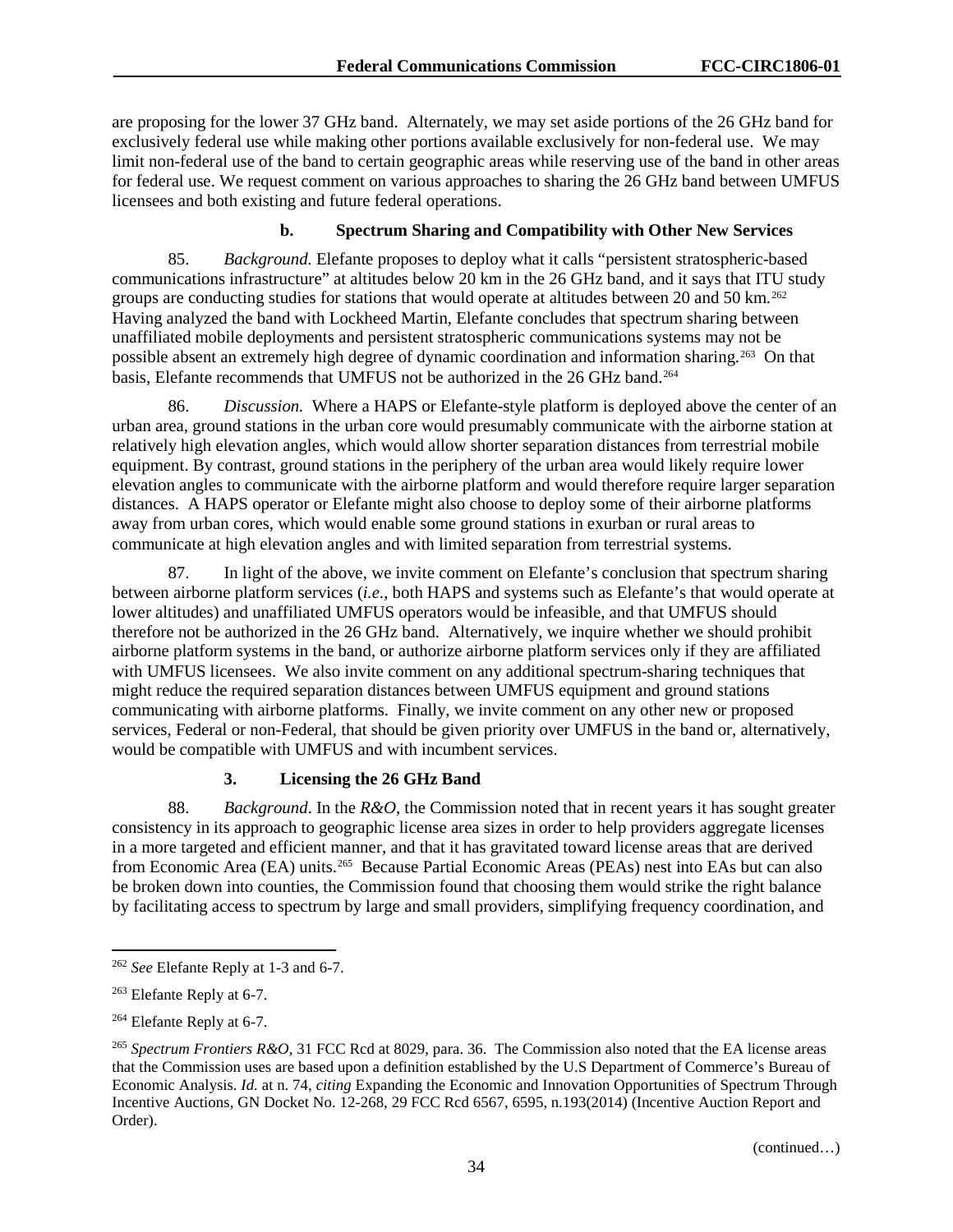incentivizing investment.<sup>[266](#page-35-0)</sup> By contrast, the Commission decided to license the 28 GHz band by counties, primarily because the band was already licensed by Basic Trading Areas (BTAs), which could not readily be reformed into either EAs or PEAs.[267](#page-35-1) In the *Second Report and Order,* the Commission selected PEAs as the geographic unit for UMFUS licenses in two other bands, the 24 GHz and 47 GHz.<sup>[268](#page-35-2)</sup>

89. *Discussion.* We seek comment on using geographic area licensing and adopting PEAs as the geographic license area size for UMFUS licenses in the 26 GHz band. We also seek comment on sitebased licensing, as well as other licensing mechanisms. Geographic area licensing may provide licensees with the flexibility to provide a variety of services, and will foster innovation and investment and thereby spur deployment. Will geographic area licensing facilitate coexistence between Federal and non-Federal uses? If we decide to use geographic area licensing, PEAs also appear to provide a balance between the larger areas that can encourage more investment, and the smaller areas that can more efficiently accommodate mmW propagation characteristics. To the extent licensees are interested in smaller areas, partitioning is an available option. Commenters favoring site-based licensing or other licensing methods should set forth specific proposals for licensing the 26 GHz band. Given the amount of spectrum available, should we consider using different licensing approaches in different parts of the band?

# **4. Band Plan**

90. *Background*.In the *Second Report and Order,* the Commission acknowledged that most millimeter-wave mobile design work is being built around 100-megahertz building blocks.<sup>269</sup> It chose to license the 700 megahertz in the 24 GHz band as seven 100-megahertz channels<sup>[270](#page-35-4)</sup> and to license the 1,000 megahertz in the 47.2-48.2 GHz band as five 200-megahertz channels.[271](#page-35-5) In the *R&O,* the Commission decided to issue new licenses for the 28 GHz band in two 450-megahertz blocks,<sup>272</sup> and it divided the 39 GHz band into seven 200-megahertz channels.<sup>273</sup>

91. *Discussion.* If carriers will eventually require 200 megahertz bandwidths to meet their customers' needs, we recognize that the necessity of combining smaller channels to achieve the requisite scale could involve transaction costs that might eventually be passed on to consumers. On the other hand, 100 megahertz channels would increase the opportunity for competitive entry into the band and provide flexibility for uses that might require less spectrum. With those countervailing considerations in mind, we seek comment on adopting channel bandwidths of 100 megahertz or, in the alternative, 200 megahertz for the 26 GHz band.<sup>[274](#page-35-8)</sup>

#### **E. 50.4-51.4 GHz Band**

92. *Background*. The 50.4-51.4 GHz band includes primary Federal and non-Federal allocations for fixed and mobile services, as well as primary Federal and non-Federal allocations for fixed-satellite (Earth-to-space) and mobile satellite (Earth-to-space) services[.275](#page-35-9) In 1998, in the *V-Band First Report and* 

<span id="page-35-0"></span> <sup>266</sup> *Spectrum Frontiers R&O,* 31 FCC Rcd at 8046, para. 82.

<span id="page-35-1"></span><sup>267</sup> *Spectrum Frontiers R&O,* 31 FCC Rcd at 8029-8030, para. 36, and 8046, para. 82.

<span id="page-35-2"></span><sup>268</sup> *Spectrum Frontiers 2nd R&O,* 32 FCC Rcd 10988 at 10997, para. 25 and 11004, para. 50.

<span id="page-35-3"></span><sup>269</sup> *Spectrum Frontiers 2nd R&O,* 32 FCC Rcd 10988 at 10999-11000, para. 33, *citing* Qualcomm Comments at 7.

<span id="page-35-4"></span><sup>270</sup> *Spectrum Frontiers 2nd R&O,* 32 FCC Rcd 10988 at 11000, para. 34.

<span id="page-35-5"></span><sup>271</sup> *Spectrum Frontiers 2nd R&O,* 32 FCC Rcd 10988 at 11006, para. 59.

<span id="page-35-6"></span><sup>272</sup> *Spectrum Frontiers R&O,* 31 FCC Rcd 8014 at 8043, para. 72

<span id="page-35-7"></span><sup>273</sup> *Spectrum Frontiers R&O,* 31 FCC Rcd 8014 at 8053, para. 95

<span id="page-35-8"></span><sup>&</sup>lt;sup>274</sup> We recognize that the total amount of spectrum is not an even multiple of 100 megahertz. We seek comment on whether we should license one channel of 50 megahertz or have one channel that is 50 megahertz wider.

<span id="page-35-9"></span><sup>275</sup> The Federal allocations are limited to military systems. *See* 47 CFR § 2.106 n.G117.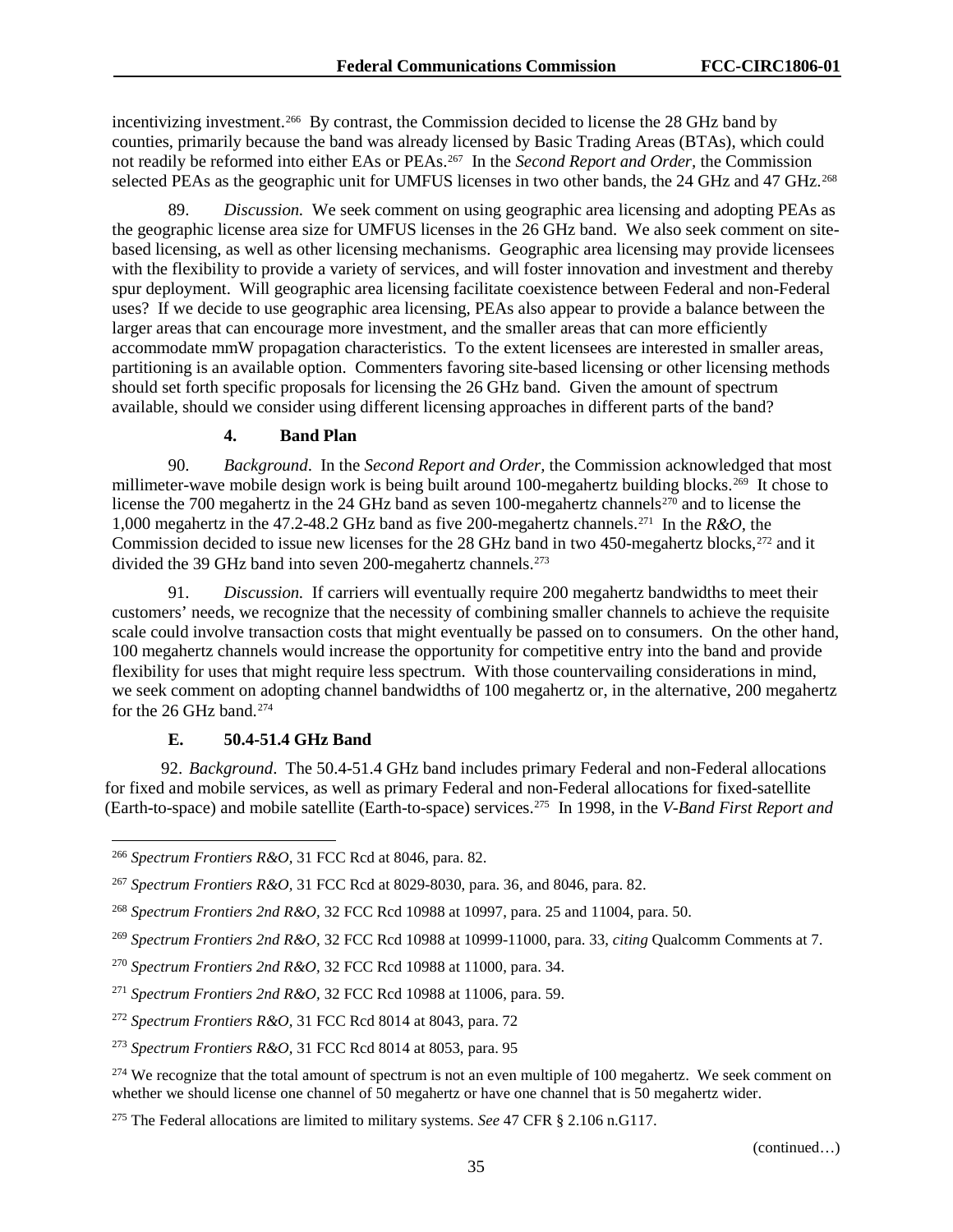*Order*, the Commission designated the 50.4-51.4 GHz band for use by wireless (fixed and mobile) services.[276](#page-36-0) In the *FNPRM* in the Spectrum Frontiers proceeding, the Commission proposed to authorize fixed and mobile operations throughout the 50.4-52.6 GHz band in accordance with the Part 30 Upper Microwave Flexible Use Service rules.<sup>[277](#page-36-1)</sup> The Commission also proposed to use geographic area licensing to license UMFUS stations on a PEA basis and sought comment on sharing with satellite services.<sup>278</sup> The Commission has received eight satellite applications or market access requests<sup>[279](#page-36-3)</sup> and twenty earth station applications<sup>[280](#page-36-4)</sup> seeking to use the existing FSS (Earth-to-space) allocation in the 50.4-51.4 GHz band for delivery of broadband services.

93. In response to the *FNPRM*, certain satellite companies request that the Commission designate satellite services in the 50.4-52.4 GHz band currently allocated to  $\text{FSS}^{\text{281}}$  $\text{FSS}^{\text{281}}$  $\text{FSS}^{\text{281}}$  Echostar supports preserving the co-primary status of FSS and terrestrial fixed/mobile services in the 50.4-52.4 GHz band and recommends adopting spectrum sharing rules that recognize likely deployment scenarios by the different services. CTIA asserts that any technical requirements should be equivalent to the Commission's Part 30 rules for other shared bands.<sup>282</sup> To the extent the Commission decides to adopt a sharing framework in the band, Viasat urges the Commission to consider broader and more balanced sharing between the services on a true co-primary basis at 50.4-52.4 GHz instead of imposing the "three earth stations per license area" framework adopted for the 28 GHz Band.<sup>[283](#page-36-7)</sup>

94. *Discussion*. Although the 50.4-52.6 GHz band remains under consideration for UMFUS licensing,<sup>[284](#page-36-8)</sup> we have throughout this proceeding sought to promote spectrum efficiency by permitting spectrum made available for UMFUS to be shared with other allocated services when possible. As in the case of other bands shared between co-primary terrestrial and fixed-satellite services, (*e.g*., 24.75-25.25 GHz, 37.5-40 GHz and 47.2-48.2 GHz), we believe that in the 50.4-51.4 GHz band, where an FSS allocation already exists, that a limited number of individually licensed FSS earth stations can share the 50.4-51.4 GHz band with minimal impact on terrestrial operations. Therefore, we propose to adopt rules permitting licensing of individual FSS earth stations in the 50.4-51.4 GHz band using the criteria identical to those applicable in the 24.75-25.25 GHz band.<sup>[285](#page-36-9)</sup> Specifically, we propose to apply the permitted aggregate population limits within the specified earth station PFD contour on a per-county basis, similar to

<span id="page-36-1"></span><sup>277</sup> *FNPRM*, 31 FCC Rcd at 8157, para. 420.

<span id="page-36-2"></span><sup>278</sup> *Id.*

<span id="page-36-3"></span><sup>279</sup> *See* IBFS File Nos. SAT-LOA-20160622-00058, as amended by IBFS File No. SAT-AMD-20170301-00030 (The Boeing Company); SAT-MOD-20160624-00060 and SAT-AMD-20170301-00026 (O3b Limited); SAT-LOI-20170301-00023 (Telesat Canada); SAT-LOI-20170301-00031 (WorldVu Satellites Limited (OneWeb)); SAT-LOA-20170301-00027 (Space Exploration Holdings, LLC (SpaceX)); SAT-LOA-20170301-00028 (The Boeing Company) (application for a separate system including both low-Earth orbit (LEO) and highly inclined orbit NGSO satellites); SAT-LOA-20161115-00112 and SAT-AMD-20170301-00029 (Theia Holdings A, Inc.) and SAT-LOA-20170621-00092, as amended by SAT-AMD-20170908-00128 (Hughes Network Systems, LLC.). <sup>280</sup> IBFS File Nos. SES-LIC-20170807-00876 through SES-LIC-20170807-00895.

<span id="page-36-5"></span><span id="page-36-4"></span><sup>281</sup> Boeing Comments at 13.and ViaSat Comments at 17.

<span id="page-36-6"></span><sup>282</sup> CTIA Reply Comments at 9. [https://ecfsapi.fcc.gov/file/103158579212/161031](https://ecfsapi.fcc.gov/file/103158579212/161031%20-%20FILED%20CTIA%20Spectrum%20Frontiers%20Reply%20Comments.pdf) - FILED CTIA Spectrum [Frontiers Reply Comments.pdf](https://ecfsapi.fcc.gov/file/103158579212/161031%20-%20FILED%20CTIA%20Spectrum%20Frontiers%20Reply%20Comments.pdf)

<span id="page-36-7"></span><sup>283</sup> ViaSat Comments at 13.

<span id="page-36-8"></span><sup>284</sup> The Commission has not yet addressed licensing of fixed and mobile services in the 50.4-52.6 GHz band in accordance with the Part 30 Upper Microwave Flexible Service Rules. It remains an open issue in this proceeding and will be addressed in the future.

<span id="page-36-9"></span><sup>285</sup> *See* para.21, *supra*. We note that Boeing has petitioned for FSS access to 51.4-52.4 GHz. Our proposal applies only to 50.4 - 51.4 GHz, where there currently is an FSS allocation, and does not address Boeing's petition.

<span id="page-36-0"></span> <sup>276</sup> *V-Band First Report and Order*, 13 FCC Rcd at 24651, para. 2.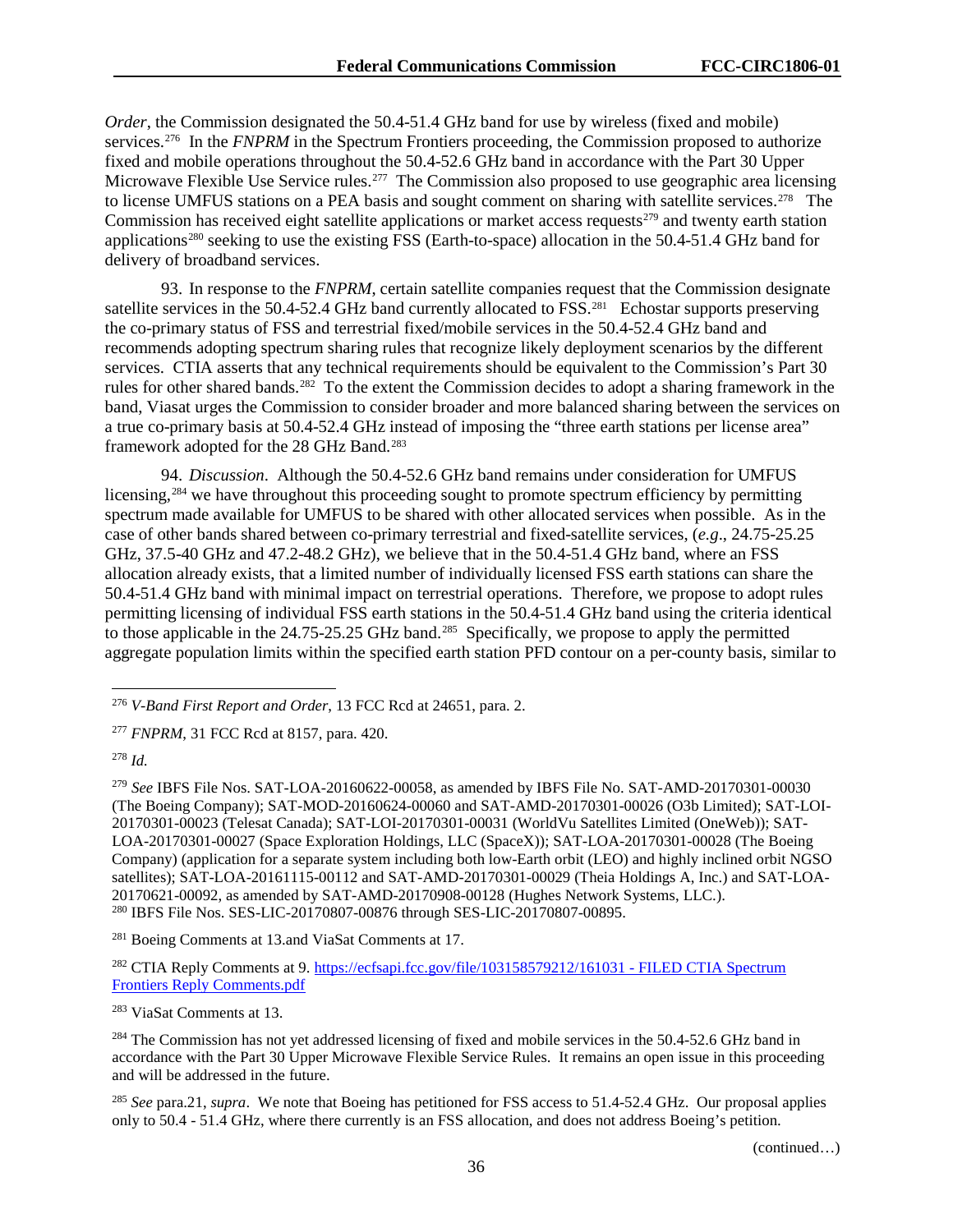the requirement in the 27.5-28.35 GHz band.<sup>[286](#page-37-0)</sup> Additionally, as in the 47.2-48.2 GHz band, we propose to adopt constraints on the number of permitted earth stations, not only per county, but also per PEA in which the earth stations are located.<sup>287</sup> To reflect these requirements, we propose to modify Section 25.136(e) of the Commission's rules to include the 50.4-51.4 GHz band. We also propose to amend footnote NG65 to the U.S. Table to include the 50.4-51.4 GHz band, making clear the relative interference protection obligations between the co-primary services. We seek comment on these proposals.

# **F. Mobile Spectrum Holdings Policies in the 26 GHz and 42 GHz Bands**

95. In this *Third R&O*, we adopted our proposal to eliminate the pre-auction limit for the *First R&O* bands, finding that entities bidding for licenses in the 24 GHz, 28 GHz, 37 GHz, 39 GHz, and 47 GHz bands will not be subject to bright-line, pre-auction limits on the amount of spectrum they may acquire at an auction of these bands.<sup>288</sup> Similarly, to the extent that we adopt UMFUS rules for some portion or all of the 26 GHz and 42 GHz bands, we propose to have no pre-auction limit on the amount of spectrum in these bands (or portions thereof) that an entity may acquire through competitive bidding. We believe that the reasons for eliminating the pre-auction limit for these five bands would apply equally to the 26 GHz and 42 GHz bands, given their technical characteristics relative to these other bands. We seek comment on this proposal.

96. To the extent that we adopt UMFUS rules for some portion or all of the 26 GHz and 42 GHz bands, we propose to include those bands (or portions thereof) in the mmW spectrum threshold for reviewing proposed secondary market transactions. We note that these bands share similar technical characteristics to the 24 GHz, 28 GHz, 37 GHz, 39 GHz, and 47 GHz bands. We seek comment on this proposal.

## **VI. PROCEDURAL MATTERS**

## **A.** *Ex Parte* **Rules – Permit-But-Disclose**

97. Pursuant to Section 1.1200(a) of the Commission's rules,<sup>[289](#page-37-3)</sup> this 3<sup>rd</sup> *FNPRM* shall be treated as a "permit-but-disclose" proceeding in accordance with the Commission's *ex parte* rules.[290](#page-37-4) Persons making *ex parte* presentations must file a copy of any written presentation or a memorandum summarizing any oral presentation within two business days after the presentation (unless a different deadline applicable to the Sunshine period applies). Persons making oral *ex parte* presentations are reminded that memoranda summarizing the presentation must (1) list all persons attending or otherwise participating in the meeting at which the *ex parte* presentation was made, and (2) summarize all data presented and arguments made during the presentation. If the presentation consisted in whole or in part of the presentation of data or arguments already reflected in the presenter's written comments, memoranda or other filings in the proceeding, the presenter may provide citations to such data or arguments in his or her prior comments, memoranda, or other filings (specifying the relevant page and/or paragraph numbers where such data or arguments can be found) in lieu of summarizing them in the memorandum. Documents shown or given to Commission staff during *ex parte* meetings are deemed to be written *ex parte* presentations and must be filed consistent with rule 1.1206(b). In proceedings governed by rule 1.49(f) or for which the Commission has made available a method of electronic filing, written *ex parte*  presentations and memoranda summarizing oral *ex parte* presentations, and all attachments thereto, must be filed through the electronic comment filing system available for that proceeding, and must be filed in

<span id="page-37-3"></span><sup>289</sup> 47 CFR § 1.1200(a).

<span id="page-37-4"></span><sup>290</sup> 47 CFR §§ 1.1200 *et seq.*

<span id="page-37-0"></span> $286$  47 CFR § 25.136(a)(4)(ii).

<span id="page-37-1"></span><sup>&</sup>lt;sup>287</sup> 47 CFR § 25.136(d)(4)(i). These limits are no more than two other earth stations in the same county and no more than fourteen other earth stations within the same PEA.

<span id="page-37-2"></span><sup>&</sup>lt;sup>288</sup> We also found above that it is in the public interest to apply a post-auction case-by-case review of mmW spectrum holdings*. See* Section [III.E,](#page-12-0) *supra*.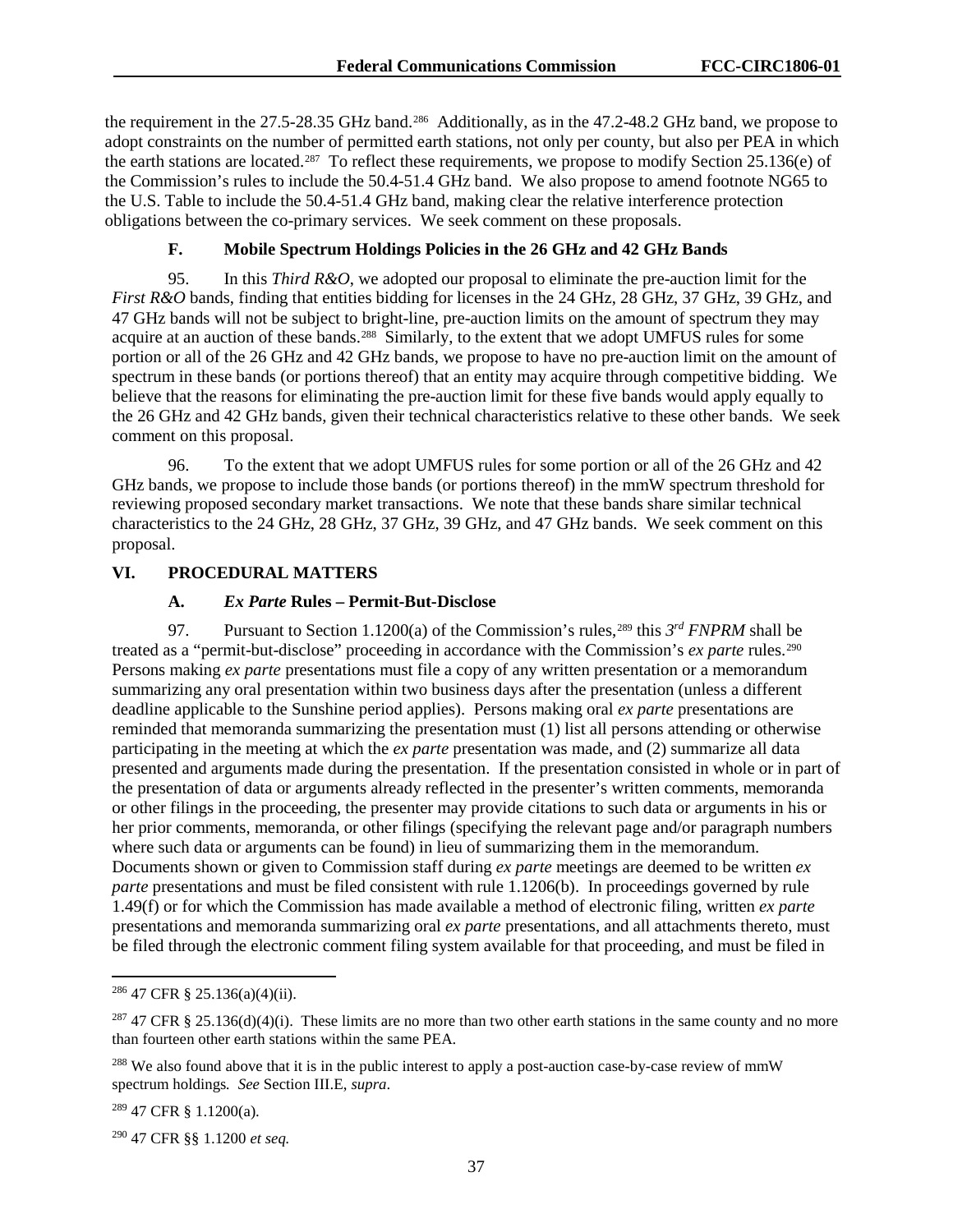their native format (e.g., .doc, .xml, .ppt, searchable .pdf). Participants in this proceeding should familiarize themselves with the Commission's *ex parte* rules.

# **B. Comment Period and Procedures**

98. Pursuant to Sections 1.415 and 1.419 of the Commission's rules, 47 CFR §§ 1.415, 1.419, interested parties may file comments and reply comments on or before the dates indicated on the first page of this document. Comments may be filed using the Commission's Electronic Comment Filing System (ECFS). *See Electronic Filing of Documents in Rulemaking Proceedings*, 63 FR 24121 (1998).

- Electronic Filers: Comments may be filed electronically using the Internet by accessing the ECFS: [http://fjallfoss.fcc.gov/ecfs2/.](http://fjallfoss.fcc.gov/ecfs2/)
- **Paper Filers:** Parties who choose to file by paper must file an original and one copy of each filing. If more than one docket or rulemaking number appears in the caption of this proceeding, filers must submit two additional copies for each additional docket or rulemaking number.

Filings can be sent by hand or messenger delivery, by commercial overnight courier, or by firstclass or overnight U.S. Postal Service mail. All filings must be addressed to the Commission's Secretary, Office of the Secretary, Federal Communications Commission.

- All hand-delivered or messenger-delivered paper filings for the Commission's Secretary must be delivered to FCC Headquarters at 445 12<sup>th</sup> St., SW, Room TW-A325, Washington, DC 20554. The filing hours are 8:00 a.m. to 7:00 p.m. All hand deliveries must be held together with rubber bands or fasteners. Any envelopes and boxes must be disposed of before entering the building.
- Commercial overnight mail (other than U.S. Postal Service Express Mail and Priority Mail) must be sent to 9050 Junction Drive, Annapolis Junction, MD 20701.
- U.S. Postal Service first-class, Express, and Priority mail must be addressed to 445 12<sup>th</sup> Street, SW, Washington DC 20554.

99. People with Disabilities: To request materials in accessible formats for people with disabilities (braille, large print, electronic files, audio format), send an e-mail to [fcc504@fcc.gov](mailto:fcc504@fcc.gov) or call the Consumer & Governmental Affairs Bureau at 202-418-0530 (voice), 202-418-0432 (tty).

# **C. Regulatory Flexibility Analysis**

100. As required by the Regulatory Flexibility Act of 1980 (RFA),  $^{291}$  $^{291}$  $^{291}$  the Commission has prepared a Final Regulatory Flexibility Analysis (FRFA) and a Supplementary Final Regulatory Flexibility Analysis (Supplemental FRFA) of the possible significant economic impact on small entities of the policies and rules adopted in the *Second Report and Order and Order on Reconsideration*. The analysis associated with the policies and rules in *Second Report and Order* are contained in the FRFA found in Appendix C, and the Supplemental FRFA in Appendix D contains the analysis associated with the policies and rules in *Order on Reconsideration*.

101. In addition, we have prepared an Initial Regulatory Flexibility Analysis (IRFA) regarding the significant economic impact on small entities of the policies and rules adopted in the *Second Further Notice of Proposed Rulemaking*, which is found in Appendix F. We request written public comment on the IRFA. Comments must be filed in accordance with the same deadlines as comments filed in response to the *2nd FNRPM* and must have a separate and distinct heading designating them as responses to the IRFA.

# **D. Paperwork Reduction Analysis**

102. This document contains new and proposed information collection requirements. The Commission, as part of its continuing effort to reduce paperwork burdens, invites the general public and

<span id="page-38-0"></span> <sup>291</sup> *See* 5 U.S.C. § 603.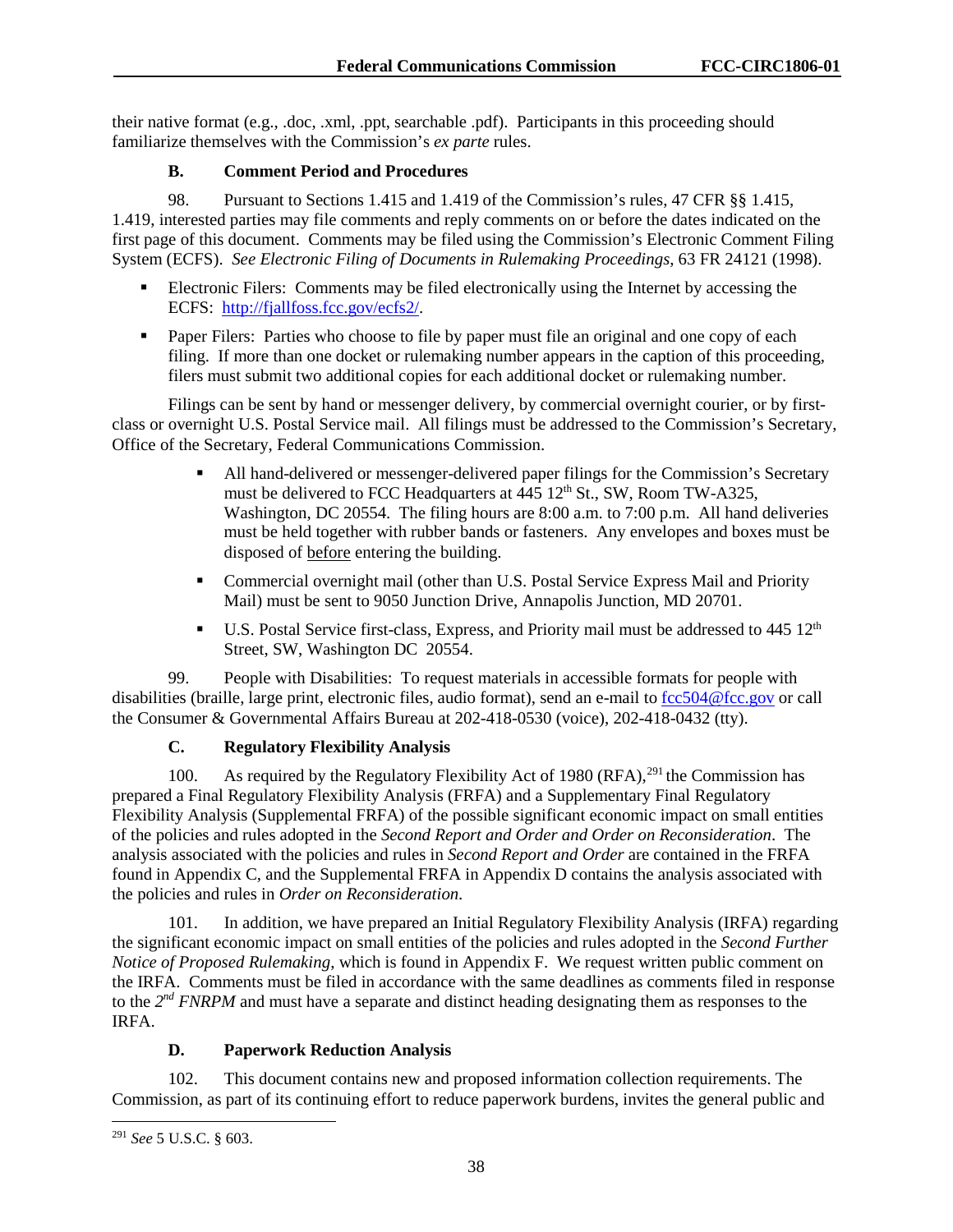the Office of Management and Budget to comment on the information collection requirements contained in this document, as required by the Paperwork Reduction Act of 1995, Public Law 104-13. In addition, pursuant to the Small Business Paperwork Relief Act of 2002, Public Law 107-198, *see* 44 U.S.C. 3506(c)(4), we seek specific comment on how we might further reduce the information collection burden for small business concerns with fewer than 25 employees.

# **E. Further Information**

103. For further information, contact John Schauble of the Wireless Telecommunications Bureau, Broadband Division, at 202-418-0797 or [John.Schauble@fcc.gov,](mailto:John.Schauble@fcc.gov) Michael Ha of the Office of Engineering and Technology, Policy and Rules Division, at 202-418-2099 or [Michael.Ha@fcc.gov,](mailto:Michael.Ha@fcc.gov) or Jose Albuquerque of the International Bureau, Satellite Division, at 202-418-2288 or [Jose.Albuquerque@fcc.gov.](mailto:Jose.Albuquerque@fcc.gov)

## **VII. ORDERING CLAUSES**

104. IT IS ORDERED, pursuant to the authority found in Sections 1, 2, 3, 4, 5, 7, 301, 302, 302a, 303, 304, 307, 309, and 310 of the Communications Act of 1934, 47 U.S.C. §§ 151, 152, 153, 154, 155, 157, 301, 302, 302a, 303, 304, 307, 309, and 310, Section 706 of the Telecommunications Act of 1996, as amended, 47 U.S.C. § 1302, and Section 1.411 of the Commission's Rules, 47 C.F.R § 1.411, that this *Third Report and Order, Third Further Notice of Proposed Rulemaking, and Memorandum Opinion and Order* IS HEREBY ADOPTED.

105. IT IS FURTHER ORDERED that the Commission's rules ARE HEREBY AMENDED as set forth in Appendix A.

106. IT IS FURTHER ORDERED that the provisions and requirements of this *Third Report and Order* and the rules adopted herein WILL BECOME EFFECTIVE 30 days after the date of publication in the *Federal Register*, except for rules and requirements which contain new or modified information collection requirements that require approval by the Office of Management and Budget under the Paperwork Reduction Act and WILL BECOME EFFECTIVE after the Commission publishes a notice in the *Federal Register* announcing such approval and the relevant effective date.

107. IT IS FURTHER ORDERED that the petitions for reconsideration listed in Appendix F ARE GRANTED to the extent indicated and are otherwise DENIED.

108. IT IS FURTHER ORDERED that the Commission's Consumer and Governmental Affairs Bureau, Reference Information Center, SHALL SEND a copy of this *Third Report and Order, Third Further Notice of Proposed Rulemaking, and Memorandum Opinion and Order,* including the Final, Supplemental Final, and Initial Regulatory Flexibility Analysis, to the Chief Counsel for Advocacy of the Small Business Administration.

109. IT IS FURTHER ORDERED that the Commission SHALL SEND a copy of this Report and Order to Congress and the Government Accountability Office pursuant to the Congressional Review Act, *see* 5 U.S.C. § 801(a)(1)(A).

### FEDERAL COMMUNICATIONS COMMISSION

Marlene H. Dortch Secretary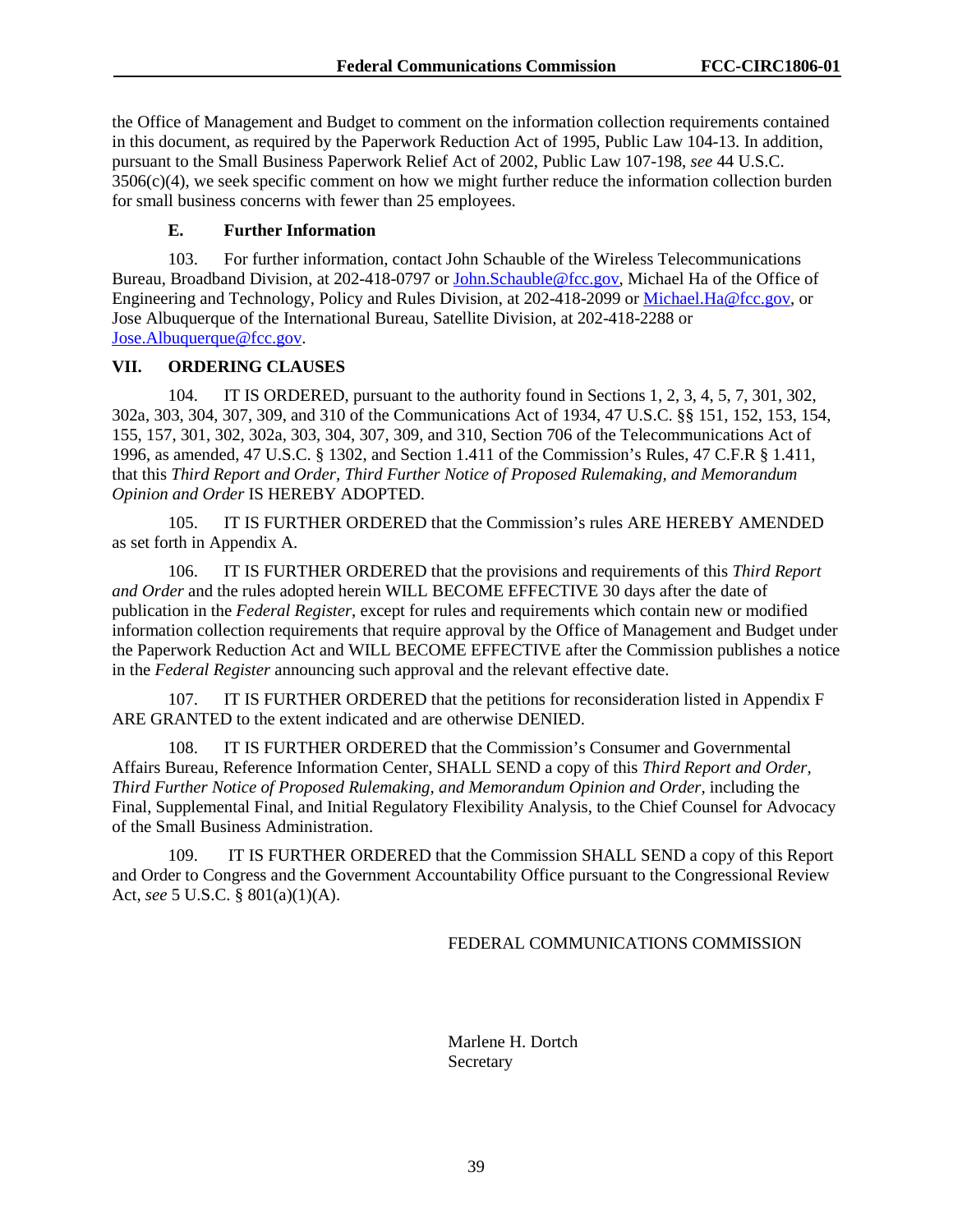# **APPENDIX A**

# **Final Rules**

For the reasons discussed in the preamble, the Federal Communications Commission proposes to amend

47 CFR parts 2, 25, and 30 as follows:

# **PART 2 – FREQUENCY ALLOCATIONS AND RADIO TREATY MATTERS; GENERAL**

## **RULES AND REGULATIONS**

1. The authority citation for part 2 continues to read as follows:

AUTHORITY: 47 U.S.C. 154, 302a, 303, and 336, unless otherwise noted.

- 2. In § 2.106, the Table of Frequency Allocations is amended as follows:
	- a. Page 54 is revised.
	- b. In the list of non-Federal Government (NG) Footnotes, footnote NG65 is revised and footnote NG535 is removed.

## **§ 2.106 Table of Frequency Allocations.**

The revisions read as follows:

\* \* \* \* \*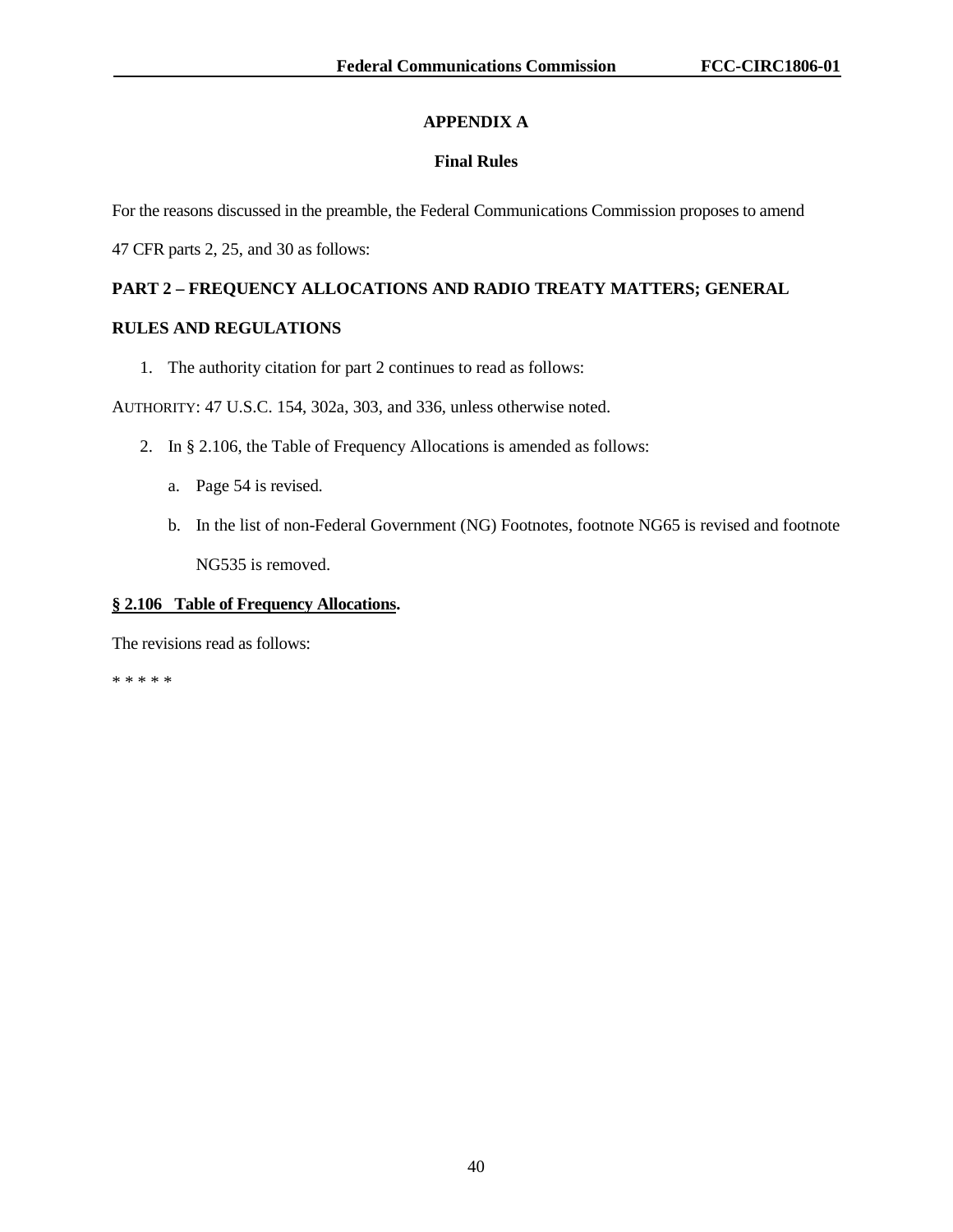| 24-24.05                                                                                                                                                                                                                            |                                                                                      |                                                                                                                             | 24-24.05                                                                                                                                                                                                                        | 24-24.05                                                                                                                                       |                                                                                                   |
|-------------------------------------------------------------------------------------------------------------------------------------------------------------------------------------------------------------------------------------|--------------------------------------------------------------------------------------|-----------------------------------------------------------------------------------------------------------------------------|---------------------------------------------------------------------------------------------------------------------------------------------------------------------------------------------------------------------------------|------------------------------------------------------------------------------------------------------------------------------------------------|---------------------------------------------------------------------------------------------------|
| AMATEUR<br>AMATEUR-SATELLITE                                                                                                                                                                                                        |                                                                                      |                                                                                                                             |                                                                                                                                                                                                                                 | AMATEUR<br>AMATEUR-SATELLITE                                                                                                                   | <b>ISM Equipment (18)</b><br>Amateur Radio (97)                                                   |
|                                                                                                                                                                                                                                     |                                                                                      |                                                                                                                             | 5.150 US211                                                                                                                                                                                                                     | 5.150 US211                                                                                                                                    |                                                                                                   |
| 5.150<br>24.05-24.25<br><b>RADIOLOCATION</b><br>Amateur<br>Earth exploration-satellite (active)                                                                                                                                     |                                                                                      |                                                                                                                             | 24.05-24.25<br>RADIOLOCATION G59<br>Earth exploration-satellite (active)                                                                                                                                                        | 24.05-24.25<br>Amateur<br>Earth exploration-satellite (active)<br>Radiolocation                                                                | RF Devices (15)<br>ISM Equipment (18)<br>Private Land Mobile (90)<br>Amateur Radio (97)           |
| 5.150                                                                                                                                                                                                                               |                                                                                      |                                                                                                                             | 5.150                                                                                                                                                                                                                           | 5.150                                                                                                                                          |                                                                                                   |
| 24.25-24.45<br><b>FIXED</b>                                                                                                                                                                                                         | 24.25-24.45<br><b>RADIONAVIGATION</b>                                                | 24.25-24.45<br><b>FIXED</b><br><b>MOBILE</b><br><b>RADIONAVIGATION</b>                                                      | 24.25-24.45                                                                                                                                                                                                                     | 24.25-24.45<br><b>FIXED</b><br><b>MOBILE</b>                                                                                                   | RF Devices (15)<br>Upper Microwave Flexible<br>Use $(30)$                                         |
| 24.45-24.65<br><b>FIXED</b><br><b>INTER-SATELLITE</b>                                                                                                                                                                               | 24.45-24.65<br><b>INTER-SATELLITE</b><br><b>RADIONAVIGATION</b>                      | 24.45-24.65<br><b>FIXED</b><br><b>INTER-SATELLITE</b><br><b>MOBILE</b><br><b>RADIONAVIGATION</b>                            | 24.45-24.65<br><b>INTER-SATELLITE</b><br><b>RADIONAVIGATION</b>                                                                                                                                                                 |                                                                                                                                                | RF Devices (15)<br>Satellite Communications (25)                                                  |
|                                                                                                                                                                                                                                     | 5.533                                                                                | 5.533                                                                                                                       | 5.533                                                                                                                                                                                                                           |                                                                                                                                                |                                                                                                   |
| 24.65-24.75<br><b>FIXED</b><br><b>FIXED-SATELLITE</b><br>(Earth-to-space) 5.532B<br><b>INTER-SATELLITE</b>                                                                                                                          | 24.65-24.75<br><b>INTER-SATELLITE</b><br>RADIOLOCATION-SATELLITE<br>(Earth-to-space) | 24.65-24.75<br><b>FIXED</b><br><b>FIXED-SATELLITE</b><br>(Earth-to-space) 5.532B<br><b>INTER-SATELLITE</b><br><b>MOBILE</b> | 24.65-24.75<br><b>INTER-SATELLITE</b><br>RADIOLOCATION-SATELLITE (Earth-to-space)                                                                                                                                               |                                                                                                                                                |                                                                                                   |
|                                                                                                                                                                                                                                     |                                                                                      | 5.533                                                                                                                       |                                                                                                                                                                                                                                 |                                                                                                                                                |                                                                                                   |
| 24.75-25.25<br><b>FIXED</b><br><b>FIXED-SATELLITE</b><br>(Earth-to-space) 5.532B                                                                                                                                                    | 24.75-25.25<br><b>FIXED-SATELLITE</b><br>(Earth-to-space) 5.535                      | 24.75-25.25<br><b>FIXED</b><br><b>FIXED-SATELLITE</b><br>(Earth-to-space) 5.535<br><b>MOBILE</b>                            | 24.75-25.25                                                                                                                                                                                                                     | 24.75-25.25<br><b>FIXED</b><br><b>FIXED-SATELLITE</b><br>(Earth-to-space) NG65<br><b>MOBILE</b>                                                | RF Devices (15)<br>Satellite Communications (25)<br><b>Upper Microwave Flexible</b><br>Use $(30)$ |
| 25.25-25.5<br><b>FIXED</b><br>INTER-SATELLITE 5.536<br><b>MOBILE</b><br>Standard frequency and time signal-satellite (Earth-to-space)                                                                                               |                                                                                      |                                                                                                                             | 25.25-25.5<br>FIXED<br>INTER-SATELLITE 5.536<br><b>MOBILE</b><br>Standard frequency and time<br>signal-satellite (Earth-to-space)                                                                                               | 25.25-25.5<br>Inter-satellite 5.536<br>Standard frequency and time<br>signal-satellite (Earth-to-space)                                        | RF Devices (15)                                                                                   |
| 25.5-27<br>EARTH EXPLORATION-SATELLITE (space-to-Earth) 5.536B<br><b>FIXED</b><br>INTER-SATELLITE 5.536<br><b>MOBILE</b><br>SPACE RESEARCH (space-to-Earth) 5.536C<br>Standard frequency and time signal-satellite (Earth-to-space) |                                                                                      |                                                                                                                             | 25.5-27<br>EARTH EXPLORATION-<br>SATELLITE (space-to-Earth)<br>FIXED<br><b>INTER-SATELLITE 5.536</b><br><b>MOBILE</b><br>SPACE RESEARCH<br>(space-to-Earth)<br>Standard frequency and time<br>signal-satellite (Earth-to-space) | $25.5 - 27$<br>SPACE RESEARCH<br>(space-to-Earth)<br>Inter-satellite 5.536<br>Standard frequency and time<br>signal-satellite (Earth-to-space) |                                                                                                   |
| 5.536A                                                                                                                                                                                                                              |                                                                                      |                                                                                                                             | 5.536A US258                                                                                                                                                                                                                    | 5.536A US258                                                                                                                                   | Page 54                                                                                           |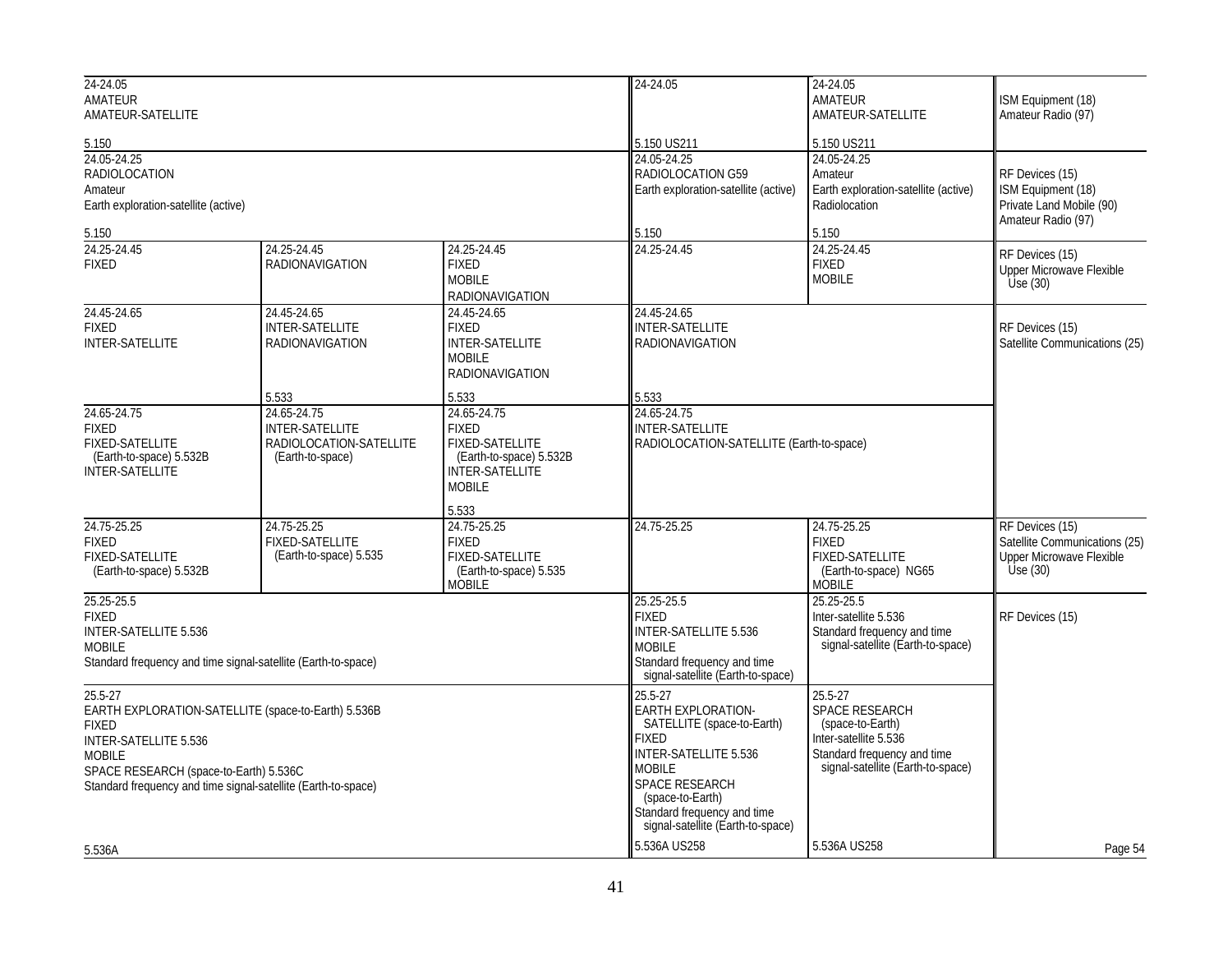**\* \* \* \* \***

## **NON-FEDERAL GOVERNMENT (NG) FOOTNOTES**

\* \* \* \* \*

NG65 In the bands 24.75-25.25 GHz and 47.2-48.2 GHz, stations in the fixed and mobile services may not claim protection from individually licensed earth stations authorized pursuant to 47 CFR 25.136. However, nothing in this footnote shall limit the right of UMFUS licensees to operate in conformance with the technical rules contained in 47 CFR part 30. The Commission reserves the right to monitor developments and to undertake further action concerning interference between UMFUS and FSS, including aggregate interference to satellite receivers, if appropriate.

\* \* \* \* \*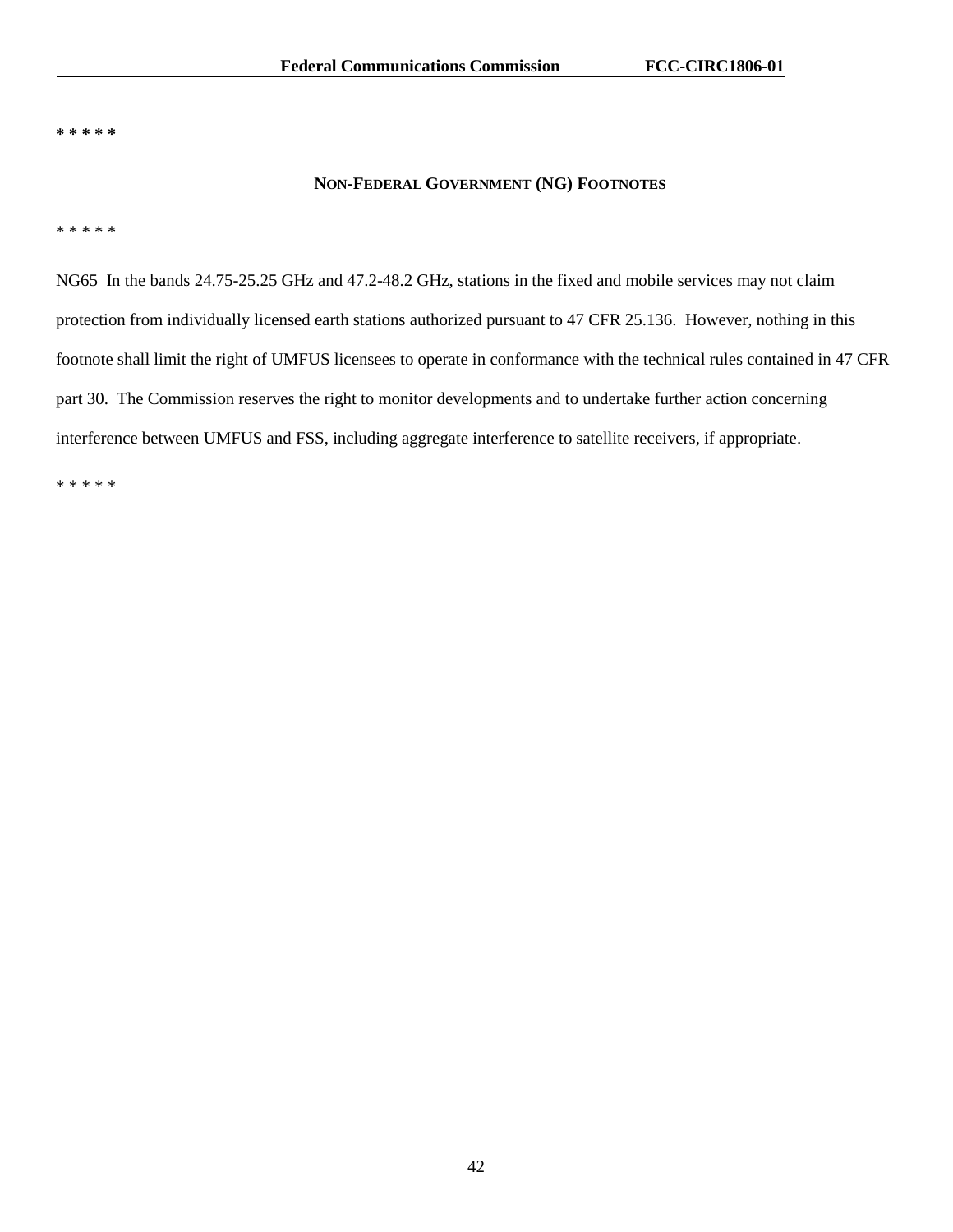### **PART 25 – SATELLITE COMMUNICATIONS**

3. The authority citation for part 25 is revised to read as follows:

Authority: 47 U.S.C. 154, 301, 302, 303, 307, 309, 310, 319, 332, 605, and 721, unless otherwise noted.

4. Amend § 25.103 by revising the definitions of "Routine processing or licensing" and "Two-degree-compliant space station" to read as follows:

### **§ 25.103 Definitions.**

\* \* \* \* \*

Routine processing or licensing. Expedited processing of unopposed applications for earth stations in the FSS communicating with GSO space stations, that satisfy the criteria in §§ 25.138(a), 25.211(d), 25.212(c), 25.212(d), 25.212(e), 25.212(f), or 25.218, include all required information, are consistent with all Commission rules, and do not raise any policy issues. Some, but not all, routine earth station applications are eligible for an autogrant procedure under § 25.115(a)(3).

\* \* \* \* \*

Two-degree-compliant space station. A GSO FSS space station operating in the conventional or extended Cbands, the conventional or extended Ku-bands, the 24.75-25.25 GHz band, or the conventional Ka-band within the limits on downlink EIRP density or PFD specified in  $\S25.140(a)(3)$  and communicating only with earth stations operating in conformance with routine uplink parameters specified in  $\S$ § 25.138(a), 25.211(d), 25.212(c), (d), or (f),  $\S$ § 25.218, 25.221(a)(1) or (a)(3), or § 25.222(a)(1) or (a)(3), § 25.226(a)(1) or (a)(3), or § 25.227(a)(1) or (a)(3). \* \* \* \* \*

5. Amend § 25.114 by revising paragraph (d)(7) and removing and reserving paragraph (d)(17) as follows:

### **§ 25.114 Applications for space station authorizations.**

\* \* \* \* \*

 $(d)$ \* \* \*

(7) Applicants for authorizations for space stations in the Fixed-Satellite Service, including applicants proposing feeder links for space stations operating in the 17/24 GHz Broadcasting-Satellite Service, must also include the information specified in § 25.140(a). Applicants for authorizations for space stations in the 17/24 GHz Broadcasting-Satellite Service must also include the information specified in § 25.140(b);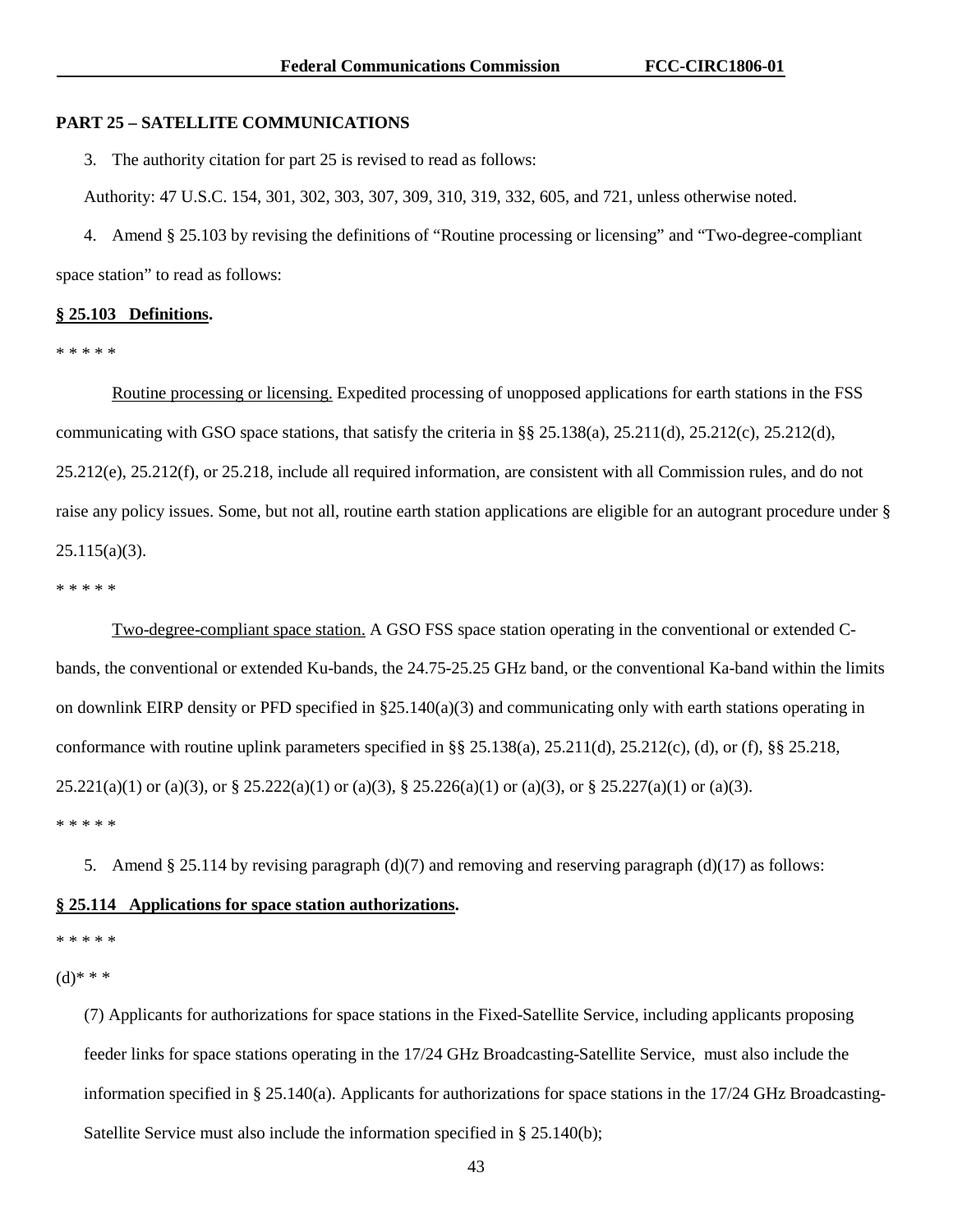(17) [Reserved]

\* \* \* \* \*

6. Amend § 25.115 by revising paragraphs (e)(1) and (g)(1)(vii) to read as follows:

## **§ 25.115 Applications for earth station authorizations.**

\* \* \* \* \*

(e) \* \* \*

(1) An application for a GSO FSS earth station license in the 17.8-19.4 GHz, 19.6-20.2 GHz, 24.75-25.25 GHz, 27.5- 29.1 GHz, or 29.25-30 GHz bands not filed on FCC Form 312EZ pursuant to paragraph (a)(2) of this section must be filed on FCC Form 312, Main Form and Schedule B, and must include any information required by paragraph (g) or (j) of this section or by §25.130.

\* \* \* \* \*

 $(g) * * *$ 

 $(1)$  \* \* \*

(vii) The relevant off-axis EIRP density envelopes in §§ 25.138, 25.218, 25.221, 25.222, 25.226, or § 25.227 must be superimposed on plots submitted pursuant to paragraphs  $(g)(1)(i)$  through (vi) of this section.

\* \* \* \* \*

7. Amend § 25.136 by adding new paragraph (e) to read as follows, revising current paragraph (e) to read as follows and redesignating as paragraph (f) and redesignating current paragraph (f) as paragraph (g) :

# **§ 25.136 Earth Stations in the 24.75-25.25 GHz, 27.5-28.35 GHz, 37.5-40 GHz and 47.2-48.2 GHz bands.**  \* \* \* \* \*

(e) Notwithstanding that FSS is co-primary with the Upper Microwave Flexible Use Service in the 24.75-25.25 GHz band, earth stations in that bands shall be limited to individually licensed earth stations. An applicant for a license for a transmitting earth station in the 24.75-25.25 GHz band must meet one of the following criteria to be authorized to operate without providing any additional interference protection to stations in the Upper Microwave Flexible Use Service: (1) The FSS licensee also holds the relevant Upper Microwave Flexible Use Service license(s) for the area in which the earth station generates a power flux density (PFD), at 10 meters above ground level, of greater than or equal to −77.6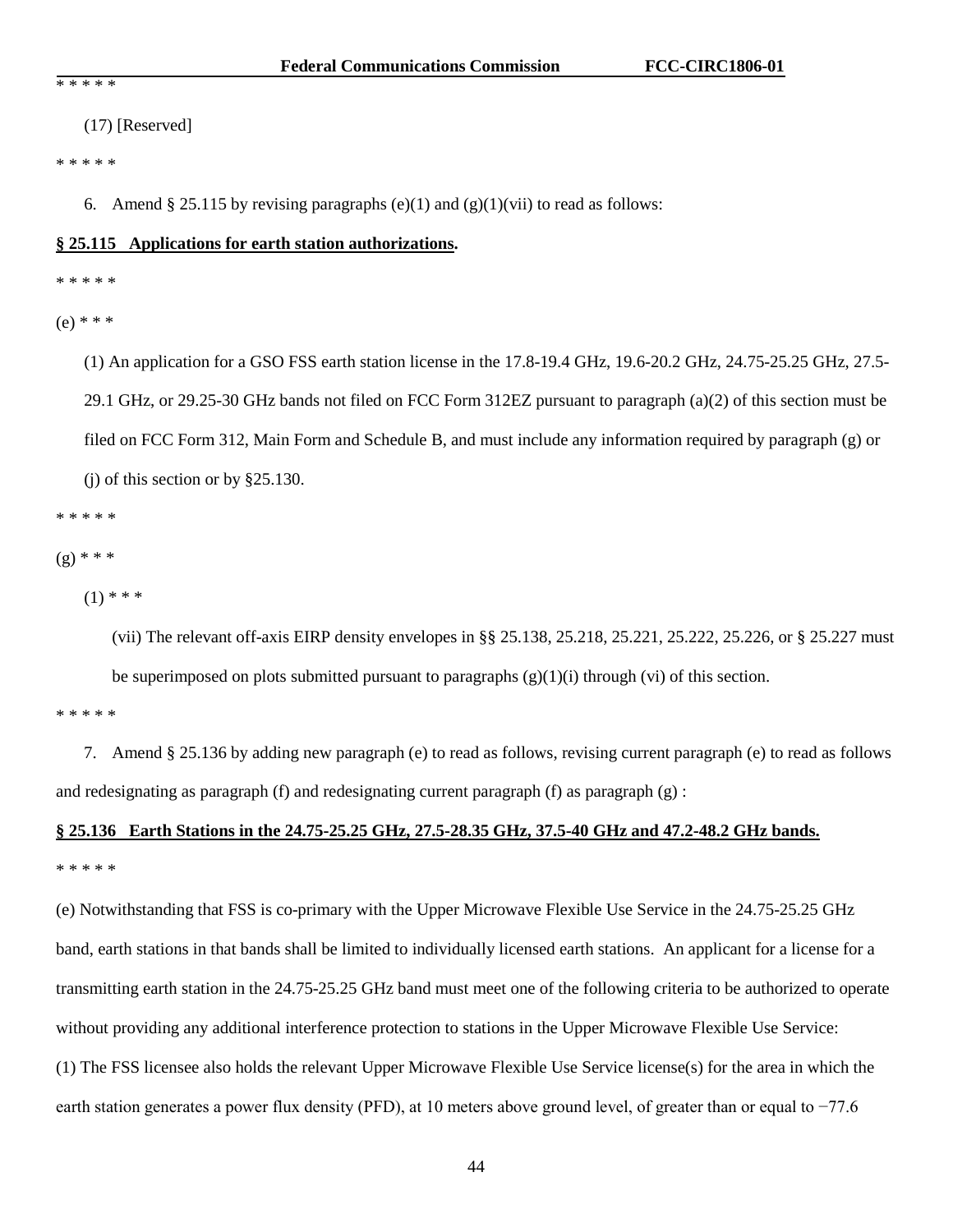### dBm/m2/MHz;

(2) The earth station in the 24.75-25.25 GHz band was authorized prior to **[insert effective date of this rule]**; or

(3) The application for the earth station in the 24.75-25.25 GHz band was filed prior to **[insert effective date of this rule];** or

(4) The applicant demonstrates compliance with all of the following criteria in its application:

(i) There are no more than two other authorized earth stations operating in the 24.75-25.25 GHz band within the county where the proposed earth station is located that meet the criteria contained in either paragraphs (e)(1) (e)(2), (e)(3) or (e)(4) of this section, and there are no more than 14 other authorized earth stations operating in the 24.75-25.25 GHz band within the Partial Economic Area where the proposed earth station is located that meet the criteria contained in paragraphs (e)(1) (e)(2), (e)(3) or (e)(4) of this section. For purposes of this requirement, multiple earth stations that are collocated with or at a location contiguous to each other shall be considered as one earth station;

(ii) The area in which the earth station generates a power flux density (PFD), at 10 meters above ground level, of greater than or equal to -77.6 dBm/m<sup>2</sup>/MHz, together with the similar area of any other earth station operating in the 24.75-25.25 GHz band authorized pursuant to paragraph (e) of this section, does not cover, in the aggregate, more than the amount of population of the county within which the earth station is located as noted below:

|  |  | Table 1 to Paragraph $(e)(4)(ii)$ |  |  |
|--|--|-----------------------------------|--|--|
|--|--|-----------------------------------|--|--|

| Population within the County   | Maximum permitted aggregate population                |
|--------------------------------|-------------------------------------------------------|
| where earth station is located | within $-77.6 \text{ dBm/m}^2/\text{MHz PFD}$ contour |
|                                | of earth stations                                     |
| Greater than 450,000           | 0.1 percent of population in county.                  |
| Between 6,000 and 450,000      | 450 people.                                           |
| Fewer than 6,000               | 7.5 percent of population in county.                  |

(iii) The area in which the earth station generates a PFD, at 10 meters above ground level, of greater than or equal to −77.6 dBm/m2/MHz does not contain any major event venue, urban mass transit route, passenger railroad, or cruise ship port. In addition, the area mentioned in paragraph (a)(4)(ii) of this section shall not cross any of the following types of roads, as defined in functional classification guidelines issued by the Federal Highway Administration pursuant to 23 CFR 470.105(b): Interstate, Other Freeways and Expressways, or Other Principal Arterial. The Federal Highway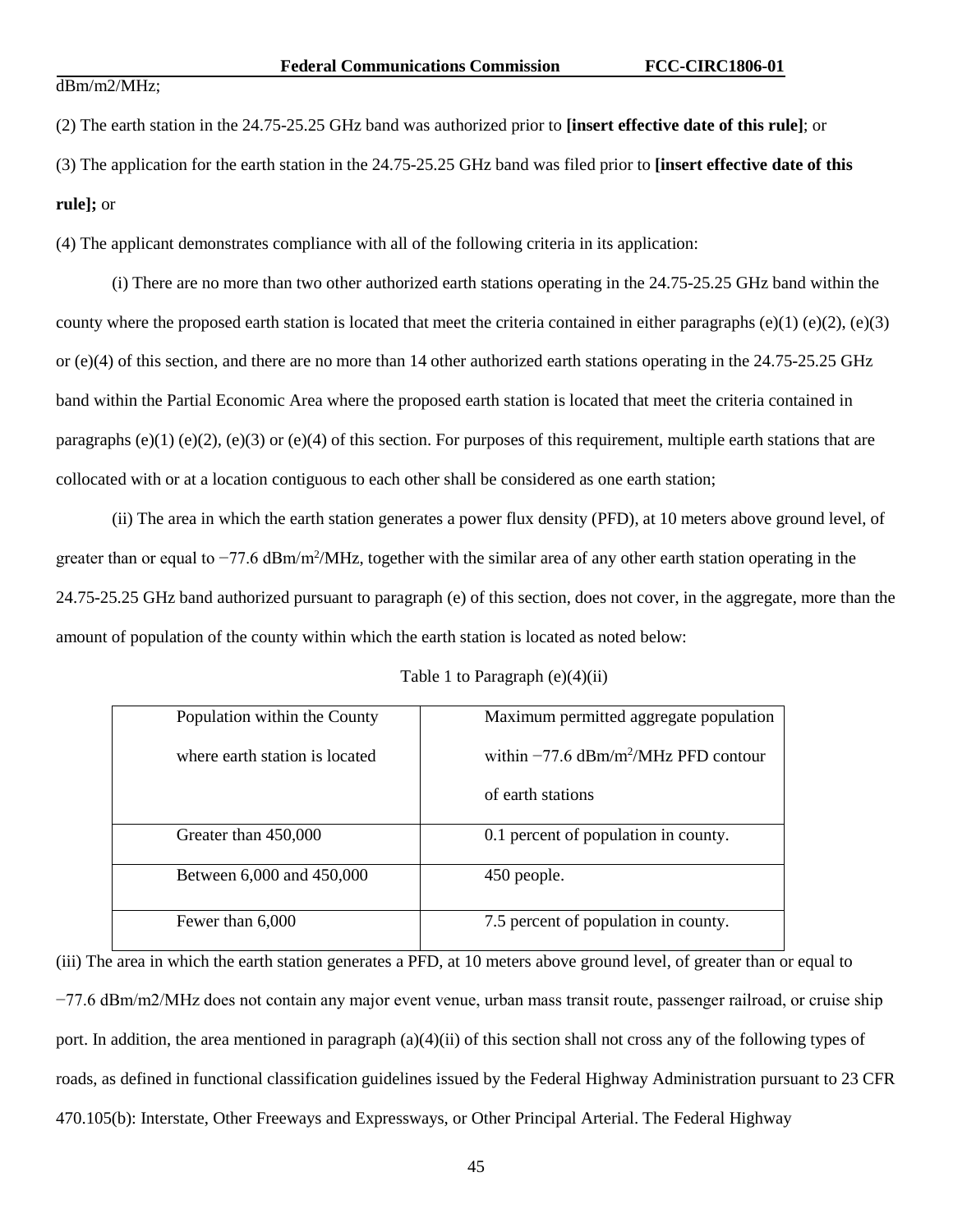### **Federal Communications Commission FCC-CIRC1806-01**

Administration Office of Planning, Environment, and Realty Executive Geographic Information System (HEPGIS) map contains information on the classification of roads. For purposes of this rule, an urban area shall be an Adjusted Urban Area as defined in section 101(a)(37) of Title 21 of the United States Code.

(iv) The applicant has successfully completed frequency coordination with the UMFUS licensees within the area in which the earth station generates a PFD, at 10 meters above ground level, of greater than or equal to −77.6 dBm/m2/MHz with respect to existing facilities constructed and in operation by the UMFUS licensee. In coordinating with UMFUS licensees, the applicant shall use the applicable processes contained in §101.103(d) of this chapter. (f) If an earth station applicant or licensee in the 24.75-25.25 GHz, 27.5-28.35 GHz, 37.5-40 GHz and/or 47.2-48.2 GHz bands enters into an agreement with an UMFUS licensee, their operations shall be governed by that agreement, except to the extent that the agreement is inconsistent with the Commission's rules or the Communications Act.

### \* \* \* \* \*

8. Amend § 25.138 by revising the section heading and paragraph (a) introductory text, and paragraph (a)(6) to read as follows:

# **§ 25.138 Licensing requirements for GSO FSS earth stations in the conventional Ka-band and the 24.75-25.25 GHz band.**

(a) Applications for earth station licenses in the GSO FSS in the conventional Ka-band or the 24.75-25.25 GHz band that indicate that the following requirements will be met and include the information required by relevant provisions in §§ 25.115 and 25.130 may be routinely processed:

\* \* \*

(6) The pfd at the Earth's surface produced by emissions from a space station operating in the conventional Ka-band, for all conditions including clear sky, and for all methods of modulation, shall not exceed a level of -118 dBW/m2/MHz, in addition to the limits specified in §25.208(d).

\* \* \* \* \*

9. Amend § 25.140 by revising paragraphs (a)(2), (a)(3) introductory text, (a)(3)(iv) through (v), adding paragraph  $(a)(3)(vi)$ , revising paragraph (b) introductory text,  $(b)(3)$  through  $(b)(5)$ , removing paragraph  $(b)(6)$ , removing and reserving paragraph (c), and revising paragraph (d) introductory text to read as follows:

### **§ 25.140 Further requirements for license applications for GSO space station operation in the FSS and the 17/24**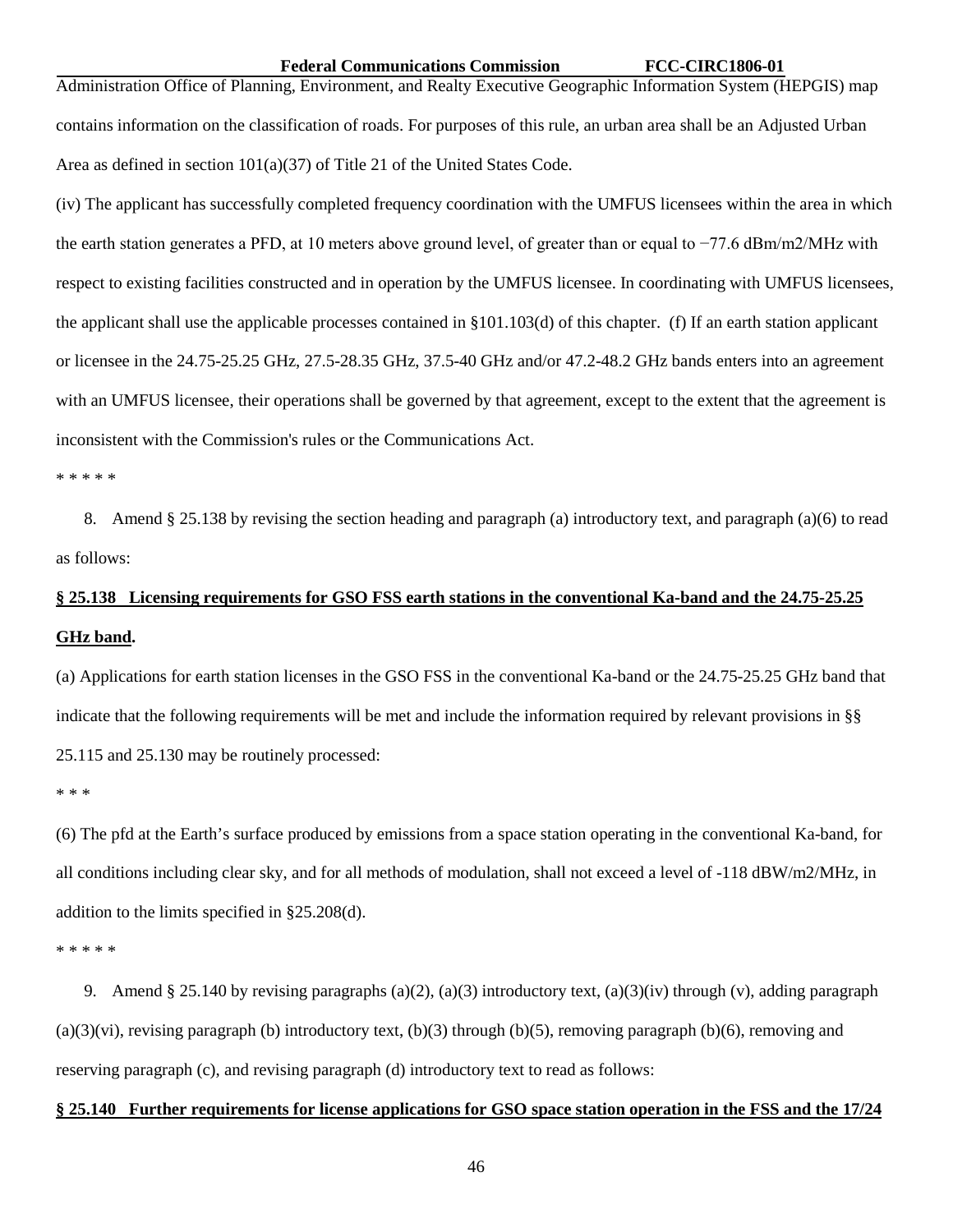# $(a) * * *$

(2) In addition to the information required by § 25.114, an applicant for GSO FSS space station operation, including applicants proposing feeder links for space stations operating in the 17/24 GHz BSS, that will be located at an orbital location less than two degrees from the assigned location of an authorized co-frequency GSO space station, must either certify that the proposed operation has been coordinated with the operator of the co-frequency space station or submit an interference analysis demonstrating the compatibility of the proposed system with the co-frequency space station. Such an analysis must include, for each type of radio frequency carrier, the link noise budget, modulation parameters, and overall link performance analysis. (See Appendices B and C to Licensing of Space Stations in the Domestic Fixed-Satellite Service, FCC 83-184, and the following public notices, copies of which are available in the Commission's EDOCS database: DA 03-3863 and DA 04-1708.) The provisions in this paragraph do not apply to proposed analog video operation, which is subject to the requirement in paragraph (a)(1) of this section. (3) In addition to the information required by § 25.114, an applicant for a GSO FSS space station, including applicants proposing feeder links for space stations operating in the 17/24 GHz BSS, must provide the following for operation other than analog video operation:

\* \* \* \* \*

(iv) With respect to proposed operation in the 24.75-25.25 GHz band (Earth-to-space), a certification that the proposed uplink operation will not exceed the applicable EIRP density envelopes in §25.138(a) and that the associated space station will not generate a power flux density at the Earth's surface in excess of the applicable limits in this part, unless the non-routine uplink and/or downlink FSS operation is coordinated with operators of authorized co-frequency space stations at assigned locations within six degrees of the orbital location and except as provided in paragraph (d) of this section.

(v) With respect to proposed operation in the 4500-4800 MHz (space-to-Earth), 6725-7025 MHz (Earth-to-space), 10.70-10.95 GHz (space-to-Earth), 11.20-11.45 GHz (space-to-Earth), and/or 12.75-13.25 GHz (Earth-to-space) bands, a statement that the proposed operation will take into account the applicable requirements of Appendix 30B of the ITU Radio Regulations (incorporated by reference,  $\frac{\text{see } 8 \text{ 25.108}}{25.108}$ ) and a demonstration that it is

47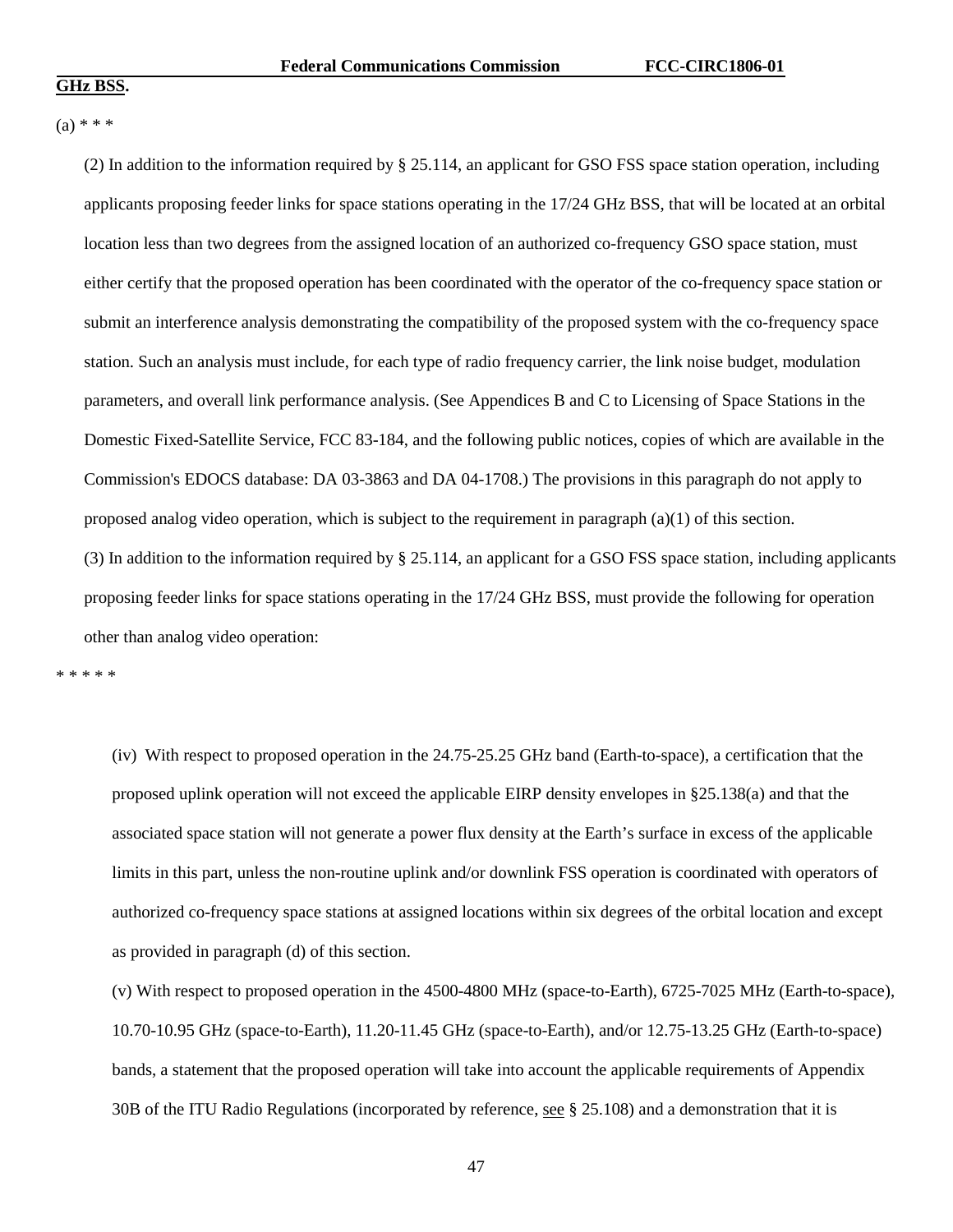compatible with other U.S. ITU filings under Appendix 30B.

(vi) With respect to proposed operation in other FSS bands, an interference analysis demonstrating compatibility with any previously authorized co-frequency space station at a location two degrees away or a certification that the proposed operation has been coordinated with the operator(s) of the previously authorized space station(s). If there is no previously authorized space station at a location two degrees away, the applicant must submit an interference analysis demonstrating compatibility with a hypothetical co-frequency space station two degrees away with the same receiving and transmitting characteristics as the proposed space station.

(b) Each applicant for a license to operate a space station transmitting in the 17.3-17.8 GHz band must provide the following information, in addition to that required by § 25.114:

\* \* \* \* \*

(3) An applicant for a license to operate a space station transmitting in the 17.3-17.8 GHz band must certify that the downlink power flux density on the Earth's surface will not exceed the values specified in §25.208(c) and/or (w), or must provide the certification specified in § 25.114(d)(15)(ii).

(4) An applicant for a license to operate a space station transmitting in the 17.3-17.8 GHz band to be located less than four degrees from a previously licensed or proposed space station transmitting in the 17.3-17.8 GHz band, must either certify that the proposed operation has been coordinated with the operator of the co-frequency space station or provide an interference analysis of the kind described in paragraph (a) of this , except that the applicant must demonstrate that its proposed network will not cause more interference to the adjacent space station transmitting in the 17.3-17.8 GHz band operating in compliance with the technical requirements of this part, than if the applicant were locate at an orbital separation of four degrees from the previously licensed or proposed space station.

(5) In addition to the requirements of paragraphs (b)(3) and (b)(4) of this section, the link budget for any satellite in the 17.3-17.8 GHz band (space-to-Earth) must take into account longitudinal stationkeeping tolerances. Any applicant for a space station transmitting in the 17.3-17.8 GHz band that has reached a coordination agreement with an operator of another space station to allow that operator to exceed the pfd levels specified in the rules for this service, must use those higher pfd levels for the purpose of this showing.

(c) [Reserved]

(d) An operator of a GSO FSS space station in the conventional or extended C-bands, conventional or extended Ku-bands,

48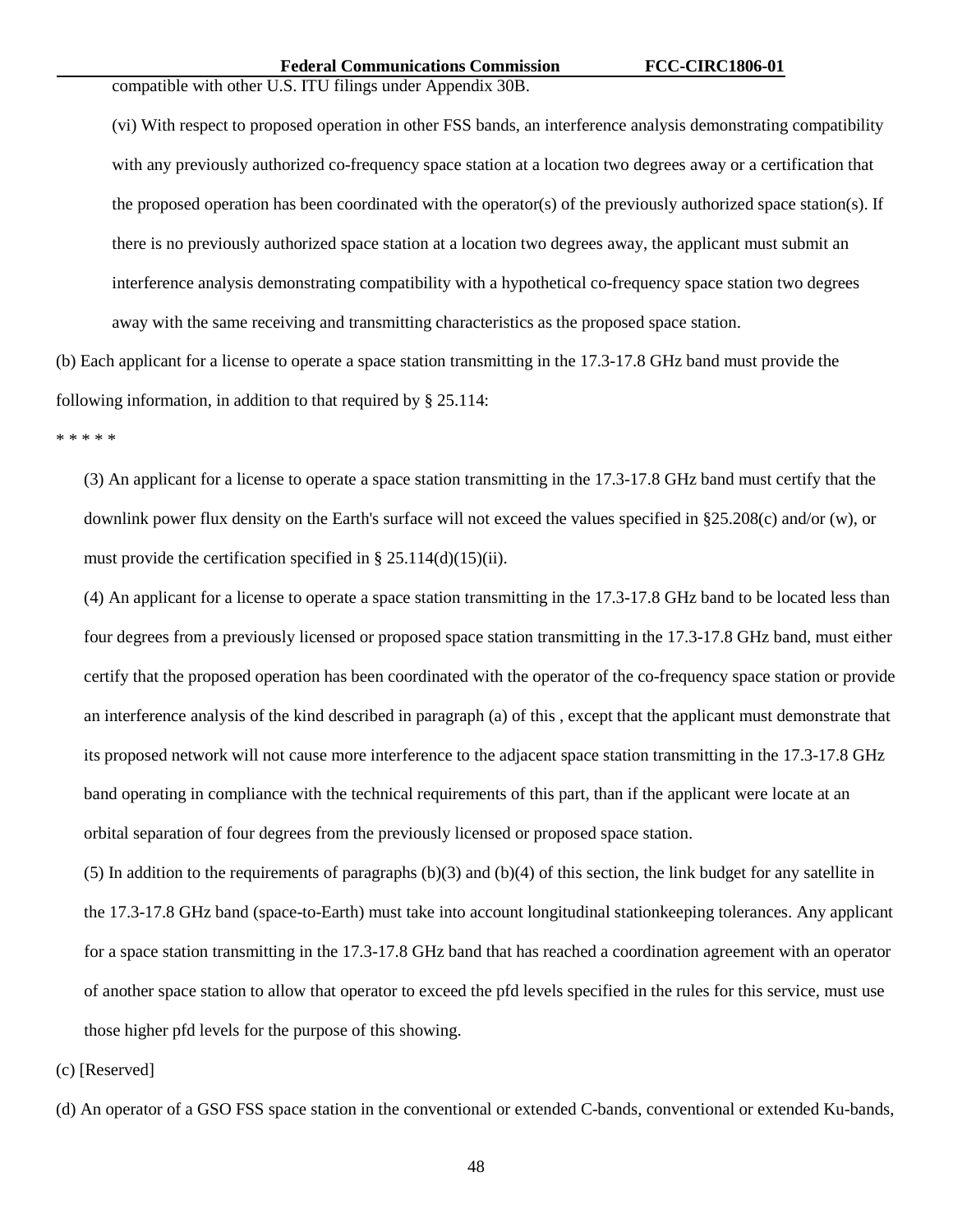**Federal Communications Commission FCC-CIRC1806-01**

24.75-25.25 GHz band (Earth-to-space), or conventional Ka-band may notify the Commission of its non-routine transmission levels and be relieved of the obligation to coordinate such levels with later applicants and petitioners. \* \* \* \* \*

### **§25.203 [Amended].**

10. Amend § 25.203 by removing and reserving paragraph (l).

11. Amend § 25.204 by removing paragraph (e)(4) and revising paragraphs (e) introductory text, (e)(1) and (3) to read as follows:

### **§25.204 Power limits for earth stations.**

\* \* \* \* \*

(e) To the extent specified in paragraphs  $(e)(1)$  through  $(e)(3)$  of this section, earth stations in the Fixed-Satellite Service may employ uplink adaptive power control or other methods of fade compensation to facilitate transmission of uplinks at power levels required for desired link performance while minimizing interference between networks.

(1) Except when paragraphs  $(e)(2)$  through  $(e)(3)$  of this section apply, transmissions from FSS earth stations in frequencies above 10 GHz may exceed the uplink EIRP and EIRP density limits specified in the station authorization under conditions of uplink fading due to precipitation by an amount not to exceed 1 dB above the actual amount of monitored excess attenuation over clear sky propagation conditions. EIRP levels must be returned to normal as soon as the attenuating weather pattern subsides.

\* \* \* \* \*

(3) FSS earth stations transmitting to geostationary space stations in the 24.75-25.25 GHz, 28.35-28.6 GHz, and/or 29.25-30.0 GHz bands may employ uplink adaptive power control or other methods of fade compensation. For stations employing uplink power control, the values in paragraphs  $(a)(1)$ ,  $(a)(2)$ , and  $(a)(4)$  of §25.138 of this part may be exceeded by up to 20 dB under conditions of uplink fading due to precipitation. The amount of such increase in excess of the actual amount of monitored excess attenuation over clear sky propagation conditions must not exceed 1.5 dB or 15 percent of the actual amount of monitored excess attenuation in dB, whichever is larger, with a confidence level of 90 percent except over transient periods accounting for no more than 0.5 percent of the time during which the excess is no more than 4.0 dB.

\* \* \* \* \*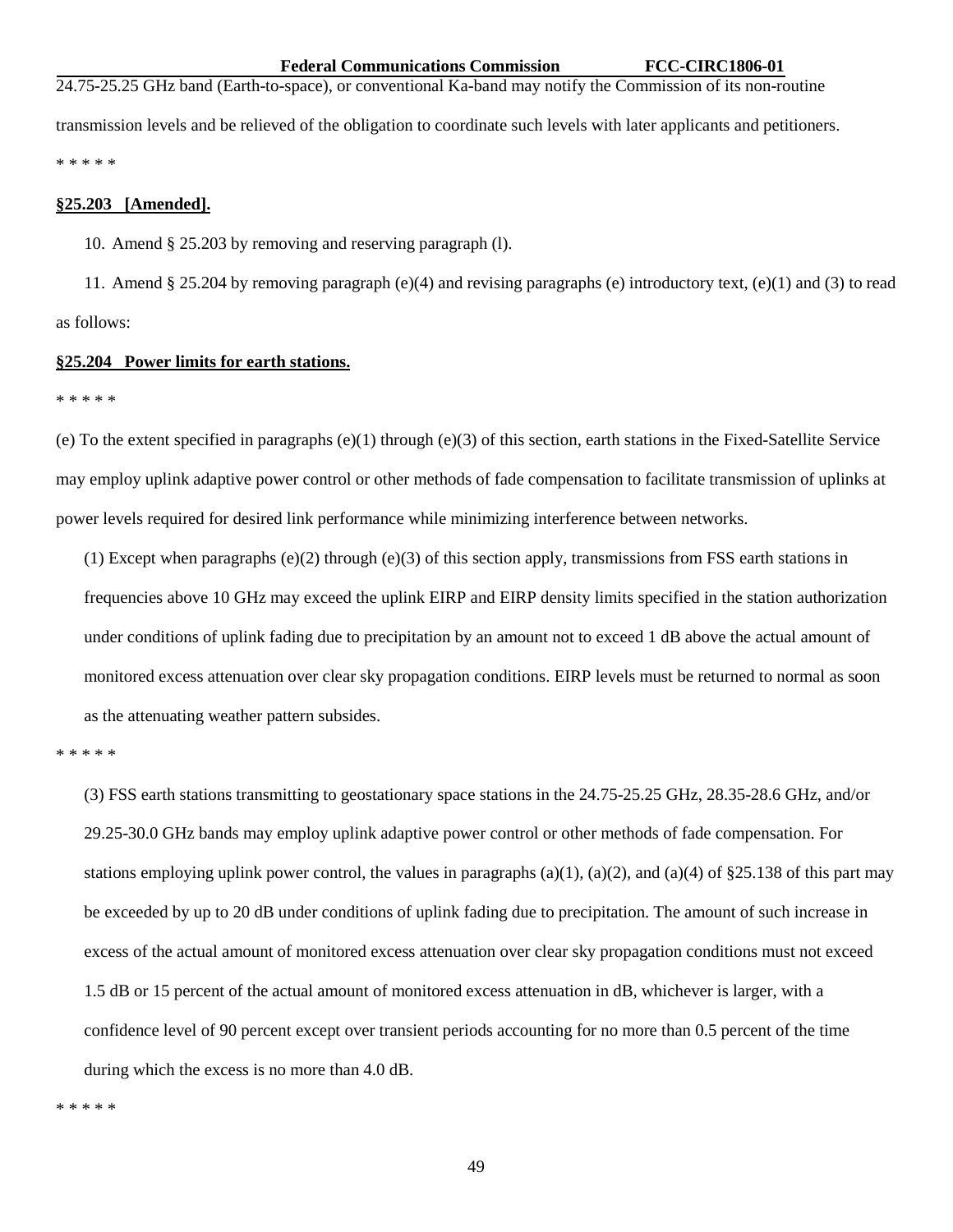# 12. Amend § 25.209 by revising paragraph (f) to read as follows:

### **§ 25.209 Earth station antenna performance standards**.

### \* \* \* \* \*

(f) A GSO FSS earth station with an antenna that does not conform to the applicable standards in paragraphs (a) and (b) of this section will be authorized only if the applicant demonstrates that the antenna will not cause unacceptable interference. This demonstration must comply with the requirements in §§ 25.138, 25.218, 25.220, 25.221, 25.222, 25.226, or § 25.227, as appropriate.

\* \* \* \* \*

13. Amend § 25.210 by revising paragraph (i) to read as follows:

## **§ 25.210 Technical requirements for space stations.**

### \* \* \* \* \*

(i) 17/24 GHz BSS space station antennas transmitting in the 17.3-17.8 GHz band must be designed to provide a crosspolarization isolation such that the ratio of the on axis co-polar gain to the cross-polar gain of the antenna in the assigned frequency band is at least 25 dB within its primary coverage area.

\* \* \* \* \*

14. Amend § 25.220 by revising paragraph (a) to read as follows:

### **§25.220 Non-routine transmit/receive earth station operations.**

(a) The requirements in this section apply to applications for, and operation of, earth stations transmitting in the conventional or extended C-bands, the conventional or extended Ku-bands, the 24.75-25.25 GHz band, or the conventional Ka-band that do not qualify for routine licensing under relevant criteria in §§ 25.138, 25.211, 25.212, 25.218, 25.221(a)(1) or (a)(3), § 25.222(a)(1) or (a)(3), § 25.226(a)(1) or (a)(3), or § 25.227(a)(1) or (a)(3). \* \* \* \* \*

### **§ 25.223 [Removed and Reserved].**

- 15. Remove and reserve § 25.223.
- 16. Revise § 25.262 to read as follows:

# **§ 25.262 Licensing and domestic coordination requirements for 17/24 GHz BSS space stations.**

(a) An applicant may be authorized to operate a space station transmitting in the 17.3-17.8 GHz band at levels up to the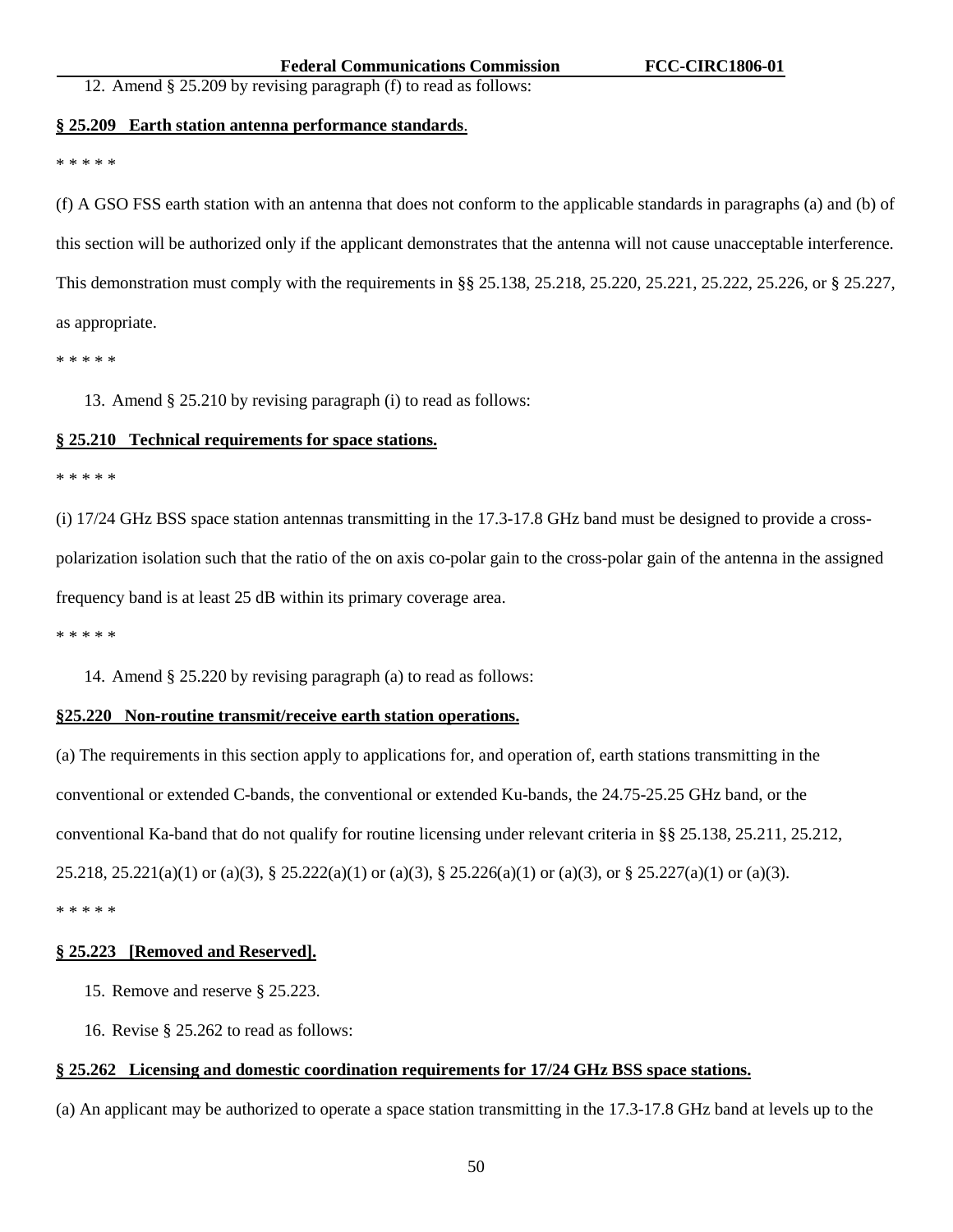### **Federal Communications Commission FCC-CIRC1806-01**

maximum power flux density limits defined in § 25.208(c) and/or § 25.208(w) of this part, without coordinating its power flux density levels with adjacent licensed or permitted operators, only if there is no licensed space station, or prior-filed application for a space station transmitting in the 17.3-17.8 GHz band at a location less than four degrees from the orbital location at which the applicant proposes to operate.

(b) Any U.S. licensee or permittee authorized to transmit in the 17.3-17.8 GHz band that does not comply with the power flux-density limits set forth in § 25.208(c) and/or § 25.208(w) of this part shall bear the burden of coordinating with any future co-frequency licensees and permittees of a space station transmitting in the 17.3-17.8 GHz band under the following circumstances:

(1) If the operator's space-to-Earth power flux-density levels exceed the power flux-density limits set forth in §  $25.208(c)$  and/or §  $25.208(w)$  of this part by 3 dB or less, the operator shall bear the burden of coordinating with any future operators proposing a space station transmitting in the 17.3-17.8 GHz band in compliance with power fluxdensity limits set forth in § 25.208(c) and/or §25.208(w) of this part and located within  $\pm 6$  degrees of the operator's 17/24 GHz BSS space station.

(2) If the operator's space-to-Earth power flux-density levels exceed the power flux-density limits set forth in §  $25.208(c)$  and/or §  $25.208(w)$  of this part by more than 3 dB, the operator shall bear the burden of coordinating with any future operators proposing a space station transmitting in the 17.3-17.8 GHz band in compliance with power fluxdensity limits set forth in § 25.208(c) and/or § 25.208(w) of this part and located within  $\pm 10$  degrees of the operator's space station.

(3) If no good faith agreement can be reached, the operator of the space station transmitting in the 17.3-17.8 GHz band that does not comply with § 25.208(c) and/or § 25.208(w) of this part shall reduce its space-to-Earth power fluxdensity levels to be compliant with those specified in § 25.208(c) and/or § 25.208(w) of this part.

(c) Any U.S. licensee or permittee using a space station transmitting in the 17.3-17.8 GHz band that is required to provide information in its application pursuant to § 25.140(b)(4) of this part must accept any increased interference that may result from adjacent space stations transmitting in the 17.3-17.8 GHz band that are operating in compliance with the rules for such space stations.

(d) Notwithstanding the provisions of this, licensees and permittees will be allowed to apply for a license or authorization for a replacement satellite that will be operated at the same power level and interference protection as the satellite to be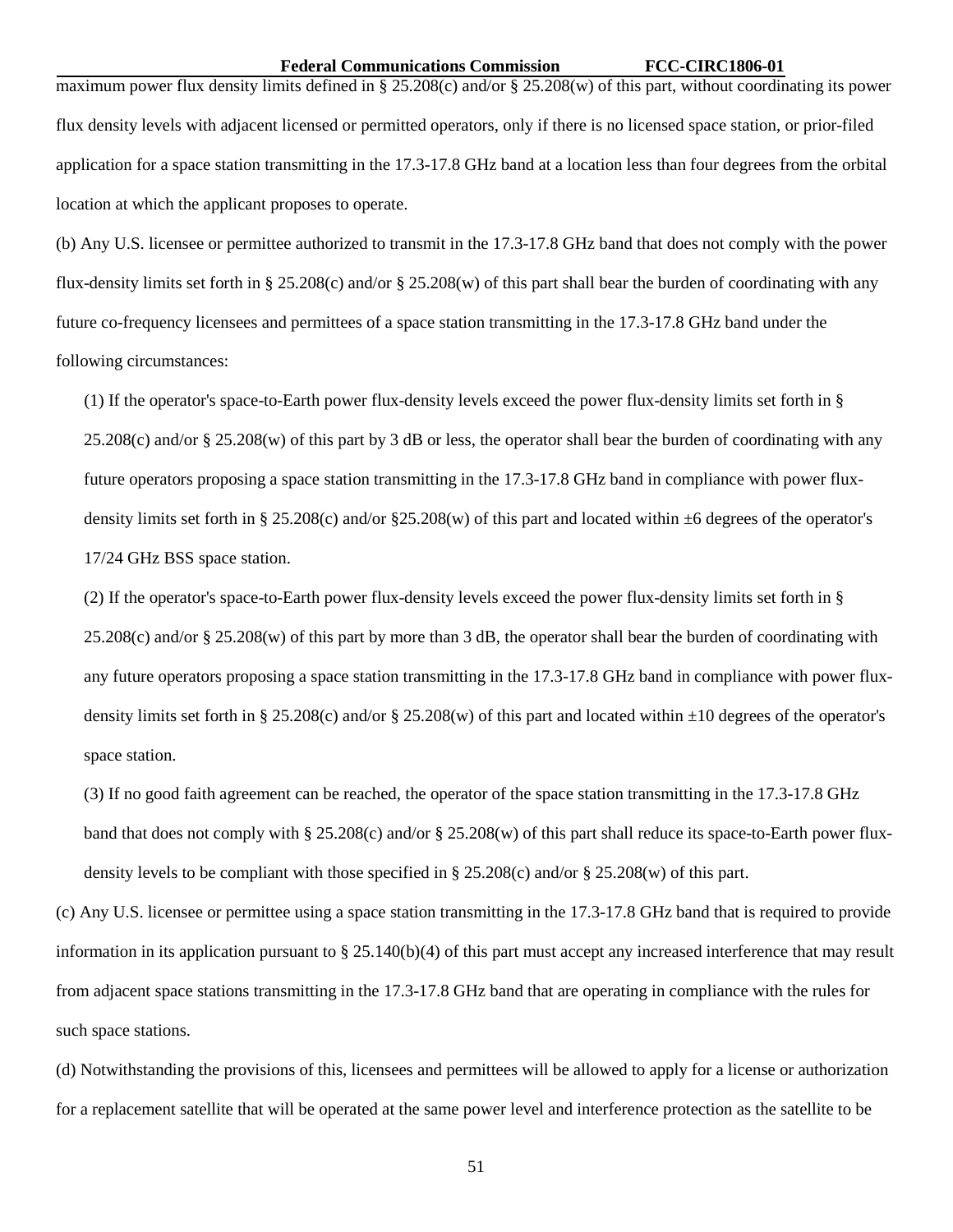replaced.

### **PART 30 – UPPER MICROWAVE FLEXIBLE USE SERVICE**

17. The authority citation for part 30 continues to read as follows:

AUTHORITY: 47 U.S.C. 151, 152, 153, 154, 301, 303, 304, 307, 309, 310, 316, 332, 1302.

18. Amend § 30.104 by redesignating paragraphs (b) through (e) as paragraphs (c) through (f), adding new paragraph (b), and revising newly redesignated paragraphs (c), (e), and (f) to read as follows:

### **§ 30.104 Performance Requirements**

\* \* \* \* \*

(b) In the alternative, a licensee may make its buildout showing on the basis of geographic area coverage. To satisfy the requirements of using this metric, licensees relying on mobile or point-to-multipoint service must show that they are providing reliable signal coverage and service to at least 25% of the geographic area of the license. The geographic area of the license shall be determined by the total land area of the county or counties covered by the license. Licensees relying on fixed point-to-point links or other, low-power point-to-point connections must show that they have deployed at least one transmitter or receiver in at least 25% of the census tracts within the license area. All equipment relied upon in the showing, whatever type of service or connection it provides, must be operational and providing service, either to customers or for internal use, as of the date of the filing.

(c) Showings that rely on a combination of multiple types of service will be evaluated on a case-by-case basis. Licensees may not combine population-based showings with geographic area-based showings.

\* \* \* \* \*

(e) Failure to meet this requirement will result in automatic cancellation of the license. In bands licensed on a Partial Economic Area basis, licensees will have the option of partitioning a license on a county basis in order to reduce the population or land area within the license area to a level where the licensee's buildout would meet one of the applicable performance metrics.

(f) Existing 24 GHz, 28 GHz and 39 GHz licensees shall be required to make a showing pursuant to this rule by June 1, 2024.

19. Revise § 30.208 to read as follows:

### **§ 30.208 Operability**

52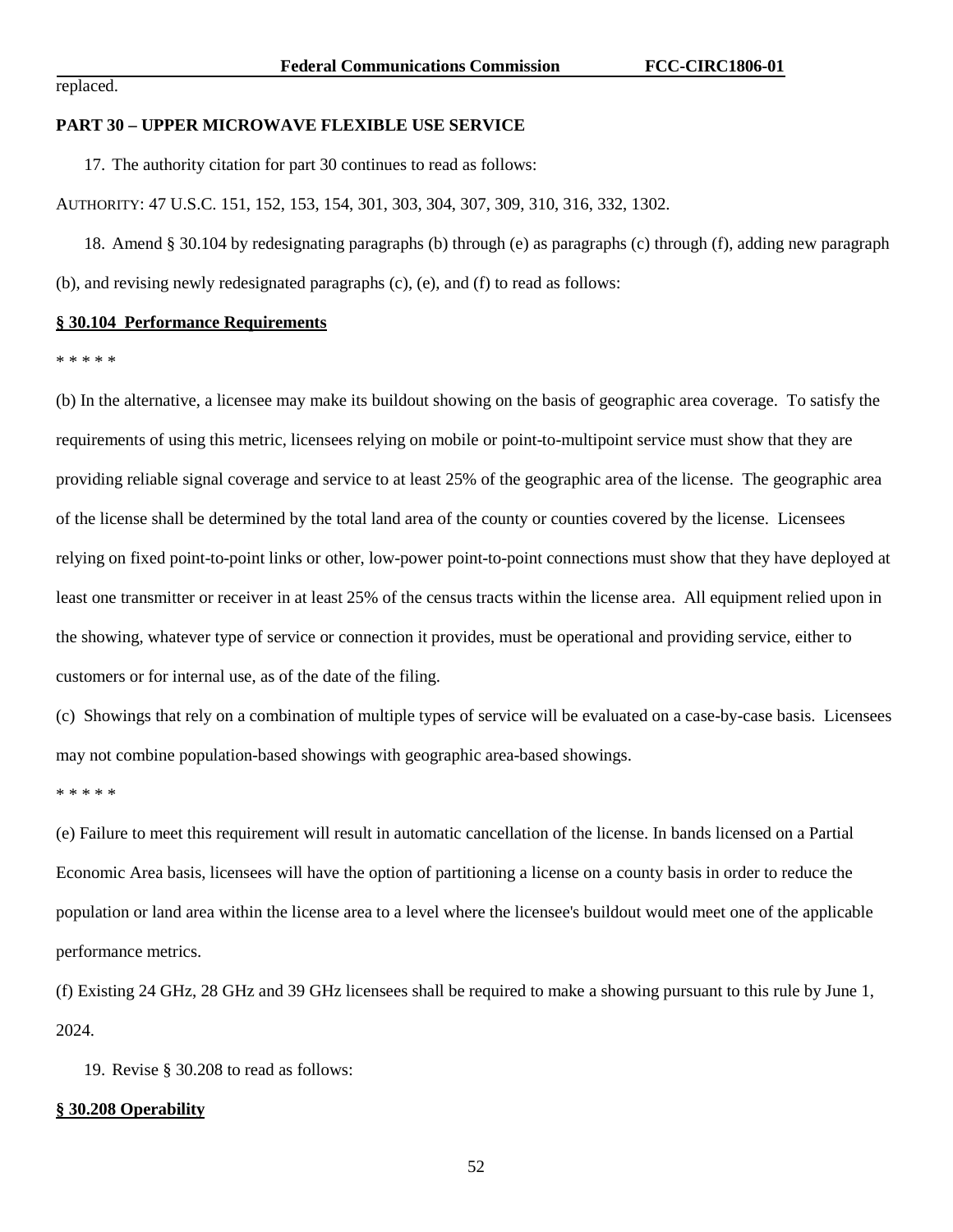# Federal Communications Commission<br> **FCC-CIRC1806-01**

Mobile and transportable stations that operate on any portion of frequencies within the 27.5-28.35 GHz or the 37-40 GHz bands must be capable of operating on all frequencies within those particular bands. Mobile and transportable stations that operate on any portion of either the 24.25-24.45 GHz or 24.75-25.25 GHz bands must be capable of operating on all frequencies within both of those bands.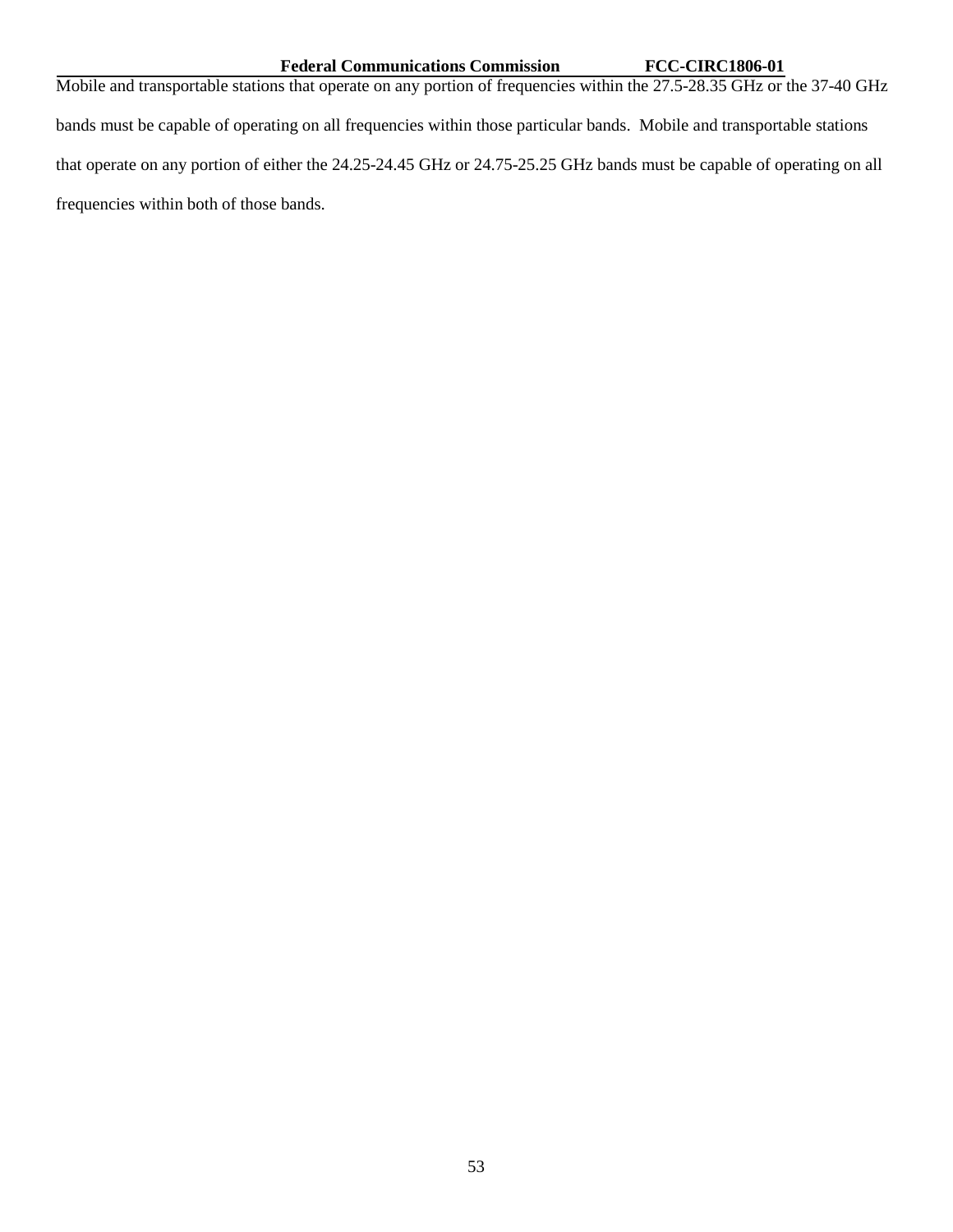# **Final Regulatory Flexibility Analysis**

[1](#page-54-0). As required by the Regulatory Flexibility Act of 1980, as amended  $(RFA)$ ,<sup>1</sup> an Initial Regulatory Flexibility Analysis (IRFA) was incorporated in the *Second Further Notice of Proposed Rulemaking (2nd FNPRM)* released in November [2](#page-54-1)017 in this proceeding.<sup>2</sup> The Commission sought written public comment on the proposals in the  $2^{nd}$  *FNPRM*, including comments on the IRFA. No comments were filed addressing the IRFA. This present Final Regulatory Flexibility Analysis (FRFA) conforms to the RFA.<sup>[3](#page-54-2)</sup>

# **A. Need for, and Objectives of, the Third Report and Order**

2. In the attached *Third Report and Order*, we authorize Fixed-Satellite Service (FSS) use of the 24.75- 25.25 GHz band for individually licensed earth stations. Under the current rules, Broadcasting Satellite Service (BSS) feeder links have priority over other FSS uses in the 24.75-25.25 GHz band. Given the very light use of the 24.75-25.25 GHz band for BSS feeder links, the existence of our earth station two-degree spacing rules that can protect BSS feeder links from other FSS earth stations in the band, and the power limits placed on BSS feeder link earth stations, there is no need to give BSS feeder link earth stations priority over other uses of the FSS for earth stations located within the United States, or to preclude other FSS earth stations from claiming protection from feeder link earth stations located within the United States.

3. The *Third Report and Order* also creates a buildout standard for Upper Microwave Flexible Use Service (UMFUS) licensees based on geographic area coverage that would be an alternative to the current population coverage standard in the current rules. A performance metric based on geographic area coverage (or presence) would allow for networks that provide meaningful service but deploy along other lines than residential population. Such a metric could be useful for sensor-based networks, particularly for uses in rural areas. We adopt the following metric as an option for UMFUS licensees to fulfill their buildout requirements: geographic area coverage of 25% of the license area. The latter standard could accommodate deployments, such as sensor networks, that are not designed to provide mobile or point-tomultipoint area coverage, and for whom calculating "coverage of 25% of the area" would therefore not be a meaningful standard.

4. The *Third Report and Order* also adopts an operability requirement such that any device designed to operate within the 24 GHz bands must be capable of operating on all frequencies within those bands. This operability requirement will ensure that devices developed for the 24 GHz band operate throughout the band, making it easier for smaller businesses with fewer resources to find equipment that can operate across the entire band.

# **B. Summary of Significant Issues raised by Public Comments in Response to the IRFA**

5. There were no comments filed that specifically addressed the proposed rules and policies presented in the IRFA.

# **C. Response to Comments by the Chief Counsel for Advocacy of the Small Business Administration**

6. Pursuant to the Small Business Jobs Act of 2010, which amended the RFA, the Commission is required to respond to any comments filed by the Chief Counsel for Advocacy of the Small Business Administration (SBA), and to provide a detailed statement of any change made to the proposed rules as a result of those comments.[4](#page-54-3)

<span id="page-54-0"></span> <sup>1</sup> *See* 5 U.S.C. § 603. The RFA, *see* 5 U.S.C. § 601-612, has been amended by the Small Business Regulatory Enforcement Fairness Act of 1996, (SBREFA) Pub. L. No. 104-121, Title II, 110 Stat. 857 (1996).

<span id="page-54-1"></span><sup>2</sup> *See Use of Spectrum Bands Above 24 GHz For Mobile Radio Services, et al., Second Report and Order, Second Further Notice of Proposed Rulemaking, Order on Reconsideration, and Memorandum Opinion and Order*, 32 FCC Rcd 10988 (2017).

<span id="page-54-2"></span><sup>3</sup> *See* 5 U.S.C. § 604.

<span id="page-54-3"></span> $45$  U.S.C. § 604(a)(3).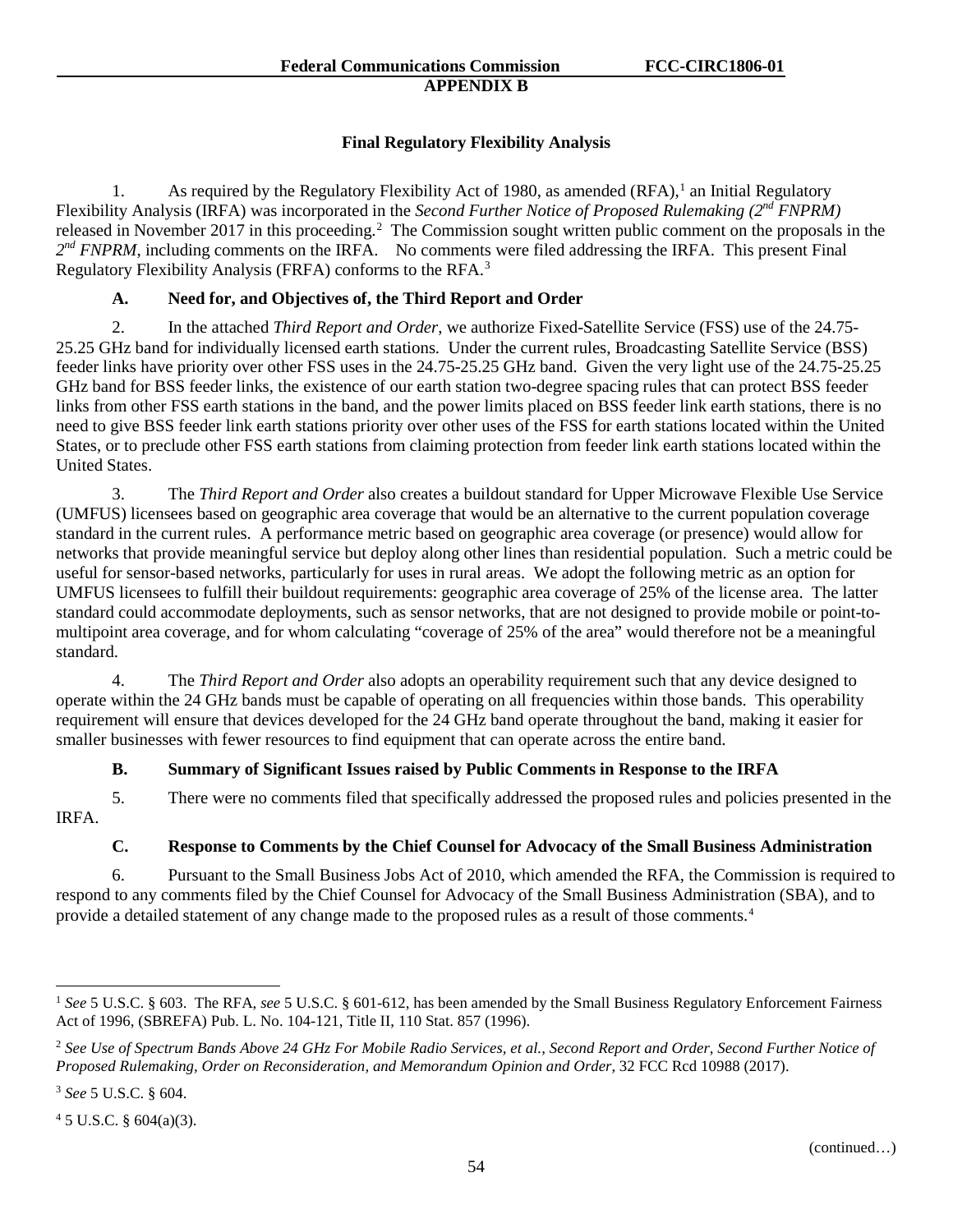# **D. Description and Estimate of the Number of Small Entities To Which the Proposed Rules Will Apply**

7. *Wireless Telecommunications Carriers (except Satellite)*. This industry comprises establishments engaged in operating and maintaining switching and transmission facilities to provide communications via the airwaves. Establishments in this industry have spectrum licenses and provide services using that spectrum, such as cellular services, paging services, wireless internet access, and wireless video services.<sup>[5](#page-55-0)</sup> The appropriate size standard under SBA rules is that such a business is small if it has 1,500 or fewer employees.<sup>[6](#page-55-1)</sup> For this industry, U.S. Census Bureau data for 2012 show that there were 96[7](#page-55-2) firms that operated for the entire year.<sup>7</sup> Of this total, 955 firms had employment of 999 or fewer employees and 12 had employment of 1,000 employees or more.<sup>[8](#page-55-3)</sup> Thus under this category and the associated size standard, the Commission estimates that the majority of wireless telecommunications carriers (except satellite) are small entities.

8. *Fixed Microwave Services.* Microwave services include common carrier,<sup>[9](#page-55-4)</sup> private-operational fixed, <sup>[10](#page-55-5)</sup> and broadcast auxiliary radio services.<sup>11</sup> They also include the Upper Microwave Flexible Use Service<sup>[12](#page-55-7)</sup> and the Millimeter Wave Service<sup>[13](#page-55-8)</sup> where licensees can choose between common carrier and non-common carrier status.<sup>[14](#page-55-9)</sup> At present, there are approximately 66,680 common carrier fixed licensees, 69,360 private and public safety operationalfixed licensees, 20,150 broadcast auxiliary radio licensees, 411 LMDS licenses, 33 24 GHz DEMS licenses, 777 39 GHz licenses, and five 24 GHz licenses, and 467 Millimeter Wave licenses in the microwave services.[15](#page-55-10) The Commission has not yet defined a small business with respect to microwave services. The closest applicable SBA category is Wireless Telecommunications Carriers (except Satellite) and the appropriate size standard for this category under SBA rules is that such a business is small if it has 1,500 or fewer employees.<sup>[16](#page-55-11)</sup> For this industry, U.S. Census Bureau data for 2012 shows that there were 967 firms that operated for the entire year. Of this total, 955 had employment of 999 or fewer, and 12 firms had employment of 1,000 employees or more.<sup>17</sup> Thus under this SBA category and the associated standard, the Commission estimates that the majority of fixed microwave service licensees can be considered small.

9. The Commission does not have data specifying the number of these licensees that have more than 1,500

<span id="page-55-2"></span><sup>7</sup> U.S. Census Bureau, *2012 Economic Census of the United States*, Table EC1251SSSZ5, Information: Subject Series: Estab and Firm Size: Employment Size of Firms for the U.S.: 2012 NAICS Code 517210 (rel. Jan. 8, 2016). [https://factfinder.census.gov/bkmk/table/1.0/en/ECN/2012\\_US/51SSSZ5//naics~517210.](https://factfinder.census.gov/bkmk/table/1.0/en/ECN/2012_US/51SSSZ5/naics%7E517210)

<span id="page-55-3"></span><sup>8</sup> *Id.* Available census data does not provide a more precise estimate of the number of firms that have employment of 1,500 or fewer employees; the largest category provided is for firms with "1000 employees or more."

<span id="page-55-4"></span><sup>9</sup> *See* 47 CFR Part 10, Subpart I.

<span id="page-55-5"></span><sup>10</sup> Persons eligible under Parts 80 and 90 of the Commission's rules can use Private-Operational Fixed Microwave services. *See* 47 CFR Parts 80 and 90. Stations in this service are called operational-fixed to distinguish them from common carrier and public fixed stations. Only the licensee may use the operational-fixed station, and only for communications related to the licensee's commercial, industrial, or safety operations.

<span id="page-55-6"></span><sup>11</sup> Auxiliary Microwave Service is governed by Part 74 and Part 78 of Title 47 of the Commission's rules. Available to licensees of broadcast stations, cable operators, and to broadcast and cable network entities. Auxiliary microwave stations are used for relaying broadcast television signals from the studio to the transmitter, or between two points such as a main studio and an auxiliary studio. The service also includes TV pickup and CARS pickup, which relay signals from a remote location back to the studio.

<span id="page-55-7"></span><sup>12</sup> *See* 47 CFR Part 30*.*

<span id="page-55-8"></span><sup>13</sup> *See* 47 CFR Part 101, Subpart Q.

<span id="page-55-9"></span><sup>14</sup> *See* 47 CFR §§ 30.6, 101.1017.

<span id="page-55-10"></span><sup>15</sup> These statistics are based on a review of the Universal Licensing System on September 22, 2015.

<span id="page-55-11"></span><sup>16</sup> 13 CFR § 121.201, NAICS code 517210.

<span id="page-55-12"></span><sup>17</sup> *Id*. Available census data do not provide a more precise estimate of the number of firms that have employment of 1,500 or fewer employees; the largest category provided is for firms with "1000 employees or more."

<span id="page-55-0"></span> <sup>5</sup> NAICS Code 517210. *See* [https://factfinder.census.gov/faces/affhelp/jsf/pages/metadata.xhtml?](https://factfinder.census.gov/faces/affhelp/jsf/pages/metadata.xhtml?lang=en&type=ib&id=ib.en./ECN.NAICS2012.517210) [lang=en&type=ib&id=ib.en./ECN.NAICS2012.517210.](https://factfinder.census.gov/faces/affhelp/jsf/pages/metadata.xhtml?lang=en&type=ib&id=ib.en./ECN.NAICS2012.517210)

<span id="page-55-1"></span><sup>6</sup> 13 CFR § 121.201, NAICS code 517210.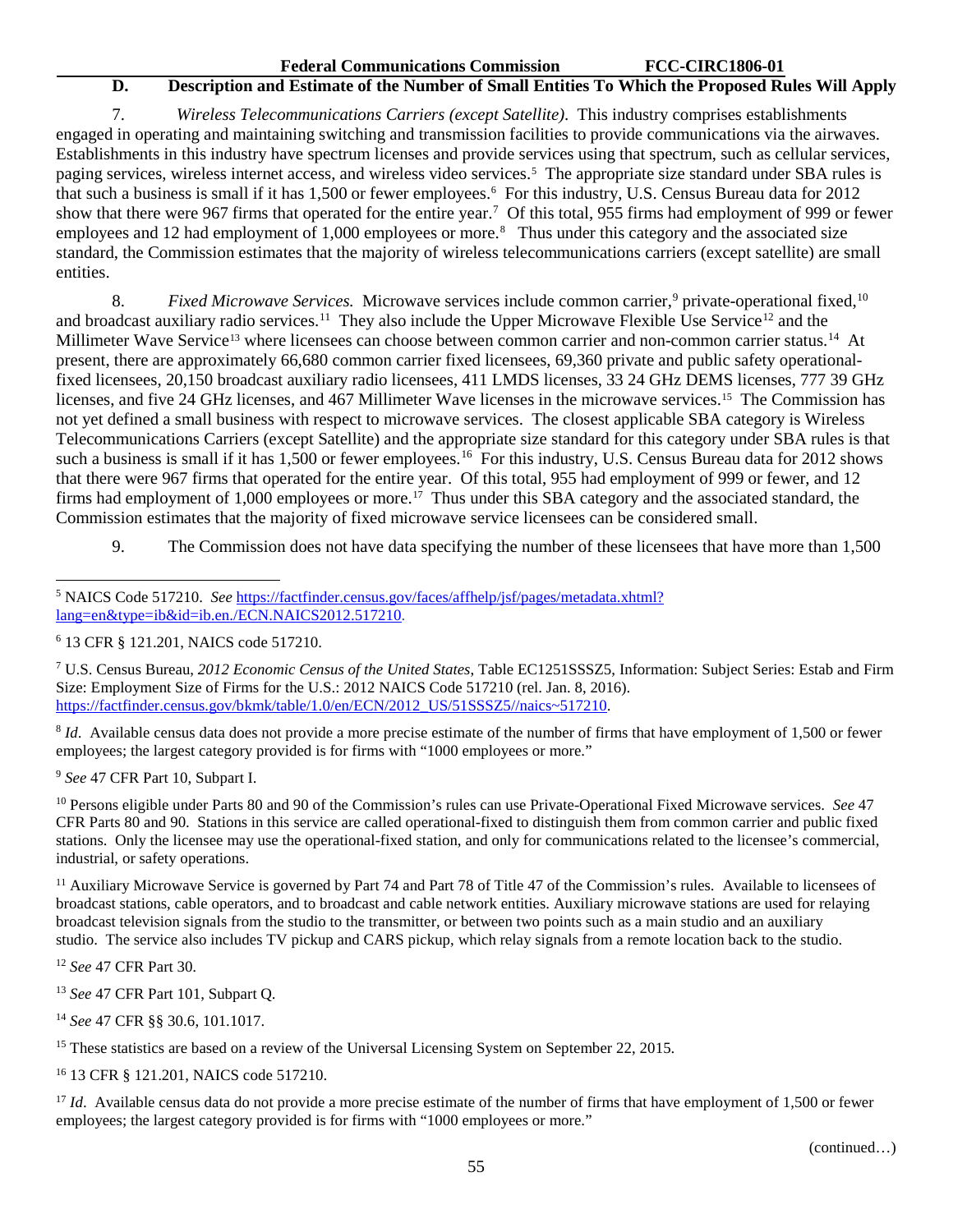### **Federal Communications Commission FCC-CIRC1806-01**

employees, and thus is unable at this time to estimate with greater precision the number of fixed microwave service licensees that would qualify as small business concerns under the SBA's small business size standard. Consequently, the Commission estimates that there are up to 36,708 common carrier fixed licensees and up to 59,291 private operationalfixed licensees and broadcast auxiliary radio licensees in the microwave services that may be small and may be affected by the rules and policies adopted herein. We note, however, that both the common carrier microwave fixed and the private operational microwave fixed licensee categories includes some large entities.

10. *Satellite Telecommunications and All Other Telecommunications.* This category comprises firms "primarily engaged in providing telecommunications services to other establishments in the telecommunications and broadcasting industries by forwarding and receiving communications signals via a system of satellites or reselling satellite telecommunications."[18](#page-56-0) The category has a small business size standard of \$32.5 million or less in average annual receipts, under SBA rules.[19](#page-56-1) For this category, U.S. Census Bureau data for 2012 shows that there were a total of 333 firms that operated for the entire year.<sup>[20](#page-56-2)</sup> Of this total, 299 firms had annual receipts of less than \$25 million.<sup>[21](#page-56-3)</sup> Consequently, we estimate that the majority of satellite telecommunications providers are small entities.

11. *All Other Telecommunications*. The **"**All Other Telecommunications" category is comprised of establishments primarily engaged in providing specialized telecommunications services, such as satellite tracking, communications telemetry, and radar station operation.<sup>22</sup> This industry also includes establishments primarily engaged in providing satellite terminal stations and associated facilities connected with one or more terrestrial systems and capable of transmitting telecommunications to, and receiving telecommunications from, satellite systems.[23](#page-56-5) Establishments providing Internet services or voice over Internet protocol (VoIP) services via client-supplied telecommunications connections are also included in this industry."[24](#page-56-6) The SBA has developed a small business size standard for "All Other Telecommunications," which consists of all such firms with gross annual receipts of \$32.5 million or less.<sup>25</sup> For this category, U.S. Census Bureau data for 2012 shows that there were a total of 1442 firms that operated for the entire year.<sup>[26](#page-56-8)</sup> Of these firms, a total of 1400 firms had gross annual receipts of under \$25 million and 42 firms had gross annual receipts of \$25 million to \$49,999,999.[27](#page-56-9) Thus, the Commission estimates that a majority of "All Other Telecommunications" firms potentially affected by our actions can be considered small.

12. *Radio and Television Broadcasting and Wireless Communications Equipment Manufacturing.* This industry comprises establishments primarily engaged in manufacturing radio and television broadcast and wireless communications equipment. Examples of products made by these establishments are: transmitting and receiving antennas, cable television equipment, GPS equipment, pagers, cellular phones, mobile communications equipment, and radio and television studio and broadcasting equipment."[28](#page-56-10) The SBA has established a size standard for this industry of

<span id="page-56-2"></span>20 U.S. Census Bureau, *2012 Economic Census of the United States*, Table EC1251SSSZ4, Information: Subject Series - Estab and Firm Size: Receipts Size of Firms for the United States: 2012, NAICS code 517410 [https://factfinder.census.gov/bkmk/table/1.0/en/ECN/2012\\_US/51SSSZ4//naics~517410.](https://factfinder.census.gov/bkmk/table/1.0/en/ECN/2012_US/51SSSZ4/naics%7E517410)

<span id="page-56-3"></span> $^{21}$  *Id.* 

<span id="page-56-4"></span><sup>22</sup> *See* U.S. Census Bureau, 2012 NAICS Definitions, NAICS Code "517919 All Other Telecommunications", [https://factfinder.census.gov/faces/affhelp/jsf/pages/metadata.xhtml?lang=en&type=ib&id=ib.en./ECN.NAICS2012.517919#.](https://factfinder.census.gov/faces/affhelp/jsf/pages/metadata.xhtml?lang=en&type=ib&id=ib.en./ECN.NAICS2012.517919)

<span id="page-56-5"></span><sup>23</sup> *Id*.

<span id="page-56-6"></span><sup>24</sup> *Id.*

<span id="page-56-7"></span><sup>25</sup> 13 CFR § 121.201; NAICS Code 517919.

<span id="page-56-8"></span><sup>26</sup> U.S. Census Bureau, *2012 Economic Census of the United States*, Table EC1251SSSZ4, Information: Subject Series - Estab and Firm Size: Receipts Size of Firms for the United States: 2012, NAICS code 517919, [https://factfinder.census.gov/bkmk/table/1.0/en/ECN/2012\\_US/51SSSZ4//naics~517919.](https://factfinder.census.gov/bkmk/table/1.0/en/ECN/2012_US/51SSSZ4/naics%7E517919)

<span id="page-56-9"></span><sup>27</sup> *Id.*

<span id="page-56-10"></span><sup>28</sup> *See* U.S. Census Bureau, 2012 NAICS Definitions, NAICS Code 334220, available at https://factfinder.census.gov/faces/affhelp/jsf/pages/metadata.xhtml?lang=en&type=ib&id=ib.en./ECN.NAICS2012.334220#.

<span id="page-56-0"></span><sup>&</sup>lt;sup>18</sup> U.S. Census Bureau, 2012 NAICS Definitions, "517410 Satellite Telecommunications", [https://factfinder.census.gov/faces/affhelp/jsf/pages/metadata.xhtml?lang=en&type=ib&id=ib.en./ECN.NAICS2012.517410#.](https://factfinder.census.gov/faces/affhelp/jsf/pages/metadata.xhtml?lang=en&type=ib&id=ib.en./ECN.NAICS2012.517410)

<span id="page-56-1"></span><sup>19</sup> 13 CFR § 121.201, NAICS code 517410.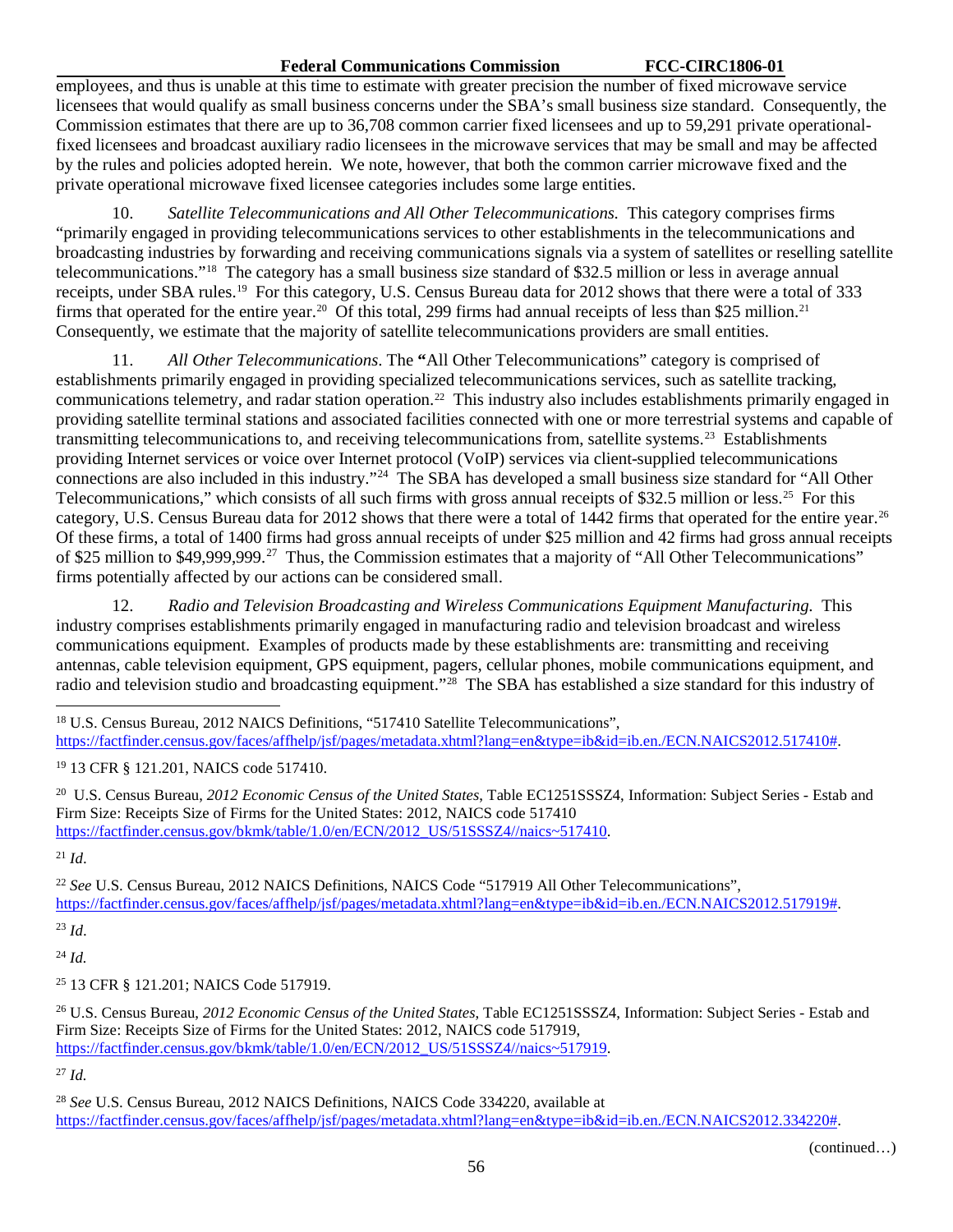# **Federal Communications Commission FCC-CIRC1806-01**

1,250 employees or less.[29](#page-57-0) U.S. Census Bureau data for 2012 shows that 841 establishments operated in this industry in that year[.30](#page-57-1) Of that number, 828 establishments operated with fewer than 1,000 employees, 7 establishments operated with between 1,000 and 2,499 employees and 6 establishments operated with 2,500 or more employees.<sup>[31](#page-57-2)</sup> Based on this data, we conclude that a majority of manufacturers in this industry is small.

# **E. Description of Projected Reporting, Recordkeeping, and Other Compliance Requirements**

13. We expect the rules adopted in the *Third Report and Order* will impose new or additional reporting or recordkeeping and/or other compliance obligations on small entities as well as other applicants and licensees. The projected reporting, recordkeeping, and other compliance requirements in the *Third Report and Order* will apply to all entities in the same manner. The revisions the Commission adopts should benefit small entities by giving them more information, more flexibility, and more options for gaining access to wireless spectrum.

14. Small entities and other applicants for Upper Microwave Flexible Use Service licenses will be required to file license applications using the Commission's automated Universal Licensing System (ULS). ULS is an online electronic filing system that also serves as a powerful information tool, one that enables potential licensees to research applications, licenses, and antenna structures. It also keeps the public informed with weekly public notices, FCC rulemakings, processing utilities, and a telecommunications glossary. Small entities, like all other entities who are Upper Microwave Flexible Use Service applicants, must submit long-form license applications must do so through ULS using Form 601,<sup>[32](#page-57-3)</sup> FCC Ownership Disclosure Information for the Wireless Telecommunications Services using FCC Form  $602$ ,<sup>[33](#page-57-4)</sup> and other appropriate forms.<sup>[34](#page-57-5)</sup>

15. We expect that the filing, recordkeeping and reporting requirements associated with the demands described above will require small businesses as well as other entities that intend to utilize these new UMFUS licenses to use professional, accounting, engineering or survey services in order to meet these requirements. As described below, several steps have been taken that will alleviate the burdens of the requirements on small businesses.

# **F. Steps Taken to Minimize the Significant Economic Impact on Small Entities, and Significant Alternatives Considered**

16. The RFA requires an agency to describe any significant, specifically small business, alternatives that it has considered in reaching its approach, which may include the following four alternatives (among others): (1) the establishment of differing compliance or reporting requirements or timetables that take into account the resources available to small entities; (2) the clarification, consolidation, or simplification of compliance or reporting requirements under the rule for small entities; (3) the use of performance, rather than design, standards; and (4) an exemption from coverage of the rule, or any part thereof, for small entities.<sup>35</sup>

17. The Commission does not believe that its adopted changes will have a significant economic impact on small entities. As noted above, the various construction and performance requirements and their associated showings will be the same for small and large businesses that license the Upper Microwave Flexible Use Service bands. To the extent applying the rules equally to all entities results in the cost of complying with these burdens being relatively greater for smaller businesses than for large ones, these costs are necessary to effectuate the purpose of the Communications Act, namely to further the efficient use of spectrum and to prevent spectrum warehousing. Likewise compliance with our service and technical rules and coordination requirements are necessary for the furtherance of our goals of protecting the public while also providing interference free services. Moreover, while small and large businesses must equally comply

<span id="page-57-3"></span> $32$  47 CFR § 1.913(a)(1).

<span id="page-57-4"></span><sup>33</sup> 47 CFR § 1.919.

<span id="page-57-5"></span><sup>34</sup> 47 CFR § 1.2107.

<span id="page-57-6"></span> $35$  5 U.S.C. § 603(c)(1)-(4).

<span id="page-57-0"></span> <sup>29</sup> 13 CFR § 121.201, NAICS Code 334220.

<span id="page-57-1"></span><sup>30</sup> U.S. Census Bureau, *2012 Economic Census of the United States*, Table EC1231SG2, Manufacturing: Summary Series: General Summary: Industry Statistics for Subsectors and Industries by Employment Size: 2012 NAICS Code 334220, [https://factfinder.census.gov/bkmk/table/1.0/en/ECN/2012\\_US/31SG2//naics~334220.](https://factfinder.census.gov/bkmk/table/1.0/en/ECN/2012_US/31SG2/naics%7E334220)

<span id="page-57-2"></span><sup>31</sup> *Id.*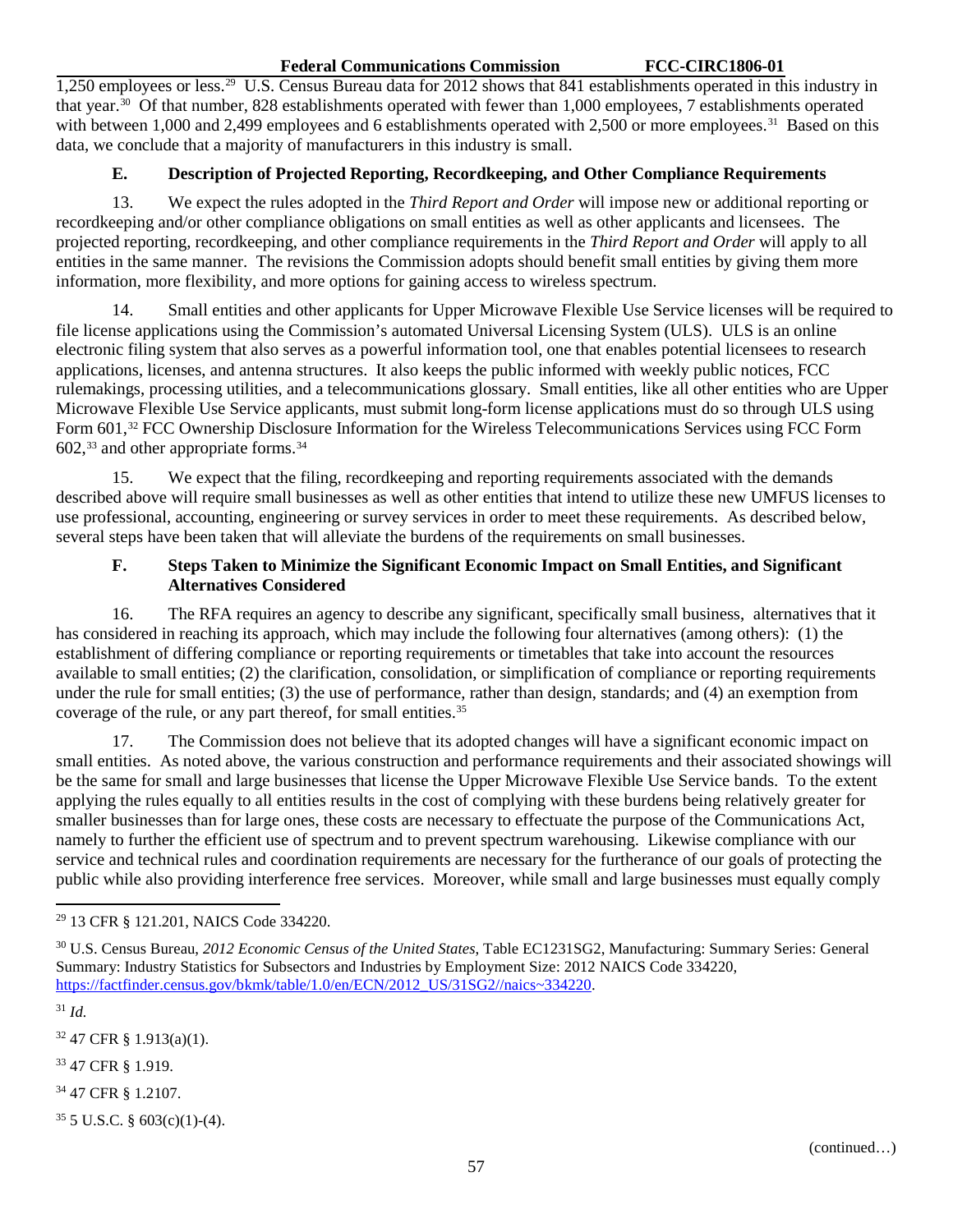with these rules and requirements, we have taken the steps described below to help alleviate the burden on small businesses that seek to comply with these requirements.

18. The proposals to facilitate satellite service in the 24 GHz band should also assist small satellite businesses by providing them with additional flexibility to locate their earth stations without causing interference to or receiving interference from UMFUS licensees.

# **Report to Congress**

19. The Commission will send a copy of the *Third Report and Order*, including this FRFA, in a report to Congress pursuant to the Congressional Review Act.[36](#page-58-0) In addition, the Commission will send a copy of the *Third Report and Order*, including this FRFA, to the Chief Counsel for Advocacy of the SBA. A copy of the *Third Report and Order*, and FRFA (or summaries thereof) will also be published in the Federal Register.<sup>[37](#page-58-1)</sup>

<span id="page-58-0"></span> <sup>36</sup> *See* 5 U.S.C. § 801(a)(1)(A).

<span id="page-58-1"></span><sup>37</sup> *See* 5 U.S.C. § 604(b).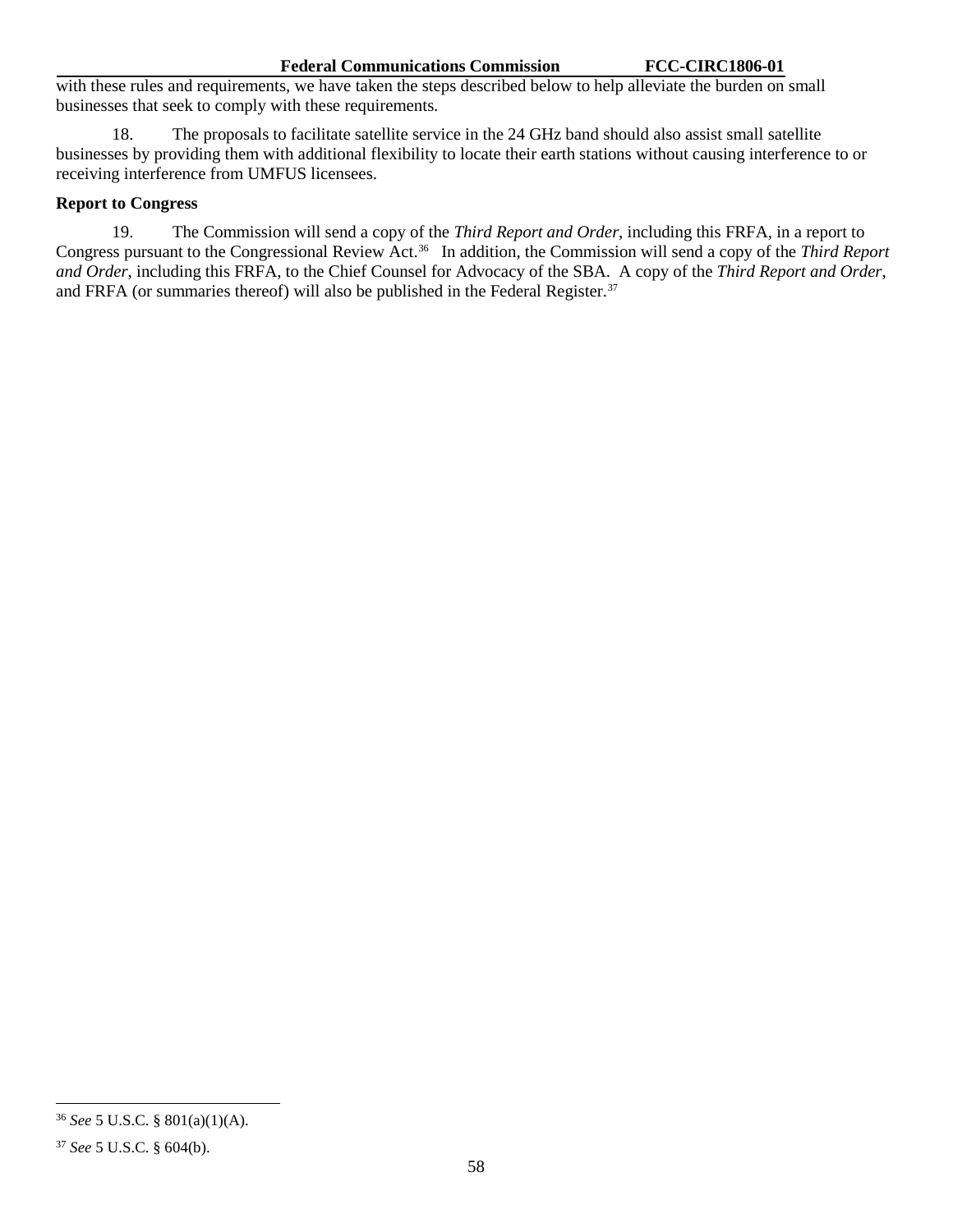# **APPENDIX C**

# **Proposed Rules**

For the reasons discussed in the preamble, the Federal Communications Commission proposes to amend 47 CFR parts 2, 25, and 30 as follows:

# **PART 2 – FREQUENCY ALLOCATIONS AND RADIO TREATY MATTERS; GENERAL RULES AND REGULATIONS**

1. The authority citation for part 2 continues to read as follows:

Authority: 47 U.S.C. 154, 302a, 303, and 336, unless otherwise noted.

- 2. In § 2.106, the Table of Frequency Allocations is amended as follows:
- a. Revise pages 54, 55, 58, and 60.
- b. In the list of non-Federal Government (NG) Footnotes, footnote NG65 is revised.

# **§ 2.106 Table of Frequency Allocations.**

The revisions read as follows:

\* \* \* \* \*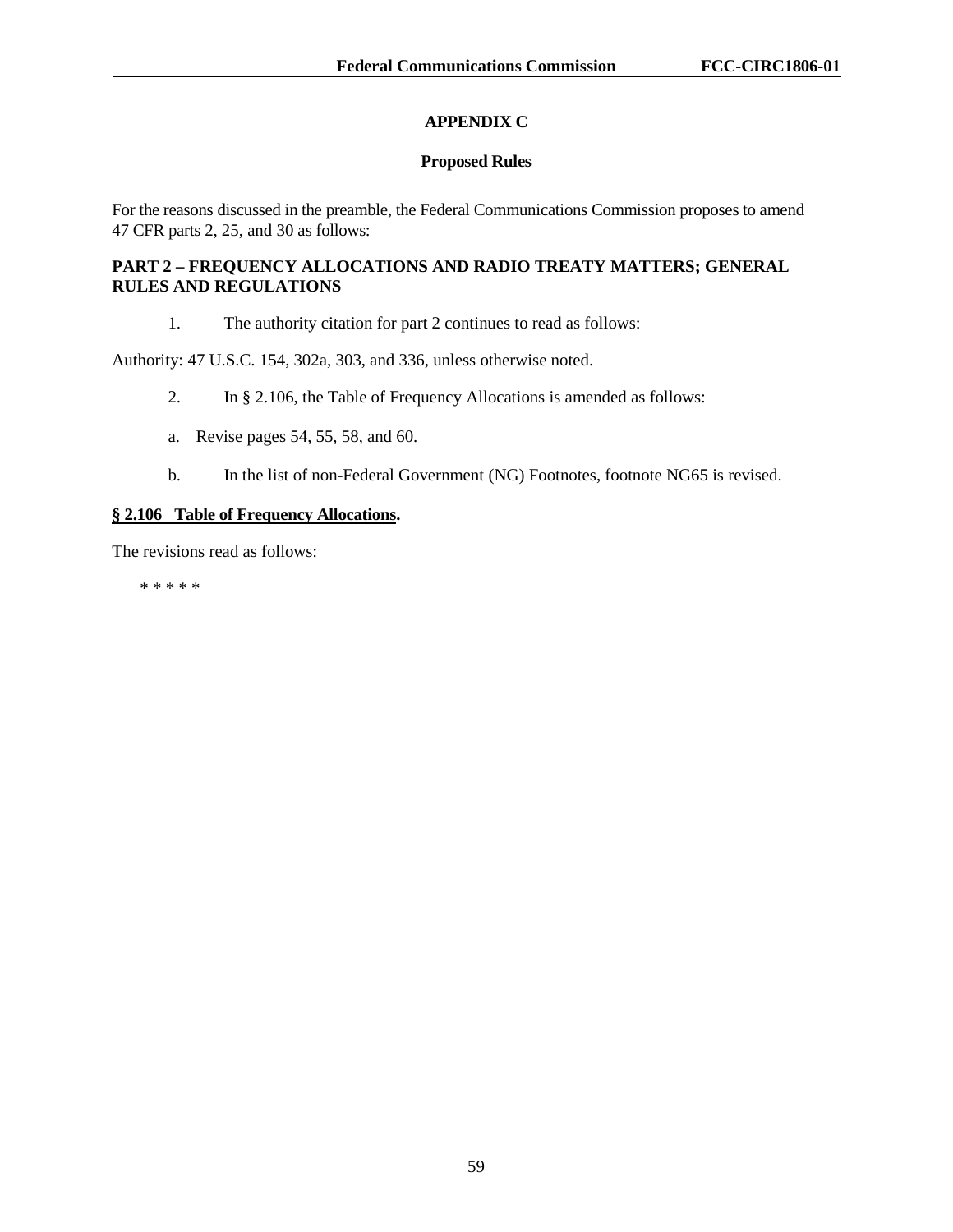| 24-24.05<br>AMATEUR<br>AMATEUR-SATELLITE<br>5.150<br>24.05-24.25<br>RADIOLOCATION<br>Amateur<br>Earth exploration-satellite (active)                                                                                                |                                                                               |                                                                                                                      | 24-24.05                                                                                                                                                                                                                        | 24-24.05<br>AMATEUR<br>AMATEUR-SATELLITE                                                                                                                                           | ISM Equipment (18)<br>Amateur Radio (97)<br>RF Devices (15)<br>ISM Equipment (18)<br>Private Land Mobile (90)<br>Amateur Radio (97) |
|-------------------------------------------------------------------------------------------------------------------------------------------------------------------------------------------------------------------------------------|-------------------------------------------------------------------------------|----------------------------------------------------------------------------------------------------------------------|---------------------------------------------------------------------------------------------------------------------------------------------------------------------------------------------------------------------------------|------------------------------------------------------------------------------------------------------------------------------------------------------------------------------------|-------------------------------------------------------------------------------------------------------------------------------------|
|                                                                                                                                                                                                                                     |                                                                               |                                                                                                                      | 5.150 US211<br>24.05-24.25<br>RADIOLOCATION G59<br>Earth exploration-satellite (active)                                                                                                                                         | 5.150 US211<br>24.05-24.25<br>Amateur<br>Earth exploration-satellite (active)<br>Radiolocation                                                                                     |                                                                                                                                     |
| 5.150                                                                                                                                                                                                                               |                                                                               |                                                                                                                      | 5.150                                                                                                                                                                                                                           | 5.150                                                                                                                                                                              |                                                                                                                                     |
| 24.25-24.45<br><b>FIXED</b>                                                                                                                                                                                                         | 24.25-24.45<br><b>RADIONAVIGATION</b>                                         | 24.25-24.45<br><b>FIXED</b><br><b>MOBILE</b><br><b>RADIONAVIGATION</b>                                               | 24.25-24.45                                                                                                                                                                                                                     | 24.25-24.45<br><b>FIXED</b><br><b>MOBILE</b>                                                                                                                                       | RF Devices (15)<br>Upper Microwave Flexible<br>Use(30)                                                                              |
| 24.45-24.65<br><b>FIXED</b><br><b>INTER-SATELLITE</b>                                                                                                                                                                               | 24.45-24.65<br>INTER-SATELLITE<br><b>RADIONAVIGATION</b>                      | 24.45-24.65<br><b>FIXED</b><br><b>INTER-SATELLITE</b><br><b>MOBILE</b><br><b>RADIONAVIGATION</b>                     | 24.45-24.65<br>INTER-SATELLITE<br><b>RADIONAVIGATION</b>                                                                                                                                                                        |                                                                                                                                                                                    | RF Devices (15)<br>Satellite Communications (25)                                                                                    |
|                                                                                                                                                                                                                                     | 5.533                                                                         | 5.533                                                                                                                | 5.533                                                                                                                                                                                                                           |                                                                                                                                                                                    |                                                                                                                                     |
| 24.65-24.75<br><b>FIXED</b><br>FIXED-SATELLITE<br>(Earth-to-space) 5.532B<br><b>INTER-SATELLITE</b>                                                                                                                                 | 24.65-24.75<br>INTER-SATELLITE<br>RADIOLOCATION-SATELLITE<br>(Earth-to-space) | 24.65-24.75<br><b>FIXED</b><br>FIXED-SATELLITE<br>(Earth-to-space) 5.532B<br><b>INTER-SATELLITE</b><br><b>MOBILE</b> | 24.65-24.75<br><b>INTER-SATELLITE</b><br>RADIOLOCATION-SATELLITE (Earth-to-space)                                                                                                                                               |                                                                                                                                                                                    |                                                                                                                                     |
|                                                                                                                                                                                                                                     |                                                                               | 5.533                                                                                                                |                                                                                                                                                                                                                                 |                                                                                                                                                                                    |                                                                                                                                     |
| 24.75-25.25<br><b>FIXED</b><br><b>FIXED-SATELLITE</b><br>(Earth-to-space) 5.532B                                                                                                                                                    | 24.75-25.25<br><b>FIXED-SATELLITE</b><br>(Earth-to-space) 5.535               | 24.75-25.25<br><b>FIXED</b><br><b>FIXED-SATELLITE</b><br>(Earth-to-space) 5.535<br><b>MOBILE</b>                     | 24.75-25.25                                                                                                                                                                                                                     | 24.75-25.25<br><b>FIXED</b><br><b>FIXED-SATELLITE</b><br>(Earth-to-space) NG65<br><b>MOBILE</b>                                                                                    | RF Devices (15)<br>Satellite Communications (25)<br><b>Upper Microwave Flexible</b><br>Use $(30)$                                   |
| 25.25-25.5<br><b>FIXED</b><br>INTER-SATELLITE 5.536<br><b>MOBILE</b><br>Standard frequency and time signal-satellite (Earth-to-space)                                                                                               |                                                                               |                                                                                                                      | 25.25-25.5<br><b>FIXED</b><br>INTER-SATELLITE 5.536<br><b>MOBILE</b><br>Standard frequency and time<br>signal-satellite (Earth-to-space)                                                                                        | 25.25-25.5<br><b>FIXED</b><br><b>MOBILE</b><br>Inter-satellite 5.536<br>Standard frequency and time<br>signal-satellite (Earth-to-space)                                           | RF Devices (15)<br><b>Upper Microwave Flexible</b><br>Use (30)                                                                      |
| 25.5-27<br>EARTH EXPLORATION-SATELLITE (space-to-Earth) 5.536B<br><b>FIXED</b><br>INTER-SATELLITE 5.536<br><b>MOBILE</b><br>SPACE RESEARCH (space-to-Earth) 5.536C<br>Standard frequency and time signal-satellite (Earth-to-space) |                                                                               |                                                                                                                      | 25.5-27<br>EARTH EXPLORATION-<br>SATELLITE (space-to-Earth)<br><b>FIXED</b><br>INTER-SATELLITE 5.536<br><b>MOBILE</b><br>SPACE RESEARCH<br>(space-to-Earth)<br>Standard frequency and time<br>signal-satellite (Earth-to-space) | 25.5-27<br><b>FIXED</b><br><b>MOBILE</b><br><b>SPACE RESEARCH</b><br>(space-to-Earth)<br>Inter-satellite 5.536<br>Standard frequency and time<br>signal-satellite (Earth-to-space) |                                                                                                                                     |
| 5.536A                                                                                                                                                                                                                              |                                                                               |                                                                                                                      | 5.536A US258                                                                                                                                                                                                                    | 5.536A US258                                                                                                                                                                       | Page 54                                                                                                                             |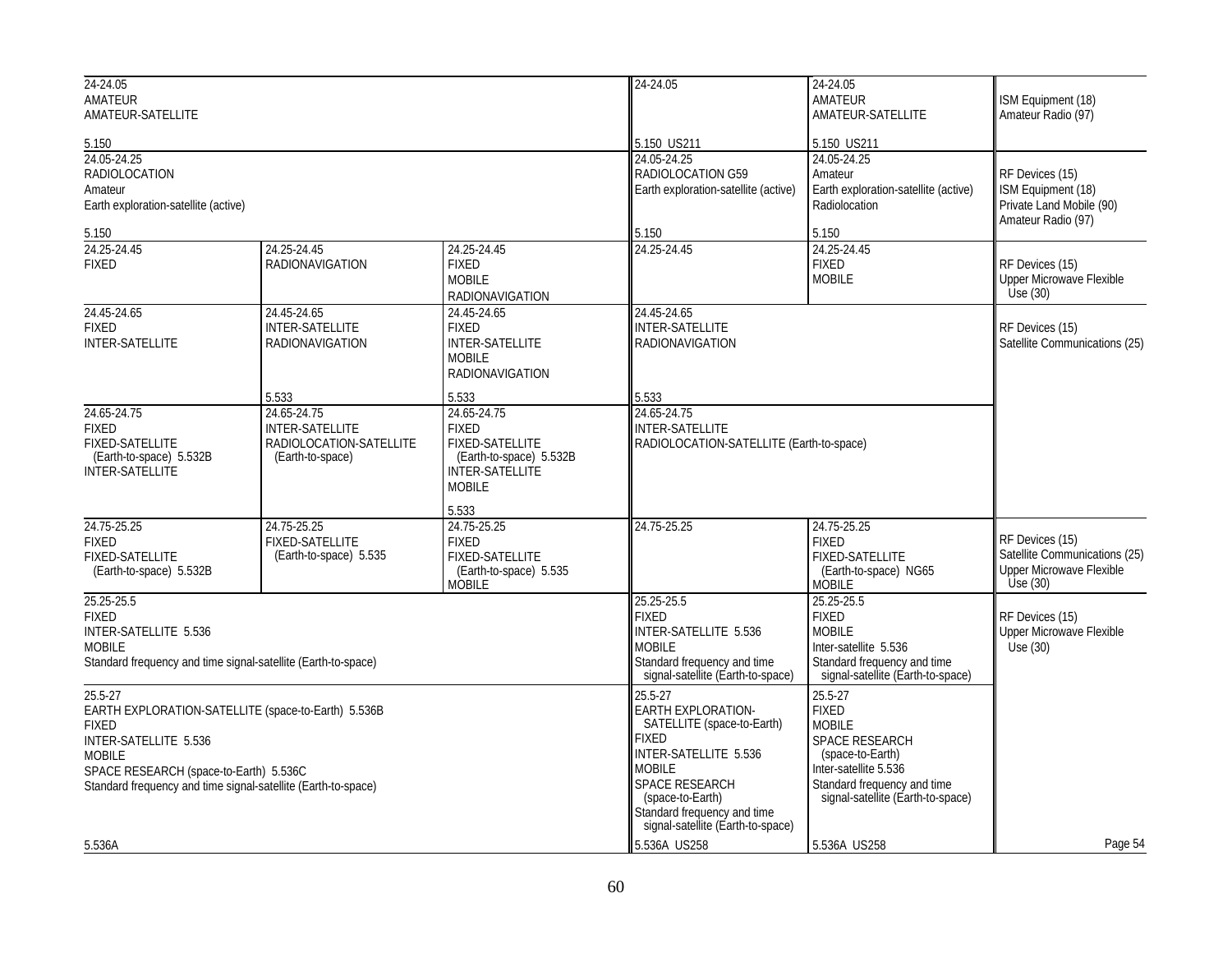| Table of Frequency Allocations                                                                                                                                                |                                                                                                                                                          |                                                                                                                                                       | 27-34.7 GHz (SHF/EHF)<br>Page 55                                              |                                                                                                 |                                                                                                                     |
|-------------------------------------------------------------------------------------------------------------------------------------------------------------------------------|----------------------------------------------------------------------------------------------------------------------------------------------------------|-------------------------------------------------------------------------------------------------------------------------------------------------------|-------------------------------------------------------------------------------|-------------------------------------------------------------------------------------------------|---------------------------------------------------------------------------------------------------------------------|
| International Table                                                                                                                                                           |                                                                                                                                                          |                                                                                                                                                       | United States Table                                                           |                                                                                                 | FCC Rule Part(s)                                                                                                    |
| Region 1 Table                                                                                                                                                                | Region 2 Table                                                                                                                                           | Region 3 Table                                                                                                                                        | Federal Table                                                                 | Non-Federal Table                                                                               |                                                                                                                     |
| $27-27.5$<br><b>FIXED</b><br>INTER-SATELLITE 5.536<br><b>MOBILE</b>                                                                                                           | $27 - 27.5$<br><b>FIXED</b><br>FIXED-SATELLITE (Earth-to-space)<br>INTER-SATELLITE 5.536 5.537<br><b>MOBILE</b>                                          |                                                                                                                                                       | 27-27.5<br><b>FIXED</b><br>INTER-SATELLITE 5.536<br><b>MOBILE</b>             | 27-27.5<br><b>FIXED</b><br><b>MOBILE</b><br>Inter-satellite 5.536                               | <b>Upper Microwave Flexible</b><br>$\dot{U}$ se (30)<br>RF Devices (15)                                             |
| 27.5-28.5<br><b>FIXED 5.537A</b><br>FIXED-SATELLITE (Earth-to-space) 5.484A 5.516B 5.539<br><b>MOBILE</b>                                                                     |                                                                                                                                                          |                                                                                                                                                       | $27.5 - 30$                                                                   | 27.5-28.35<br><b>FIXED</b><br>FIXED-SATELLITE (Earth-to-space)<br><b>MOBILE</b>                 | RF Devices (15)<br>Satellite<br>Communications (25)<br>Upper Microwave Flexible<br>Use(30)<br>Fixed Microwave (101) |
| 5.538 5.540<br>28.5-29.1<br><b>FIXED</b><br>FIXED-SATELLITE (Earth-to-space) 5.484A 5.516B 5.523A 5.539                                                                       |                                                                                                                                                          |                                                                                                                                                       |                                                                               | 28.35-29.1<br>FIXED-SATELLITE (Earth-to-space)<br><b>NG165</b>                                  | Satellite<br>Communications (25)                                                                                    |
| <b>MOBILE</b><br>Earth exploration-satellite (Earth-to-space) 5.541<br>5.540                                                                                                  |                                                                                                                                                          |                                                                                                                                                       |                                                                               | <b>NG62</b>                                                                                     |                                                                                                                     |
| 29.1-29.5<br><b>FIXED</b><br>FIXED-SATELLITE (Earth-to-space) 5.516B 5.523C 5.523E 5.535A 5.539 5.541A<br><b>MOBILE</b><br>Earth exploration-satellite (Earth-to-space) 5.541 |                                                                                                                                                          |                                                                                                                                                       |                                                                               | 29.1-29.25<br><b>FIXED</b><br>FIXED-SATELLITE (Earth-to-space)<br><b>NG166</b><br><b>MOBILE</b> | RF Devices (15)<br>Satellite<br>Communications (25)<br>Fixed Microwave (101)                                        |
|                                                                                                                                                                               |                                                                                                                                                          |                                                                                                                                                       |                                                                               | 29.25-29.5<br>FIXED-SATELLITE (Earth-to-space)<br>NG535A                                        | Satellite<br>Communications (25)                                                                                    |
| 5.540<br>29.5-29.9                                                                                                                                                            | 29.5-29.9                                                                                                                                                | 29.5-29.9                                                                                                                                             |                                                                               | <b>NG62</b><br>$29.5 - 30$                                                                      |                                                                                                                     |
| FIXED-SATELLITE (Earth-to-space)<br>5.484A 5.516B 5.539<br>Earth exploration-satellite<br>(Earth-to-space) 5.541<br>Mobile-satellite (Earth-to-space)                         | FIXED-SATELLITE (Earth-to-space)<br>5.484A 5.516B 5.539<br>MOBILE-SATELLITE<br>(Earth-to-space)<br>Earth exploration-satellite<br>(Earth-to-space) 5.541 | FIXED-SATELLITE (Earth-to-space)<br>5.484A 5.516B 5.539<br>Earth exploration-satellite<br>(Earth-to-space) 5.541<br>Mobile-satellite (Earth-to-space) |                                                                               | FIXED-SATELLITE (Earth-to-space)<br>MOBILE-SATELLITE<br>(Earth-to-space)                        |                                                                                                                     |
| 5.540 5.542                                                                                                                                                                   | 5.525 5.526 5.527 5.529 5.540<br>5.542                                                                                                                   | 5.540 5.542                                                                                                                                           |                                                                               |                                                                                                 |                                                                                                                     |
| 29.9-30<br>FIXED-SATELLITE (Earth-to-space) 5.484A 5.516B 5.539<br>MOBILE-SATELLITE (Earth-to-space)<br>Earth exploration-satellite (Earth-to-space) 5.541 5.543              |                                                                                                                                                          |                                                                                                                                                       |                                                                               |                                                                                                 |                                                                                                                     |
| 5.525 5.526 5.527 5.538 5.540 5.542                                                                                                                                           |                                                                                                                                                          |                                                                                                                                                       |                                                                               | 5.525 5.526 5.527 5.529 5.543                                                                   |                                                                                                                     |
| $30 - 31$<br>FIXED-SATELLITE (Earth-to-space) 5.338A<br>MOBILE-SATELLITE (Earth-to-space)<br>Standard frequency and time signal-satellite (space-to-Earth)                    |                                                                                                                                                          | 30-31<br>FIXED-SATELLITE (Earth-to-space)<br>MOBILE-SATELLITE (Earth-to-space)<br>Standard frequency and time<br>signal-satellite (space-to-Earth)    | $30 - 31$<br>Standard frequency and time<br>signal-satellite (space-to-Earth) |                                                                                                 |                                                                                                                     |
| 5.542                                                                                                                                                                         |                                                                                                                                                          |                                                                                                                                                       | G117                                                                          |                                                                                                 |                                                                                                                     |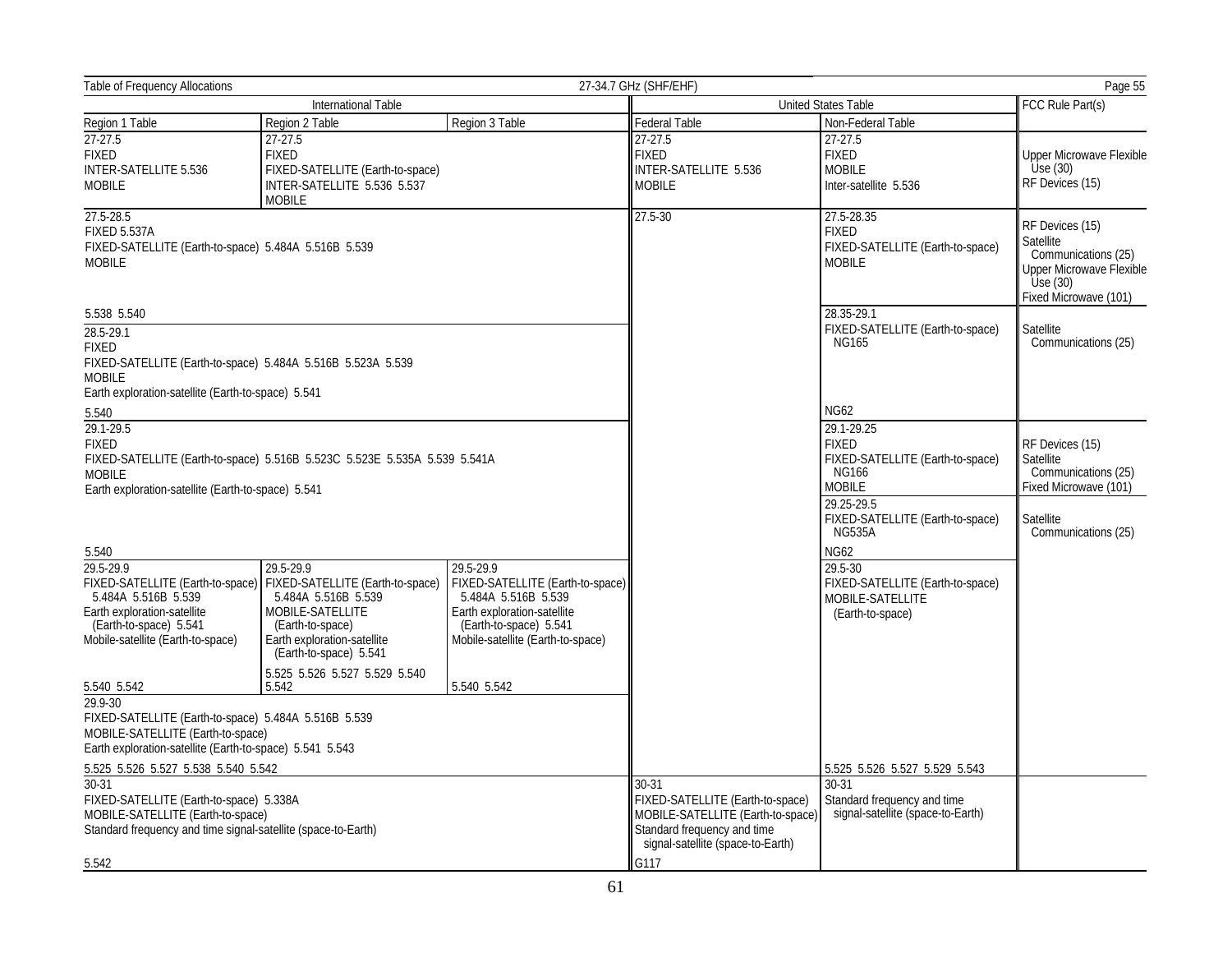| 40-40.5<br>EARTH EXPLORATION-SATELLITE (Earth-to-space)<br><b>FIXED</b><br>FIXED-SATELLITE (space-to-Earth) 5.516B<br><b>MOBILE</b><br>MOBILE-SATELLITE (space-to-Earth)<br>SPACE RESEARCH (Earth-to-space)<br>Earth exploration-satellite (space-to-Earth) |                                                                                                                                                                        |                                                                                                                                       | 40-40.5<br><b>EARTH EXPLORATION-</b><br>SATELLITE (Earth-to-space)<br>FIXED-SATELLITE (space-to-Earth)<br>MOBILE-SATELLITE (space-to-Earth)<br>SPACE RESEARCH (Earth-to-space)<br>Earth exploration-satellite<br>(space-to-Earth)<br>G117 | 40-40.5<br>FIXED-SATELLITE (space-to-Earth)<br>MOBILE-SATELLITE (space-to-Earth)                                                                                                          | Satellite Communications (25)                 |
|-------------------------------------------------------------------------------------------------------------------------------------------------------------------------------------------------------------------------------------------------------------|------------------------------------------------------------------------------------------------------------------------------------------------------------------------|---------------------------------------------------------------------------------------------------------------------------------------|-------------------------------------------------------------------------------------------------------------------------------------------------------------------------------------------------------------------------------------------|-------------------------------------------------------------------------------------------------------------------------------------------------------------------------------------------|-----------------------------------------------|
| 40.5-41<br><b>FIXED</b><br>FIXED-SATELLITE (space-to-Earth)<br><b>BROADCASTING</b><br>BROADCASTING-SATELLITE<br>Mobile                                                                                                                                      | 40.5-41<br><b>FIXED</b><br>FIXED-SATELLITE (space-to-<br>Earth) 5.516B<br><b>BROADCASTING</b><br>BROADCASTING-SATELLITE<br>Mobile<br>Mobile-satellite (space-to-Earth) | 40.5-41<br><b>FIXED</b><br>FIXED-SATELLITE (space-to-<br>Earth)<br><b>BROADCASTING</b><br>BROADCASTING-SATELLITE<br>Mobile            | $40.5 - 41$<br>FIXED-SATELLITE (space-to-Earth)<br>Mobile-satellite (space-to-Earth)                                                                                                                                                      | 40.5-41<br>FIXED-SATELLITE (space-to-Earth)<br><b>BROADCASTING</b><br>BROADCASTING-SATELLITE<br>Fixed<br>Mobile<br>Mobile-satellite (space-to-Earth)                                      |                                               |
| 5.547                                                                                                                                                                                                                                                       | 5.547                                                                                                                                                                  | 5.547                                                                                                                                 | US211 G117                                                                                                                                                                                                                                | <b>US211</b>                                                                                                                                                                              |                                               |
| $41-42.5$<br><b>FIXED</b><br>FIXED-SATELLITE (space-to-Earth) 5.516B<br><b>BROADCASTING</b><br>BROADCASTING-SATELLITE<br>Mobile                                                                                                                             |                                                                                                                                                                        |                                                                                                                                       | $41 - 42.5$                                                                                                                                                                                                                               | $41-42$<br><b>FIXED</b><br>FIXED-SATELLITE (space-to-Earth)<br><b>MOBILE</b><br><b>BROADCASTING</b><br>BROADCASTING-SATELLITE<br><b>US211</b><br>42-42.5<br><b>FIXED</b><br><b>MOBILE</b> | <b>Upper Microwave Flexible</b><br>Use $(30)$ |
| 5.547 5.551F 5.551H 5.551I                                                                                                                                                                                                                                  |                                                                                                                                                                        | <b>US211</b>                                                                                                                          | <b>US211</b>                                                                                                                                                                                                                              |                                                                                                                                                                                           |                                               |
| 42.5-43.5<br><b>FIXED</b><br>FIXED-SATELLITE (Earth-to-space) 5.552<br>MOBILE except aeronautical mobile<br>RADIO ASTRONOMY                                                                                                                                 |                                                                                                                                                                        | 42.5-43.5<br><b>FIXED</b><br>FIXED-SATELLITE (Earth-to-space)<br>MOBILE except aeronautical mobile<br>RADIO ASTRONOMY<br><b>US342</b> | 42.5-43.5<br>RADIO ASTRONOMY<br><b>US342</b>                                                                                                                                                                                              |                                                                                                                                                                                           |                                               |
| 5.149 5.547<br>43.5-47<br>MOBILE 5.553<br>MOBILE-SATELLITE<br><b>RADIONAVIGATION</b><br>RADIONAVIGATION-SATELLITE                                                                                                                                           |                                                                                                                                                                        | 43.5-45.5<br>FIXED-SATELLITE (Earth-to-space)<br>MOBILE-SATELLITE (Earth-to-space)<br>G117                                            | 43.5-45.5                                                                                                                                                                                                                                 |                                                                                                                                                                                           |                                               |
| 5.554                                                                                                                                                                                                                                                       |                                                                                                                                                                        |                                                                                                                                       | 45.5-46.9<br><b>MOBILE</b><br>MOBILE-SATELLITE (Earth-to-space)<br>RADIONAVIGATION-SATELLITE<br>5.554                                                                                                                                     |                                                                                                                                                                                           | RF Devices (15)<br>Page 58                    |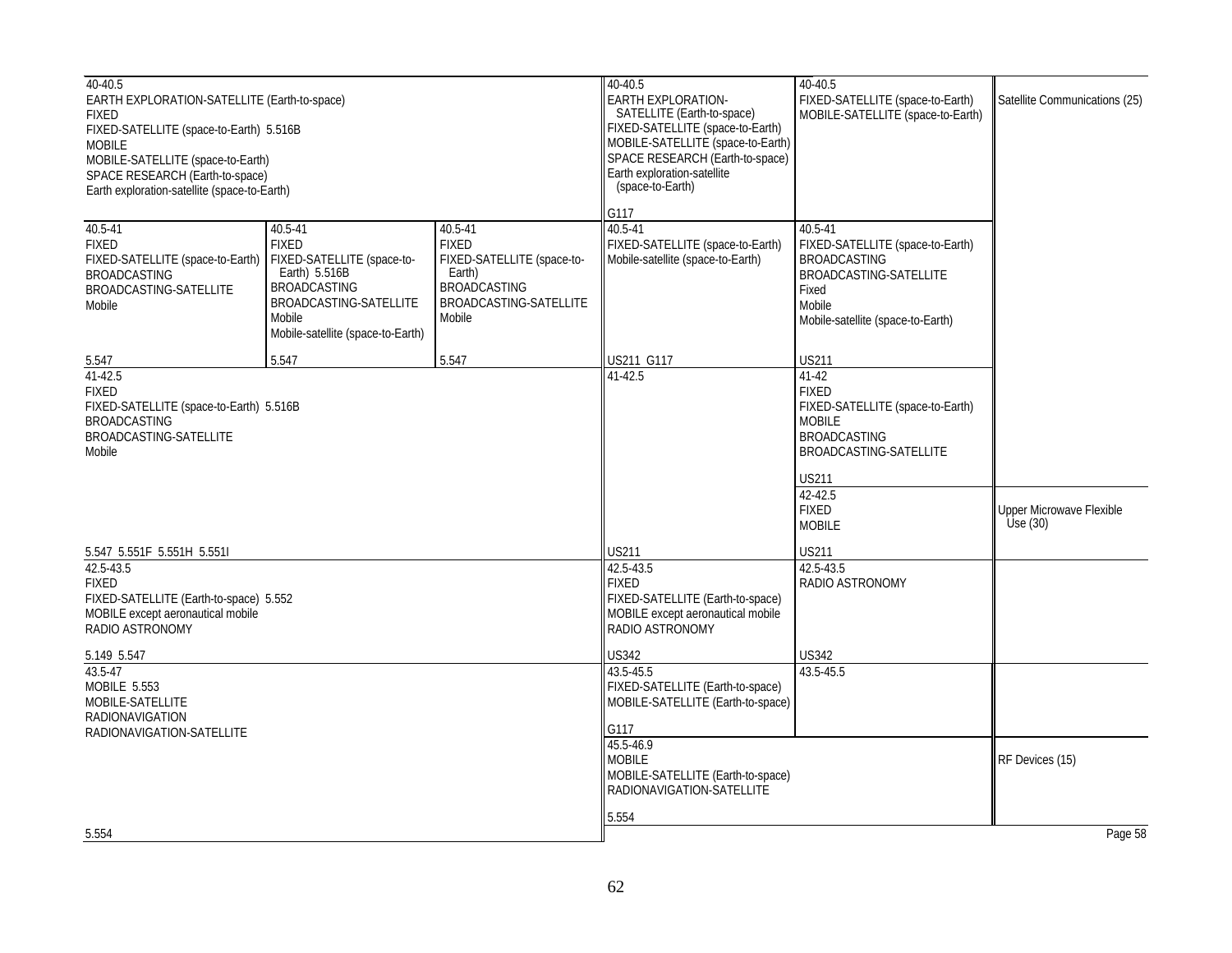**\* \* \* \* \*** 

### **NON-FEDERAL GOVERNMENT (NG) FOOTNOTES**

\* \* \* \* \*

NG65 In the bands 24.75-25.25 GHz, 47.2-48.2 GHz and 50.4-51.4 GHz, stations in the fixed and mobile services may not claim protection from individually licensed earth stations authorized pursuant to 47 CFR 25.136. However, nothing in this footnote shall limit the right of UMFUS licensees to operate in conformance with the technical rules contained in 47 CFR part 30. The Commission reserves the right to monitor developments and to undertake further action concerning interference between UMFUS and FSS, including aggregate interference to satellite receivers, if appropriate.

**\* \* \* \* \***

## **PART 25 – SATELLITE COMMUNICATIONS**

3. The authority citation for part 25 continues to read as follows:

Authority: 47 U.S.C. 154, 301, 302, 303, 307, 309, 310, 319, 332, 605, and 721, unless otherwise noted.

4. Amend § 25.136 by revising the section heading, paragraph (e) introductory text, paragraphs (e)(1),

 $(e)(2)$ ,  $(e)(3)$ ,  $(e)(4)(i)$ - $(ii)$ , and paragraph  $(f)$  to read as follows:

# **§ 25.136 Earth Stations in the 24.75-25.25 GHz, 27.5-28.35 GHz, 37.5-40 GHz, 47.2-48.2 GHz and 50.4-51.4 GHz bands.**

\* \* \* \* \*

(e) Notwithstanding that FSS is co-primary with the Upper Microwave Flexible Use Service in the 24.75-

25.25 GHz and 50.4-51.4 GHz bands, earth stations in these bands shall be limited to individually

licensed earth stations. An applicant for a license for a transmitting earth station in the 24.75-25.25 GHz

\*This document is being released as part of a "permit-but-disclose" proceeding. Any presentations or views on the subject expressed to the Commission or its staff, including by email, must be filed in GN Docket No. 14-177, which may be accessed via the Electronic Comment Filing System (https://www.fcc.gov/ecfs/). Before filing, participants should familiarize themselves with the Commission's ex parte rules, including the general prohibition on presentations (written and oral) on matters listed on the Sunshine Agenda, which is typically released a week prior to the Commission's meeting. *See* 47 CFR § 1.1200 *et seq.*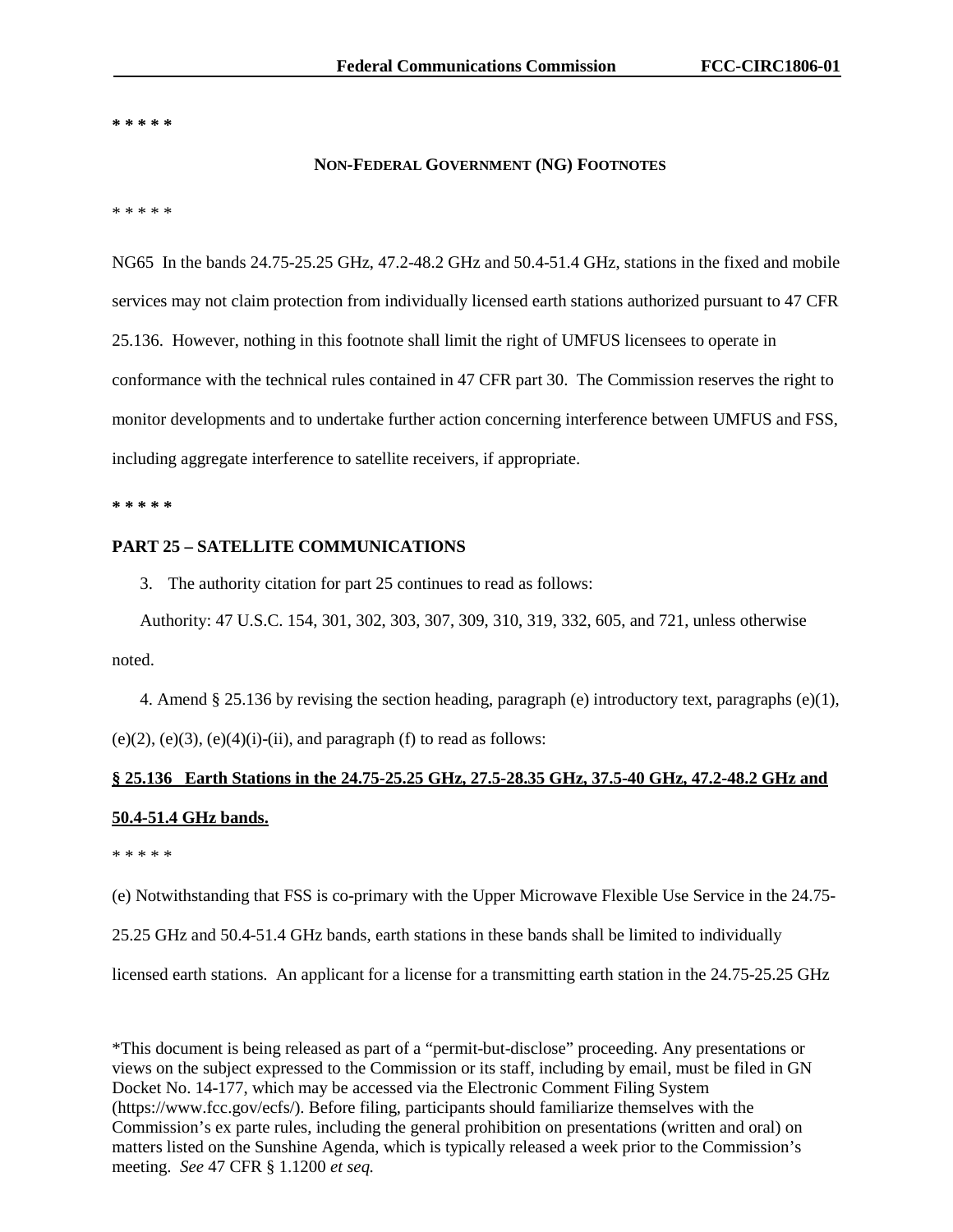or 50.4-51.4 GHz band must meet one of the following criteria to be authorized to operate without providing any additional interference protection to stations in the Upper Microwave Flexible Use Service: (1) The FSS licensee also holds the relevant Upper Microwave Flexible Use Service license(s) for the area in which the earth station generates a power flux density (PFD), at 10 meters above ground level, of greater than or equal to −77.6dBm/m2/MHz;

(2) The earth station in the 24.75-25.25 GHz band was authorized prior to **[insert effective date of 3rd R&O**]; or the earth station in the 50.4.2-51.4 GHz band was authorized prior to [effective date of this rule]; or

(3) The application for the earth station in the 24.75-25.25 GHz band was filed prior to **[insert effective date of 3<sup>rd</sup> R&O];** or the application for the earth station in the 50.4-51.4 GHz band was filed prior to [effective date for this rule]; or

(4) The applicant demonstrates compliance with all of the following criteria in its application:

(i) There are no more than two other authorized earth stations operating in the same frequency band within the county where the proposed earth station is located that meet the criteria contained in either paragraphs (e)(1) (e)(2), (e)(3) or (e)(4) of this section, and there are no more than 14 other authorized earth stations operating in the same frequency band within the Partial Economic Area where the proposed earth station is located that meet the criteria contained in paragraphs (e)(1) (e)(2), (e)(3) or (e)(4) of this section. For purposes of this requirement, multiple earth stations that are collocated with or at a location contiguous to each other shall be considered as one earth station;

(ii) The area in which the earth station generates a power flux density (PFD), at 10 meters above ground level, of greater than or equal to -77.6 dBm/m<sup>2</sup>/MHz, together with the similar area of any other earth station operating in the same frequency band authorized pursuant to paragraph (e) of this section, does not cover, in the aggregate, more than the amount of population of the county within which the earth station is located as noted below:

Table 1 to Paragraph  $(e)(4)(ii)$ 

64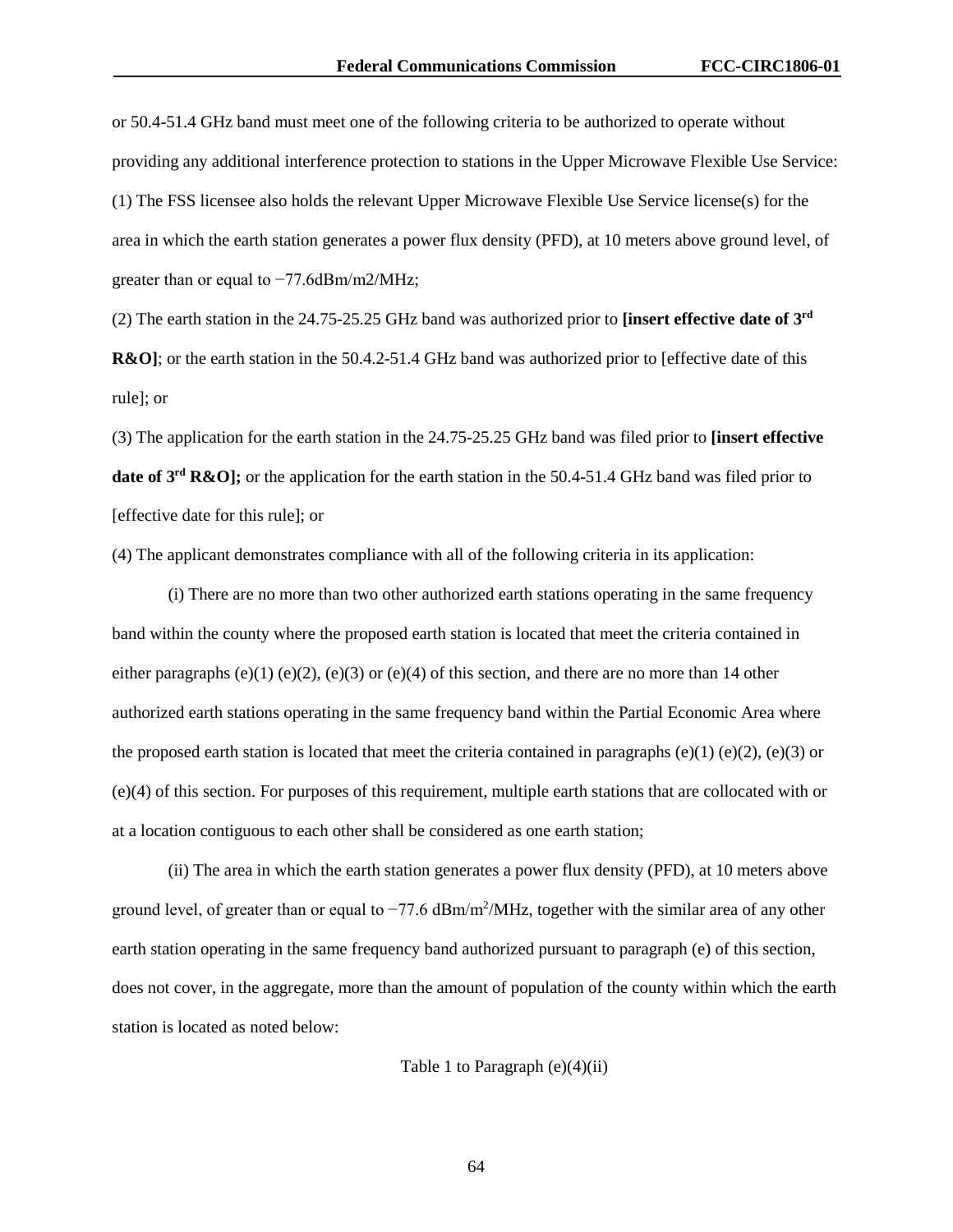| Population within the County   | Maximum permitted aggregate population                |
|--------------------------------|-------------------------------------------------------|
| where earth station is located | within $-77.6 \text{ dBm/m}^2/\text{MHz PFD}$ contour |
|                                | of earth stations                                     |
| Greater than 450,000           | 0.1 percent of population in county.                  |
| Between 6,000 and 450,000      | 450 people.                                           |
| Fewer than 6,000               | 7.5 percent of population in county.                  |

\* \* \* \* \*

(f) If an earth station applicant or licensee in the 24.75-25.25 GHz, 27.5-28.35 GHz, 37.5-40 GHz, 47.2- 48.2 GHz and/or 50.4-51.4 GHz bands enters into an agreement with an UMFUS licensee, their operations shall be governed by that agreement, except to the extent that the agreement is inconsistent with the Commission's rules or the Communications Act.

**\* \* \* \* \***

## **PART 30 – UPPER MICROWAVE FLEXIBLE USE SERVICE**

5. The authority citation for part 30 continues to read as follows:

Authority: 47 U.S.C. 151, 152, 153, 154, 301, 303, 304, 307, 309, 310, 316, 332, 1302.

6. Amend § 30.4 by adding a new paragraph (b), redesignating paragraphs (b) , (c), (d), and (e)as paragraphs (c), (d), (f), and (g), respectively, adding a new paragraph (e) to read as follows, and :

## **§ 30.4 Frequencies.**

(b) 25.25-27.5 GHz band – 25.25-25.45 GHz; 25.45-25.65 GHz; 25.65-25.85 GHz; 25.85-26.05 GHz; 26.05-26.25 GHz; 26.25-26.45 GHz; 26.45-26.65 GHz; 26.65-26.85 GHz; 26.85-27.05 GHz; 27.05-27.25 GHz; 27.25-27.45 GHz; 27.45-27.5 GHz.

\* \* \* \* \*

(e) 42-42.5 GHz band – 42-42.1 GHz; 42.1-42.2 GHz; 42.2-42.3 GHz; 42.3-42.4 GHz; 42.4-42.5 GHz. \* \* \* \* \*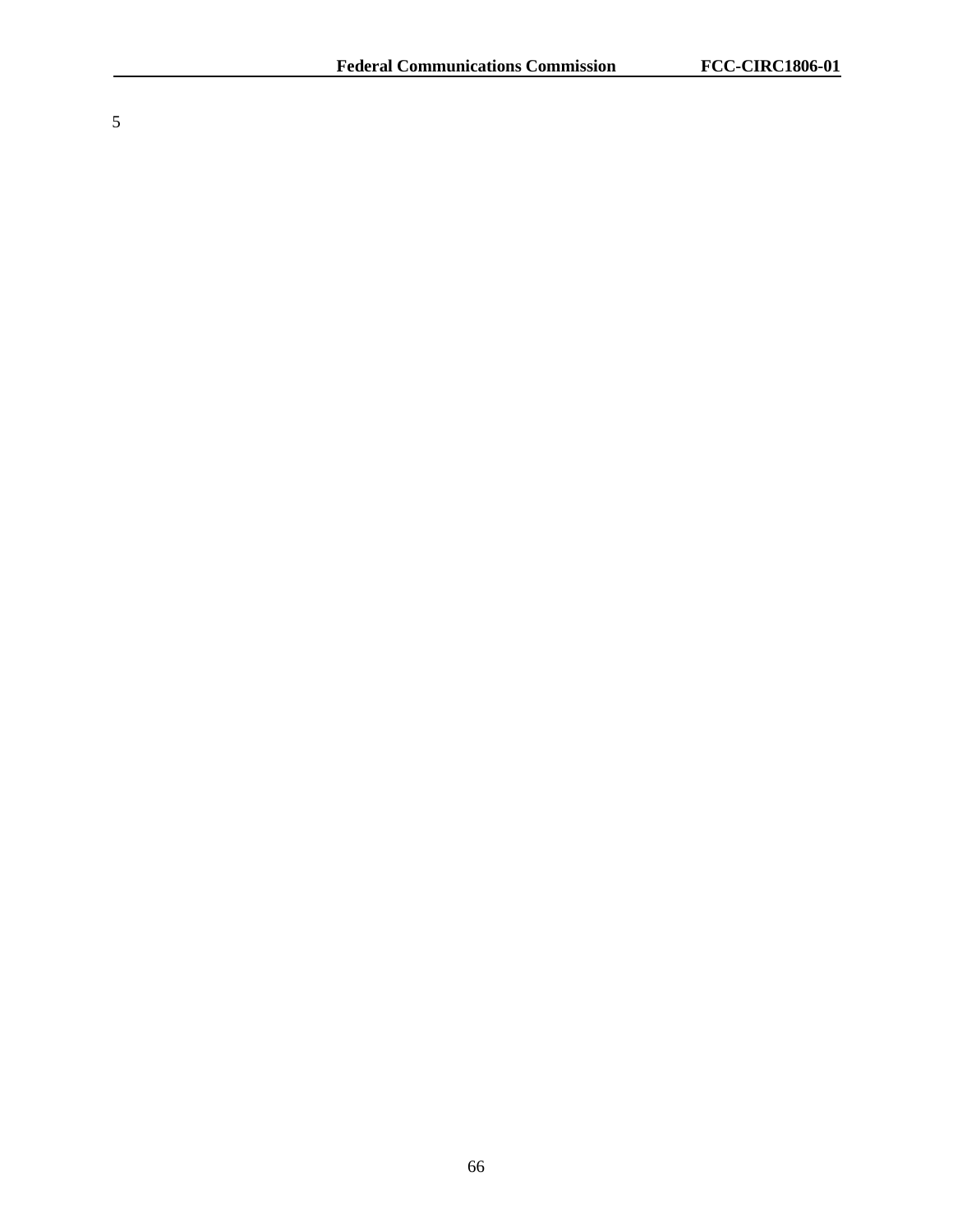# **APPENDIX D**

# **Initial Regulatory Flexibility Analysis**

[1](#page-67-0). As required by the Regulatory Flexibility Act of 1980, as amended  $(RFA)$ ,<sup>1</sup> the Commission has prepared this present Initial Regulatory Flexibility Analysis (IRFA) of the possible significant economic impact on a substantial number of small entities by the policies and rules proposed in the attached *Third Further Notice of Proposed Rulemaking (3rd FNPRM)*. Written public comments are requested on this IRFA. Comments must be identified as responses to the IRFA and must be filed by the deadlines for comments as specified in the *3rd FNPRM*. The Commission will send a copy of this *3rd FNPRM*, including this IRFA, to the Chief Counsel for Advocacy of the Small Business Administration  $(SBA)$ .<sup>[2](#page-67-1)</sup> In addition, the 3<sup>rd</sup> *FNPRM* and IRFA (or summaries thereof) will be published in the Federal Register.<sup>[3](#page-67-2)</sup>

# **A. Need for, and Objectives of, the Proposed Rules**

2. In the *Third Further Notice of Proposed Rulemaking*, we propose to increase the Nation's supply of spectrum for mobile broadband by adopting rules for fixed and mobile services in the 25.25- 27.5 GHz and 42-42.5 GHz band. We propose to include this band in the Part 30 Upper Microwave Flexible Use Service (UMFUS). This additional spectrum for mobile use will help ensure that the speed, capacity, and ubiquity of the nation's wireless networks keeps pace with the skyrocketing demand for mobile service. It will also make possible new types of services for consumers and businesses. We propose to award Partial Economic Area-based licenses for these bands to best balance the needs of large and small carriers. The *Third Further Notice of Proposed Rulemaking* also proposes to include these bands, or portions of these bands, in the mmW spectrum threshold for reviewing proposed secondary market transactions.

3. Until recently, the mmW bands were generally considered unsuitable for mobile applications because of propagation losses at such high frequencies and the inability of mmW signals to propagate around obstacles. As increasing congestion has begun to fill the lower bands and carriers have resorted to smaller and smaller microcells in order to re-use the available spectrum, however, the industry is taking another look at the mmW bands and beginning to realize that at least some of its presumed disadvantages can be turned to advantage. For example, short transmission paths and high propagation losses can facilitate spectrum re-use in microcellular deployments by limiting the amount of interference between adjacent cells. Furthermore, where longer paths are desired, the extremely short wavelengths of mmW signals make it feasible for very small antennas to concentrate signals into highly focused beams with enough gain to overcome propagation losses. The short wavelengths of mmW signals also make it possible to build multi-element, dynamic beam-forming antennas that will be small enough to fit into handsets—a feat that might never be possible at the lower, longer-wavelength frequencies below 6 GHz where cell phones operate today.

4. In the *Third Further Notice of Proposed Rulemaking*, we also seek comment on developing the licensing framework we have adopted for the 37-37.6 GHz band. That framework creates an innovative shared space that can be used by a wide variety of Federal and non-Federal users, by new entrants and by established operators – and smaller businesses in particular – to experiment with new technologies in the mmW space. We seek comment on a first-come-first-served licensing or registration scheme, in which actual users have a right to interference protection, but no right to exclude other users. We seek comment on subsequent users being required to coordinate with previously registered non-

<span id="page-67-0"></span> <sup>1</sup> *See* 5 U.S.C. § 603. The RFA, *see* 5 U.S.C. § 601-612, has been amended by the Small Business Regulatory Enforcement Fairness Act of 1996, (SBREFA) Pub. L. No. 104-121, Title II, 110 Stat. 857 (1996).

<span id="page-67-1"></span><sup>2</sup> *See* 5 U.S.C. § 603(a).

<span id="page-67-2"></span><sup>3</sup> *See* 5 U.S.C. § 603(a).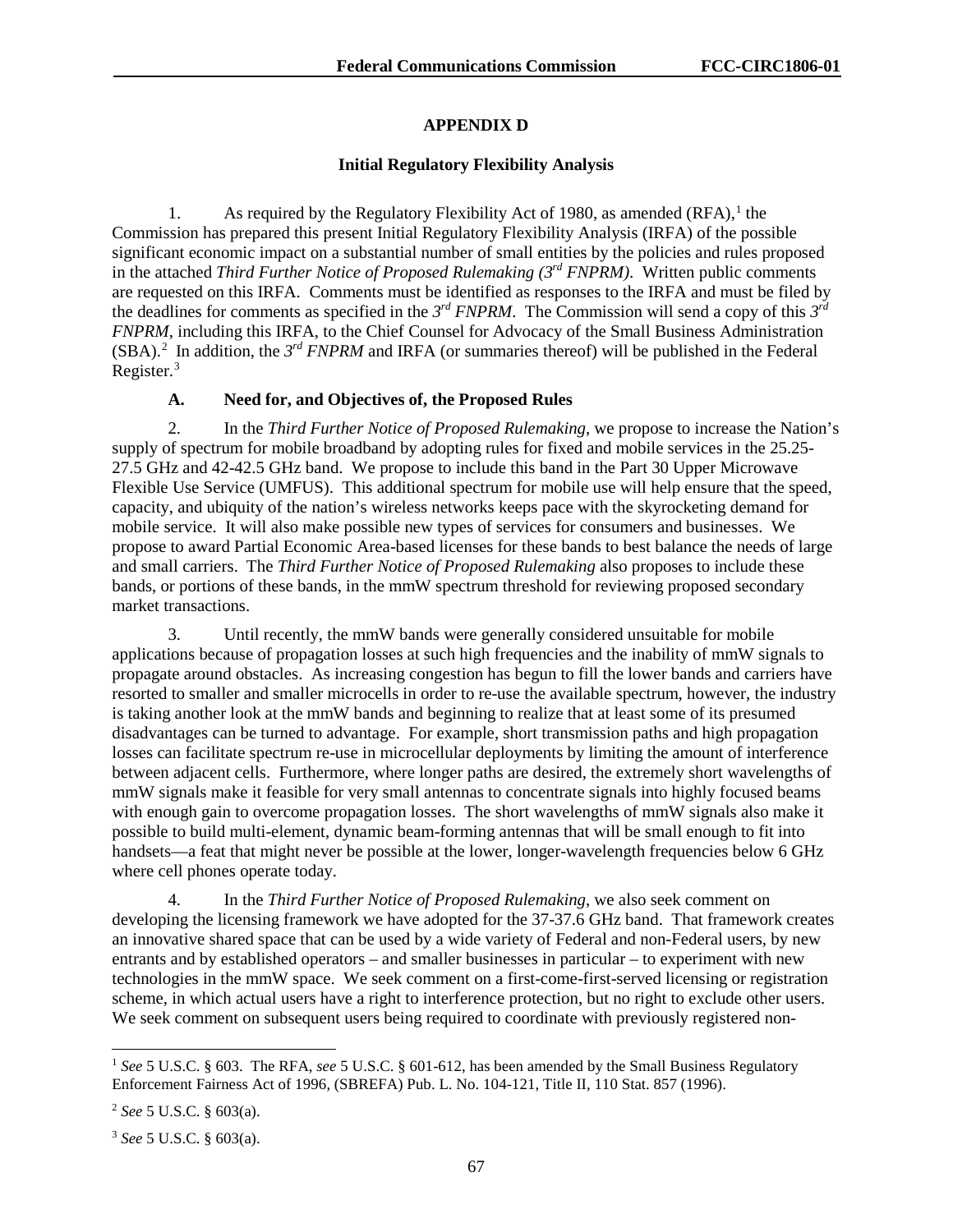Federal and Federal sites through Part 101 notice and response rules or on the alternative of registering facilities with a third-party coordinator.

5. The *Third Further Notice of Proposed Rulemaking* also proposes to adopt rules permitting licensing of individual FSS earth stations in the 50.4-51.4 GHz band using the criteria identical to those applicable in the 24.75-25.25 GHz band. Although the 50.4-52.6 GHz band remains under consideration for UMFUS licensing, we have throughout this proceeding sought to promote spectrum efficiency by permitting spectrum made available for UMFUS to be shared with other allocated services when possible. We believe that in the 50.4-51.4 GHz band, where an FSS allocation already exists, that a limited number of individually licensed FSS earth stations can share the 50.4-51.4 GHz band with minimal impact on terrestrial operations.

6. Overall, this proposal is designed to provide for flexible use of this spectrum by allowing licensees to choose their type of service offerings, to encourage innovation and investment in mobile broadband use in this spectrum, and to provide a stable regulatory environment in which fixed, mobile, and satellite deployment would be able to develop through the application of flexible rules. The marketoriented licensing framework for these bands would ensure that this spectrum is efficiently utilized and will foster the development of new and innovative technologies and services, as well as encourage the growth and development of a wide variety of services, ultimately leading to greater benefits to consumers.

# **B. Legal Basis**

7. The proposed action is authorized pursuant to Sections 1, 2, 3, 4, 5, 7, 301, 302, 302a, 303, 304, 307, 309, and 310 of the Communications Act of 1934, as amended, 47 U.S.C. §§ 151, 152, 153, 154, 155, 157, 301, 302, 302a, 303, 304, 307, 309, and 310, Section 706 of the Telecommunications Act of 1996, as amended, 47 U.S.C. § 1302.

# **C. Description and Estimate of the Number of Small Entities To Which the Proposed Rules Will Apply**

8. The RFA directs agencies to provide a description of and, where feasible, an estimate of the number of small entities that may be affected by the proposed rules, if adopted.<sup>[4](#page-68-0)</sup> The RFA generally defines the term "small entity" as having the same meaning as the terms "small business," "small organization," and "small governmental jurisdiction."[5](#page-68-1) In addition, the term "small business" has the same meaning as the term "small business concern" under the Small Business Act."<sup>[6](#page-68-2)</sup> A "small business concern" is one which: (1) is independently owned and operated; (2) is not dominant in its field of operation; and (3) satisfies any additional criteria established by the SBA.[7](#page-68-3)

9. *Small Businesses, Small Organizations, Small Governmental Jurisdictions*. Our actions, over time, may affect small entities that are not easily categorized at present. We therefore describe here, at the outset, three broad groups of small entities that could be directly affected herein.<sup>[8](#page-68-4)</sup> First, while there are industry specific size standards for small businesses that are used in the regulatory flexibility analysis, according to data from the SBA's Office of Advocacy, in general a small business is an independent

<span id="page-68-3"></span><sup>7</sup> 15 U.S.C. § 632.

<span id="page-68-0"></span> $45$  U.S.C. § 603(b)(3).

<span id="page-68-1"></span> $55$  U.S.C. § 601(6).

<span id="page-68-2"></span><sup>6</sup> 5 U.S.C. § 601(3) (incorporating by reference the definition of "small-business concern" in the Small Business Act, 15 U.S.C. § 632). Pursuant to 5 U.S.C. § 601(3), the statutory definition of a small business applies "unless an agency, after consultation with the Office of Advocacy of the Small Business Administration and after opportunity for public comment, establishes one or more definitions of such term which are appropriate to the activities of the agency and publishes such definition(s) in the Federal Register."

<span id="page-68-4"></span><sup>8</sup> *See* 5 U.S.C. § 601(3)-(6).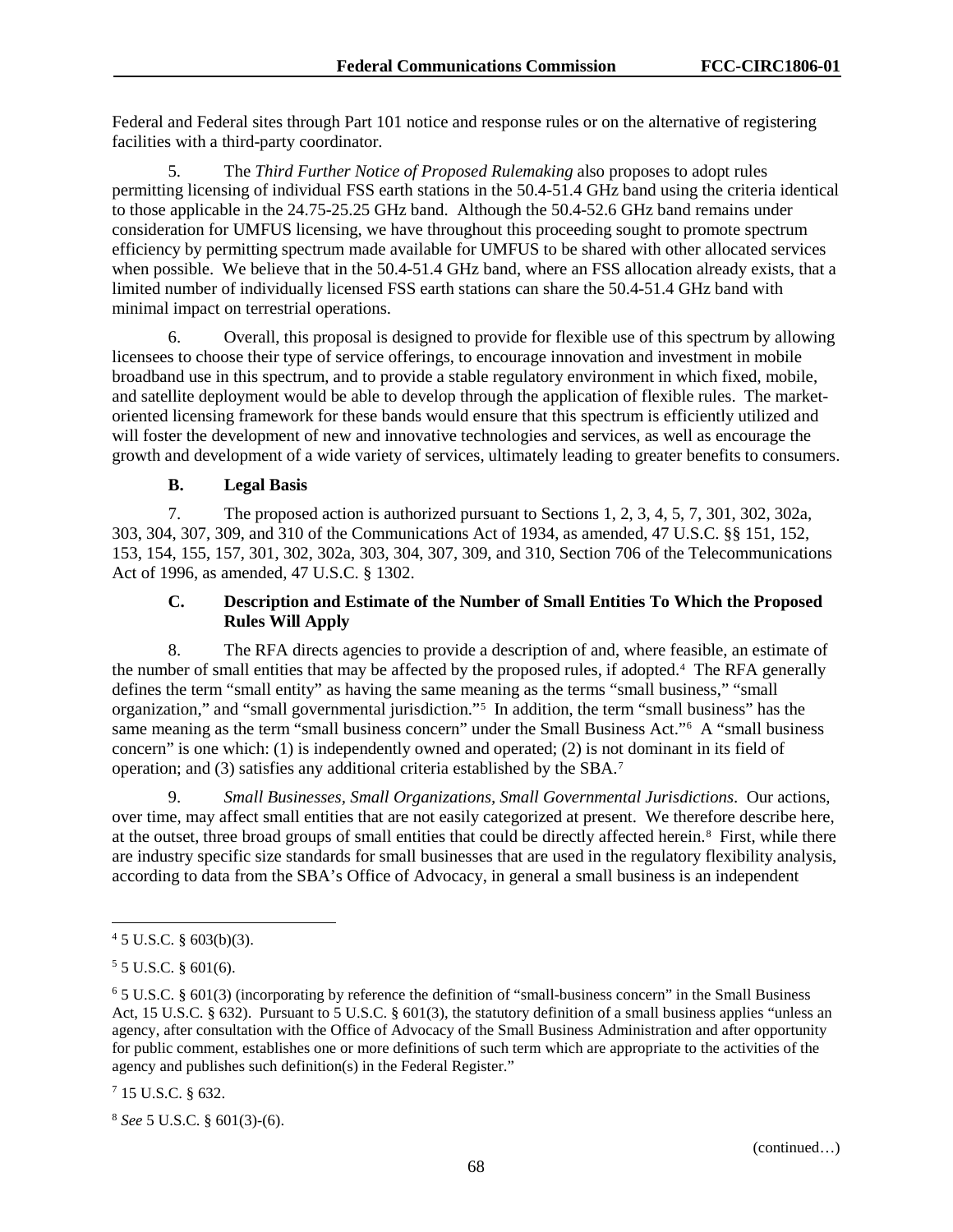business having fewer than 500 employees.[9](#page-69-0) These types of small businesses represent 99.9% of all businesses in the United States which translates to 28.8 million businesses.<sup>[10](#page-69-1)</sup>

10. Next, the type of small entity described as a "small organization" is generally "any notfor-profit enterprise which is independently owned and operated and is not dominant in its field."[11](#page-69-2) Nationwide, as of August 2016, there were approximately 356,494 small organizations based on registration and tax data filed by nonprofits with the Internal Revenue Service (IRS).[12](#page-69-3)

Finally, the small entity described as a "small governmental jurisdiction" is defined generally as "governments of cities, counties, towns, townships, villages, school districts, or special districts, with a population of less than fifty thousand."<sup>[13](#page-69-4)</sup> U.S. Census Bureau data from the 2012 Census of Governments<sup>[14](#page-69-5)</sup> indicate that there were 90,056 local governmental jurisdictions consisting of general purpose governments and special purpose governments in the United States.[15](#page-69-6) Of this number there were 37, 132 General purpose governments (county<sup>[16](#page-69-7)</sup>, municipal and town or township<sup>[17](#page-69-8)</sup>) with populations of less than 50,000 and 12,[18](#page-69-9)4 Special purpose governments (independent school districts<sup>18</sup> and special

<span id="page-69-2"></span> $11\,5$  U.S.C. § 601(4).

<span id="page-69-3"></span> $12$  Data from the Urban Institute, National Center for Charitable Statistics (NCCS) reporting on nonprofit organizations registered with the IRS was used to estimate the number of small organizations. Reports generated using the NCCS online database indicated that as of August 2016 there were 356,494 registered nonprofits with total revenues of less than \$100,000. Of this number 326,897 entities filed tax returns with 65,113 registered nonprofits reporting total revenues of \$50,000 or less on the IRS Form 990-N for Small Exempt Organizations and 261,784 nonprofits reporting total revenues of \$100,000 or less on some other version of the IRS Form 990 within 24 months of the August 2016 data release date. *See* [http://nccs.urban.org/sites/all/nccs-archive/html//tablewiz/tw.php](http://nccs.urban.org/sites/all/nccs-archive/html/tablewiz/tw.php) where the report showing this data can be generated by selecting the following data fields: Report: "The Number and Finances of All Registered 501(c) Nonprofits"; Show: "Registered Nonprofits"; By: "Total Revenue Level (years 1995, Aug to 2016, Aug)"; and For: "2016, Aug" then selecting "Show Results".

<span id="page-69-4"></span> $13$  5 U.S.C. § 601(5).

<span id="page-69-5"></span><sup>14</sup> See 13 U.S.C. § 161. The Census of Government is conducted every five (5) years compiling data for years ending with "2" and "7". *See also* Program Description Census of Government *[https://factfinder.census.gov/faces/affhelp/jsf/pages/metadata.xhtml?lang=en&type=program&id=program.en.CO](https://factfinder.census.gov/faces/affhelp/jsf/pages/metadata.xhtml?lang=en&type=program&id=program.en.COG) [G#](https://factfinder.census.gov/faces/affhelp/jsf/pages/metadata.xhtml?lang=en&type=program&id=program.en.COG)*.

<span id="page-69-6"></span><sup>15</sup> *See* U.S. Census Bureau, 2012 Census of Governments, Local Governments by Type and State: 2012 - United States-States. [https://factfinder.census.gov/bkmk/table/1.0/en/COG/2012/ORG02.US01.](https://factfinder.census.gov/bkmk/table/1.0/en/COG/2012/ORG02.US01) Local governmental jurisdictions are classified in two categories - General purpose governments (county, municipal and town or township) and Special purpose governments (special districts and independent school districts).

<span id="page-69-7"></span><sup>16</sup> *See* U.S. Census Bureau, 2012 Census of Governments, County Governments by Population-Size Group and State: 2012 - United States-States. [https://factfinder.census.gov/bkmk/table/1.0/en/COG/2012/ORG06.US01.](https://factfinder.census.gov/bkmk/table/1.0/en/COG/2012/ORG06.US01) There were 2,114 county governments with populations less than 50,000.

<span id="page-69-8"></span><sup>17</sup> See U.S. Census Bureau, 2012 Census of Governments, Subcounty General-Purpose Governments by Population-Size Group and State: 2012 - United States – States. [https://factfinder.census.gov/bkmk/table/1.0/en/COG/2012/ORG07.US01.](https://factfinder.census.gov/bkmk/table/1.0/en/COG/2012/ORG07.US01) There were 18,811 municipal and 16,207

town and township governments with populations less than 50,000.

<span id="page-69-9"></span><sup>18</sup> See U.S. Census Bureau, 2012 Census of Governments, Elementary and Secondary School Systems by Enrollment-Size Group and State: 2012 - United States-States. [https://factfinder.census.gov/bkmk/table/1.0/en/COG/2012/ORG11.US01.](https://factfinder.census.gov/bkmk/table/1.0/en/COG/2012/ORG11.US01) There were 12,184 independent school districts with enrollment populations less than 50,000.

(continued…)

<span id="page-69-0"></span><sup>&</sup>lt;sup>9</sup> See SBA, Office of Advocacy, "Frequently Asked Questions, Question 1 – What is a small business?" [https://www.sba.gov/sites/default/files/advocacy/SB-FAQ-2016\\_WEB.pdf](https://www.sba.gov/sites/default/files/advocacy/SB-FAQ-2016_WEB.pdf) (June 2016)

<span id="page-69-1"></span><sup>&</sup>lt;sup>10</sup> *See* SBA, Office of Advocacy, "Frequently Asked Questions, Question 2- How many small business are there in the U.S.?" [https://www.sba.gov/sites/default/files/advocacy/SB-FAQ-2016\\_WEB.pdf](https://www.sba.gov/sites/default/files/advocacy/SB-FAQ-2016_WEB.pdf) (June 2016).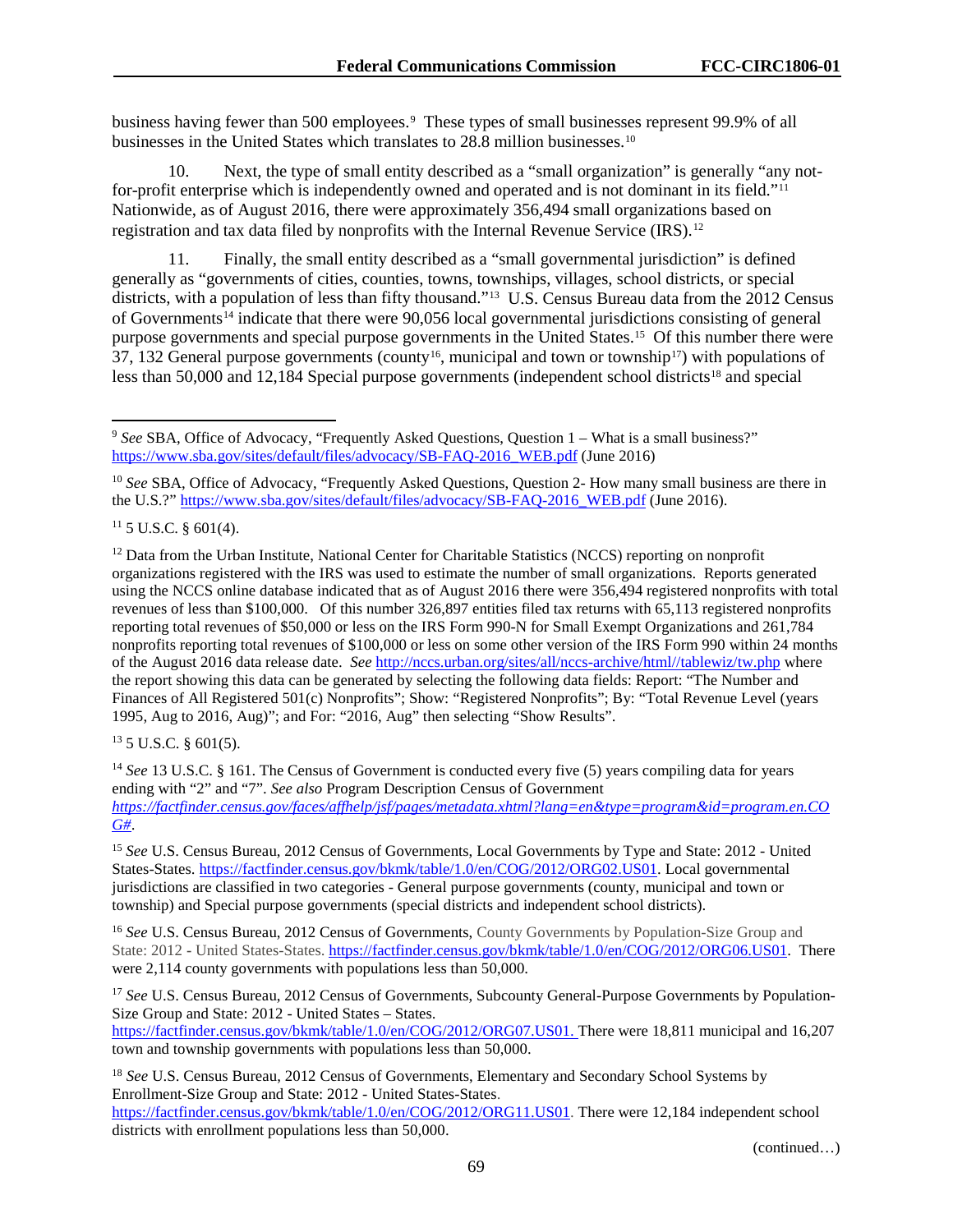districts<sup>19</sup>) with populations of less than 50,000. The 2012 U.S. Census Bureau data for most types of governments in the local government category show that the majority of these governments have populations of less than 50,000.[20](#page-70-1) Based on this data we estimate that at least 49,316 local government jurisdictions fall in the category of "small governmental jurisdictions."[21](#page-70-2)

12.

13. *Wireless Telecommunications Carriers (except Satellite)*. This industry comprises establishments engaged in operating and maintaining switching and transmission facilities to provide communications via the airwaves. Establishments in this industry have spectrum licenses and provide services using that spectrum, such as cellular services, paging services, wireless internet access, and wireless video services.<sup>[22](#page-70-3)</sup> The appropriate size standard under SBA rules is that such a business is small if it has 1,500 or fewer employees.<sup>23</sup> For this industry, U.S. Census Bureau data for 2012 show that there were 967 firms that operated for the entire year.<sup>24</sup> Of this total, 955 firms had employment of 999 or fewer employees and 12 had employment of 1,000 employees or more.[25](#page-70-6) Thus under this category and the associated size standard, the Commission estimates that the majority of wireless telecommunications carriers (except satellite) are small entities.

14. Fixed Microwave Services. Microwave services include common carrier,<sup>[26](#page-70-7)</sup> private-operational fixed,<sup>[27](#page-70-8)</sup> and broadcast auxiliary radio services.<sup>[28](#page-70-9)</sup> They also include the Upper Microwave

[https://factfinder.census.gov/bkmk/table/1.0/en/COG/2012/ORG11.US01.](https://factfinder.census.gov/bkmk/table/1.0/en/COG/2012/ORG11.US01) While U.S. Census Bureau data did not provide a population breakout for special district governments, if the population of less than 50,000 for this category of local government is consistent with the other types of local governments the majority of the 38, 266 special district governments have populations of less than 50,000.

<span id="page-70-2"></span><sup>21</sup> *Id.*

<span id="page-70-3"></span><sup>22</sup> NAICS Code 517210. *See* [https://factfinder.census.gov/faces/affhelp/jsf/pages/metadata.xhtml?](https://factfinder.census.gov/faces/affhelp/jsf/pages/metadata.xhtml?lang=en&type=ib&id=ib.en./ECN.NAICS2012.517210) [lang=en&type=ib&id=ib.en./ECN.NAICS2012.517210.](https://factfinder.census.gov/faces/affhelp/jsf/pages/metadata.xhtml?lang=en&type=ib&id=ib.en./ECN.NAICS2012.517210)

<span id="page-70-4"></span><sup>23</sup> 13 CFR § 121.201, NAICS code 517210.

<span id="page-70-5"></span><sup>24</sup> U.S. Census Bureau, *2012 Economic Census of the United States*, Table EC1251SSSZ5, Information: Subject Series: Estab and Firm Size: Employment Size of Firms for the U.S.: 2012 NAICS Code 517210 (rel. Jan. 8, 2016). [https://factfinder.census.gov/bkmk/table/1.0/en/ECN/2012\\_US/51SSSZ5//naics~517210.](https://factfinder.census.gov/bkmk/table/1.0/en/ECN/2012_US/51SSSZ5/naics%7E517210)

<span id="page-70-6"></span><sup>25</sup> *Id.* Available census data does not provide a more precise estimate of the number of firms that have employment of 1,500 or fewer employees; the largest category provided is for firms with "1000 employees or more."

<span id="page-70-7"></span><sup>26</sup> *See* 47 CFR Part 10, Subpart I.

<span id="page-70-8"></span><sup>27</sup> Persons eligible under Parts 80 and 90 of the Commission's rules can use Private-Operational Fixed Microwave services. *See* 47 CFR Parts 80 and 90. Stations in this service are called operational-fixed to distinguish them from common carrier and public fixed stations. Only the licensee may use the operational-fixed station, and only for communications related to the licensee's commercial, industrial, or safety operations.

<span id="page-70-9"></span><sup>28</sup> Auxiliary Microwave Service is governed by Part 74 and Part 78 of Title 47 of the Commission's rules. Available to licensees of broadcast stations, cable operators, and to broadcast and cable network entities. Auxiliary microwave stations are used for relaying broadcast television signals from the studio to the transmitter, or between two points such as a main studio and an auxiliary studio. The service also includes TV pickup and CARS pickup, which relay signals from a remote location back to the studio.

<span id="page-70-0"></span> <sup>19</sup> *See* U.S. Census Bureau, 2012 Census of Governments, Special District Governments by Function and State: 2012 - United States-States. [https://factfinder.census.gov/bkmk/table/1.0/en/COG/2012/ORG09.US01.](https://factfinder.census.gov/bkmk/table/1.0/en/COG/2012/ORG09.US01) The U.S. Census Bureau data did not provide a population breakout for special district governments.

<span id="page-70-1"></span><sup>&</sup>lt;sup>20</sup> See U.S. Census Bureau, 2012 Census of Governments, County Governments by Population-Size Group and State: 2012 - United States-States **-** [https://factfinder.census.gov/bkmk/table/1.0/en/COG/2012/ORG06.US01;](https://factfinder.census.gov/bkmk/table/1.0/en/COG/2012/ORG06.US01) Subcounty General-Purpose Governments by Population-Size Group and State: 2012 - United States–States [https://factfinder.census.gov/bkmk/table/1.0/en/COG/2012/ORG07.US01;](https://factfinder.census.gov/bkmk/table/1.0/en/COG/2012/ORG07.US01) and Elementary and Secondary School Systems by Enrollment-Size Group and State: 2012 - United States-States.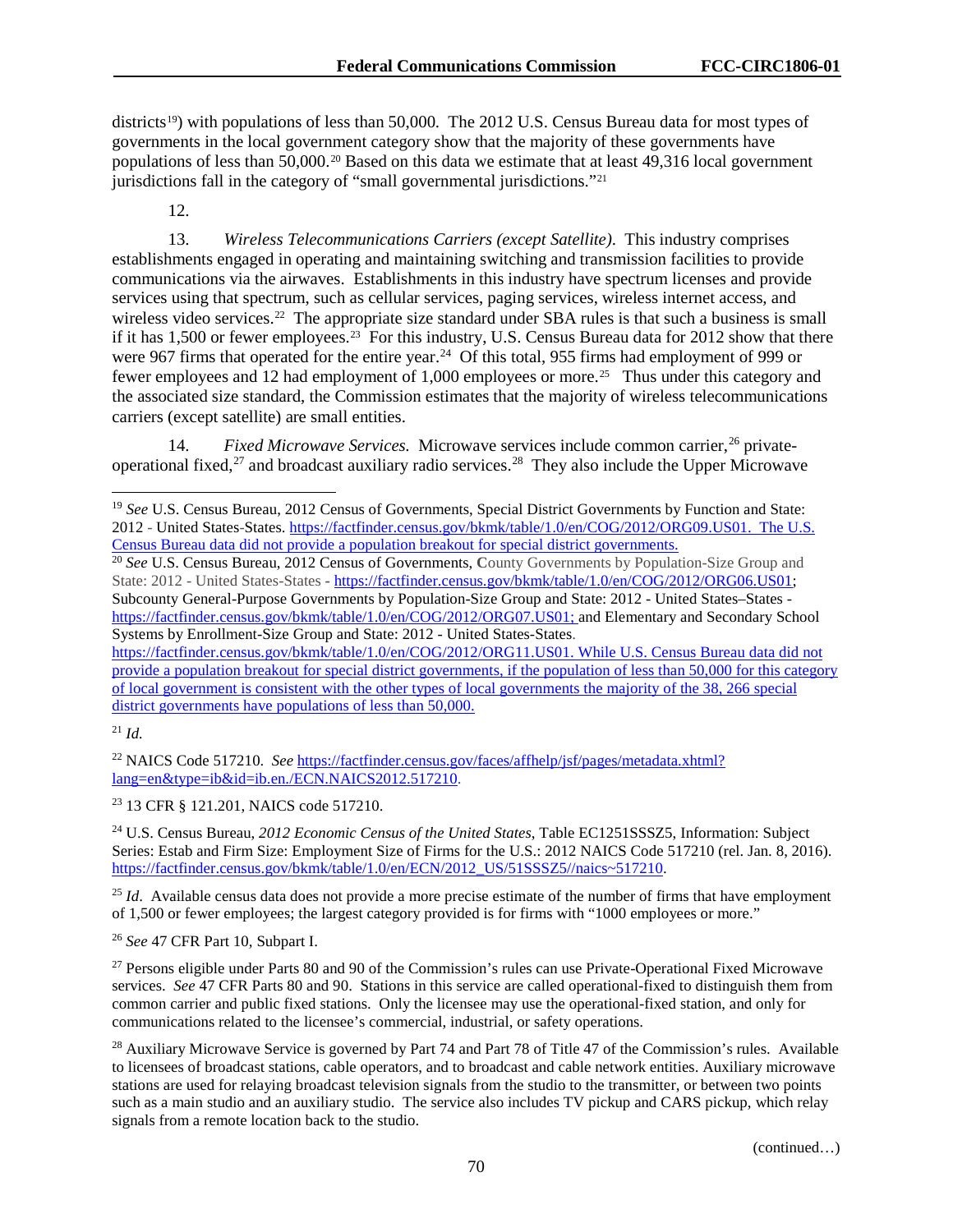Flexible Use Service,<sup>[29](#page-71-0)</sup> the Millimeter Wave Service,<sup>[30](#page-71-1)</sup> Local Multipoint Distribution Service (LMDS),<sup>[31](#page-71-2)</sup> the Digital Electronic Message Service (DEMS),<sup>[32](#page-71-3)</sup> and the 24 GHz Service,<sup>[33](#page-71-4)</sup> where licensees can choose between common carrier and non-common carrier status.<sup>34</sup> At present, there are approximately 66,680 common carrier fixed licensees, 69,360 private and public safety operational-fixed licensees, 20,150 broadcast auxiliary radio licensees, 411 LMDS licenses, 33 24 GHz DEMS licenses, 777 39 GHz licenses, and five 24 GHz licensees, and 467 Millimeter Wave licenses in the microwave services.[35](#page-71-6) The Commission has not yet defined a small business with respect to microwave services. The closest applicable SBA category is Wireless Telecommunications Carriers (except Satellite) and the appropriate size standard for this category under SBA rules is that such a business is small if it has 1,500 or fewer employees.<sup>[36](#page-71-7)</sup> For this industry, U.S. Census Bureau data for 2012 shows that there were 967 firms that operated for the entire year. Of this total, 955 had employment of 999 or fewer, and 12 firms had employment of 1,000 employees or more.<sup>[37](#page-71-8)</sup> Thus under this SBA category and the associated standard, the Commission estimates that the majority of fixed microwave service licensees can be considered small.

15. The Commission does not have data specifying the number of these licensees that have more than 1,500 employees, and thus is unable at this time to estimate with greater precision the number of fixed microwave service licensees that would qualify as small business concerns under the SBA's small business size standard. Consequently, the Commission estimates that there are up to 36,708 common carrier fixed licensees and up to 59,291 private operational-fixed licensees and broadcast auxiliary radio licensees in the microwave services that may be small and may be affected by the rules and policies adopted herein. We note, however, that both the common carrier microwave fixed and the private operational microwave fixed licensee categories includes some large entities.

16. *Satellite Telecommunications.* This category comprises firms "primarily engaged in providing telecommunications services to other establishments in the telecommunications and broadcasting industries by forwarding and receiving communications signals via a system of satellites or reselling satellite telecommunications."[38](#page-71-9) Satellite telecommunications service providers include satellite and earth station operators. The category has a small business size standard of \$32.5 million or less in average annual receipts, under SBA rules.[39](#page-71-10) For this category, U.S. Census Bureau data for 2012 shows that there were a total of 333 firms that operated for the entire year.<sup>[40](#page-71-11)</sup> Of this total, 299 firms had annual

<span id="page-71-4"></span><sup>33</sup> *See id*.

<span id="page-71-5"></span><sup>34</sup> *See* 47 CFR §§ 30.6, 101.1017.

<span id="page-71-6"></span><sup>35</sup> These statistics are based on a review of the Universal Licensing System on September 22, 2015.

<span id="page-71-7"></span><sup>36</sup> 13 CFR § 121.201, NAICS code 517210.

<span id="page-71-8"></span><sup>37</sup> *Id.* Available census data do not provide a more precise estimate of the number of firms that have employment of 1,500 or fewer employees; the largest category provided is for firms with "1000 employees or more."

<span id="page-71-9"></span><sup>38</sup> U.S. Census Bureau, 2012 NAICS Definitions, "517410 Satellite Telecommunications", [https://factfinder.census.gov/faces/affhelp/jsf/pages/metadata.xhtml?lang=en&type=ib&id=ib.en./ECN.NAICS2012.](https://factfinder.census.gov/faces/affhelp/jsf/pages/metadata.xhtml?lang=en&type=ib&id=ib.en./ECN.NAICS2012.517410) [517410#.](https://factfinder.census.gov/faces/affhelp/jsf/pages/metadata.xhtml?lang=en&type=ib&id=ib.en./ECN.NAICS2012.517410)

<span id="page-71-10"></span><sup>39</sup> 13 CFR § 121.201, NAICS code 517410.

<span id="page-71-11"></span>40 U.S. Census Bureau, *2012 Economic Census of the United States*, Table EC1251SSSZ4, Information: Subject Series - Estab and Firm Size: Receipts Size of Firms for the United States: 2012, NAICS code 517410 [https://factfinder.census.gov/bkmk/table/1.0/en/ECN/2012\\_US/51SSSZ4//naics~517410.](https://factfinder.census.gov/bkmk/table/1.0/en/ECN/2012_US/51SSSZ4/naics%7E517410)

(continued…)

<span id="page-71-0"></span> <sup>29</sup> *See* 47 CFR Part 30*.*

<span id="page-71-1"></span><sup>30</sup> *See* 47 CFR Part 101, Subpart Q.

<span id="page-71-2"></span><sup>31</sup> *See* 47 CFR Part 101, Subpart L.

<span id="page-71-3"></span><sup>32</sup> *See* 47 CFR Part 101, Subpart G.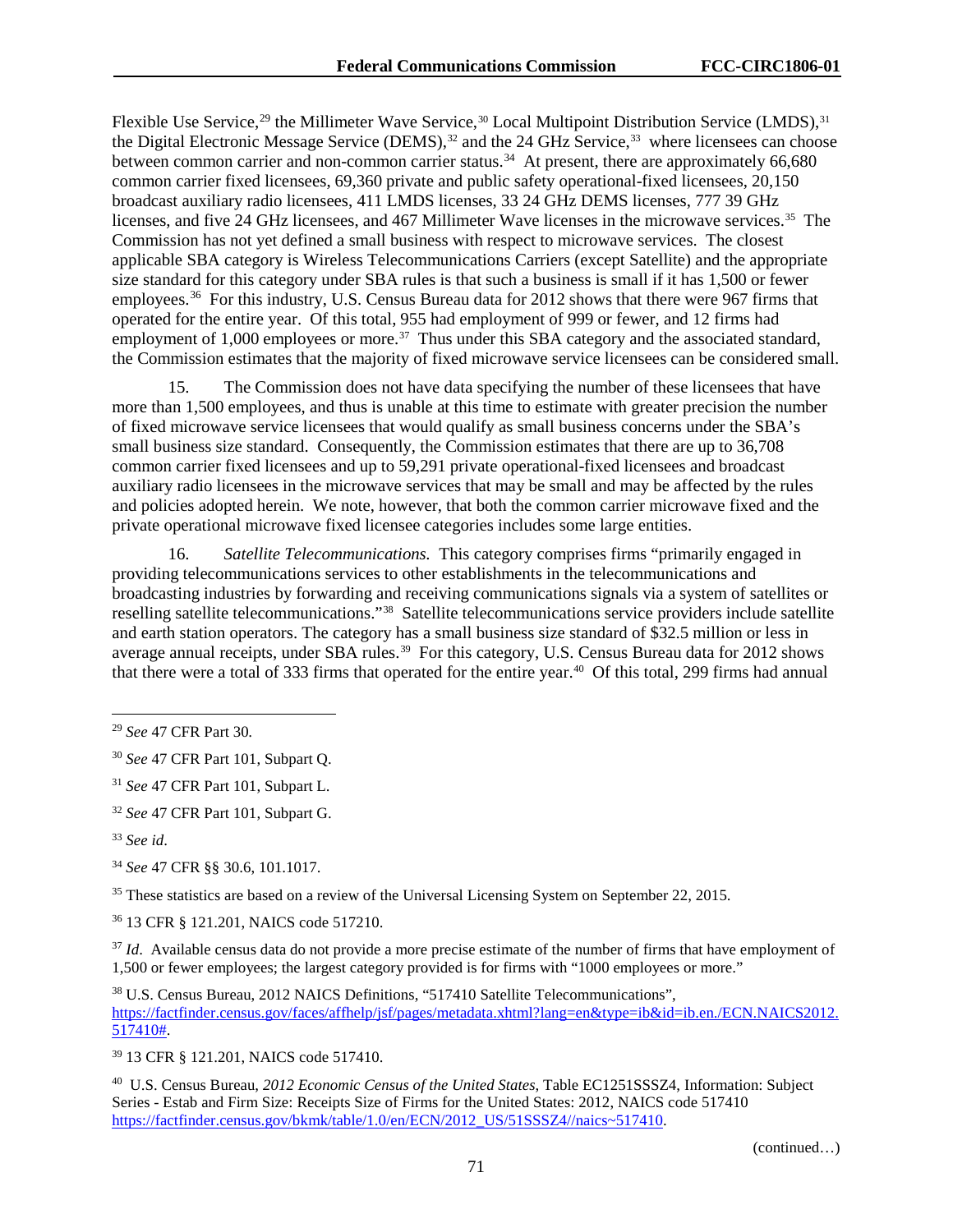receipts of less than \$25 million.<sup>41</sup> Consequently, we estimate that the majority of satellite telecommunications providers are small entities.

17. *All Other Telecommunications*. The **"**All Other Telecommunications" category is comprised of establishments primarily engaged in providing specialized telecommunications services, such as satellite tracking, communications telemetry, and radar station operation.<sup>[42](#page-72-1)</sup> This industry also includes establishments primarily engaged in providing satellite terminal stations and associated facilities connected with one or more terrestrial systems and capable of transmitting telecommunications to, and receiving telecommunications from, satellite systems.[43](#page-72-2) Establishments providing Internet services or voice over Internet protocol (VoIP) services via client-supplied telecommunications connections are also included in this industry."[44](#page-72-3) The SBA has developed a small business size standard for "All Other Telecommunications," which consists of all such firms with gross annual receipts of \$32.5 million or less.[45](#page-72-4) For this category, U.S. Census Bureau data for 2012 shows that there were a total of 1,442 firms that operated for the entire year.[46](#page-72-5) Of these firms, a total of 1400 firms had gross annual receipts of under \$25 million and 42 firms had gross annual receipts of \$25 million to \$49, 999,999.<sup>47</sup> Thus, the Commission estimates that a majority of "All Other Telecommunications" firms potentially affected by our actions can be considered small.

18. *Radio and Television Broadcasting and Wireless Communications Equipment Manufacturing.* This industry comprises establishments primarily engaged in manufacturing radio and television broadcast and wireless communications equipment.<sup>48</sup> Examples of products made by these establishments are: transmitting and receiving antennas, cable television equipment, GPS equipment, pagers, cellular phones, mobile communications equipment, and radio and television studio and broadcasting equipment."[49](#page-72-8) The SBA has established a size standard for this industry of 1,250 employees or less.<sup>50</sup> U.S. Census Bureau data for 2012 shows that 841 establishments operated in this industry in that year.<sup>[51](#page-72-10)</sup> Of that number, 828 establishments operated with fewer than 1,000 employees, 7 establishments operated with between 1,000 and 2,499 employees and 6 establishments operated with

<span id="page-72-2"></span><sup>43</sup> *Id*.

<span id="page-72-3"></span><sup>44</sup> *Id.*

<span id="page-72-4"></span><sup>45</sup> 13 CFR 121.201; NAICS Code 517919.

<span id="page-72-5"></span><sup>46</sup> U.S. Census Bureau, *2012 Economic Census of the United States*, Table EC1251SSSZ4, Information: Subject Series - Estab and Firm Size: Receipts Size of Firms for the United States: 2012, NAICS code 517919, [https://factfinder.census.gov/bkmk/table/1.0/en/ECN/2012\\_US/51SSSZ4//naics~517919.](https://factfinder.census.gov/bkmk/table/1.0/en/ECN/2012_US/51SSSZ4/naics%7E517919)

<span id="page-72-6"></span><sup>47</sup> *Id.*

<span id="page-72-8"></span><sup>49</sup> *See* U.S. Census Bureau, 2012 NAICS Definitions, NAICS Code 334220, available at https://factfinder.census.gov/faces/affhelp/jsf/pages/metadata.xhtml?lang=en&type=ib&id=ib.en./ECN.NAICS2012. 334220#.

<span id="page-72-9"></span><sup>50</sup> 13 CFR § 121.201, NAICS Code 334220.

<span id="page-72-10"></span><sup>51</sup> U.S. Census Bureau, *2012 Economic Census of the United States*, Table EC1231SG2, Manufacturing: Summary Series: General Summary: Industry Statistics for Subsectors and Industries by Employment Size: 2012 NAICS Code 334220, [https://factfinder.census.gov/bkmk/table/1.0/en/ECN/2012\\_US/31SG2//naics~334220.](https://factfinder.census.gov/bkmk/table/1.0/en/ECN/2012_US/31SG2/naics%7E334220)

(continued…)

<span id="page-72-0"></span> <sup>41</sup> *Id*.

<span id="page-72-1"></span><sup>42</sup> *See* U.S. Census Bureau, 2012 NAICS Definitions, NAICS Code "517919 All Other Telecommunications", [https://factfinder.census.gov/faces/affhelp/jsf/pages/metadata.xhtml?lang=en&type=ib&id=ib.en./ECN.NAICS2012.](https://factfinder.census.gov/faces/affhelp/jsf/pages/metadata.xhtml?lang=en&type=ib&id=ib.en./ECN.NAICS2012.517919) [517919#.](https://factfinder.census.gov/faces/affhelp/jsf/pages/metadata.xhtml?lang=en&type=ib&id=ib.en./ECN.NAICS2012.517919)

<span id="page-72-7"></span><sup>48</sup> The NAICS Code for this service is 334220. 13 C.F.R 121.201. *See also* U.S. Census Bureau, 2012 NAICS Definitions, "334220 Radio and Television Broadcasting and Wireless Communications Equipment Manufacturing" *[https://factfinder.census.gov/faces/affhelp/jsf/pages/metadata.xhtml?lang=en&type=ib&id=ib.en./ECN.NAICS2012.](https://factfinder.census.gov/faces/affhelp/jsf/pages/metadata.xhtml?lang=en&type=ib&id=ib.en./ECN.NAICS2012.334220) [334220#.](https://factfinder.census.gov/faces/affhelp/jsf/pages/metadata.xhtml?lang=en&type=ib&id=ib.en./ECN.NAICS2012.334220)*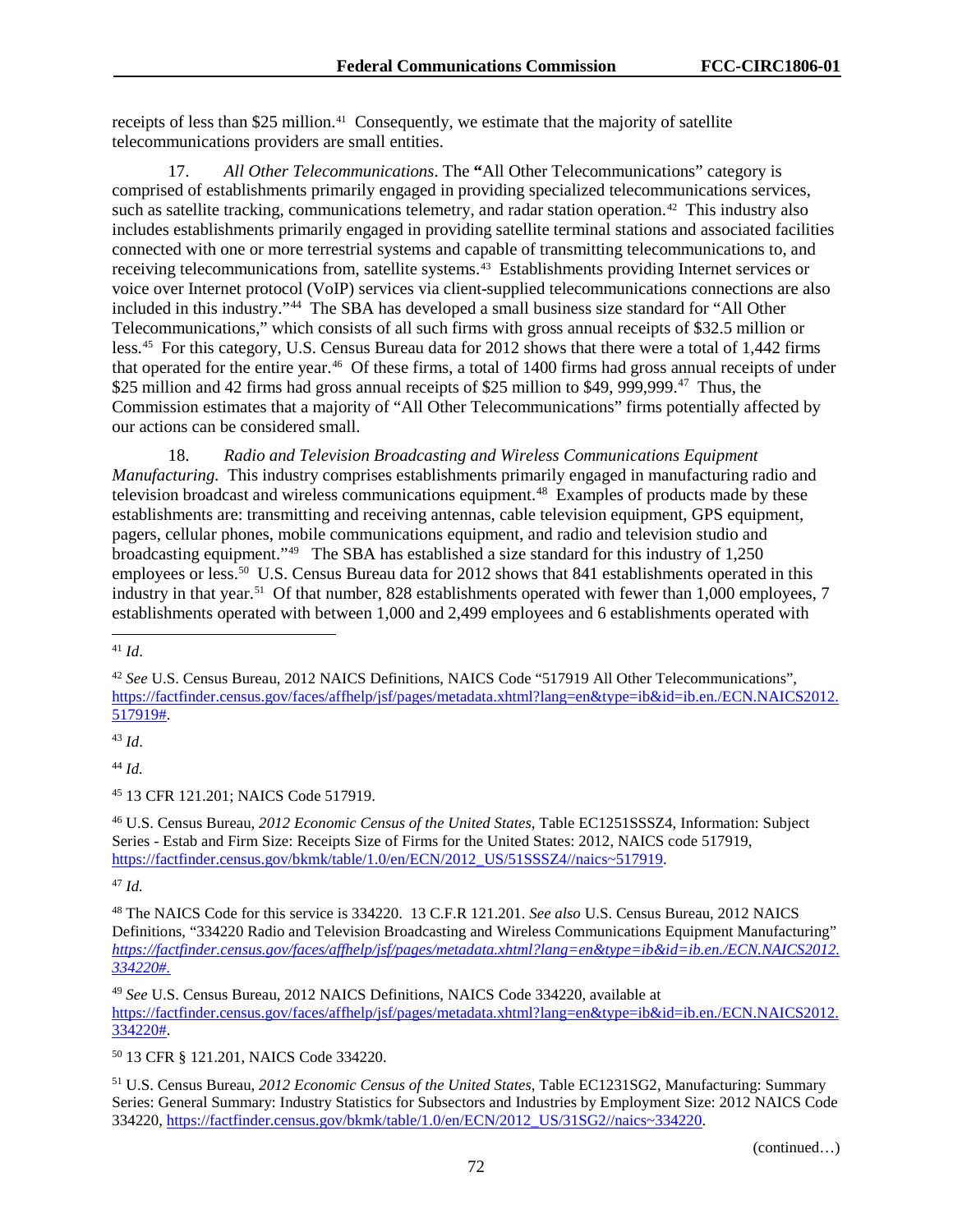2,500 or more employees.<sup>52</sup> Based on this data, we conclude that a majority of manufacturers in this industry is small.

### **D. Description of Projected Reporting, Recordkeeping, and other Compliance Requirements**

19. We expect the rules proposed in the *Third Further Notice of Proposed Rulemaking* will impose new or additional reporting or recordkeeping and/or other compliance obligations on small entities as well as other licensees and applicants.

20. Applicants in the Lower 37 GHz band will be required to coordinate their proposed operations with other licensees and applicants. Such coordination is necessary to ensure that neighboring operations will not interfere with each other. Potential applicants will also be required to coordinate their operations with any Federal agencies with operations in the areas.

21. Small entities and other applicants in 26 GHz, 42 GHz, and Lower 37 GHz Upper Microwave Flexible Use Service will be required to meet buildout requirements. In doing so, they will be required to provide information to the Commission on the facilities they have constructed, the nature of the service they are providing, and the extent to which they are providing coverage in their license area. With respect to the 26 GHz performance requirements, the Commission believes such requirements are necessary to ensure that spectrum is being put into use and has proposed a variety of metrics to provide small entities as well as other licensees with a variety of means by which they may demonstrate compliance. The Commissions anticipates the performance requirements will encourage rapid deployment of next generation wireless services, including 5G, which will benefit small entities and the industry as a whole.

## **E. Steps taken to Minimize Significant Economic Impact on Small Entities, and Significant Alternatives Considered**

22. The RFA requires an agency to describe any significant alternatives for small businesses that it has considered in reaching its proposed approach, which may include the following four alternatives (among others): (1) the establishment of differing compliance or reporting requirements or timetables that take into account the resources available to small entities; (2) the clarification, consolidation, or simplification of compliance and reporting requirements under the rule for such small entities; (3) the use of performance rather than design standards; and (4) an exemption from coverage of the rule, or any part thereof, for such small entities.<sup>[53](#page-73-1)</sup>

23. The Commission does not believe that its proposed changes will have a significant economic impact on small entities. We believe the proposed site-based licensing scheme for the Lower 37 GHz band would facilitate access to spectrum by small businesses and a wide variety of other entities. However, to get a better understanding of costs and any burdens, we seek comment on whether any of burdens associated the filing, recordkeeping and reporting requirements described above can be minimized for small businesses. In particular, we seek comment on whether any of the costs associated with our construction or performance requirements in the 26 GHz and Lower 37 GHz bands can be alleviated for small businesses. The Commission expects to more fully consider the economic impact and alternatives for small entities following the review of comments filed in response to the 3rd FNPRM.

# **F. Federal Rules that May Duplicate, Overlap, or Conflict with the Proposed Rules**

24. None.

<span id="page-73-0"></span> <sup>52</sup> *Id.*

<span id="page-73-1"></span><sup>53</sup> 5 U.S.C. § 603(a)(1)-(4).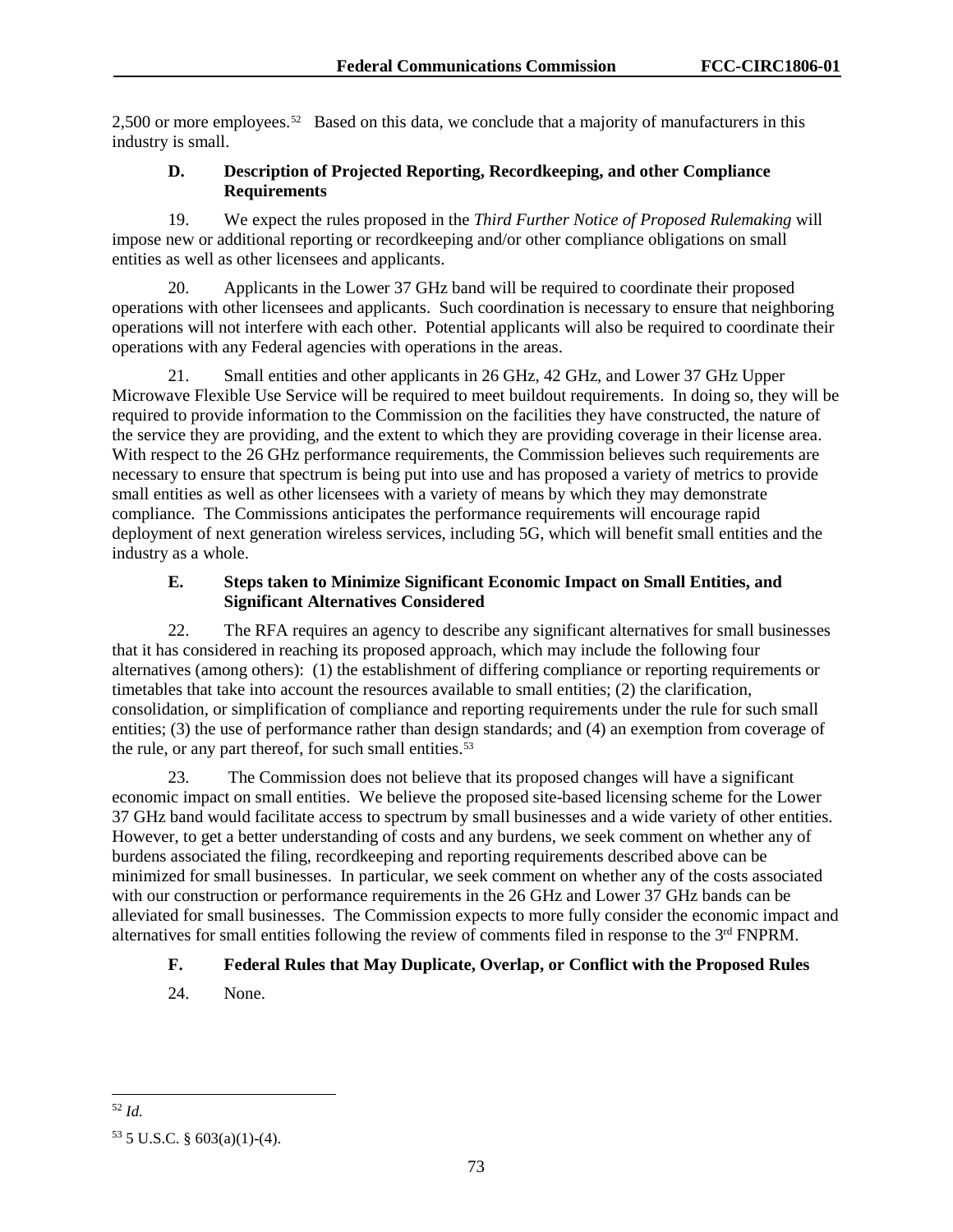## **APPENDIX E**

#### **List of Commenters to** *2nd FNPRM*

#### **Comments**

Alaska Communications AT&T Services Inc. (AT&T) Consumer Technology Association (CTA) **CTIA** Elefante Group, Inc. (Elefante) Huawei Technologies, Co., Ltd. (Huawei) Iridium Communications, Inc. (Iridium) Nokia Satellite Industry Association (SIA) SOM1101 LLC Starry, Inc. T-Mobile USA, Inc. United States Cellular Corporation (U.S. Cellular) Verizon

### **Reply Comments**

AT&T California Internet, L.P. DBA GeoLinks (GeoLinks) **CTIA** Elefante Facebook, Inc. (Facebook) Hughes Network Systems, LLC and EchoStar Satellite Operating Corporation (Hughes/EchoStar) Iridium SES Americom, Inc. and O3b Limited (SES/O3b) SIA **Starry** T-Mobile Verizon Wireless Internet Service Providers Association (WISPA)

#### *Ex Parte* **Comments**

AT&T **CCA CTIA** Fixed Wireless Communications Coalition Hughes Nokia **Starry** T-Mobile Verizon WorldVu Satellites Ltd. d/b/a/ One Web